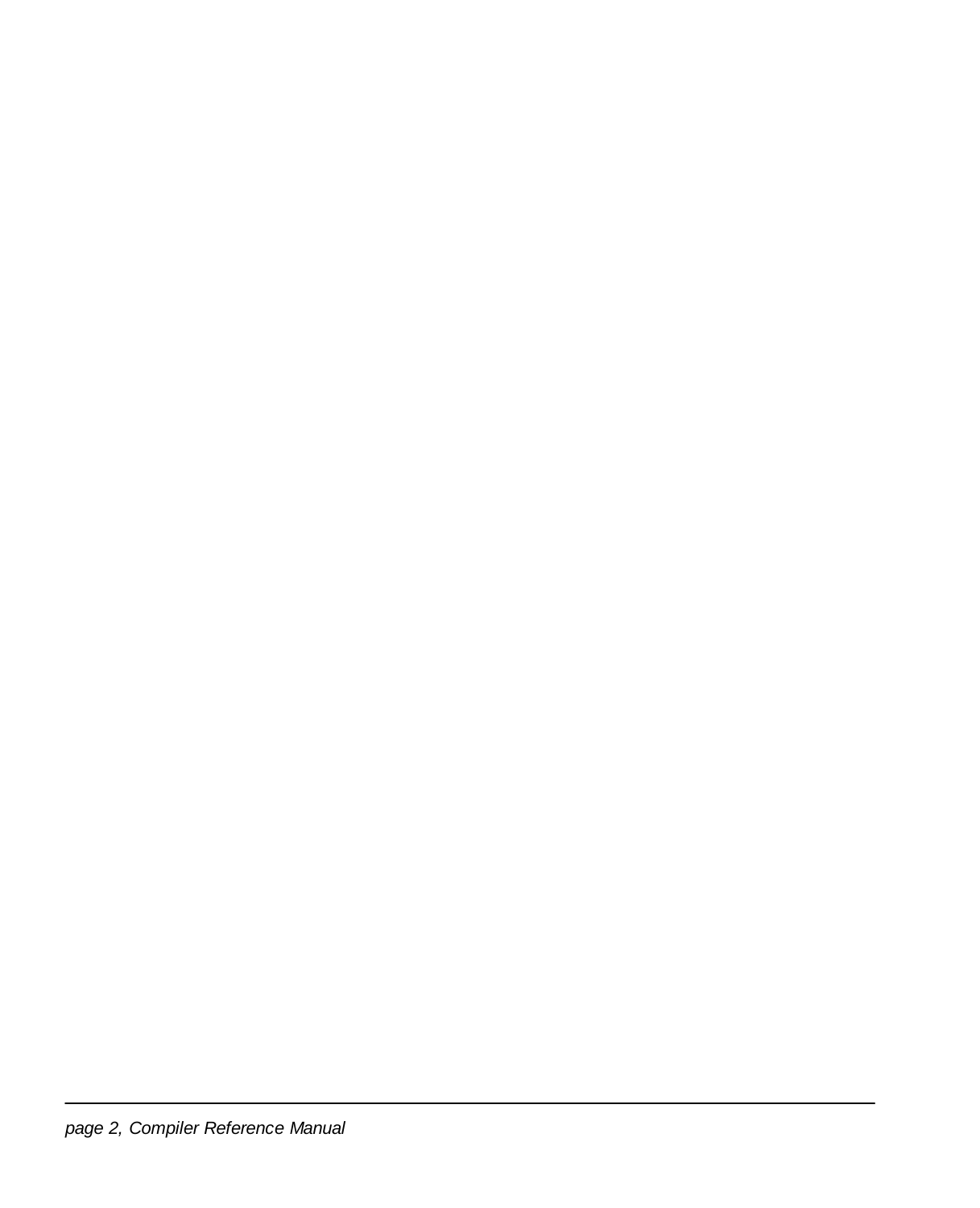# **Table of Contents**

|     | <b>Foreword</b>                                                  | 9  |
|-----|------------------------------------------------------------------|----|
|     | <b>Part 1 Introduction</b>                                       | 11 |
|     | <b>Part 2 Supported Targets</b>                                  | 13 |
|     | <b>Part 3 References</b>                                         | 15 |
|     | <b>Part 4 Keywords and Abbreviations</b>                         | 17 |
|     | <b>Part 5 eTPU Programming Model</b>                             | 19 |
| 5.1 |                                                                  |    |
|     | Accessing Channel Variables From Outside eTPU Function Scope  23 |    |
|     |                                                                  |    |
|     |                                                                  |    |
|     |                                                                  |    |
|     |                                                                  |    |
|     |                                                                  |    |
|     |                                                                  |    |
|     |                                                                  |    |
|     |                                                                  |    |
|     |                                                                  |    |
|     |                                                                  |    |
|     |                                                                  |    |
|     |                                                                  |    |
|     |                                                                  |    |
|     |                                                                  |    |
|     |                                                                  |    |
|     | 5.4 Pointers …………………………………………………………………………………………… 42              |    |
|     |                                                                  |    |
|     | Global Variables …………………………………………………………………………………………… 44          |    |
|     |                                                                  |    |
|     |                                                                  |    |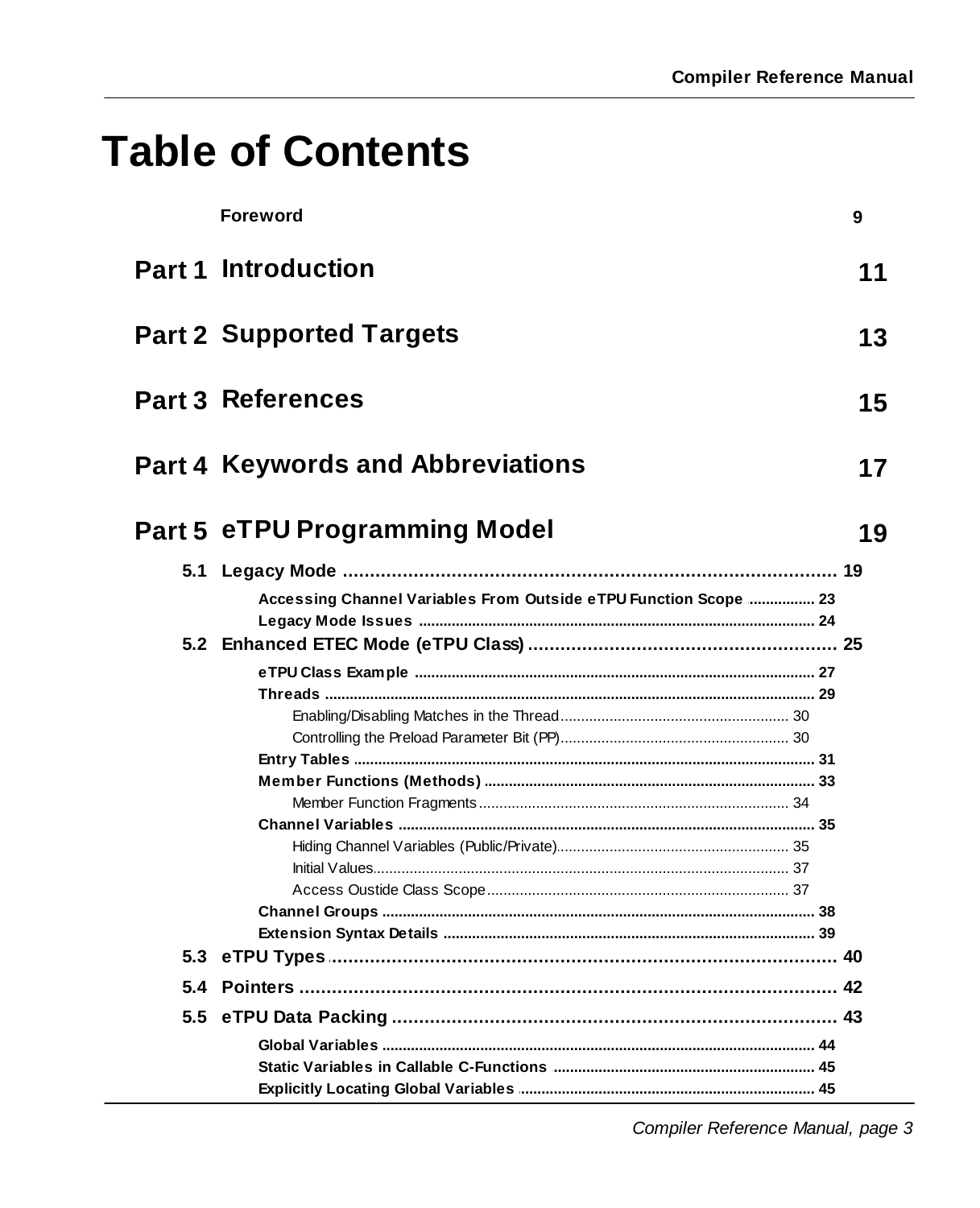|      | Baseline eTPU Channel Hardware Programming Model  53           |  |
|------|----------------------------------------------------------------|--|
|      | eTPU+ Extensions to the Channel Hardware Programming Model  54 |  |
|      | eTPU2 Extensions to the Channel Hardware Programming Model  56 |  |
|      |                                                                |  |
|      |                                                                |  |
|      |                                                                |  |
|      |                                                                |  |
|      |                                                                |  |
|      |                                                                |  |
|      |                                                                |  |
|      |                                                                |  |
|      |                                                                |  |
|      |                                                                |  |
|      |                                                                |  |
|      |                                                                |  |
|      |                                                                |  |
|      |                                                                |  |
|      |                                                                |  |
|      |                                                                |  |
|      |                                                                |  |
| 5.8  |                                                                |  |
|      |                                                                |  |
|      |                                                                |  |
|      |                                                                |  |
|      |                                                                |  |
|      |                                                                |  |
| 5.10 | ETEC Local Variable Model & Calling Conventions  76            |  |
|      |                                                                |  |
|      |                                                                |  |
|      |                                                                |  |
|      |                                                                |  |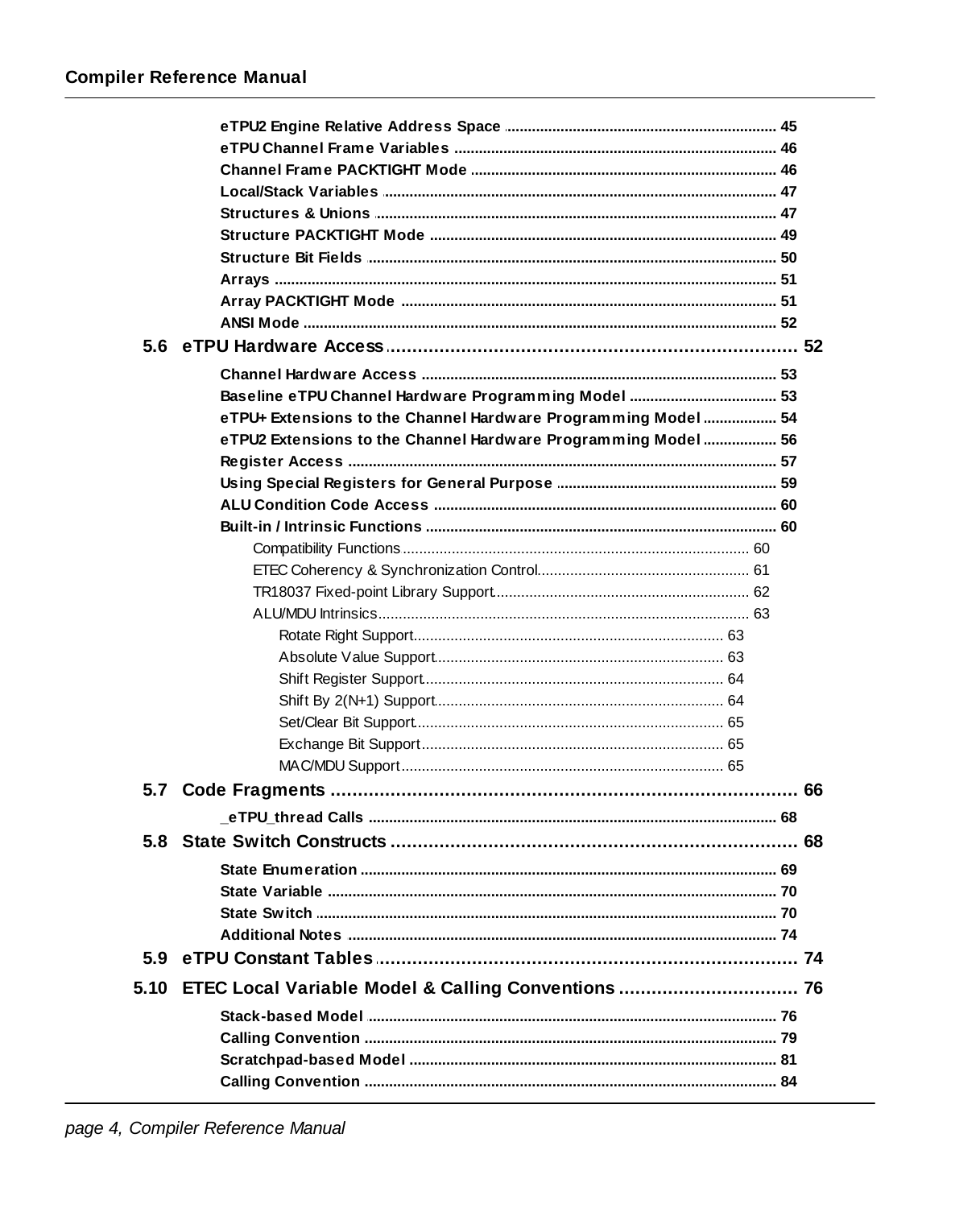87

89

# **Part 6 C Preprocessing**

## **Part 7 Auto Header Generation**

### **Part 8 Initialized Data Files**

113

| 8.3 Using the Initialized Data Macros in the Simulator  115 |  |
|-------------------------------------------------------------|--|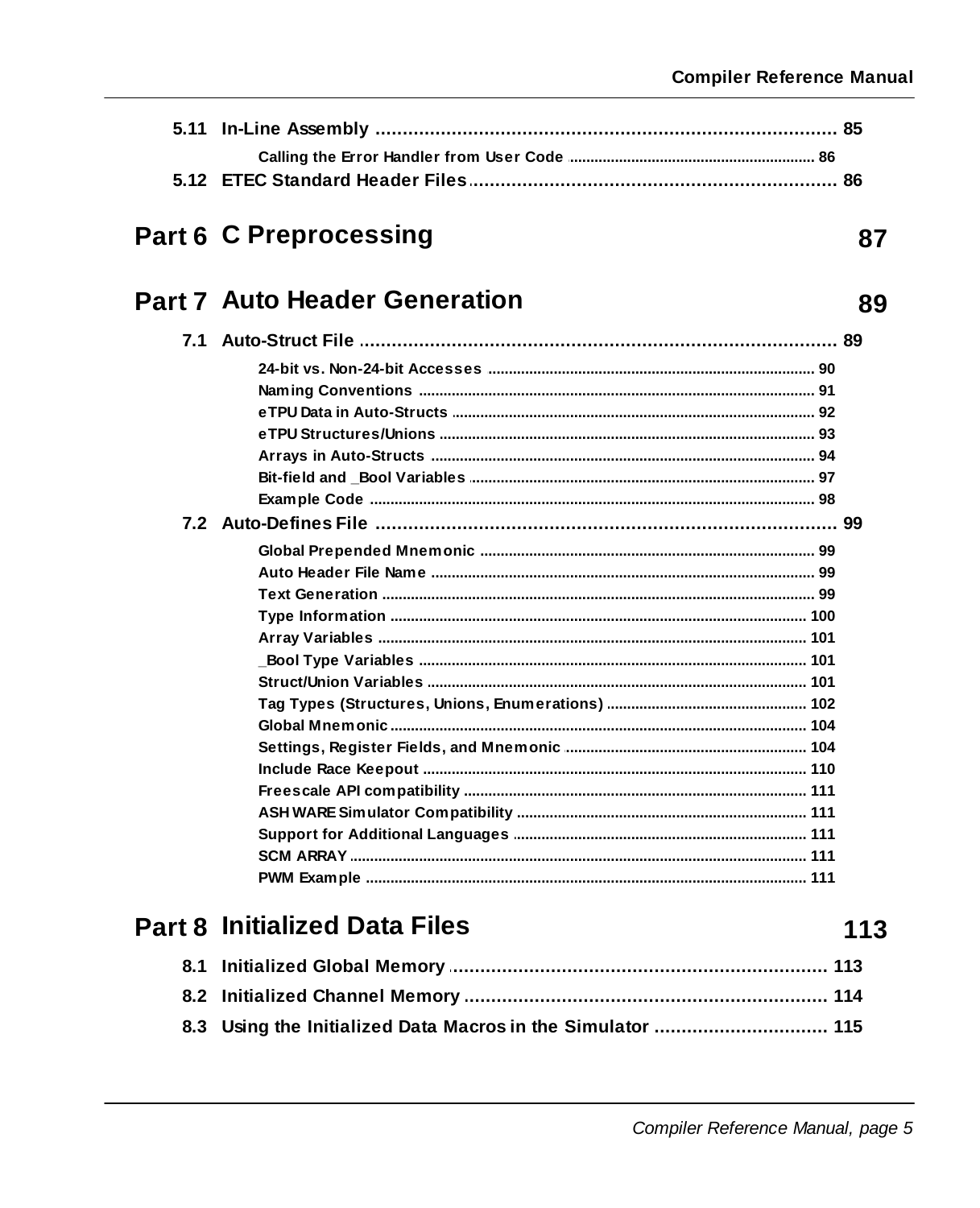## **Part 9 Global Error Handling**

## **Part 10 Command Line Options**

# **Part 11 Limitations**

## **Part 12 Supported Features**

## Part 13 Appendix A : Pragma Support

### 117

127

147

149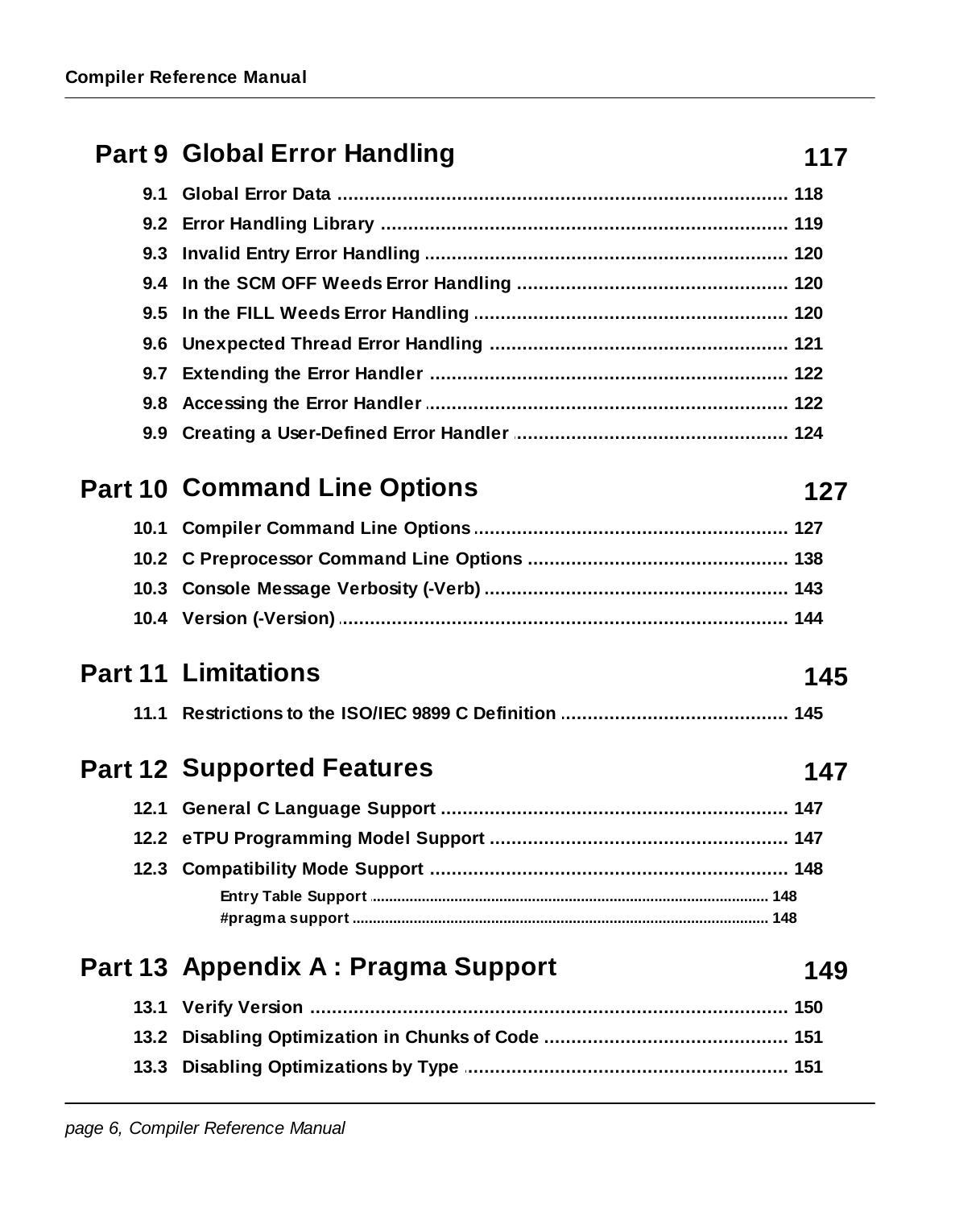| 13.5 Optimization Boundary (Synchronization) Control  152 |                |
|-----------------------------------------------------------|----------------|
|                                                           |                |
|                                                           |                |
|                                                           |                |
|                                                           |                |
|                                                           |                |
|                                                           |                |
|                                                           |                |
|                                                           |                |
|                                                           |                |
|                                                           |                |
| Part 14 Appendix B: Data Packing                          |                |
|                                                           | 161            |
|                                                           |                |
|                                                           |                |
|                                                           |                |
|                                                           | <b>Details</b> |

| 14.4 Structure FASTACCESS with ANSI Mode Enabled  164 |  |
|-------------------------------------------------------|--|
|                                                       |  |

### Part 15 Appendix C : eTPU Annotated **Object File Format**

### Part 16 Appendix D : Error, Warning and **Information Messages** 177

167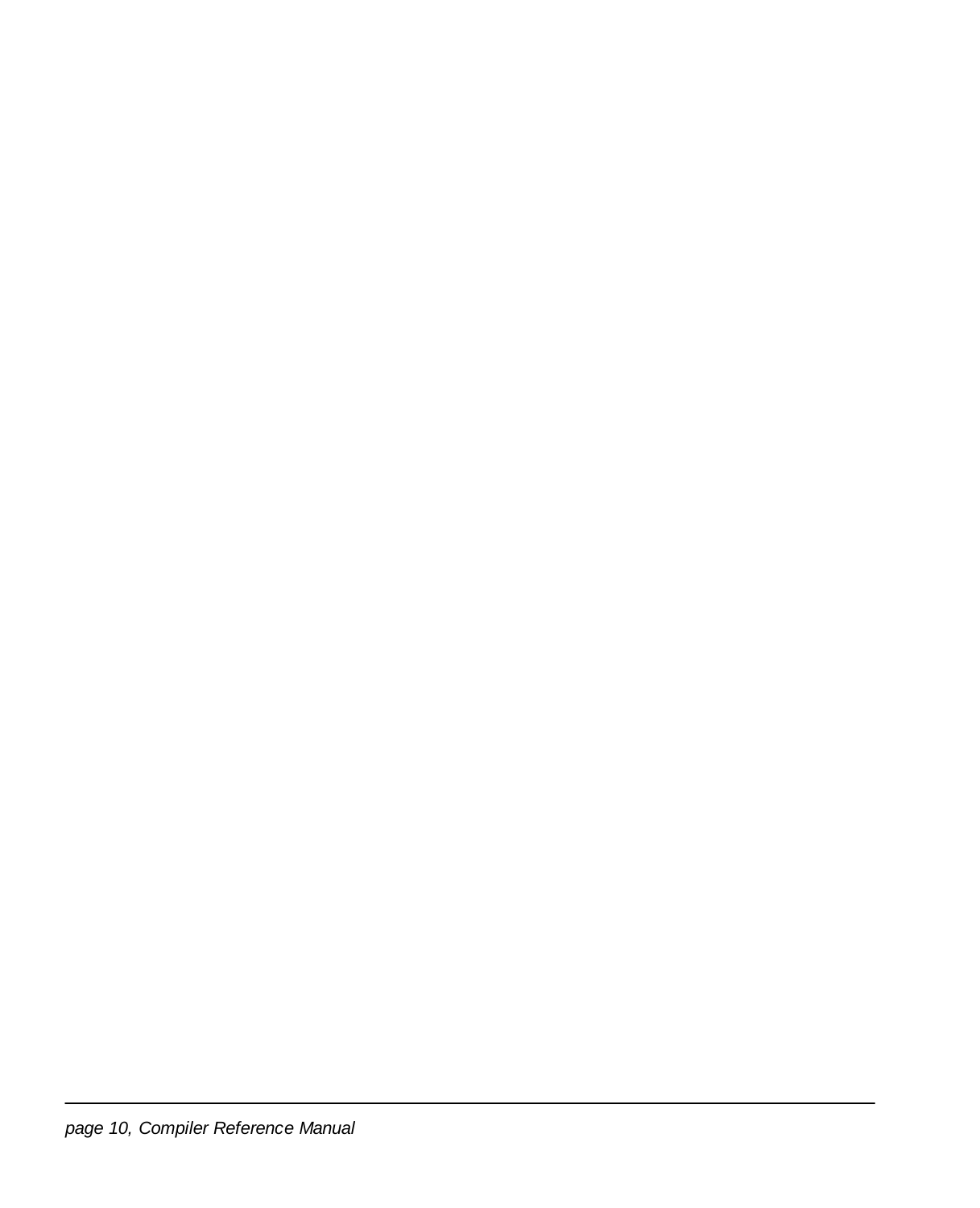# **1 Introduction**

<span id="page-10-0"></span>The eTPU Embedded C Compiler System is based upon the ISO/IEC 9899 C standard ("C99") and the ISO/IEC TR 18037 Embedded C extension. ETEC is a highly optimizing C compiler for all versions of the eTPU. ETEC has its own version of the programming model with regards to entry table definition and thread function definition, but also has a Legacy Mode mode for compiling software written using existing programming paradigms. This document covers the details of these programming models, the ETEC Tools Suite itself such as command line options, as well as details on the various outputs of the ETEC Compiler Tools Suite.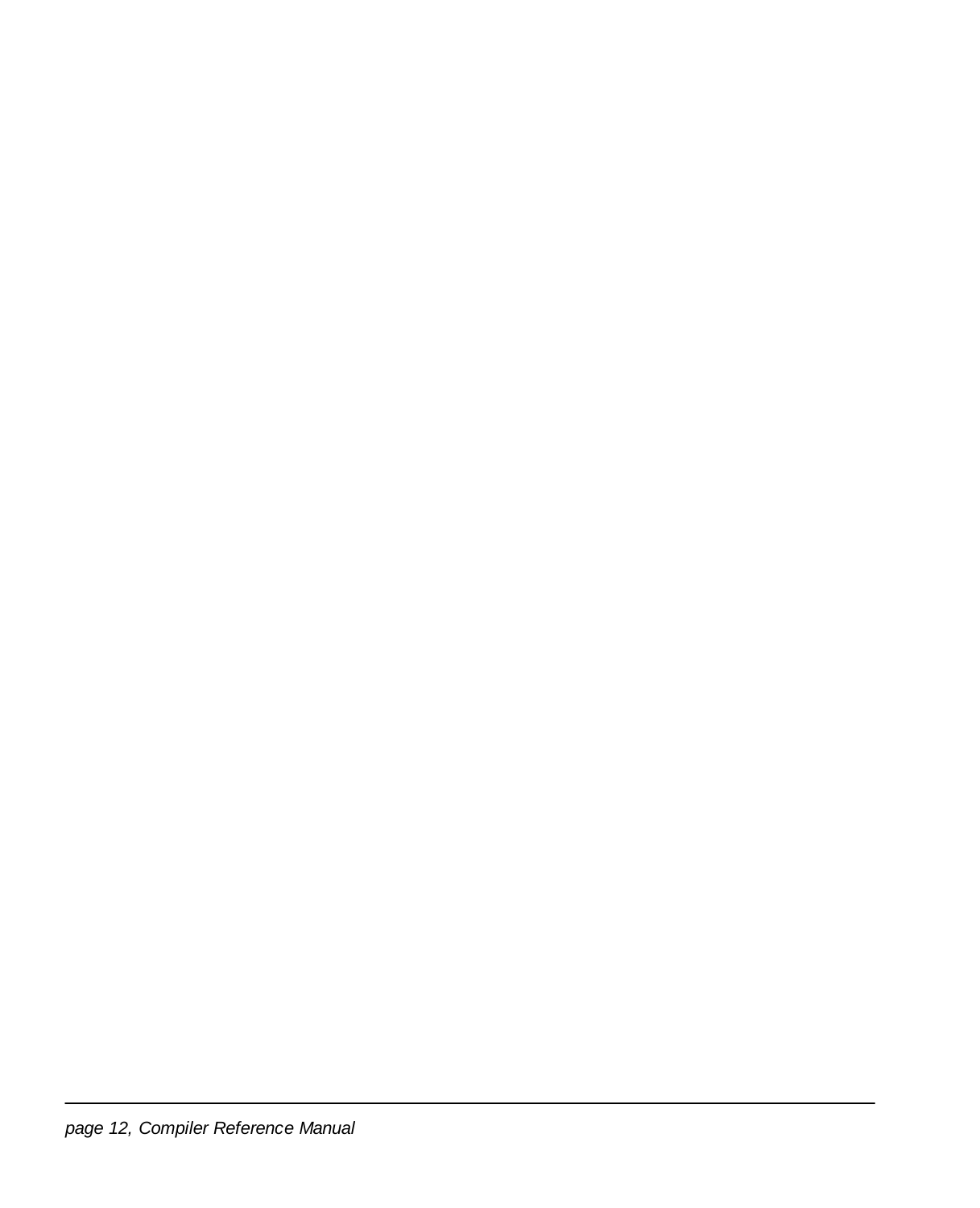# **2 Supported Targets**

<span id="page-12-0"></span>The ETEC C compiler toolkit current supports the following targets.

eTPU - select Qorivva MPC55xx parts, select Coldfire MCF52xx parts (compiler/linker option '-target=etpu1')

eTPU2 - select Qorivva MPC56xx parts, select STMicro SPC563Mxx parts (compiler/linker option '-target=etpu2')

eTPU2+ - select Qorivva MPC57xx parts. There is not a separate target option for eTPU2+ - use the eTPU2 target. The eTPU2+ has no instruction set differences versus the eTPU2. The only programming model difference is that a third bit has been added to the missing tooth count field in the tooth program register (TPR). If using the default TPR struct defined in the ETpu\_Hw.h header file, this third bit is accessed via the previously unused TPR10 field.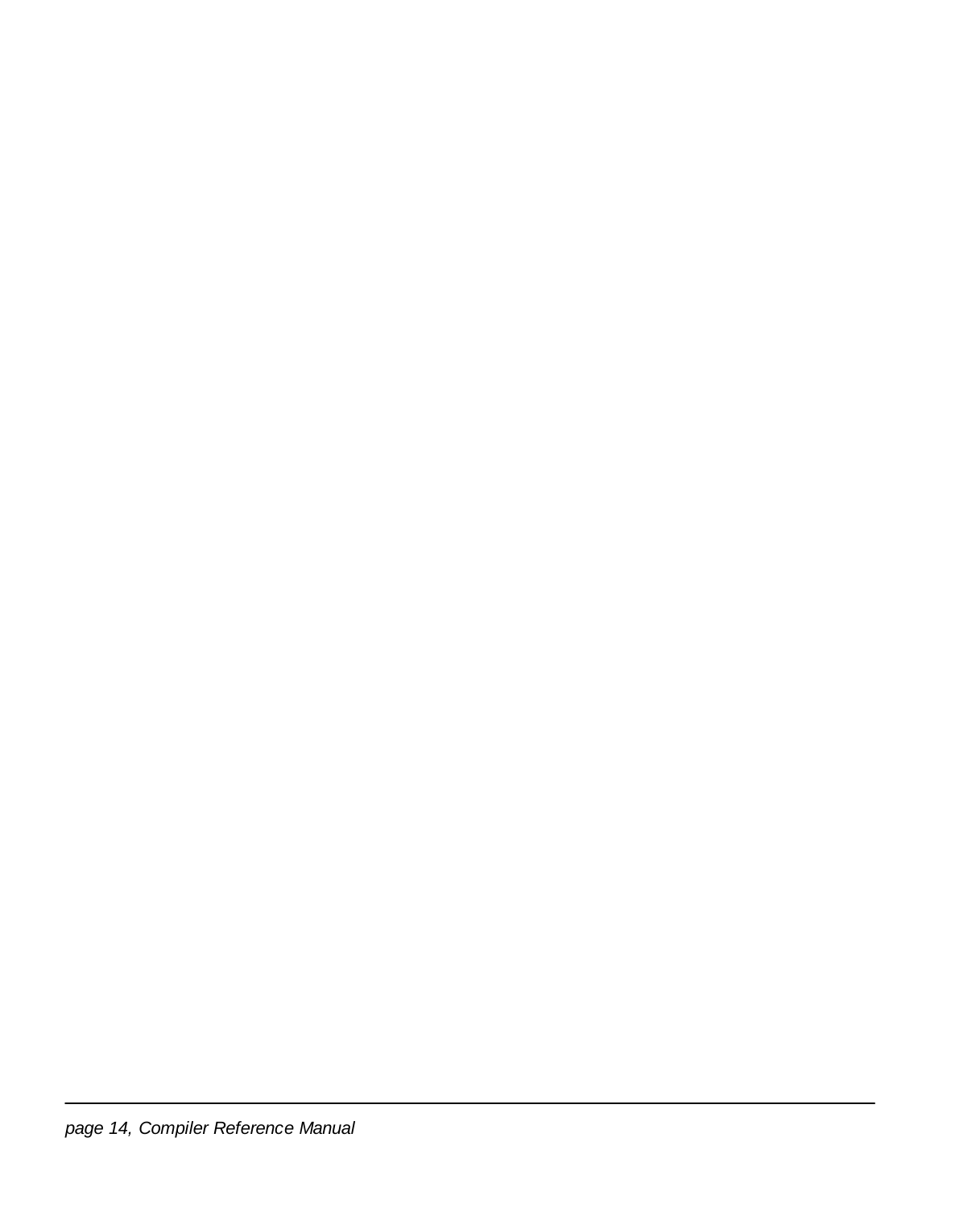# **3 References**

<span id="page-14-0"></span>ISO/IEC 9899:TC2 Programming Languages – C

ISO/IEC TR 18037 Programming Languages – C – Extensions to support embedded processors

Enhanced Time Processing Unit (eTPU) Preliminary Reference Manual (ETPURM/D 5/2004 Rev 1)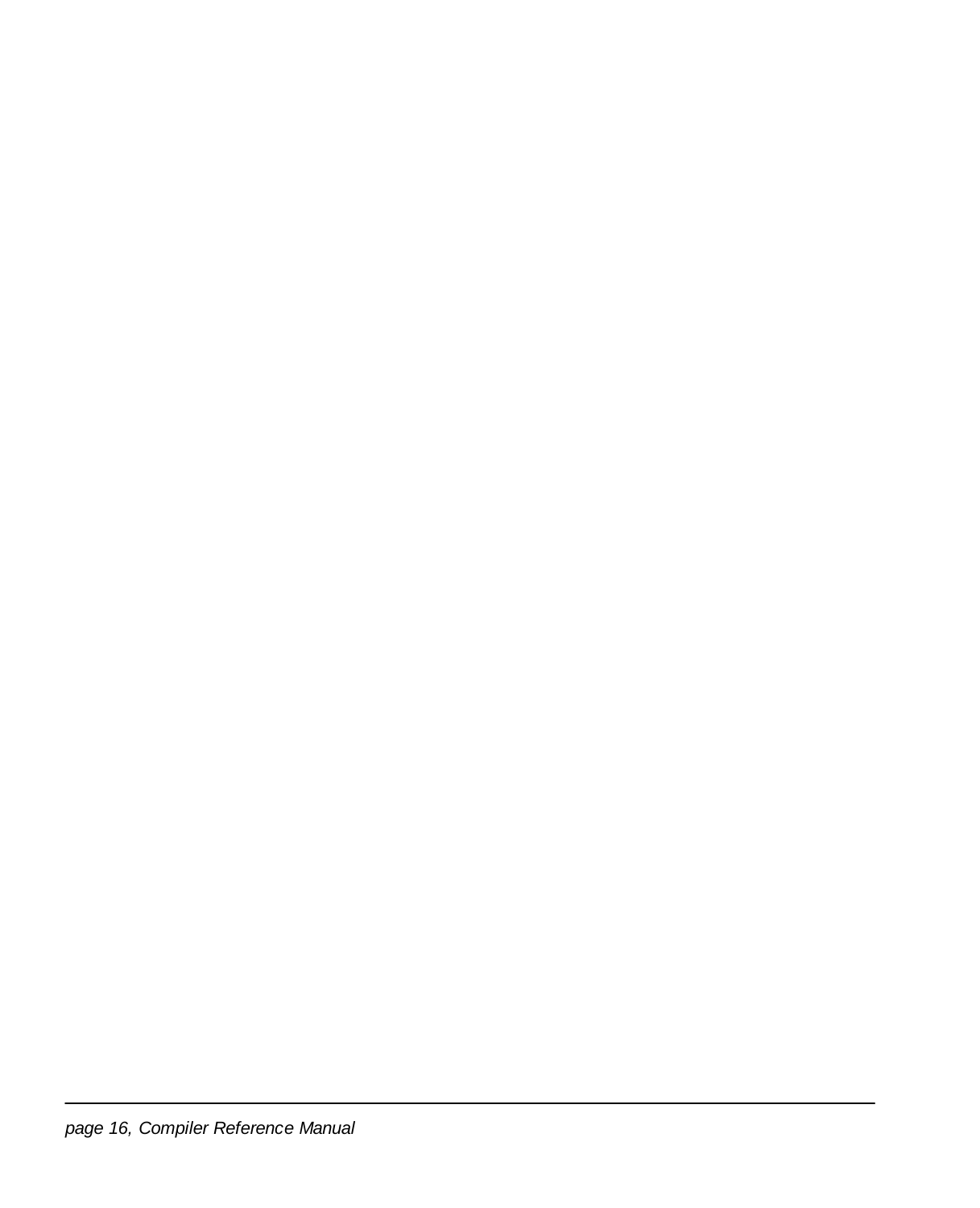# **4**

# <span id="page-16-0"></span>**Keywords and Abbreviations**

| <b>Channel Frame</b> | The collection of channel variables associated with a<br>single eTPU Function or ETEC eTPU Class.                                                                                                                                        |  |  |  |
|----------------------|------------------------------------------------------------------------------------------------------------------------------------------------------------------------------------------------------------------------------------------|--|--|--|
| Channel<br>Variable  | A variable that is addressed relative to the channel<br>base register. This storage is static and there is one<br>copy per channel to which it is assigned at run-time.<br>Sometimes channel variables are referred to as<br>parameters. |  |  |  |
| <b>ETEC</b>          | eTPU Embedded C Compiler                                                                                                                                                                                                                 |  |  |  |
| eTPU                 | Enhanced Time Processor Unit (and derivatives)                                                                                                                                                                                           |  |  |  |
| $eTPU-C$             | The C code development system for the eTPU by Byte<br>Craft Limited.                                                                                                                                                                     |  |  |  |
| eTPU Class           | The native ETEC programming model aggregates all<br>threads, Member Functions (methods), channel<br>variables and entry tables associated with a single<br>application into a class-like structure called an eTPU<br>class.              |  |  |  |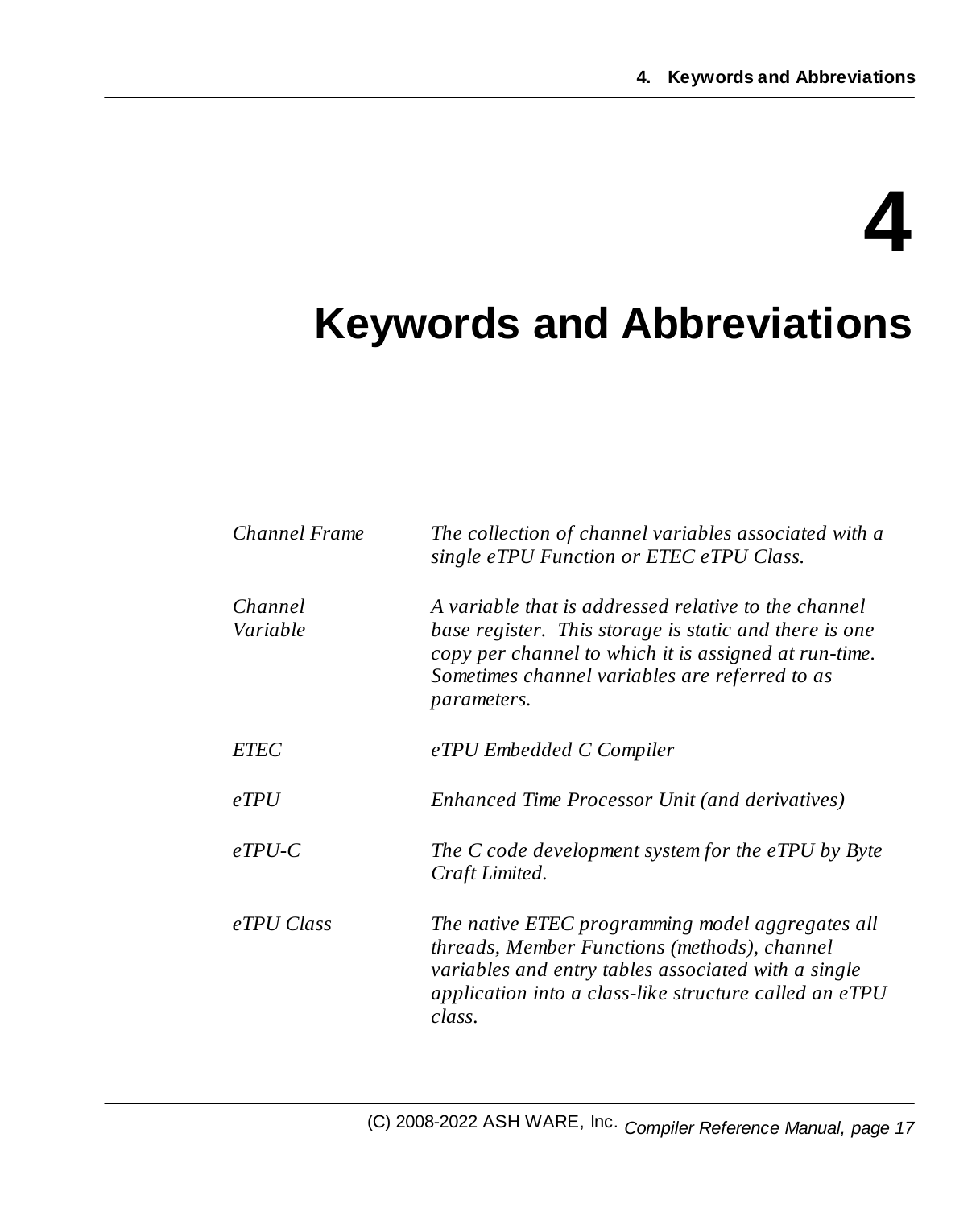| eTPU Function | An eTPU-C term that refers to a $C$ function that defines<br>a set of channel variables, an entry table, and the<br>threads that make up the vectors for that entry table. |  |  |  |
|---------------|----------------------------------------------------------------------------------------------------------------------------------------------------------------------------|--|--|--|
|               | With regards to ETEC, it refers to entry tables, channel<br>variables and threads that are all associated, an ETEC<br>"class".                                             |  |  |  |
| eTPU Thread   | An ETEC term. A C function that can be used as an<br>entry vector, but cannot be called from any other C<br>code.                                                          |  |  |  |
| SCM           | Shared Code Memory. The location of the eTPU code<br>and entry tables. Not readable from the eTPU.                                                                         |  |  |  |
| SDM           | Shared Data Memory. Multi-ported data memory<br>accessible from the host CPU and the eTPU.<br>Historically this memory has been referred to as<br><i>parameter RAM.</i>    |  |  |  |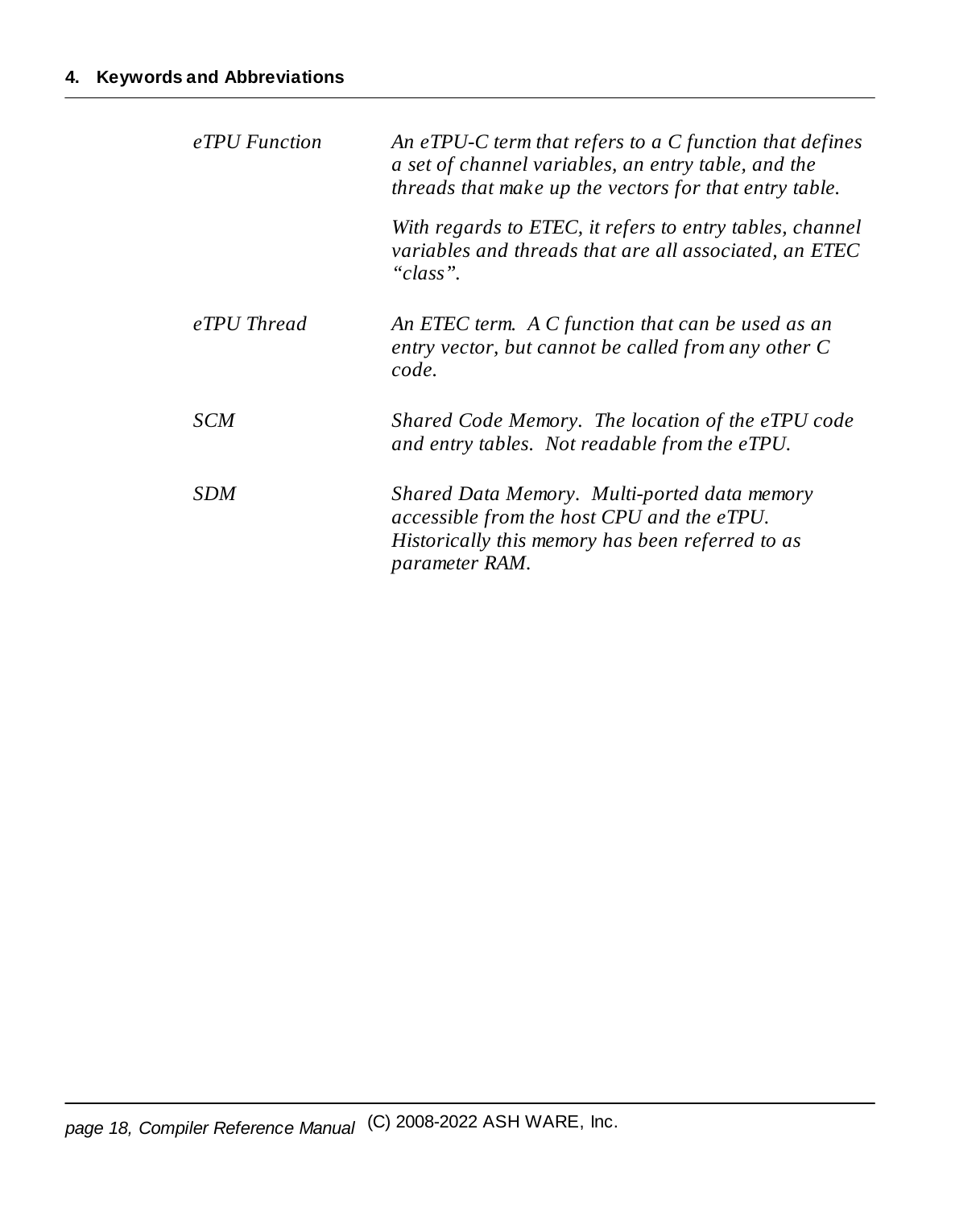# **5**

# <span id="page-18-0"></span>**eTPU Programming Model**

This section discusses the two major portions of the eTPU hardware programming model – direct access to the eTPU hardware, and the syntax for defining entry tables. Unlike a more conventional microprocessor, the eTPU does not typically process in any kind of continuous manner. Rather, it behaves more like a set of interrupt handlers reacting to events. Entry tables map events to the code / threads that need to process the event. In between such activations the eTPU microengine is completely idle.

ETEC uses a stack-based approach for local variables and function calls. The user must allocate stack space in SDM. This portion of the programming model is discussed in more detail in the section 4.7.

### <span id="page-18-1"></span>**5.1 Legacy Mode**

The ETEC Compiler toolset supports 'Legacy Mode' style programming to maintain compatibility with existing code built using other toolsets. It is possible to mix and match Legacy Mode and 'ETEC Mode' code such that (say) one eTPU Function is built in ETEC mode and another eTPU function is built using Legacy Mode. It is (generally) easy/trivial to convert code from Legacy Mode to Enhanced ETEC Mode.

In Legacy Mode, entry tables are encoded via if-else blocks within functions designated as eTPU Functions. eTPU Functions are designated with a #pragma (different formats shown) that can include table type & function number information:

**#pragma ETPU\_function <func\_name>; // implies standard**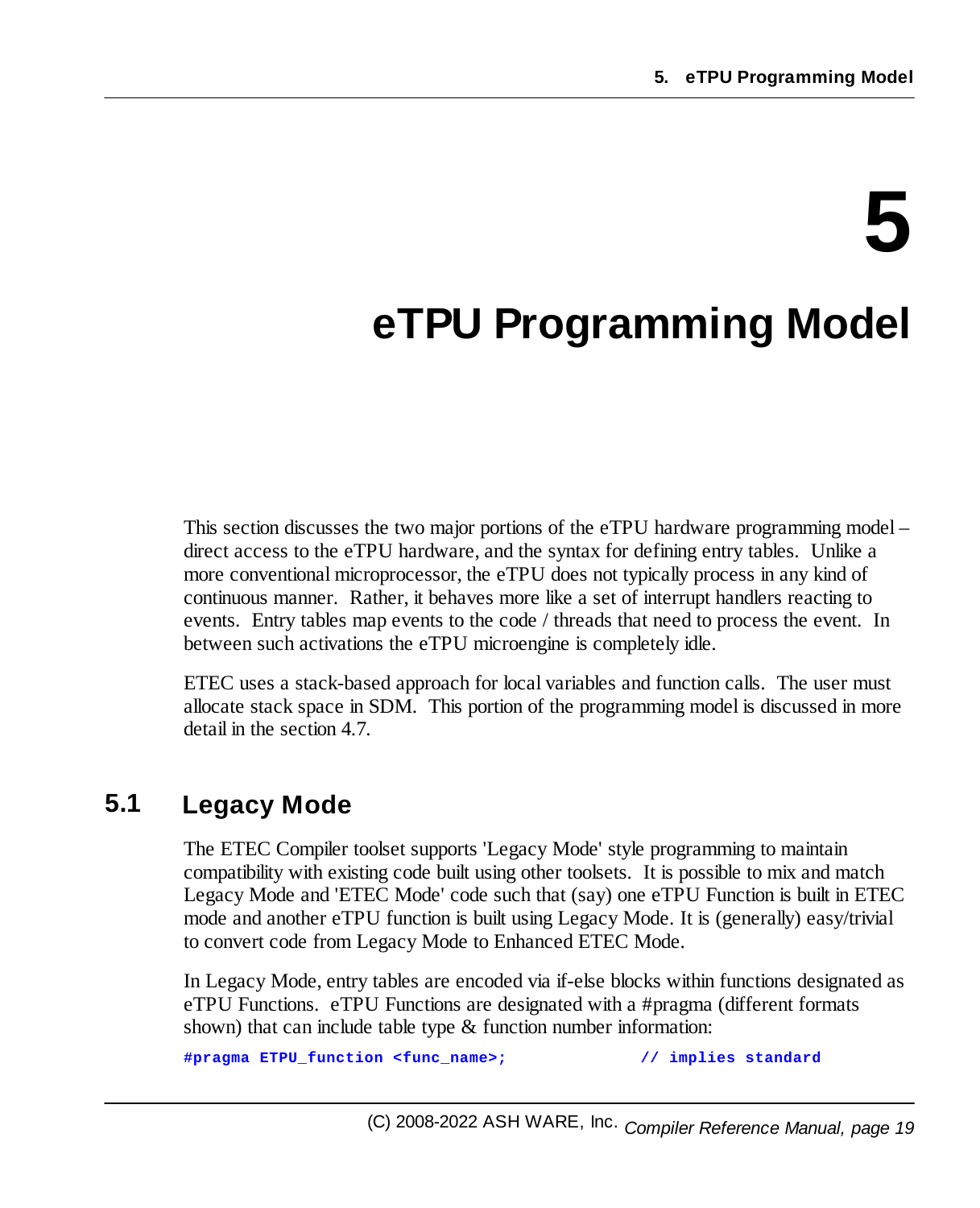**{**

**#pragma ETPU\_function <func\_name> @ <func\_num>; // implies standard #pragma ETPU\_function <func\_name>, [alternate | standard]; #pragma ETPU\_function <func\_name>, [alternate | standard] @ <func\_num>;** The special if-else block resides at the top scope level of the function, with each if expression defining the entry conditions for the ensuing thread. Each compound statement following an if/else represents an eTPU thread. [TBD note: statement following if/else must be a compound statement  $\{\}$  at the current time for proper compilation. Below, a skeleton of an eTPU Function is shown as an example.

```
#pragma ETPU_function TEST, standard;
// A, B, and C are channel variables
void TEST(int A, int B, int C)
     // D is allocated as a channel variable
    static int D;
     int E; // local variable
     if ((hsr==1) && (pin==0) && (flag0==0))
     {
           int F; // local variable
           // thread 1
     }
     else if (hsr==1)
     {
           // thread 2
     }
     else if (hsr==2)
     {
           // thread 3
     }
    else if (lsr==1)
     {
           // thread 4
     }
     else if ((lsr==0) && (m1==0) && (m2==1))
     {
           // thread 5
     }
     else if ((lsr==0) && (m1==1) && (pin==0))
     {
           // thread 6
     }
    else if ((lsr==0) && (m1==1) && (m2==0) && (pin==1))
     {
           // thread 7
```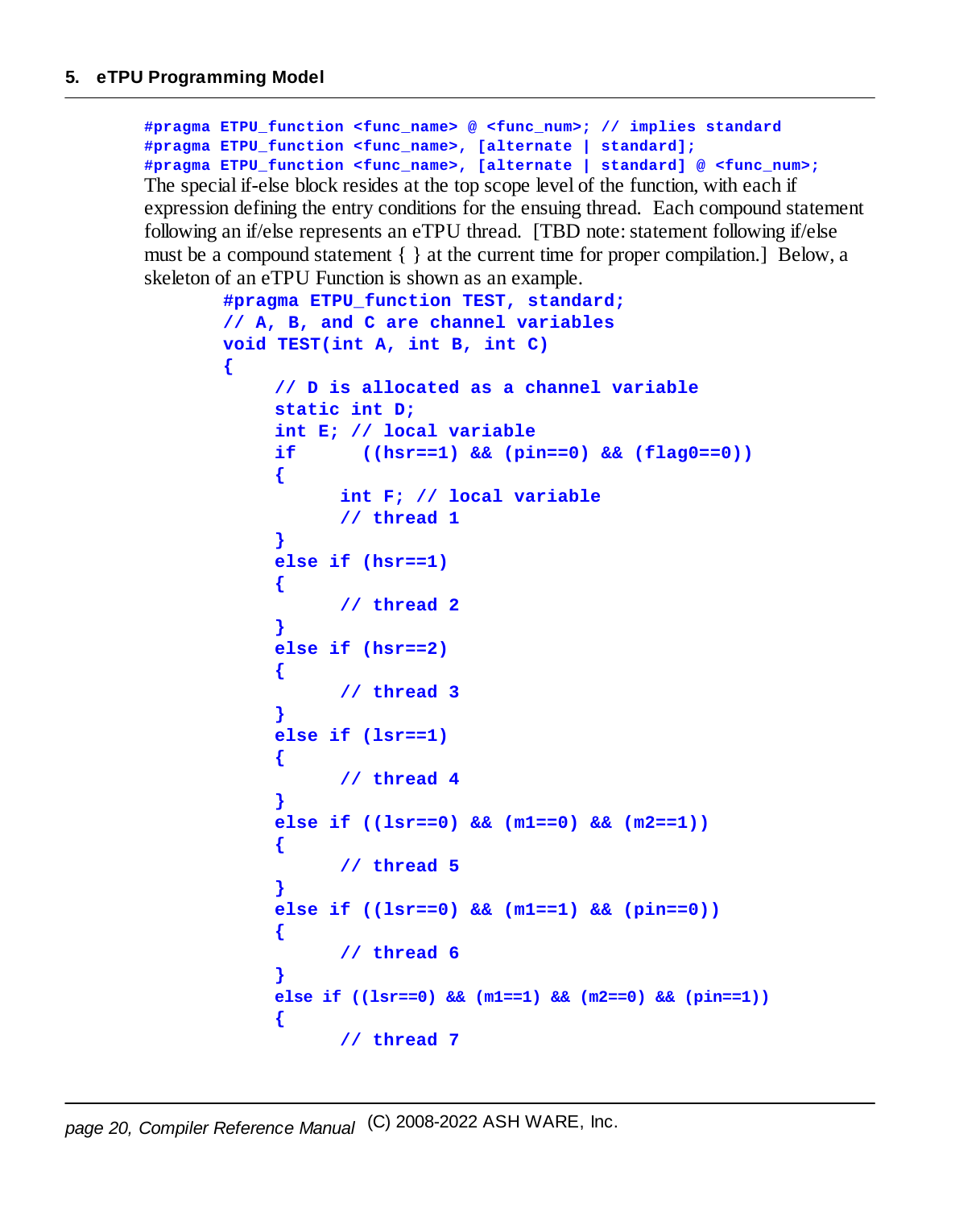```
}
     else
     {
           // default "catch-all" thread
     }
}
```
There are up to 7 different inputs into the entry table, although all seven are never meaningful at the same time. The seven entry conditions are:

| hsr           | // host service request - valid value 1-7                                                                                             |
|---------------|---------------------------------------------------------------------------------------------------------------------------------------|
| channel.LSR   | // link service request - 0 or 1;<br>// 'lsr' is equivalent to channel.LSR                                                            |
| m1            | // match A or transition $B - 0$ or 1                                                                                                 |
| m2            | // match B or transition $A - 0$ or 1                                                                                                 |
| channel.PIN   | // pin value (host setting determines whether<br>// it is the input or output pin) - 0 or 1;<br>// 'pin' is equivalent to channel.PIN |
| channel.FLAG0 | // channel flag0 - 0 or 1; 'flag0'<br>// is equivalent to channel.FLAG0                                                               |
| channel.FLAG1 | // channel flag1 - only used in entry tables<br>// of alternate type - 0 or 1; 'flag1'<br>// is equivalent to channel.FLAG1           |

Besides one exception, tests of these conditions can be logically ANDed and ORed together to determine the conditions for entry into a given thread. Host service request (hsr) conditions can never be ANDed together.

When defining an entry table of alternate type, specifying just one hsr condition from a grouped set is sufficient to cover that group's entries. For example, if (hsr =  $1$ ) { ... } is equivalent to if  $((\text{hsr} = 1) || (\text{hsr} = 4) || (\text{hsr} = 5))$  { ... }. The latter format is recommended as it is clearer to read & understand.

Within an entry condition specification, the operators  $\parallel$ , &&, !, = =, and != are allowed. The != and ! operators are not allowed for use with the hsr condition, only the other Boolean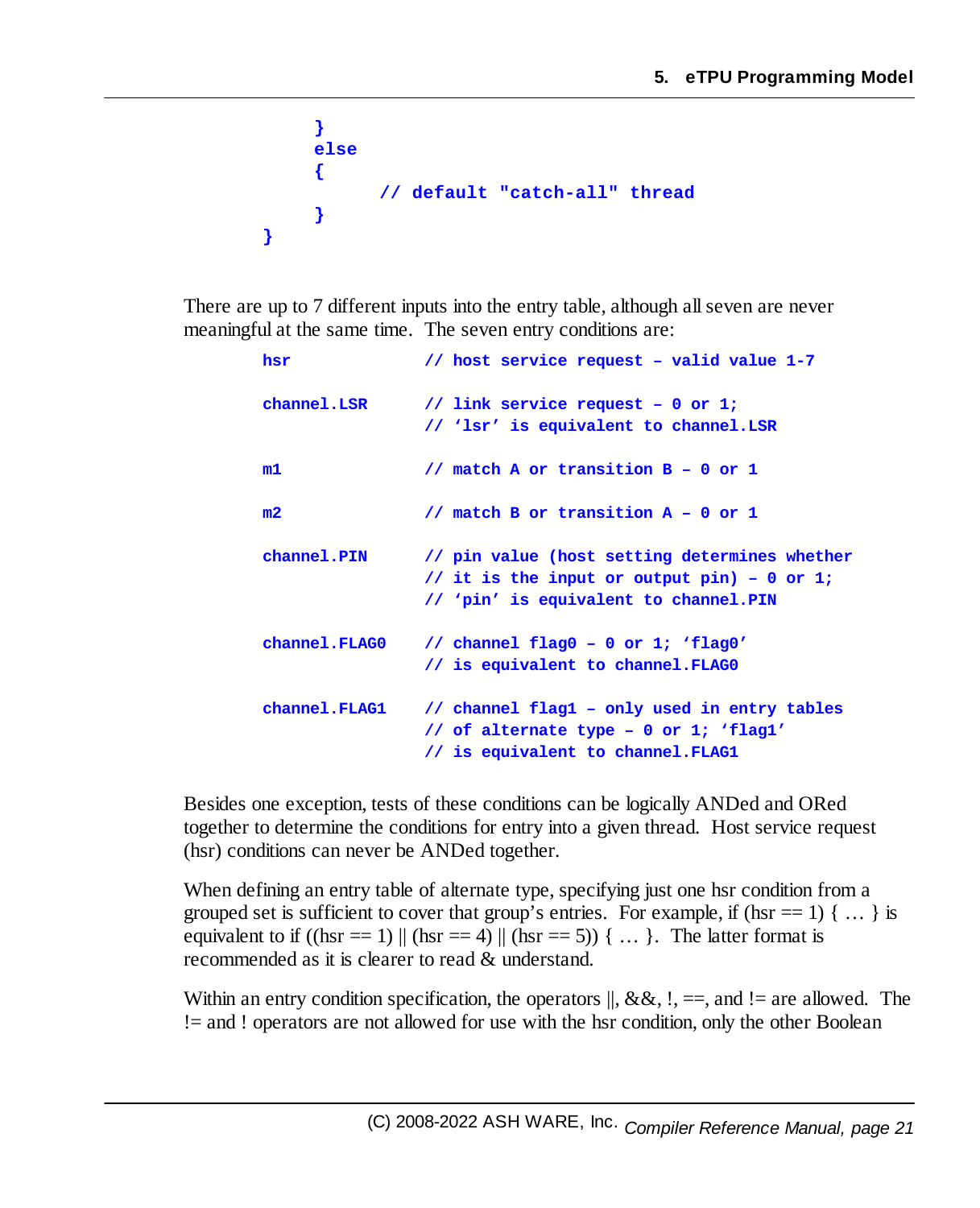conditions. The Boolean conditions may also be specified just by themselves (not hsr), e.g. if (m1)  $\{ \dots \}$  which is equivalent to if (m1 == 1)  $\{ \dots \}$ .

The conditions in successive if expressions can overlap; the latter if only covers any remaining open entry table slots for which its conditions apply. If no open slots remain a compilation error is reported. Here's an example of a standard entry table definition:

```
If (hsr == 1)
{
     …
}
Else if (m1 && m2)
{
     … // covers entry slots 10, 11, 20, 21, 22, 23
}
Else if (m1)
{
     …
// covers entry slots 16, 17, 18, 19, 30, 31
// (but not 10-11, 20-23 since they were already taken)
}
…
```
The if-else array can end in a dangling else that covers any remaining entry slots in the table. A dangling else is required if all of the 'if' expressions do not fully cover a table. Typically the dangling else executes error code.

In each thread defined by the if-else array, the default is for the Match Enable (ME) entry to be set true, matches enabled. The Match Enable can be set explicitly, or disabled, by making one of the below intrinsic function calls or macro synonyms somewhere in the thread (no code is generated by the intrinsic, only the entry ME bit is affected).

```
match_enable();
match_disable();
// synonyms
enable_match();
disable_match();
EnableMatchesInThread();
DisableMatchesInThread();
```
For more information on entry tables and entry conditions reference eTPU documentation.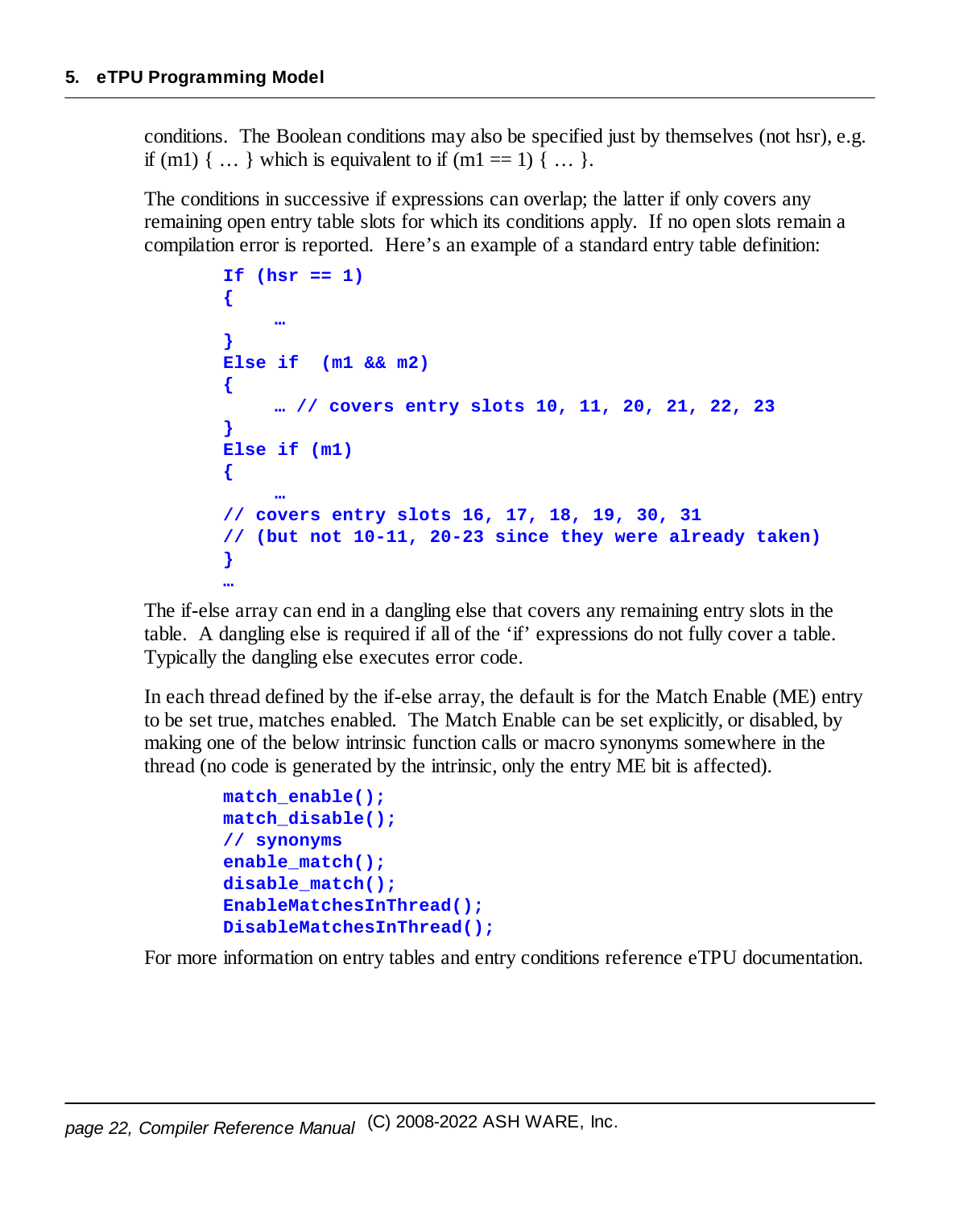### <span id="page-22-0"></span>**5.1.1 Accessing Channel Variables From Outside eTPU Function Scope**

When using legacy mode one constraint is that channel frame variables cannot be (easily) accessed outside the eTPU function scope. This means code cannot be broken out into subroutines for more readable code or efficient processing, without take special steps. The way to overcome this is via use of the register 'register chan base'. This register represents the CPBA address register for the current channel (as controlled by the 'chan' register). To make it all work, several steps are necessary. First, encapsulate the entire eTPU channel frame in a structure.

```
struct ETPU_FUNC_CHAN_FRAME
{
    int24 a;
    int24 b;
    // ...
};
```
Then use that in the eTPU function definition:

```
#pragma ETPU_function ETPU_FUNC, standard;
void ETPU_FUNC(
     struct ETPU_FUNC_CHAN_FRAME etpu_func_local
)
{
     if (hsr == 1)
     {
           // ...
     }
     else // ...
}
```
Once the above is in place, other functions can access the channel frame using the syntax shown below. Since 'register\_chan\_base' represents an address the register access should be mapped to a pointer to the channel frame struct.

```
int24 ETPU_FUNC_helper(int24 p1, int24 p2)
{
    register_chan_base struct ETPU_FUNC_FRAME
*etpu_func_local_p;
    etpu_func_local_p->some_chan_var = p1 *
etpu_func_local_p->some_other_chan_var;
    // ...
}
```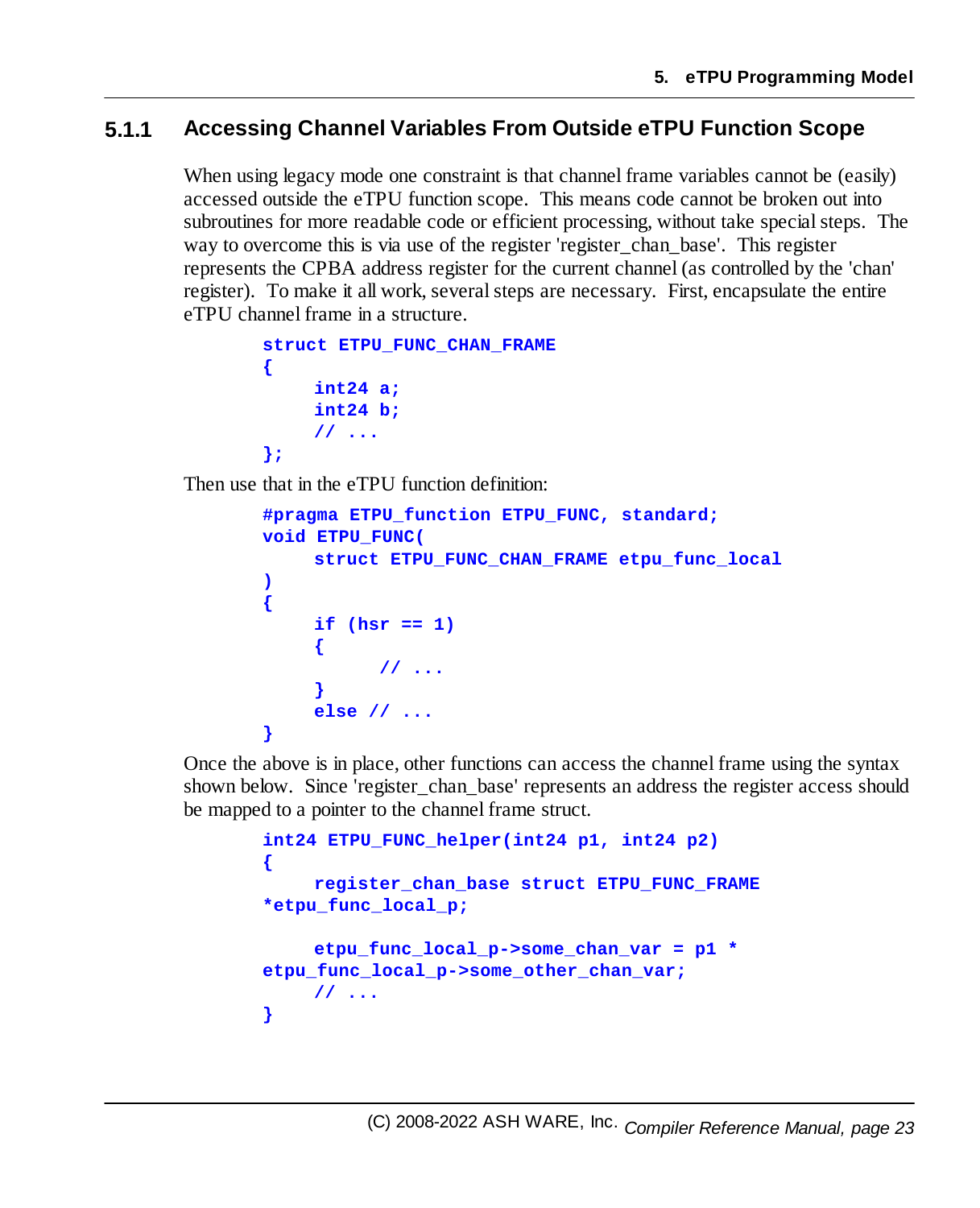Although it doesn't make quite as much sense syntactically, the compiler supports mapping the channel frame struct directly to 'register\_chan\_base' as well.

```
int24 ETPU_FUNC_helper(int24 p1, int24 p2)
{
    register_chan_base struct ETPU_FUNC_FRAME
etpu_func_local;
     etpu_func_local.some_chan_var = p1 *
etpu_func_local.some_other_chan_var;
    // ...
}
```
When using ETEC classes, this kind of access generally comes naturally as member functions have access to channel frame variables directly. However, in the case of global functions, or where one function/class needs to access another function/class data, the same strategy can be used by encapsulating all of the class data members in a structure. However, it better, and more easily accomplished using the class scope syntax - see Access [Outside](#page-36-1) Class Scope for more information.

### <span id="page-23-0"></span>**5.1.2 Legacy Mode Issues**

The original eTPU compiler had been available for about 5 years when we noticed that numerous customers experienced repeated instances of common bugs. These bugs were a result of various issues with the Legacy Mode programming model enumerated below. ASH WARE decided to address these issues by developing a new coding mode which we named Enhanced ETEC Mode which would address many of the common issues through the use of an enhanced coding pattern that matches the unique nature of the eTPU. The following drawbacks were addressed.

- · It was difficult to share code that accessed Channel Variables in different threads. This lead to the use of unstructured 'GOTOs' . ETEC Mode supports this using Member Functions.
- · It was difficult to group functions that could allshare Channel Variables, Member Functions, and Threads. ETEC Mode supports this by allowing multiple entry tables in the same eTPU Class. Threads can be referenced by just one (or multiple) Entry Tables.
- · Legacy Mode hides critical aspects of the Entry Table making it challenging to properly design the entry table code. The authors of this manual have seen numerous instances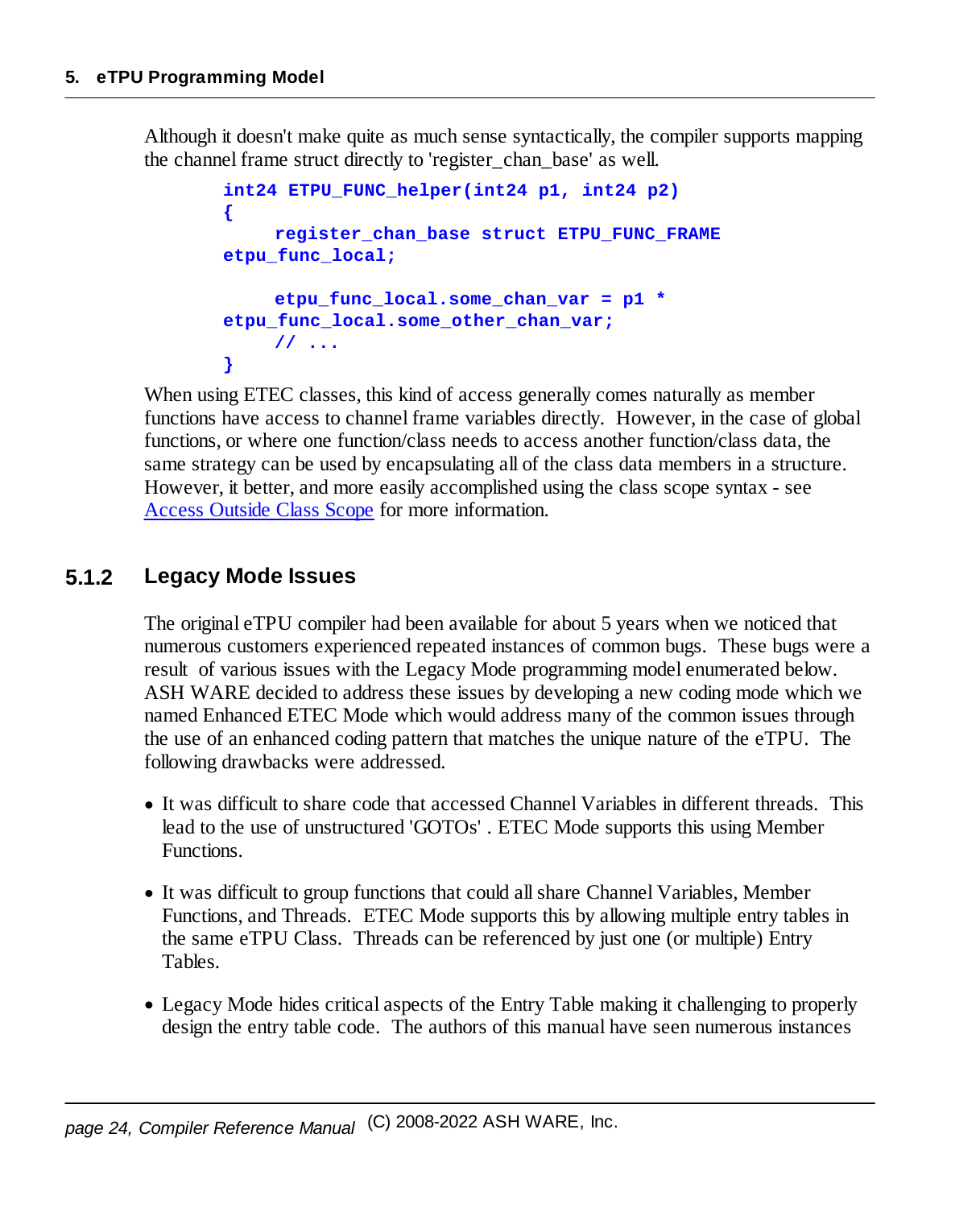of buggy customer code due to major issue. ETEC Mode fully exposes the Entry Table, thereby forcing the user to consider the Entry Table in its entirety and eliminating this common source of buggy code.

- · Legacy Mode Entry Table code does not always operate the way it reads. For instance, the order of execution of thread described in the if/else array is defined by the hardware, not by the if else array. It is common for Entry Table code to read one way, but operate a different way. ETEC Mode Entry Tables execute exactly the way they are written.
- · Legacy Mode does not operate the way it reads. A common coding error is to attempt to write code before or after the Entry Table defining if/else array. This is not an issue in ETEC Mode because there is no entry table.
- Legacy Mode Entry Table if/else array only supports a small subset of the 'c' language because it must be dedicated solely to the entry table which is not intuitive.This is not an issue in ETEC Mode because there is no entry table.
- · Legacy Mode Channel Variables appear to be static and are actually dynamic and it is in no way intuitive that there is a single copy of each Channel Variable for each channel. The way Channel Variables are declared and used in ETEC mode makes it intuitive that each channel gets its own static copy of its Channel Variables.
- · Legacy Mode Channel Variables can also be declared using the 'static' keyword within the scope of the eTPU function. In 'C' there is normally one copy of these variables whereas in the eTPU each eTPU channel gets its own copy making these variables very confusing and non-intuitive. ETEC Mode handles Channel Variables in an intuitive way that is obvious that Channel Variables are static and each channel gets its own copy.
- · Legacy Mode Channel Variables are all exposed to the host CPU, whereas there are really two categories, those that are shared between the Host CPU and the eTPU and those that are private to the eTPU. ETEC Mode supports this important differentiation through the use of the 'private' and 'public' keywords.

### <span id="page-24-0"></span>**5.2 Enhanced ETEC Mode (eTPU Class)**

The Enhanced ETEC Mode was developed to address numerous shortcoming of the earlier Legacy Mode as described in the [Legacy](#page-23-0) Mode Issues section.

The ETEC programming model for the eTPU uses extensions to the C language to more cleanly match the eTPU hardware. A class-like syntax connects all the pieces that apply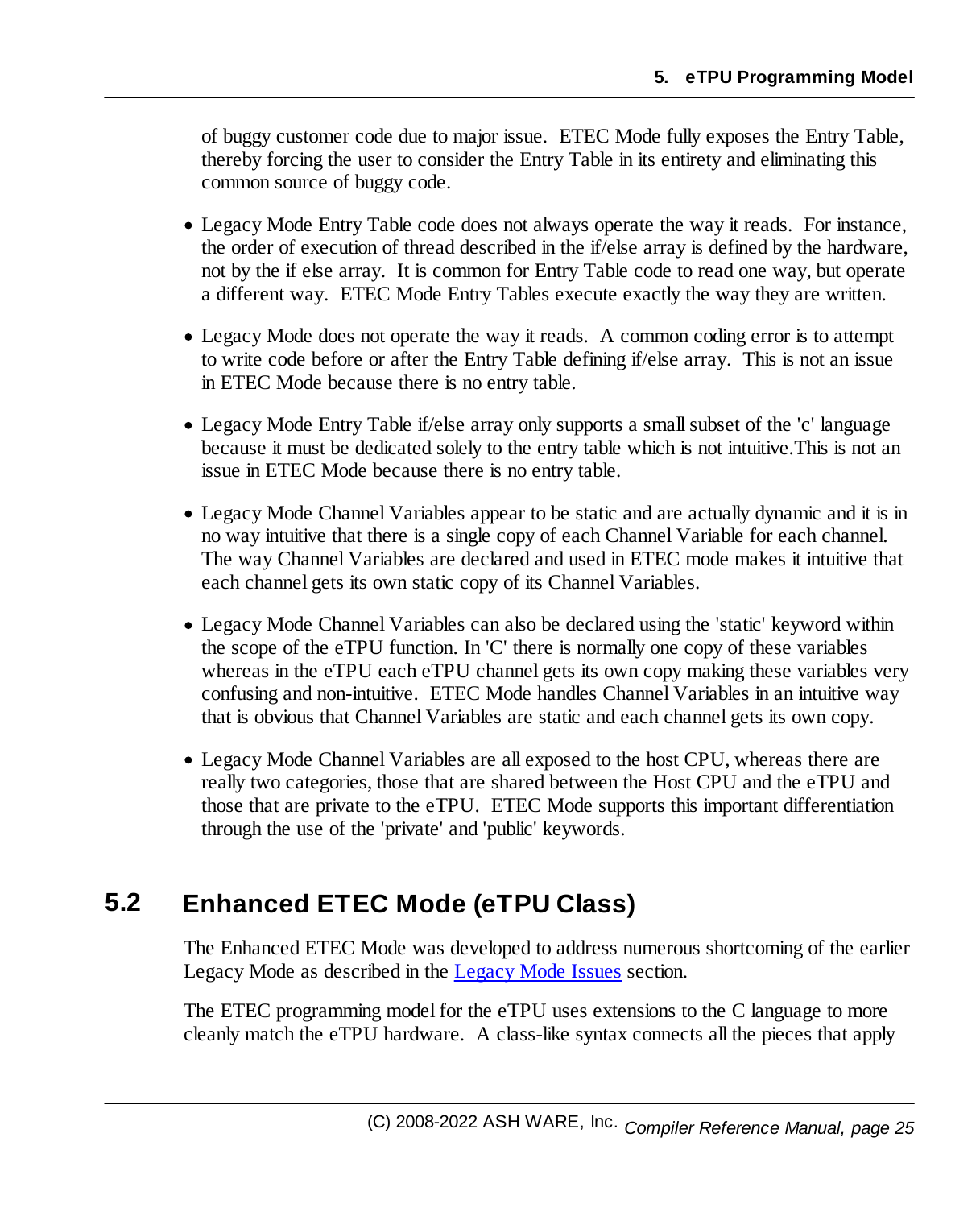to a single eTPU channel (or group of channels that must work in concert and share a Channel Variables.) This class-like syntax, referred to as an "eTPU class", is used to aggregate the data and code that is used to perform a single eTPU function/application.

Although it is somewhat similar in syntax to a  $C_{++}$  class, it is actually quite simplified in that there are no concepts like overloading or derivation Rather it acts as a way to aggregate all the necessary pieces of an eTPU application (typically maps to one channel, but can map to multiple channels) into a clean package. An eTPU Class consists of the following.

- · Threads which are sections of code that executed in response to an HSR, LSR, Match or Transition event, detailed in the
- · The Entry Table (sometimes referred to as the Event Vector table) which maps events and combinatorial's the event-handling threads.
- · Member Functions (methods) that can be called by threads and other member functions and can access channel variables.
- · The data which is called the "channel frame", or Channel Variables.

These are covered in more detail in subsequent sections

· In the eTPU programming model, there is a static copy of the channel frame for each channel, or set of channels, to which the eTPU class is assigned. The assignment itself is done via a combination of the channel function select register (CFSR) and allocating room for the channel frame in SDM (SPRAM) and properly setting the channel parameter base address (CPBA).

The last main piece of an eTPU class is the entry table definition. A class may be associated with one or more eTPU entry tables, each of which has a unique eTPU function number. These entry tables are defined like initialized arrays and the user must explicitly specify an eTPU thread for each of the 32 different entry conditions allowed per table. As part of the entry table definition, table qualifiers such as type (standard or alternate), pin direction, and CFSR (function number) value are specified.

The ETEC compiler supports an alternative syntax for thread declarations. The "\_eTPU\_thread" keyword can be used interchangeably with "void attribute ((interrupt handler))", which is a GNU-based syntax.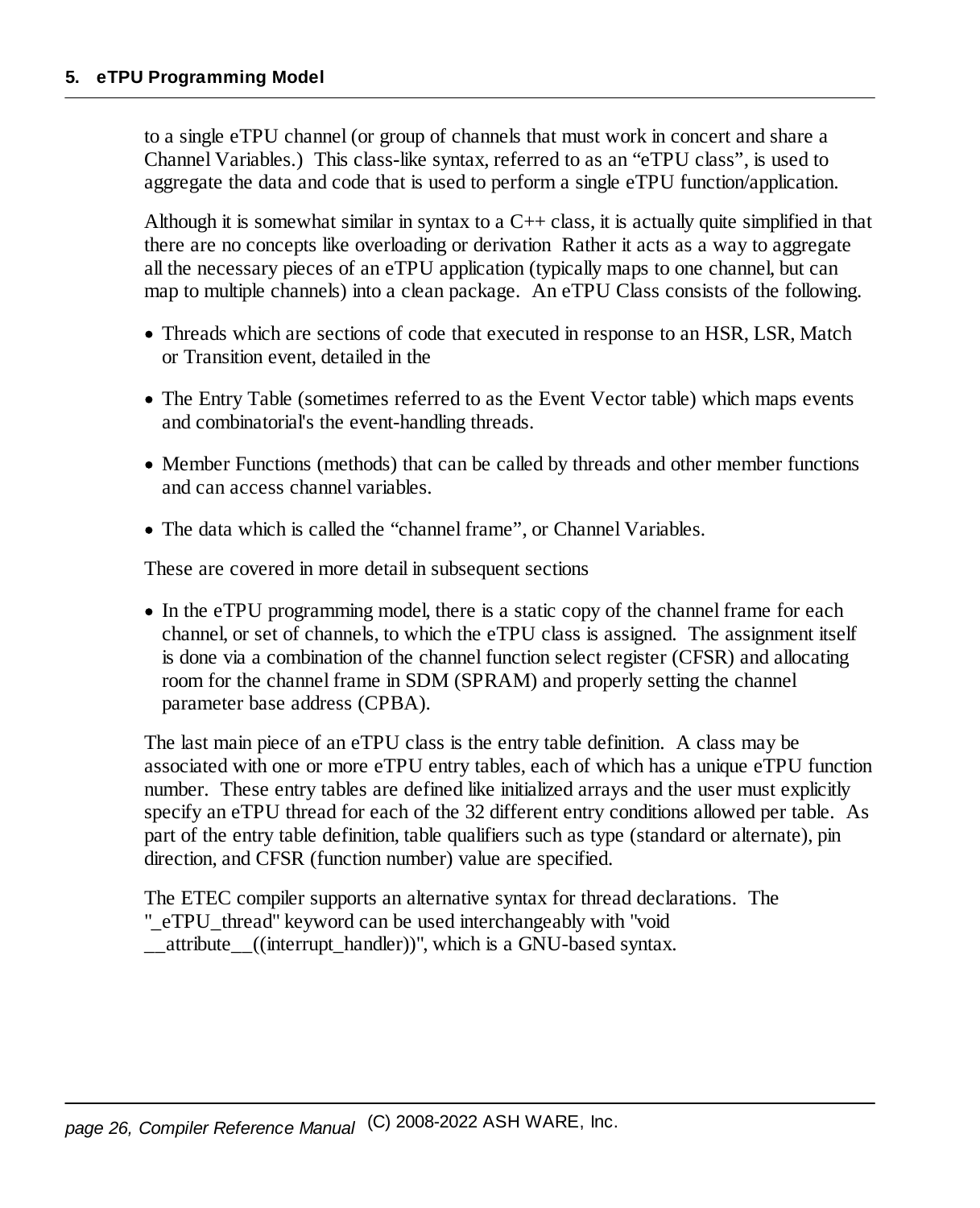### <span id="page-26-0"></span>**5.2.1 eTPU Class Example**

The example below shows the overall eTPU class syntax. Subsequent sections of this manual describe the following in more detail.

```
// Standard Compiler-supplied header
#include <ETpu_Std.h>
// Exclude Init and Error threads from WCTL calculations
#pragma exclude_wctl MyClass::Init
#pragma exclude_wctl _Error_handler_unexpected_thread
_eTPU_class MyClass
{
   // Channel Variables
   int24 _myChanVar;
   // Thread Declarations
   _eTPU_thread Init(_eTPU_matches_disabled);
   _eTPU_thread HandleMatchA(_eTPU_matches_enabled);
   // Member Functions (methods)
   int24 CalculateOutput(int24 myPassedVar);
   // Entry Table declaration(s)
   _eTPU_entry_table MyClass;
};
_eTPU_thread MyClass::Init(_eTPU_matches_disabled)
{
  // ...
   _myChanVar = tcr1;
  // ...
}
_eTPU_thread MyClass::HandleMatchA(_eTPU_matches_enabled)
{
   // ...
   _myChanVar = CalculateOutput(erta);
  // ...
}
int24 MyClass::CalculateOutput(int24 myPassedVar)
{
```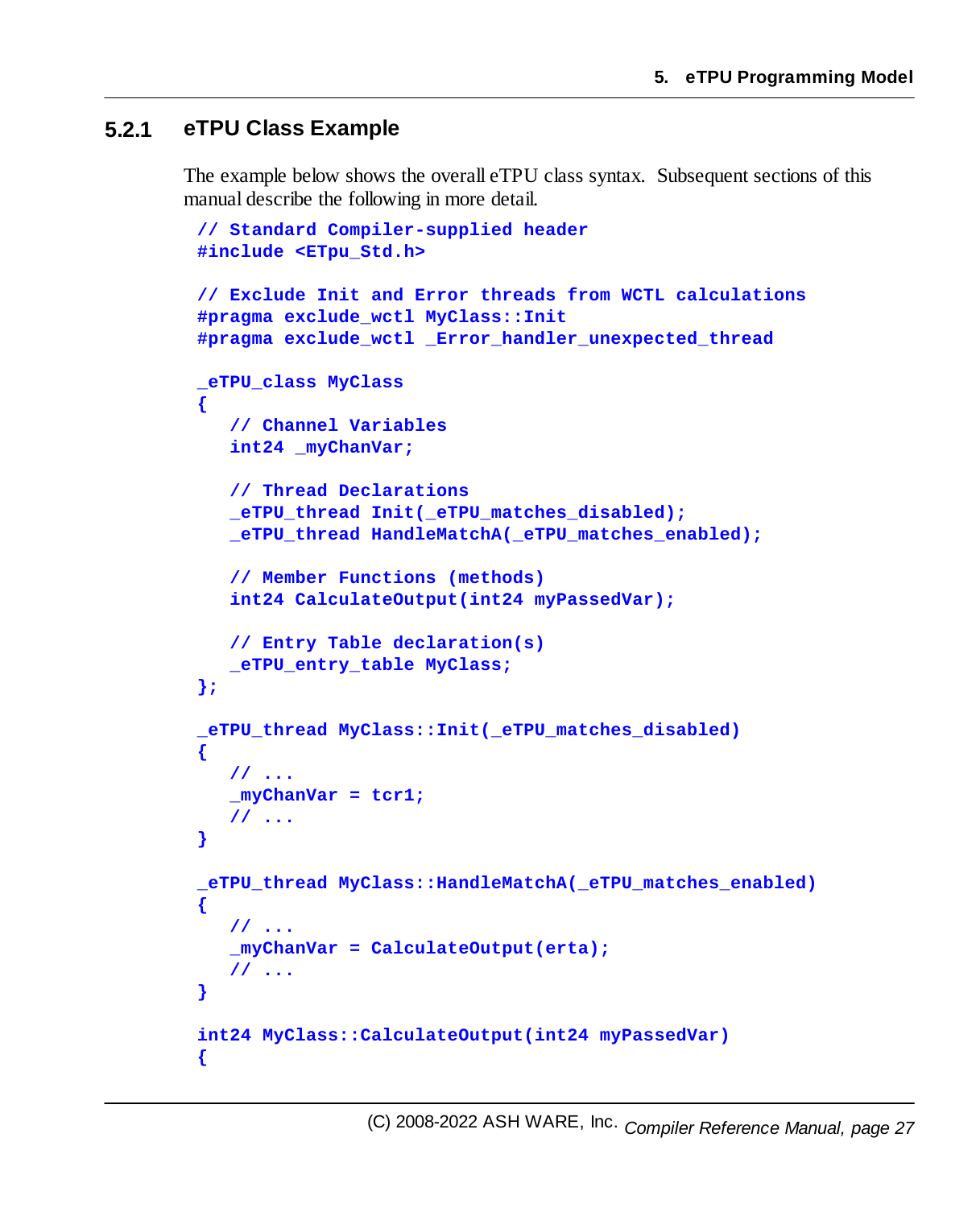```
// Class Member Function can directly access channel variables
   return _myChanVar + myPassedVar;
}
DEFINE_ENTRY_TABLE(MyClass, MyClass, standard, outputpin, autocfsr)
{
  // Host Service Request (HSR) 7
  // is used for initialization
   // HSR LSR M1 M2 PIN F0 F1 vector
  ETPU_VECTOR1(7, x, x, x, x, x, x, Init),
  // Only valid combination when toggling the output pin
   // using Action Unit A is MRL-A is set and MRL-B is clear
   // HSR LSR M1 M2 PIN F0 F1 vector
  ETPU_VECTOR1(0, 0, 1, 0, 0, 0, x, HandleMatchA),
  ETPU_VECTOR1(0, 0, 1, 0, 1, 0, x, HandleMatchA),
  // Host Service Requests (HSR) 1 through 5 are not used.
   // Therefore, these HSR's set get steered to the error handler.
   // HSR LSR M1 M2 PIN F0 F1 vector
  ETPU_VECTOR1(1, x, x, x, 0, 0, x, _Error_handler_unexpected_thread),
  ETPU_VECTOR1(1, x, x, x, 0, 1, x, _Error_handler_unexpected_thread),
  ETPU_VECTOR1(1, x, x, x, 1, 0, x, _Error_handler_unexpected_thread),
  ETPU_VECTOR1(1, x, x, x, 1, 1, x, _Error_handler_unexpected_thread),
  ETPU_VECTOR1(2, x, x, x, x, x, x, _Error_handler_unexpected_thread),
  ETPU_VECTOR1(3, x, x, x, x, x, x, _Error_handler_unexpected_thread),
  ETPU_VECTOR1(4, x, x, x, x, x, x, _Error_handler_unexpected_thread),
  ETPU_VECTOR1(5, x, x, x, x, x, x, _Error_handler_unexpected_thread),
  ETPU_VECTOR1(6, x, x, x, x, x, x, _Error_handler_unexpected_thread),
   // Links are not used, should never get a link
   // Therefore, threads with LSR set get steered to the error handler.
   // HSR LSR M1 M2 PIN F0 F1 vector
  ETPU_VECTOR1(0, 1, 1, 1, x, 0, x, _Error_handler_unexpected_thread),
  ETPU_VECTOR1(0, 1, 1, 1, x, 1, x, _Error_handler_unexpected_thread),
  ETPU_VECTOR1(0, 1, 0, 0, 0, 0, x, _Error_handler_unexpected_thread),
  ETPU_VECTOR1(0, 1, 0, 0, 0, 1, x, _Error_handler_unexpected_thread),
  ETPU_VECTOR1(0, 1, 0, 0, 1, 0, x, _Error_handler_unexpected_thread),
  ETPU_VECTOR1(0, 1, 0, 0, 1, 1, x, _Error_handler_unexpected_thread),
  ETPU_VECTOR1(0, 1, 0, 1, x, 0, x, _Error_handler_unexpected_thread),
  ETPU_VECTOR1(0, 1, 0, 1, x, 1, x, _Error_handler_unexpected_thread),
  ETPU_VECTOR1(0, 1, 1, 0, x, 0, x, _Error_handler_unexpected_thread),
  ETPU_VECTOR1(0, 1, 1, 0, x, 1, x, _Error_handler_unexpected_thread),
```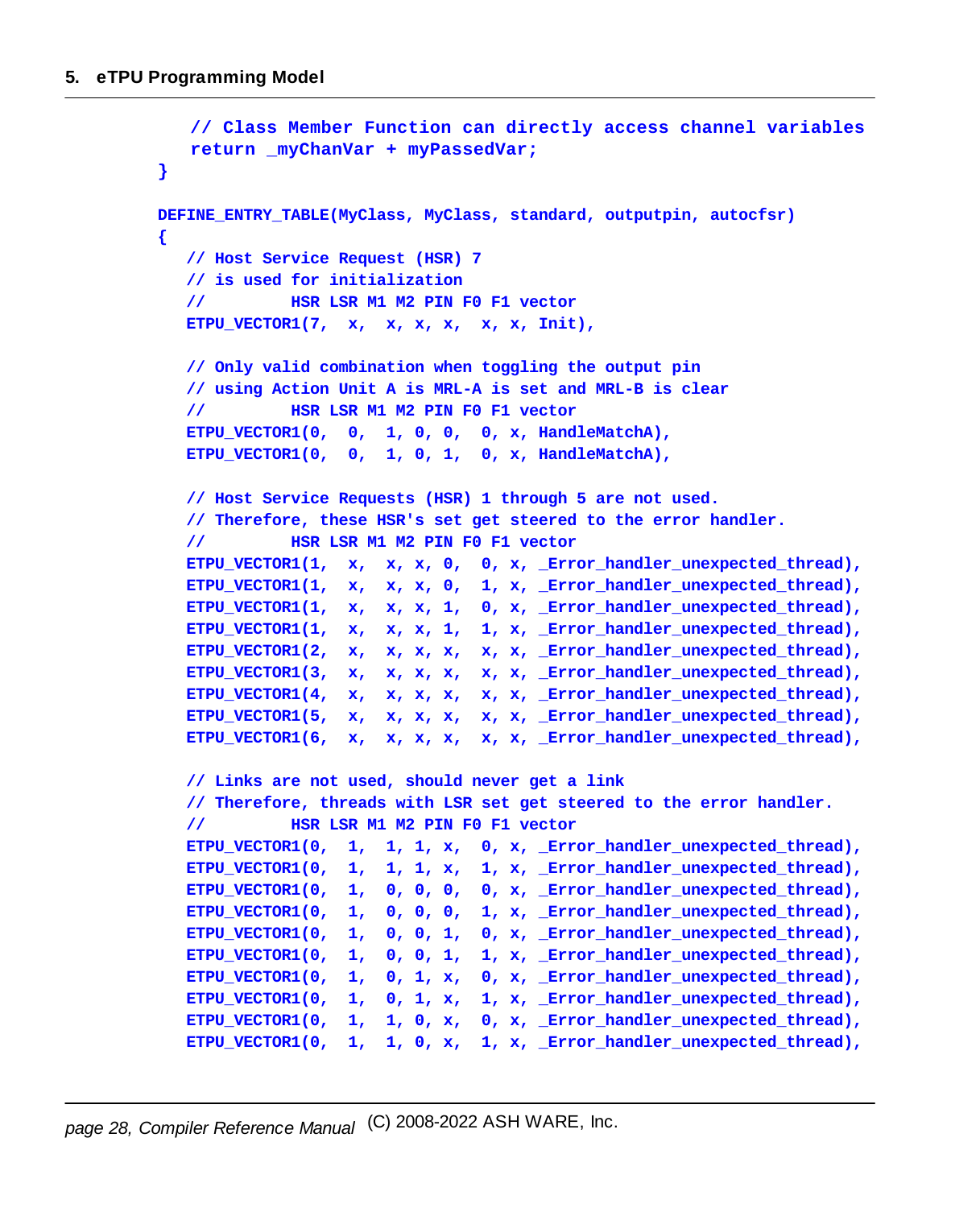```
// Although Flag0 is not used,
  // it is set to zero in init.
  // Therefore, threads that respond
  // when Flag0 is set are invalid
  // and get steered to the error handler.
  ETPU_VECTOR1(0, 0, 1, 0, 0, 1, x, _Error_handler_unexpected_thread),
  ETPU_VECTOR1(0, 0, 1, 0, 1, 1, x, _Error_handler_unexpected_thread),
  // Action Unit B is not used.
  // Therefore, MRL-B should never get set.
  // Threads with M2 set get steered to the error handler.
  // HSR LSR M1 M2 PIN F0 F1 vector
  // HSR LSR M1 M2 PIN F0 F1 vector
  ETPU_VECTOR1(0, 0, 0, 1, 0, 0, x, _Error_handler_unexpected_thread),
  ETPU_VECTOR1(0, 0, 0, 1, 0, 1, x, _Error_handler_unexpected_thread),
  ETPU_VECTOR1(0, 0, 0, 1, 1, 0, x, _Error_handler_unexpected_thread),
  ETPU_VECTOR1(0, 0, 0, 1, 1, 1, x, _Error_handler_unexpected_thread),
  ETPU_VECTOR1(0, 0, 1, 1, 0, 0, x, _Error_handler_unexpected_thread),
  ETPU_VECTOR1(0, 0, 1, 1, 0, 1, x, _Error_handler_unexpected_thread),
  ETPU_VECTOR1(0, 0, 1, 1, 1, 0, x, _Error_handler_unexpected_thread),
  ETPU_VECTOR1(0, 0, 1, 1, 1, 1, x, _Error_handler_unexpected_thread),
};
```
### <span id="page-28-0"></span>**5.2.2 Threads**

The most critical elements of the eTPU class are the threads. A thread is a section of code that quickly responds to event(s). When a thread ceases to execute it 'ends'. The scheduler then queues up another thread for execution by the execution unit. However, if none of the 32 channels in the engine are requesting service, then the execution unit can actually go idle such that nothing at all is executing. While the execution is 'Idle' (waiting for a channel to request service) the SDM memory is read as part of a 'safety' mechanism to assure that there are no memory errors.

Note that threads are by definition of type 'void' since when a thread ends no data is returned.

```
_eTPU_class MyClass
{
   // <... SNIP ...>
   _eTPU_thread HandleMatchA(_eTPU_matches_enabled);
   // <... SNIP ...>
```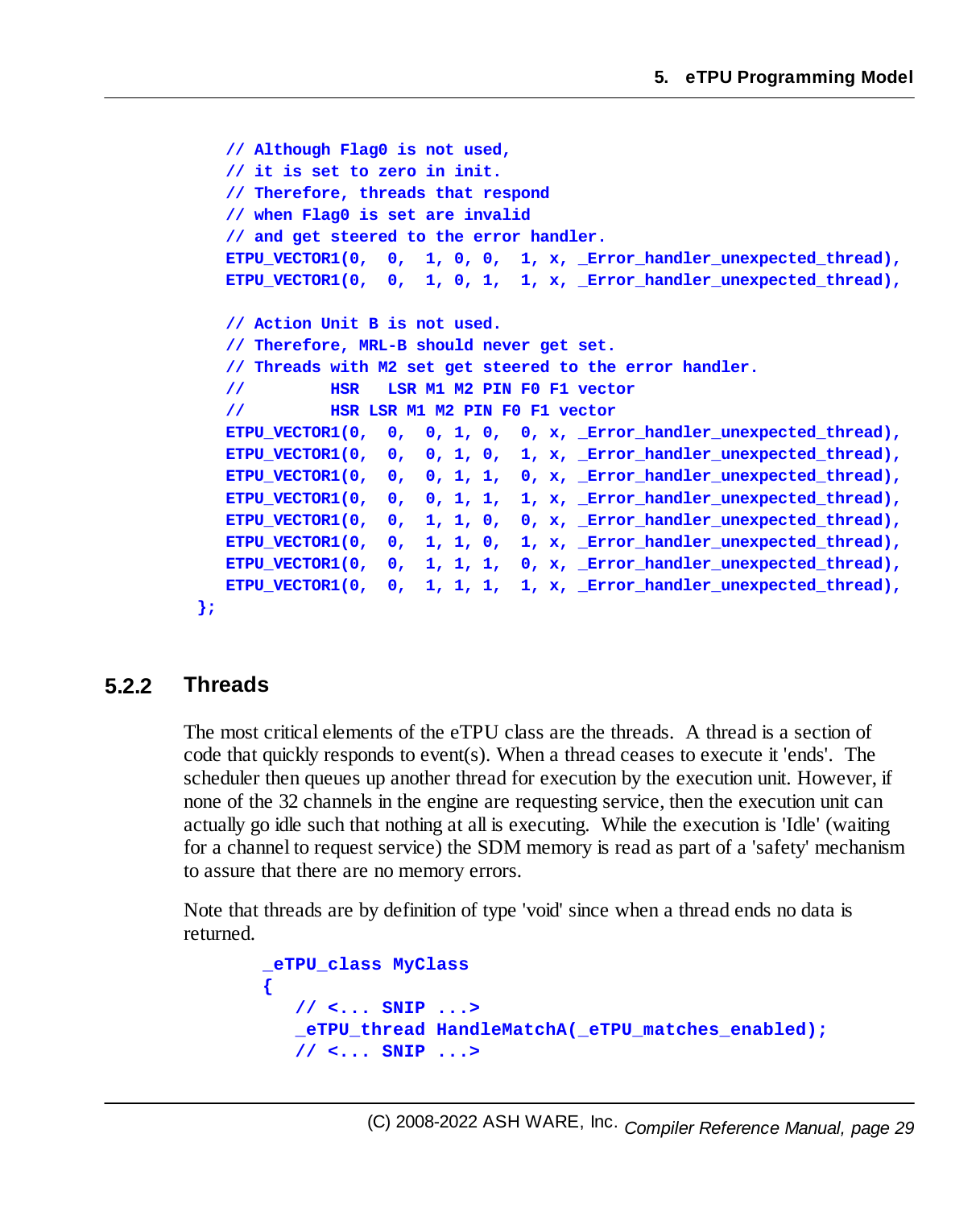```
};
_eTPU_thread MyClass::Init(_eTPU_matches_disabled)
{
   // <... SNIP ...>
   _myChanVar = tcr1;
   // <... SNIP ...>
}
```
#### <span id="page-29-0"></span>**5.2.2.1 Enabling/Disabling Matches in the Thread**

While a thread executes matches for the channel executing the thread can either be enabled to disabled. Note that this applies to just to the single channel executing the thread. This is controlled by the first argument in the thread declaration as shown below. The setting is called the Match Enable (ME) Bit which is actually encoded into the Entry Table. The keywords that support this are "\_eTPU\_matches\_disabled" and "\_eTPU\_matches\_enabled". It is generally recommended that users write their functions/threads in such a way that matches can be enabled during thread processing. If possible, only initialization & shutdown threads should have matches disabled.

**\_eTPU\_thread HandleMatch(\_eTPU\_matches\_enabled);**

#### <span id="page-29-1"></span>**5.2.2.2 Controlling the Preload Parameter Bit (PP)**

Immediately prior to execution of a thread, there is a Time Slot Transition (TST) in which two or three Channel Variables are pre-loaded into the eTPU's execution unity thereby improving performance many cases. There is some configurability in which variables are preloaded which is controlled by the Preload Parameter Bit (PP). It is generally preferable to allow the toolset to control this setting as it is chosen as part of an execution speed and code size optimization strategy. However, this can be overridden using an optional (second) argument in the thread declaration as shown below. Note that supported keywords are " eTPU preload low" and " eTPU preload high". Note that this option is (correctly) seldom used.

**\_eTPU\_thread HandleMatch(\_eTPU\_matches\_enabled, \_eTPU\_preload\_high);**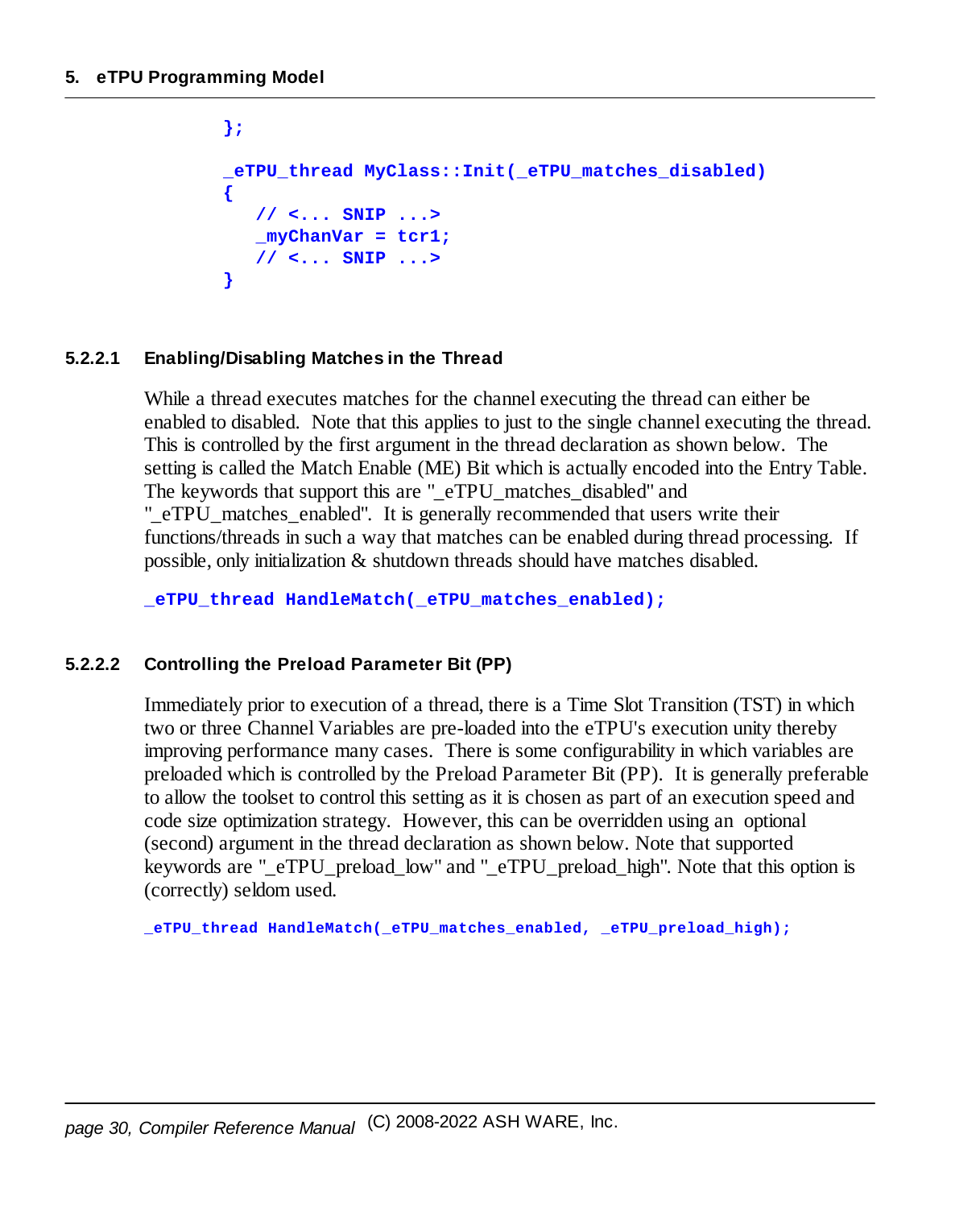### <span id="page-30-0"></span>**5.2.3 Entry Tables**

The last main piece of an eTPU class is the entry table definition. A class may be associated with one or more eTPU entry tables, each of which has a unique eTPU function number. These entry tables are defined like initialized arrays and the user must explicitly specify an eTPU thread for each of the 32 different entry conditions allowed per table. As part of the entry table definition, table qualifiers such as type (standard or alternate), pin direction, and CFSR (function number) value are specified.

The entry table definition takes the form of an array initializer, with a total of 32 entries, one for each possible unique entry. The entry table is qualified by whether it is alternate or standard, whether it is based upon an input or output pin value, and what channel function select number it should be assigned. The input/output setting generates a #define in the auto header for use during host initialization of the eTPU; note that some microcontrollers only support an input pin setting. It does not actually affect eTPU code generation. The entry table will be given the specified function number, unless during link a conflict is found in which case linking fails. If no function number is specified (autocfsr), the linking process automatically assigns a function number. Each entry vector is specified by its entry conditions, and the thread activated by those conditions. Vectors may be specified in any order as long as the complete set of 32 is defined. To simplify the entry table definition, several macros have been defined. The first begins the table definition:

**#define DEFINE\_ENTRY\_TABLE(className, tableName, tableType, pinDirection, cfsrValue)**

The className and tableName must match the names used in the class declaration. The tableType parameter must be **standard** or **alternate**. The pinDirection argument can be either **inputpin** or **outputpin**. Finally, the cfsrValue can be either a number from [0-31], or it can be **autocfsr**, in which case the linker assigns the entry table a CFSR value.

Then, three different macros are used to specify each entry vector. Three are required since depending upon entry table type, up to 3 HSR values can contribute to the entry.

```
#define ETPU_VECTOR1(hsr1, lsr, m1, m2, pin, flag0, flag1, threadName)
#define ETPU_VECTOR2(hsr1, hsr2, lsr, m1, m2, pin, flag0, flag1, threadName)
#define ETPU_VECTOR3(hsr1, hsr2, hsr3, lsr, m1, m2, pin, flag0, flag1, threadName)
```
Below is an example of the definition of a standard entry table with a user-specified CFSR value.

```
DEFINE_ENTRY_TABLE(ClassName, EntryTableName, standard, inputpin, 3)
{
      // HSR LSR M1 M2 PIN F0 F1 vector
      ETPU_VECTOR1(1, x, x, x, 0, 0, x, Initialize),
      ETPU_VECTOR1(1, x, x, x, 0, 1, x, Initialize),
      ETPU_VECTOR1(1, x, x, x, 1, 0, x, Initialize),
      ETPU_VECTOR1(1, x, x, x, 1, 1, x, Initialize),
```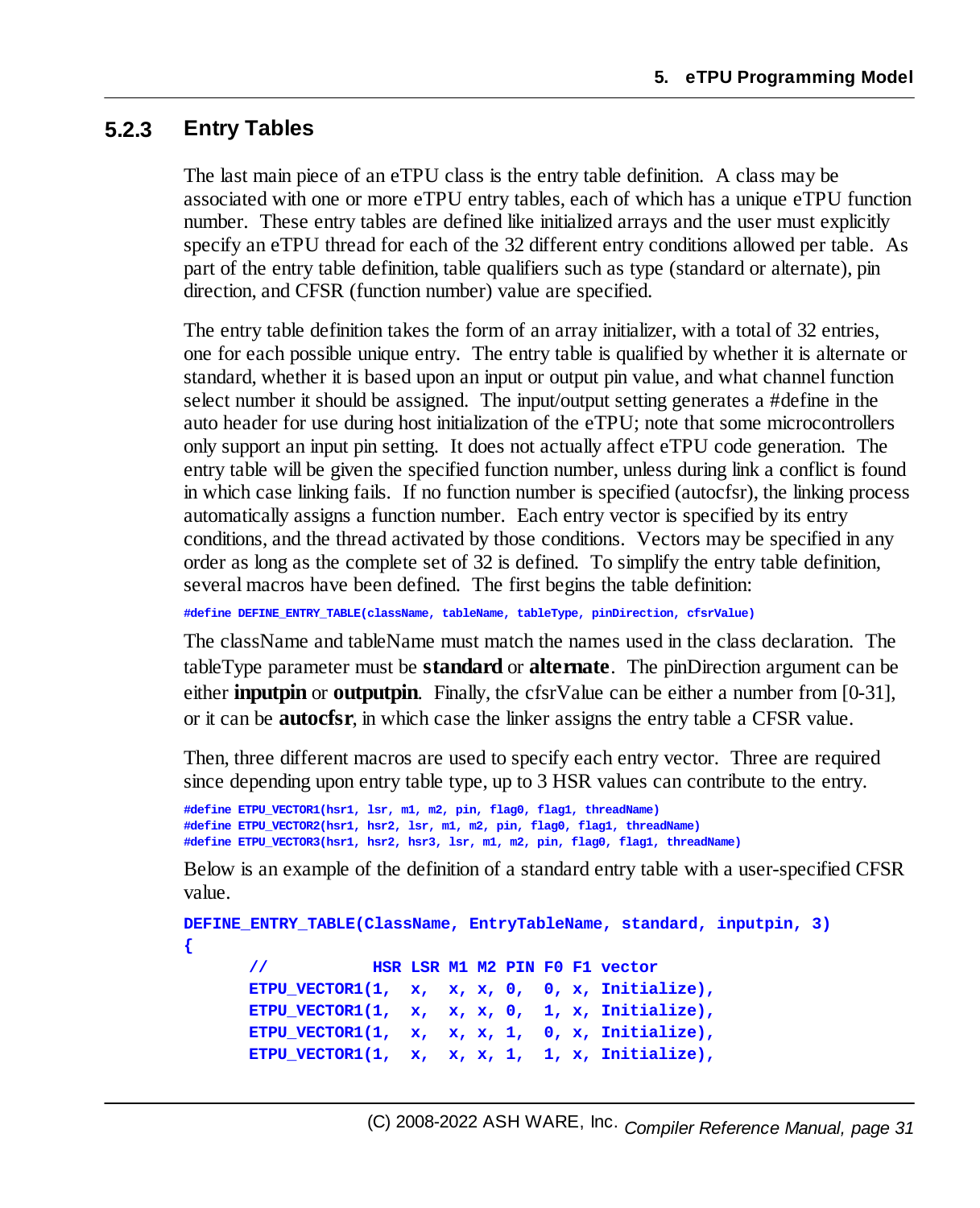| ETPU VECTOR1(2, | x,             | x, x, x, | x, x, Global Error Thread),        |
|-----------------|----------------|----------|------------------------------------|
| ETPU VECTOR1(3, | x,             | x, x, x, | x, x, Global Error Thread),        |
| ETPU VECTOR1(4, | x,             | x, x, x, | x, Global Error Thread),<br>x,     |
| ETPU VECTOR1(5, | x,             | x, x, x, | x, x, Global Error Thread),        |
| ETPU VECTOR1(6, | x,             | x, x, x, | x, Global Error Thread),<br>x.     |
| ETPU VECTOR1(7, | x,             | x, x, x, | x, Global Error Thread),<br>x.     |
| ETPU VECTOR1(0, | 1,             | 1, 1, x, | 0, x, HandleMatch),                |
| ETPU VECTOR1(0, | 1.             | 1, 1, x, | 1, x, HandleMatch),                |
| ETPU VECTOR1(0, | 0,             | 0, 1, 0, | x, Global Error Thread),<br>0,     |
| ETPU VECTOR1(0, | 0,             | 0, 1, 0, | 1, x, Global Error Thread),        |
| ETPU VECTOR1(0, | $\mathbf{0}$ . | 0, 1, 1, | 0, x, Global_Error_Thread),        |
| ETPU VECTOR1(0, | 0,             | 0, 1, 1, | x, Global Error Thread),<br>ı,     |
| ETPU VECTOR1(0, | 0,             | 1, 0, 0, | 0, x, HandleMatch),                |
| ETPU VECTOR1(0, | $\mathbf{0}$ . | 1, 0, 0, | 1, x, HandleMatch),                |
| ETPU VECTOR1(0, | 0,             | 1, 0, 1, | x, HandleMatch),<br>$\mathbf{0}$ . |
| ETPU VECTOR1(0, | 0,             | 1, 0, 1, | 1, x, HandleMatch),                |
| ETPU VECTOR1(0, | 0,             | 1, 1, 0, | 0, x, HandleMatch),                |
| ETPU VECTOR1(0, | 0,             | 1, 1, 0, | x, HandleMatch),<br>1,             |
| ETPU VECTOR1(0, | $\mathbf{0}$ , | 1, 1, 1, | 0, x, HandleMatch),                |
| ETPU VECTOR1(0, | 0,             | 1, 1, 1, | 1, x, HandleMatch),                |
| ETPU VECTOR1(0, | 1,             | 0, 0, 0, | x, Global Error Thread),<br>0.     |
| ETPU VECTOR1(0, | 1,             | 0, 0, 0, | 1, x, Global Error Thread),        |
| ETPU VECTOR1(0, | 1,             | 0, 0, 1, | 0, x, Global Error Thread),        |
| ETPU VECTOR1(0, | 1,             | 0, 0, 1, | x, Global Error Thread),<br>1.     |
| ETPU VECTOR1(0, | 1,             | 0, 1, x, | 0, x, Global Error Thread),        |
| ETPU VECTOR1(0, | 1,             | 0, 1, x, | 1, x, Global Error Thread),        |
| ETPU VECTOR1(0, | 1,             | 1, 0, x, | x, HandleMatch),<br>0.             |
| ETPU VECTOR1(0, | ı,             | 1, 0, x, | 1, x, HandleMatch),                |

**};**

**{**

An example of an alternate entry table might look like:

```
DEFINE_ENTRY_TABLE(UART, UART, alternate, outputpin, autocfsr)
      // HSR LSR M1 M2 PIN F0 F1 vector
      ETPU_VECTOR2(2,3, x, x, x, 0, 0, x, Global_Error_Thread),
      ETPU_VECTOR2(2,3, x, x, x, 0, 1, x, Global_Error_Thread),
      ETPU_VECTOR2(2,3, x, x, x, 1, 0, x, Global_Error_Thread),
      ETPU_VECTOR2(2,3, x, x, x, 1, 1, x, Global_Error_Thread),
      ETPU_VECTOR3(1,4,5, x, x, x, x, x, x, TX_INIT),
      ETPU_VECTOR2(6,7, x, x, x, x, x, x, RX_INIT),
      ETPU_VECTOR1(0, 1, 0, 0, 0, x, x, Global_Error_Thread),
      ETPU_VECTOR1(0, 1, 0, 0, 1, x, x, Global_Error_Thread),
```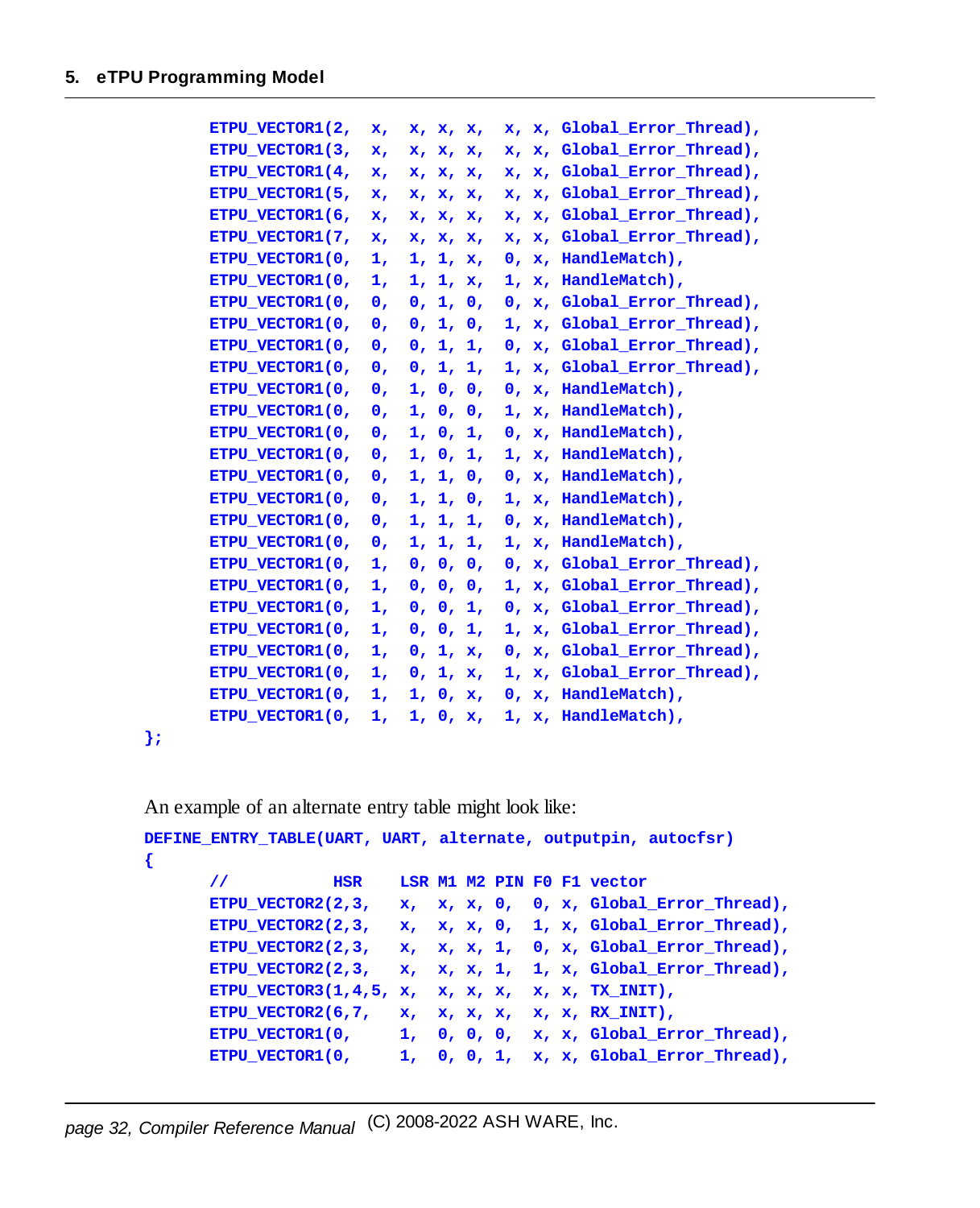**ETPU\_VECTOR1(0, x, 1, 0, 0, 0, 0, Test\_New\_Data\_TX), ETPU\_VECTOR1(0, x, 1, 0, 0, 1, 0, Send\_Serial\_Data\_TX), ETPU\_VECTOR1(0, x, 1, 0, 0, 0, 1, Receive\_Serial\_Data\_RX), ETPU\_VECTOR1(0, x, 1, 0, 0, 1, 1, Receive\_Serial\_Data\_RX), ETPU\_VECTOR1(0, x, 1, 0, 1, 0, 0, Test\_New\_Data\_TX), ETPU\_VECTOR1(0, x, 1, 0, 1, 1, 0, Send\_Serial\_Data\_TX), ETPU\_VECTOR1(0, x, 1, 0, 1, 0, 1, Receive\_Serial\_Data\_RX), ETPU\_VECTOR1(0, x, 1, 0, 1, 1, 1, Receive\_Serial\_Data\_RX), ETPU\_VECTOR1(0, x, 0, 1, 0, 0, 0, Global\_Error\_Thread), ETPU\_VECTOR1(0, x, 0, 1, 0, 1, 0, Global\_Error\_Thread), ETPU\_VECTOR1(0, x, 0, 1, 0, 0, 1, Detect\_New\_Data\_RX), ETPU\_VECTOR1(0, x, 0, 1, 0, 1, 1, Detect\_New\_Data\_RX), ETPU\_VECTOR1(0, x, 0, 1, 1, 0, 0, Global\_Error\_Thread), ETPU\_VECTOR1(0, x, 0, 1, 1, 1, 0, Global\_Error\_Thread), ETPU\_VECTOR1(0, x, 0, 1, 1, 0, 1, Detect\_New\_Data\_RX), ETPU\_VECTOR1(0, x, 0, 1, 1, 1, 1, Detect\_New\_Data\_RX), ETPU\_VECTOR1(0, x, 1, 1, 0, 0, 0, Test\_New\_Data\_TX), ETPU\_VECTOR1(0, x, 1, 1, 0, 1, 0, Send\_Serial\_Data\_TX), ETPU\_VECTOR1(0, x, 1, 1, 0, 0, 1, Detect\_New\_Data\_RX), ETPU\_VECTOR1(0, x, 1, 1, 0, 1, 1, Detect\_New\_Data\_RX), ETPU\_VECTOR1(0, x, 1, 1, 1, 0, 0, Test\_New\_Data\_TX), ETPU\_VECTOR1(0, x, 1, 1, 1, 1, 0, Send\_Serial\_Data\_TX), ETPU\_VECTOR1(0, x, 1, 1, 1, 0, 1, Detect\_New\_Data\_RX), ETPU\_VECTOR1(0, x, 1, 1, 1, 1, 1, Detect\_New\_Data\_RX),**

**};**

The linker would assign a function number to the UART entry table assigned above, and the auto-header output would not contain information for host on setting the entry table to the input or output pin.

Entry tables must contain all 32 of the entry vectors shown above for either a standard or alternate table, however, there is no constraint on the ordering of the entries. They can be re-arranged for ease of reading, etc.

### <span id="page-32-0"></span>**5.2.4 Member Functions (Methods)**

Member Functions (methods) are very cool. This is a section of code that can be called from thread and other Member Functions within the same class, thereby addressing the 'two copy' problem of Legacy Mode code. A key aspect of Member Functions (and an important way the differ from regular 'c' functions) is that they can access the channel variables. See below.

**\_eTPU\_class MyClass**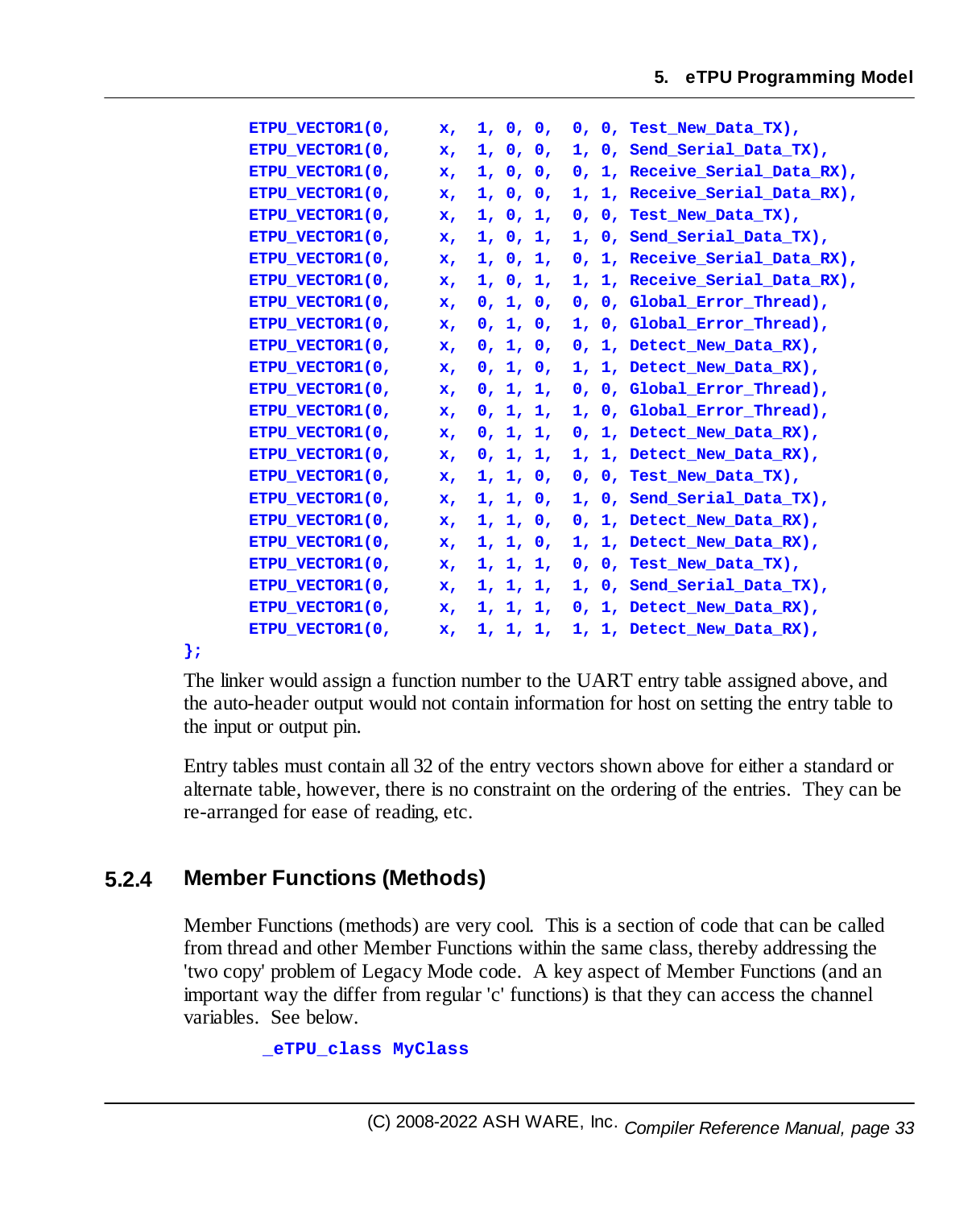```
{
   // <... SNIP ...>
   // Member Functions (methods)
   int24 CalculateOutput(int24 myPassedVar);
   // <... SNIP ...>
};
int24 MyClass::CalculateOutput(int24 myPassedVar)
{
   // Class Member Function can directly access channel
variables
  return _myChanVar + myPassedVar;
}
```
A frustration with Member Functions in the Scratchpad or Engine programming model is that they pass parameters either in 'Global Scratchpad' or in the 'Engine' data space. A workaround is to set the programming model for just this code file to the 'Stack' programming model. This has the advantage that the 'Stack' programming model passes the first few parameters in registers which is significantly faster and tighter. Then, to make sure that no stack is actually used, use the following pragma.

```
#pragma verify_memory_size stack 0 bytes
```
The above does not actually force there to be no variables passed on a stack. Instead, it makes this potential problem observable by issuing a compile-time error.

#### <span id="page-33-0"></span>**5.2.4.1 Member Function Fragments**

Member Functions can also be declared as 'fragments' which have no 'return'. Instead, execution always ends in the fragment. This eliminates much of the call/return structure thereby reducing code and increasing execution speed as shown below in mixed source/assembly view.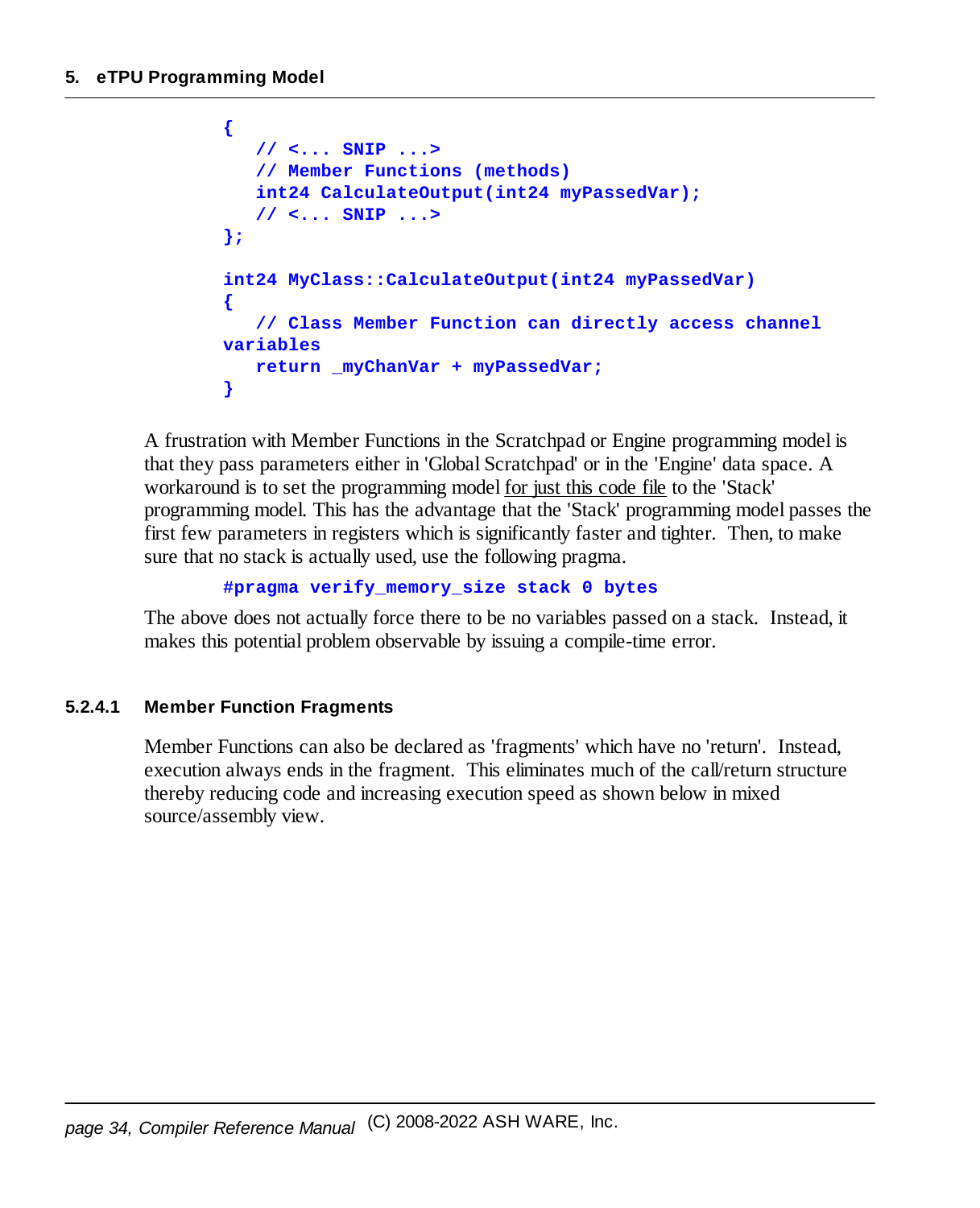```
_eTPU_fragment MyClass::DoSomethingThenEnd(int24 myPassedVar)
ŧ
  link = myPassedVar + 0x3;080C: 0x000A1471 alu link = sr+0x3;; FormatA2 [4]
Ą.
0810: 0x0FFFFFFF seq end;;
                                     FormatB3 [4]
eTPU thread MyClass:: Init ( eTPU matches disabled)
  11...mvChanVar = tcr1;0814: 0xBFFC7B80 alu
                        p = \text{tcr1}+0x0; FormatB2 [0]
   : 0xBFFC7B80 ram * ((channel int24 *) 0x1) = p 23 0;; FormatB2 [4]
  DoSomethingThenEnd(0x5);
0818: 0xF7F04067 seq goto addr 0x80C, no flush;; FormatE1 [4]
081C: 0x00100430 alu sr = ((u24) 0)+0x5;; FormatA1 [4]
 \frac{1}{2}...
Y
```
### <span id="page-34-0"></span>**5.2.5 Channel Variables**

Class data is called the "channel frame" which consists of one of more Channel Variables. Each channel contains its own variable-sized channel frame. There is a static copy of the channel frame for each channel, or set of channels, to which the eTPU class is assigned. The assignment itself is done via a combination of the channel function select register (CFSR) and allocating room for the channel frame in SDM (SPRAM) and properly setting the channel parameter base address (CPBA).

```
_eTPU_class MyClass
{
  // Channel Variables
  int24 _myChanVar1, _myChanVar2;
   int8 _myiBitChanVar;
   // <... SNIP ...>
```
#### <span id="page-34-1"></span>**5.2.5.1 Hiding Channel Variables (Public/Private)**

The visibility of eTPU classes Channel Variables can be 'public' (the default) or 'private' visibility setting using the "public" and "private" keywords, much like in C++. Items get their visibility setting based on the nearest visibility keyword declared above them, or are "public" if no visibility keywords are present. The visibility setting only applies to Channel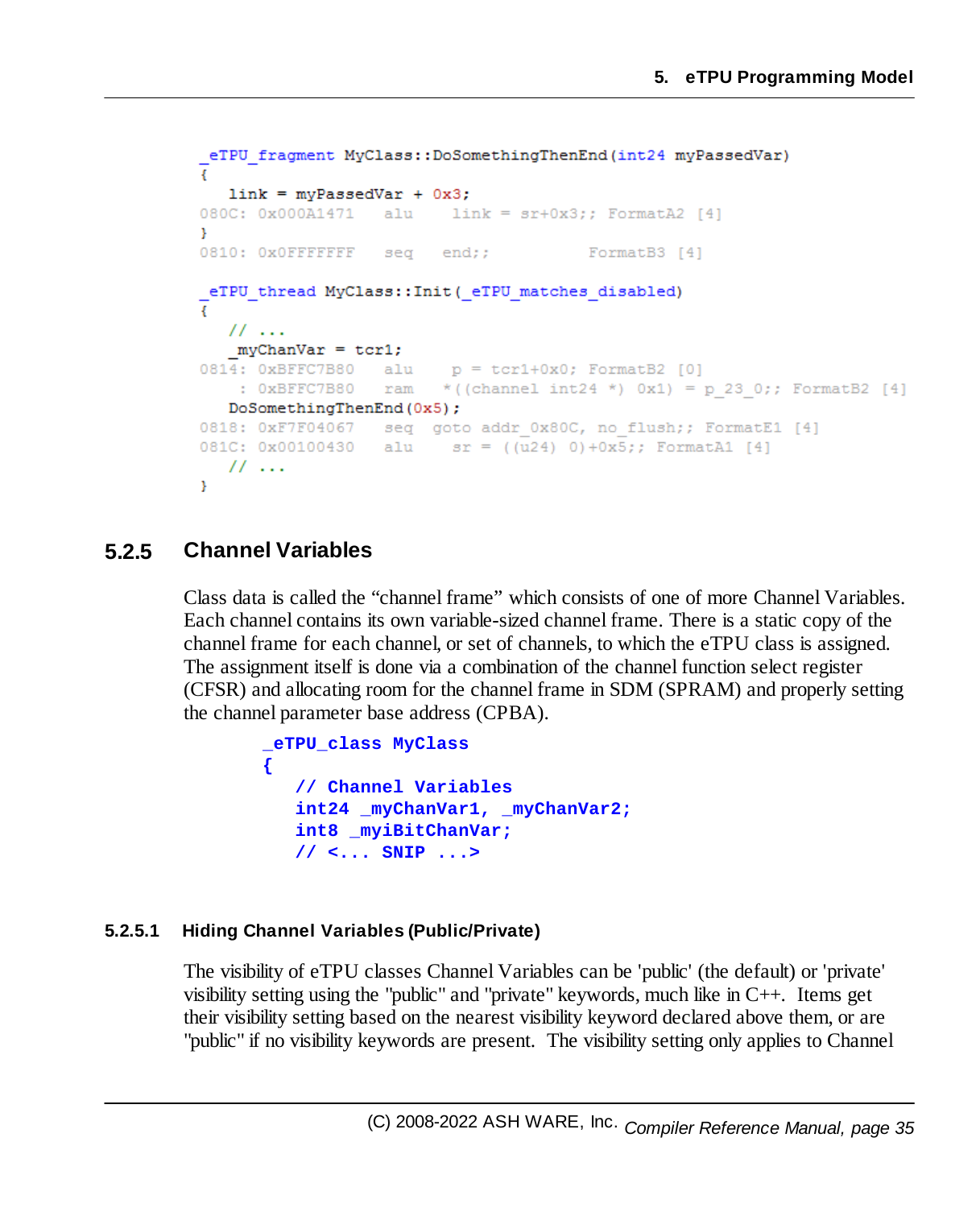Variables and whether their interface information is exported into the auto-defines and auto-struct files. Private data is not referenced in the generated auto-defines and/or autostruct. Below is an example class definition showing this feature.

```
_eTPU_class Test
{
public:
     int r1;
     int r2;
private:
     int op1;
     int op2;
public:
     int r3;
     int r4;
private:
     int op3;
     int8 op4;
     struct S op5;
     // methods
     // threads
     _eTPU_thread Main(_eTPU_matches_enabled);
     // entry tables
     _eTPU_entry_table Test;
};
```
The Channel Variables r1 - r4 are public and their location information will be output in the auto-defines and auto-struct files. The opN variables are private and will not be exposed in the auto-generated interface files.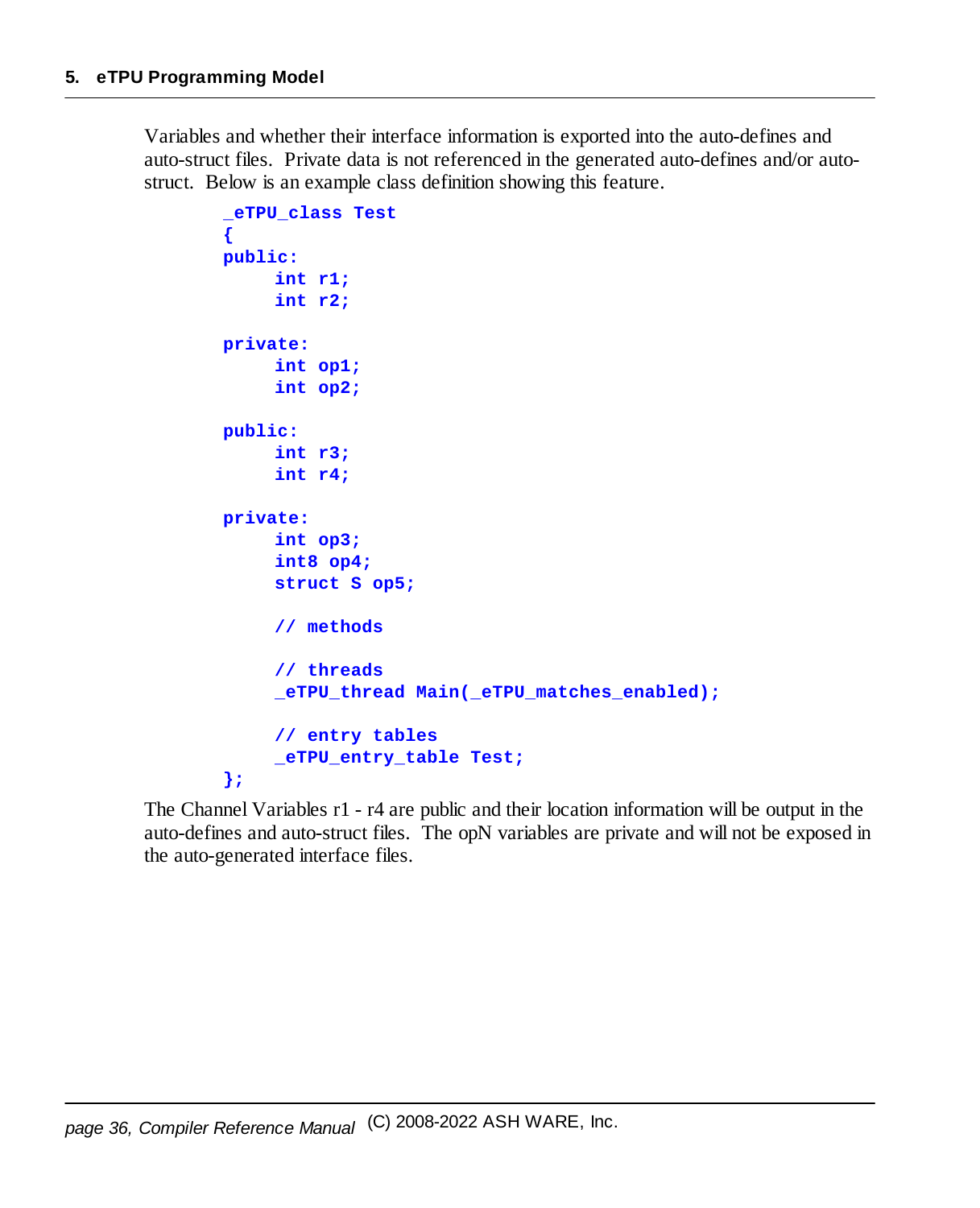#### **5.2.5.2 Initial Values**

Channel variables (class data members) can be given initial values that flow through to the auto-generated initialized data files output by the linker. In most cases channel variable initialized data is not used, as channels need to be initialized programatically anyways, but occasionally it is useful. The below code sample shows how it is done.

```
// ETEC class declaration must come first (can be in an
included header file)
_eTPU_class SomeClass
{
    // ...
    int8 _some8BitVar;
    int24 _some24BitVar;
    int24 *_somePointer;
    // ...
};
int g_int24;
// provide initial values for SomeClass data members
// type portion must match type as declared in class
int8 SomeClass::_some8BitVar = 33;
int24 SomeClass::_some24BitVar = 1234;
int24 *SomeClass::_somePointer = &g_int24;
```
#### **5.2.5.3 Access Oustide Class Scope**

A class' public channel variables can be accessed outside its scope. Presumably this would be done in conjunction with a chan register change in order to get or set data on another channel. The syntax is shown below.

> **#include "OtherClass.h" // declaration of OtherClass eTPU class // ... \_eTPU\_thread ThisClass::ThisThread(\_eTPU\_matches\_enabled) {**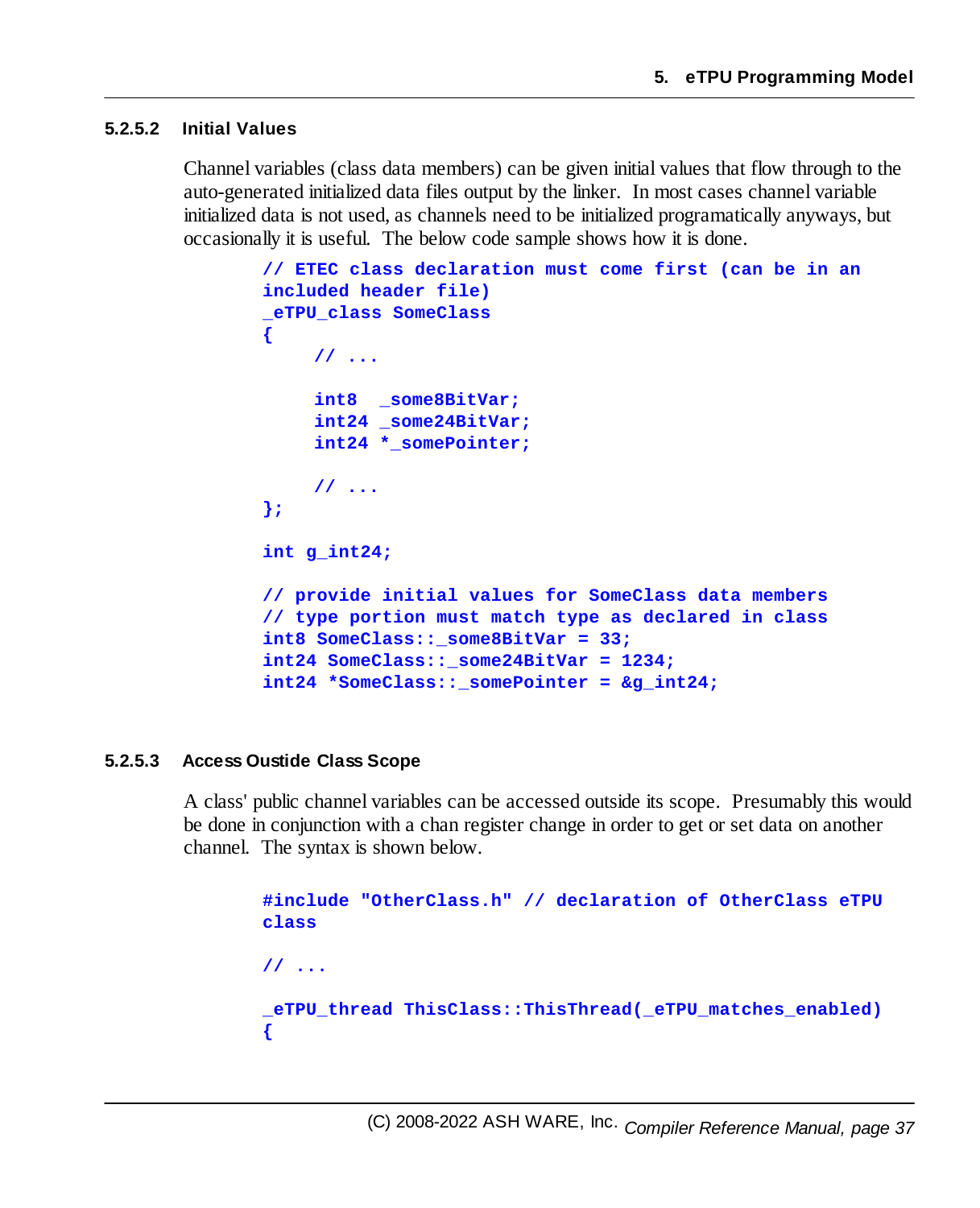```
// ...
    chan = SomeOtherChan; // change chan
    tempLocal1 = OtherClass::_otherClassMember1; // get
    OtherClass::_otherClassMember2 = tempLocal2; // set
    chan = ThisChan; // return to chan
    // ...
}
```
#### **5.2.6 Channel Groups**

Multiple channel groups are really cool! Multiple channel groups can …

- · Share channel variables.
- Contain any combination of shared and unshared threads.
- Have separate entry tables.

The I2C code found below is available for download from the ASH WARE website

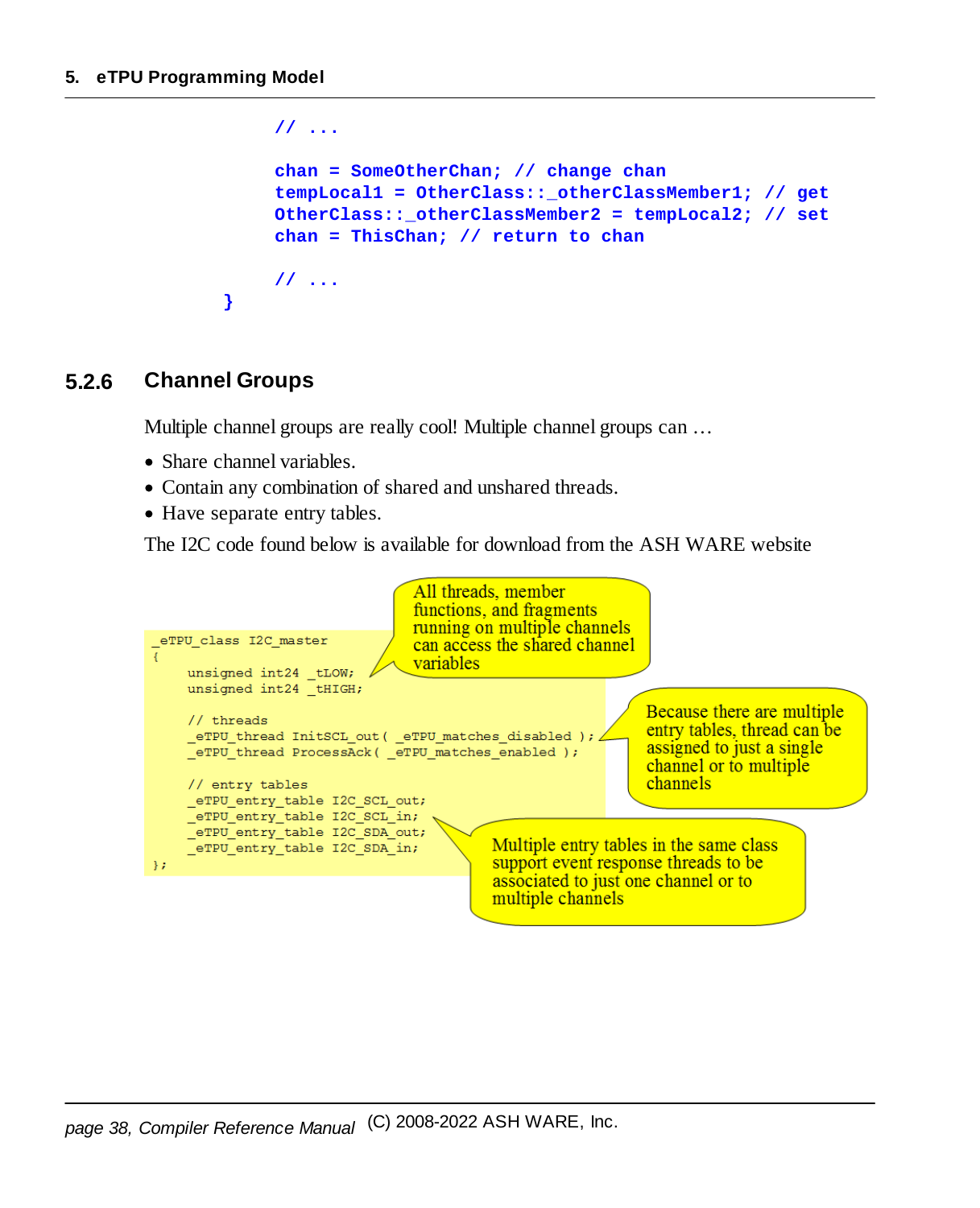#### **5.2.7 Extension Syntax Details**

The ETEC syntax extensions have been added into the C99 grammar as follows:

Several productions have been added to type-specifier:

```
type-specifier:
     …
    etpu-class-specifier
    _eTPU_thread
    _eTPU_entry_table
    // only to be used in thread declaration / definition
    _eTPU_matches_enabled
    // only to be used in thread declaration / definition
    _eTPU_matches_disabled
    // only to be used in thread declaration / definition
    _eTPU_preload_low
    // only to be used in thread declaration / definition
    _eTPU_preload_high
etpu-class-specifier:
    // function declarators are
    //allowed in the struct-declaration-list
    _eTPU_class identifier { struct-declaration-list }
```
The following production has been added to declarator:

```
declarator:
     …
    scope director-declarator
scope:
    scope-name ::
scope-name:
    identifier // eTPU class name
```
The following productions have been added to type-qualifier – they can only apply to the \_eTPU\_entry\_table type:

```
Type-qualifier:
     …
    _eTPU_standard_ET
```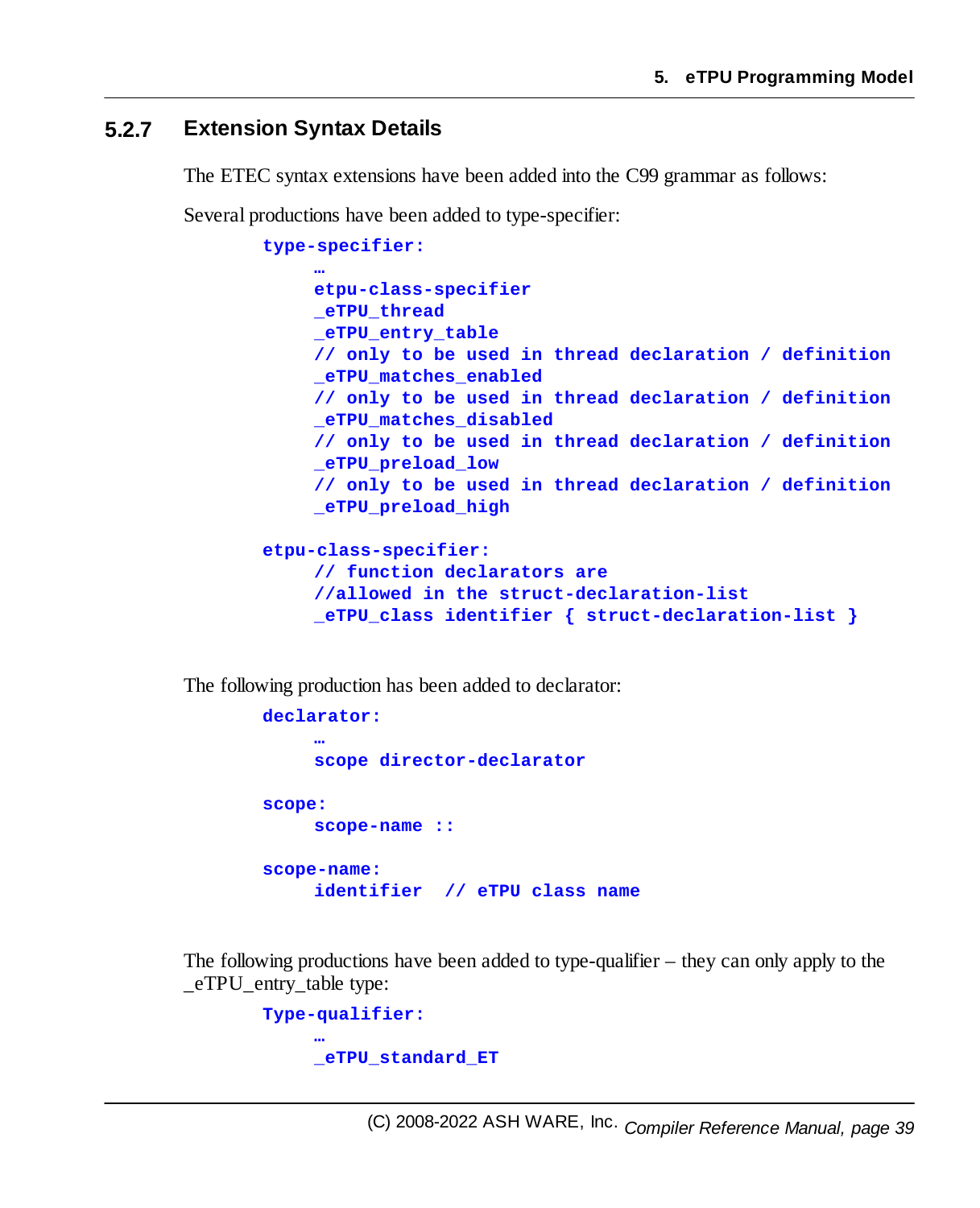```
_eTPU_alternate_ET
_eTPU_inputpin_ET
_eTPU_outputpin_ET
_eTPU_cfsr_[0-31]_ET
_eTPU_cfsr_autocfsr_ET
```
In order to support the public/private feature, two productions have been added to struct\_declaration:

```
struct_declaration
    specifier_qualifier_list struct_declarator_list ';'
     'public' ':'
     'private' ':'
```
# **5.3 eTPU Types**

The C basic types map to the eTPU hardware as follows:

| <b>Type</b>                              | <b>Size</b> | <b>Notes</b>                                                                                                                                                                                                                                                                                                                                                                                     |
|------------------------------------------|-------------|--------------------------------------------------------------------------------------------------------------------------------------------------------------------------------------------------------------------------------------------------------------------------------------------------------------------------------------------------------------------------------------------------|
| char, unsigned char                      | 8 bits      | int8 is a synonym for char                                                                                                                                                                                                                                                                                                                                                                       |
| short, unsigned short                    | 16 bits     | int16 is a synonym for short                                                                                                                                                                                                                                                                                                                                                                     |
| int, unsigned int                        | 24 bits     | int 24 is a synonym for int                                                                                                                                                                                                                                                                                                                                                                      |
| long int, unsigned long int              | 32 bits     | int32 is a synonym for long int; 32-bit<br>int usage is limited as the eTPU ALU<br>only operates on 24-bits. Essentially<br>only load/store operations are<br>supported. Any use of 32-bit data in an<br>expression that involves arithmetic<br>operations outside assignment<br>(load/store) result in compilation errors.<br>Conversion via typecast to<br>signed/unsigned int32 is supported. |
| long long int, unsigned long<br>long int | 32 bits     | treated like long types (see comment<br>above)                                                                                                                                                                                                                                                                                                                                                   |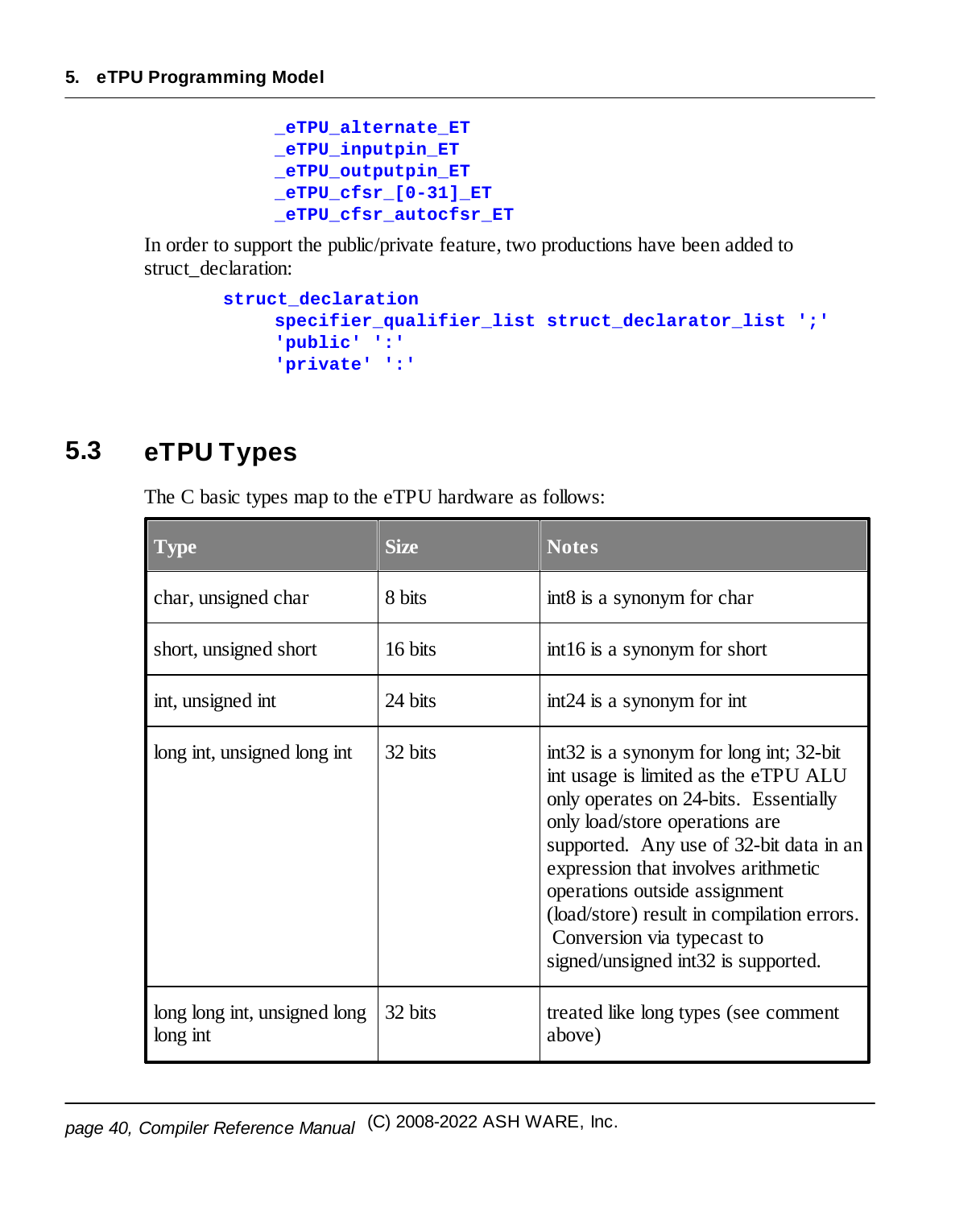#### **5. eTPU Programming Model**

| <b>Type</b>      | <b>Size</b>                      | <b>Notes</b>                                                                                                                                                                                                                                                                                                                                                                                          |
|------------------|----------------------------------|-------------------------------------------------------------------------------------------------------------------------------------------------------------------------------------------------------------------------------------------------------------------------------------------------------------------------------------------------------------------------------------------------------|
| Bool             | $1 \text{ bit} / 8 \text{ bits}$ | Bool needs to hold 0 or 1. By default,<br>it is packed into 1 bit that is part of an<br>8-bit unit. Global _Bool variables<br>consume an entire 8-bit unit by<br>themselves so that external linking<br>works correctly. Up to 8 channel<br>frame Bool variables can packed into<br>one 8-bit unit.<br>Arrays of Bool are treated as special<br>"bit arrays" and are limited to a length<br>of $24$ . |
|                  |                                  | If the –ansi mode is specified, then all<br>Bools consume and 8 bits and arrays<br>of Bools are similar to arrays of<br>chars.                                                                                                                                                                                                                                                                        |
| $\angle$ Complex | Not supported                    | Not supported                                                                                                                                                                                                                                                                                                                                                                                         |
| float            | Not supported                    | Not supported                                                                                                                                                                                                                                                                                                                                                                                         |
| double           | Not supported                    | Not supported                                                                                                                                                                                                                                                                                                                                                                                         |

The TR 18037 Embedded C extensions defines additional types. ETEC supports these as follows:

| <b>Type</b>                               | <b>Size</b>        | <b>Notes</b>                 |
|-------------------------------------------|--------------------|------------------------------|
| no TR18037 defined type<br>[use 'fract8'] | 8 bits, s.7 format | fract8 is a synonym          |
| no TR18037 defined type                   | 8 bits, 0.8 format | unsigned fract8 is a synonym |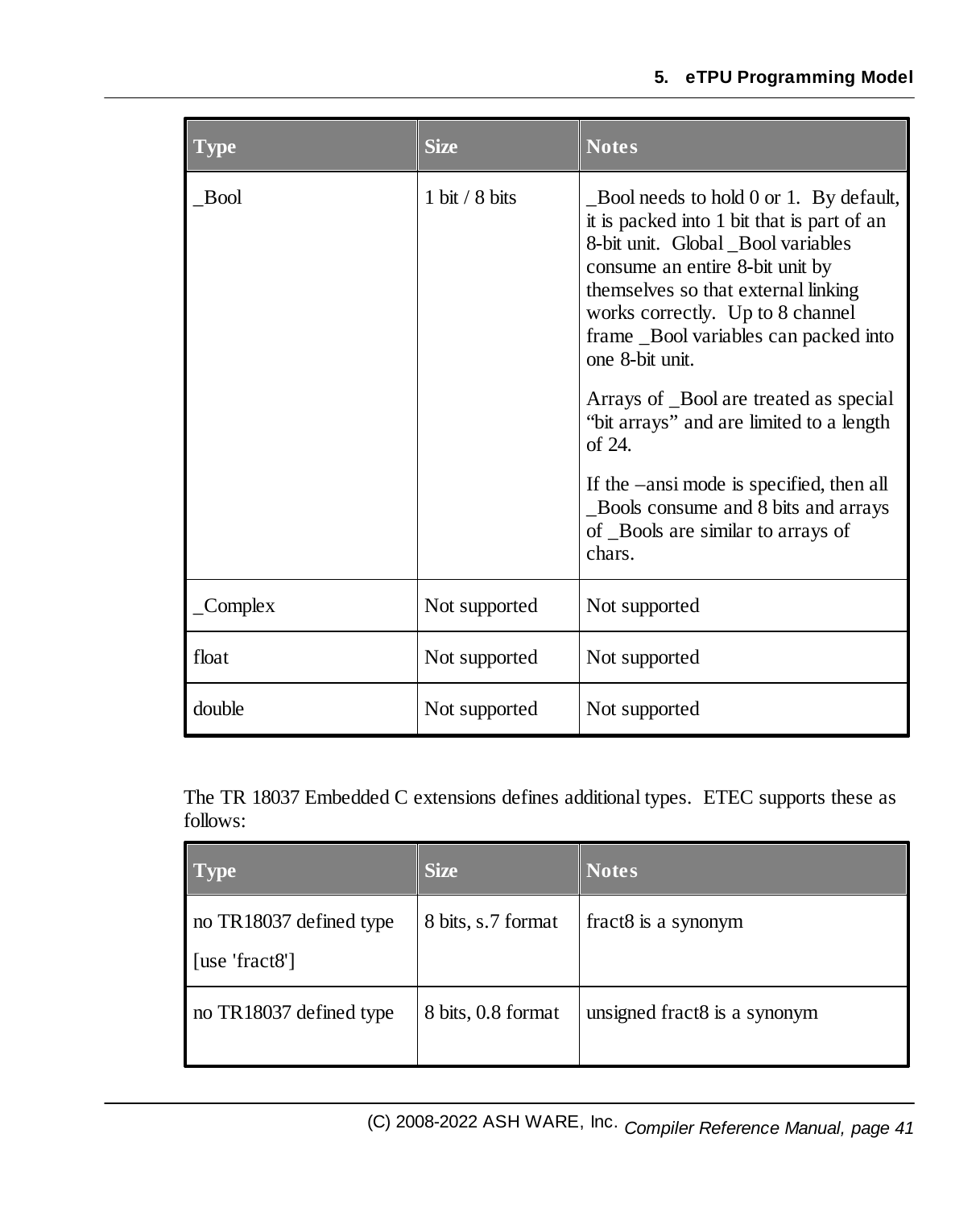### **5. eTPU Programming Model**

| <b>Type</b>             | <b>Size</b>             | <b>Notes</b>                                                                                                                                                                         |
|-------------------------|-------------------------|--------------------------------------------------------------------------------------------------------------------------------------------------------------------------------------|
| [use 'unsigned fract8'] |                         |                                                                                                                                                                                      |
| short Fract             | 16 bits, s.15<br>format | fract16 is a synonym for short Fract                                                                                                                                                 |
| unsigned short _Fract   | 16 bits, 0.16<br>format | unsigned fract16 is a synonym for<br>unsigned short Fract                                                                                                                            |
| Fract                   | 24 bits, s.23<br>format | fract24 is a synonym for _Fract                                                                                                                                                      |
| unsigned _Fract         | 24 bits, 0.24<br>format | unsigned fract24 is a synonym for<br>unsigned Fract                                                                                                                                  |
| $long$ $-$ Fract        | 32 bits, s.31<br>format | fract 32 is a synonym for long Fract.<br>Note the eTPU ALU/MDU does not<br>support 32-bit operations so 32-bit fract<br>operations are relegated to load/store.                      |
| unsigned long _Fract    | 32 bits, 0.32<br>format | unsigned fract 32 is a synonym for<br>unsigned long_Fract. Note the eTPU<br>ALU/MDU does not support 32-bit<br>operations so 32-bit fract operations<br>are relegated to load/store. |
| Accum                   | <b>TBD</b>              | <b>TBD</b>                                                                                                                                                                           |

# **5.4 Pointers**

Pointers in the eTPU programming model are sized to 24-bits as this is the naturalsize of the machine (16-bits would provide sufficient range, however). In the default mode, pointers to 8-bit types increment in 1-byte steps, 16-bit types increment in 2-byte steps, and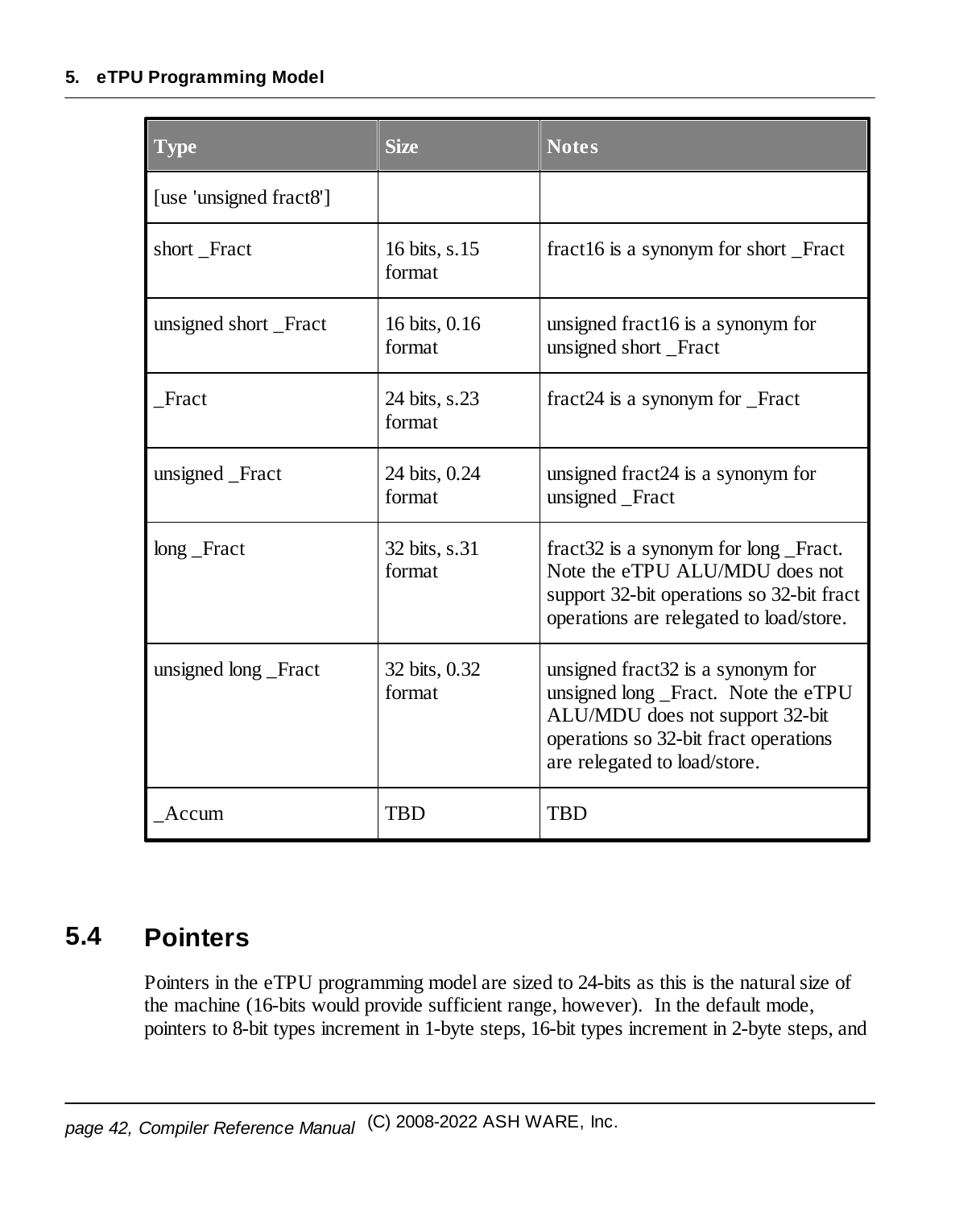pointers to 24-bit types increment in 4 bytes steps. Some data packing modes cause all pointers to basic types to increment in 4 byte steps (see later sections).

All pointers are always kept in global address space. Thus when the address operator is applied to a channel frame variable the address is computed to be the sum of the channel frame offset and the CPBA register. The same is true with eTPU2 engine-relative address space.

\_Bool pointer note. Pointers to type \_Bool are allowed, and will increment/decrement like a pointer to an 8-bit. Depending upon \_Bool bit packing they may point to any of the 8 bits in a \_Bool unit. It is recommended pointers to type \_Bool not be used, unless in ANSI mode.

# **5.5 eTPU Data Packing**

Because of the unique memory & addressing architecture of the eTPU, memory allocation of variables and data packing is a much more complex process than in many processor architectures. The sections below provide details on how global variables are allocated, channel frame variables, and lastly the aggregate types: structures/unions and arrays. Note that the array packing option also impacts the behavior of pointer arithmetic; see section 4.3.11 for details.

Most of the packing algorithms are based around the following information:

The natural data sizes of the eTPU memory architecture are 1-byte, 3-byte and 4-byte (limited 4-byte support, however – just load/store).

Single-byte data is best accessed when placed in a modulo 4 address, unless it does not share a 3-byte location with any other data.

3-byte data is best accessed when placed in an address that is modulo 4 plus 1.

Packing multiple non-3-byte  $(< 3)$  data into 3-byte locations can result in data coherency issues.

Multiple data packing modes are available in order to help tailor compilation to the application requirements. Note however, that linking object files compiled under different modes will result in link errors in many cases. It is highly recommended that all object files to be linked be compiled with the same data packing settings (the linker has checks for this).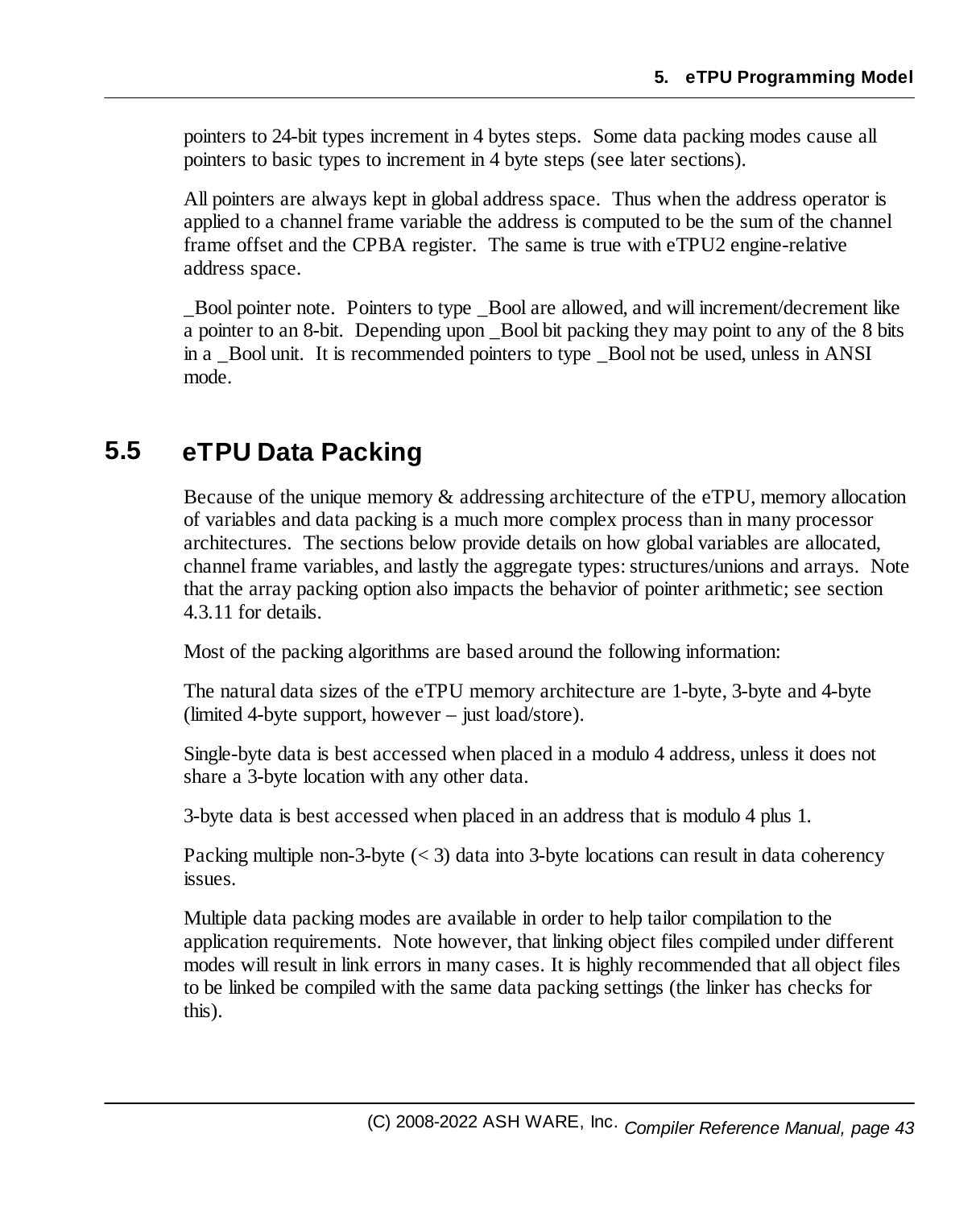# **5.5.1 Global Variables**

Because global variables can be declared in one translation unit (source file), and referenced externally by other translation units, the global variable packing algorithm must properly account for this in order to have a reasonable linking process. To that end, all global variables are allocated at natural locations for their size. Thus all 1-byte data variables are located at modulo 4 addresses, all 3 byte variables at modulo 4 plus 1 addresses, etc. Note that by default global variables are located starting at address 0 of shared data memory (SDM).

Given these global declarations:

```
char c1, c2, c3, c4;
int32 s32;
unsigned int16 u16;
int s24;
struct SomeStruct somestruct; // sizeof(SomeStruct) == 8
```
The memory allocation looks like:

| <b>SDM</b> Address | <b>MSByt</b><br>$\boldsymbol{e}$ | 3 LSBytes |     |  |
|--------------------|----------------------------------|-----------|-----|--|
| $\theta$           | c1                               | unused    | ul6 |  |
| $\overline{4}$     | c2                               | s24       |     |  |
| 8                  | c3                               | unused    |     |  |
| 12                 | c4                               |           |     |  |
| 16                 | s32                              |           |     |  |
| 20                 | somestruct                       |           |     |  |
| 24                 |                                  |           |     |  |

Note that the order of declaration does not necessarily match the address order of the variable locations. This is necessary to avoid significant wasted memory. Also note that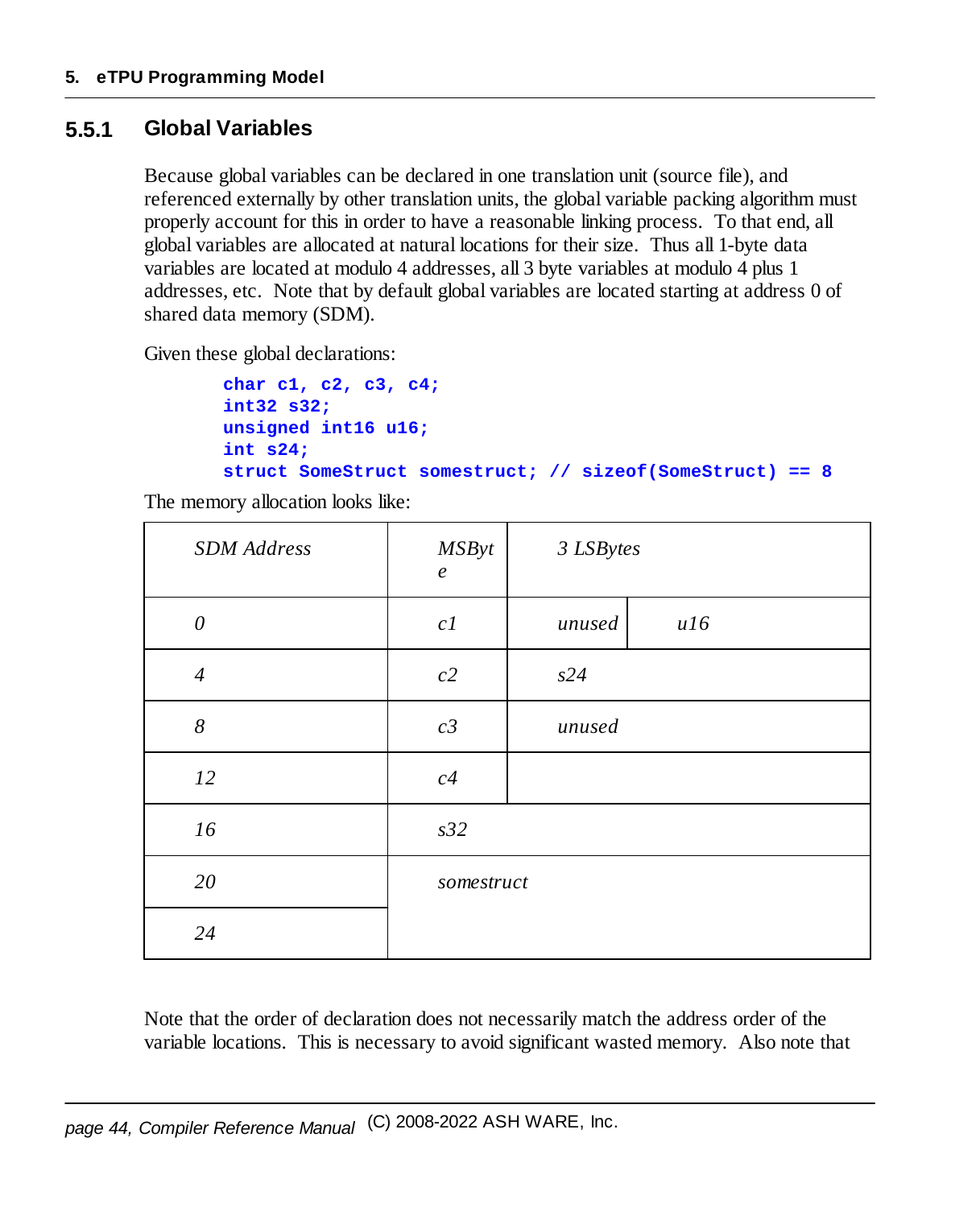global variables declared in different translation units may be intermixed in the final linked memory map depending upon sizes and fitting (link) order.

All implicitly located global variables must fit in the directly accessible portion of shared data memory (SDM), which on the eTPU is the first 1KB. It is possible to explicitly locate global variables in any portion of SDM - see Explicitly Locating Global [Variables](#page-44-0) for more information.

# **5.5.2 Static Variables in Callable C-Functions**

Because these types of C functions are not associated with a particular eTPU Function (or eTPU Class), any static variables declared within them cannot be assigned to a channel frame. Thus they are assigned globalstorage. WARNING: if using a dual eTPU part (e.g. MPC5554) and running code containing such static variables on BOTH eTPUs, there is risk of collisions between the two. This must be taken into consideration when using such a construct; use of semaphore protection may be required depending upon the intended application.

# <span id="page-44-0"></span>**5.5.3 Explicitly Locating Global Variables**

Global variables can be explicitly located in any part of shared data memory (SDM) via the #pragma locate\_symbol preprocessor directive. This capability should be used carefully and is primarily provided as a way to locate large data items and buffers at the end of SDM. More detailed information can be found in the Explicit [Locating](#page-158-0) section of the manual.

## **5.5.4 eTPU2 Engine Relative Address Space**

Variables can specified for allocation in engine-relative address space through use of the \_ENGINE intrinsic address-space type qualifier. Note that automatic variables cannot be so qualified; variables declared within the scope of a function with the \_ENGINE qualifier must have a storage class of either static or extern. Such variables are allocated with respect to the user-configured engine base address register.

**\_ENGINE int24 e\_duty\_cycle;**

On a dual-eTPU2 microcontroller, each engine references unique copies of e\_duty\_cycle, assuming the engine-relative base address has been configured properly for each eTPU2. It is generally recommended that the use of engine-relative variables be avoided as they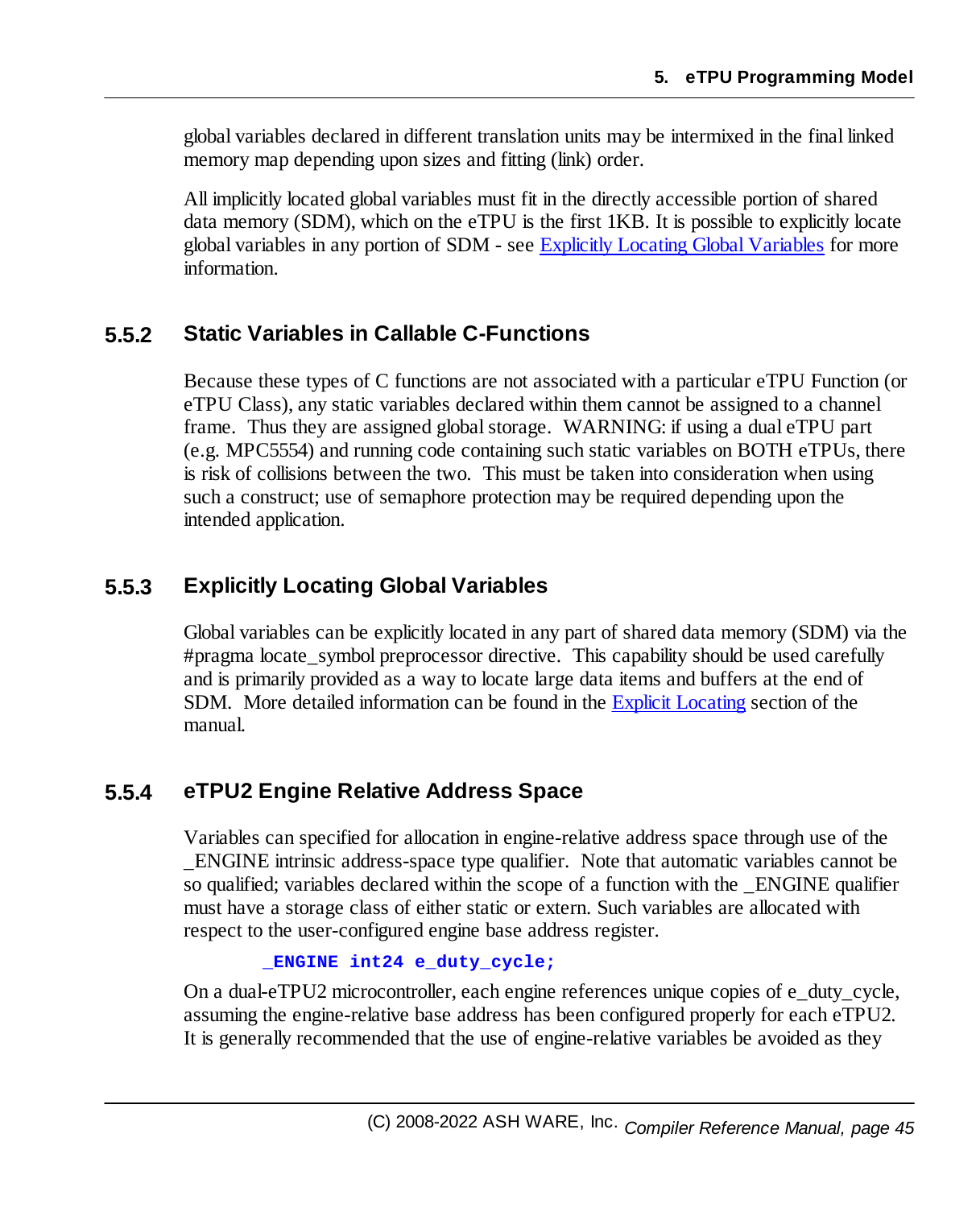complicate the memory layout. An exception is if the user is also selecting the engine scratchpad programming model.

### **5.5.5 eTPU Channel Frame Variables**

Although channel frames are configured and located at run-time, channel variable allocation is static to the channel frame base and thus the compilation process. The mechanism for declaring channel variables differs between Legacy Mode and Enhanced ETEC Mode, but in either case there are two packing modes for channel variables. The default mode is called "PACKTIGHT", and its goal is to use the least memory possible in the allocation of the channel frame while still providing reasonable performance. The other mode is called "FASTACCESS", which places variables at their most natural locations for efficient processing, even though it can result in more "holes" of unused memory in a channel frame and thus greater memory usage. In either case, the order of declaration does not necessarily result in monotonically increasing address offsets.

The default PACKTIGHT mode is described in more detail below; FASTACCESS is described in an appendix. In either case the algorithm could change slightly over time, OR the optimizer could re-arrange parameters depending upon level of optimization specified. Should a user want complete control over the location of channel variables they should use the explicit locating mechanism described in section 4.3.8 (TBD).

## **5.5.6 Channel Frame PACKTIGHT Mode**

The PACKTIGHT mode packing algorithm first locates every variable of size 3 bytes or larger. Next variables of size 2 bytes are located, followed by 1-byte variables last.

The set of channel frame variables (likely declared as parameters to an eTPU function in Legacy Mode):

```
int x, y; // 24-bit vars
char c1, c2, c3, c4, c5, c6;
short a, b, c; // 16-bit vars
struct SomeStruct somestruct; // sizeof(SomeStruct) == 8
```
Would get packed like:

| <b>SDM Channel Frame</b><br>Address Offset | MSByte | 3 LSBytes |  |
|--------------------------------------------|--------|-----------|--|
|--------------------------------------------|--------|-----------|--|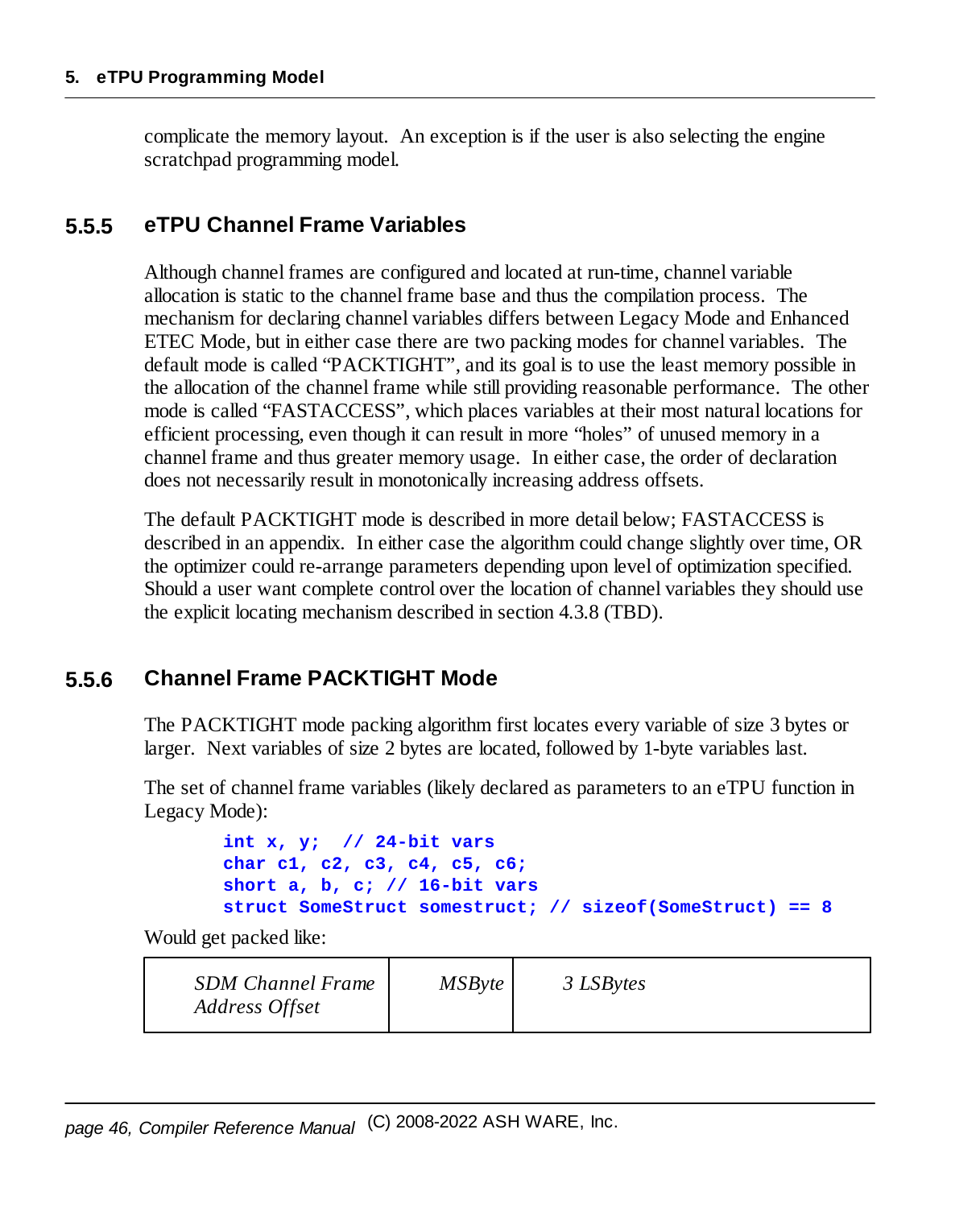| $\theta$       | c1               | $\boldsymbol{\mathcal{X}}$ |                  |    |
|----------------|------------------|----------------------------|------------------|----|
| $\overline{4}$ | c2               | $\mathcal{Y}$              |                  |    |
| 8              | somestruct       |                            |                  |    |
| 12             |                  |                            |                  |    |
| 16             | $\boldsymbol{a}$ |                            | $\boldsymbol{b}$ |    |
| 20             | $\boldsymbol{c}$ |                            | c3               | c4 |
| 24             | c5               | c6                         | unused           |    |

Note that tight packing can potentially introduce coherency issues, such as at address offsets 16  $(a, b)$  and 20  $(c3, c4, c)$ . In general, it is best to avoid 16-bit data in eTPU code, and to avoid 8-bit data ending up in non-optimal locations.

# **5.5.7 Local/Stack Variables**

The ETEC compiler aggressively uses registers for local / temporary variables when possible, but sometimes such variables need to be stored in memory (e.g. when they have the & address operator applied to them). ETEC uses a stack-based approach for local variable overflow. Each stack variable takes up at least one 4-byte data word, and more if the variable has size greater than 4 bytes, allowing for efficient access to such variables.

# **5.5.8 Structures & Unions**

Like channel frames, structures can be packed in either a "PACKTIGHT" mode or a "FASTACCESS" mode. For structures, one additional mode exists – "LEGACY". An additional variable is ANSI mode, which forces the compiler to allocate members in monotonically increasing offset order, even though the result can be significant wasted memory.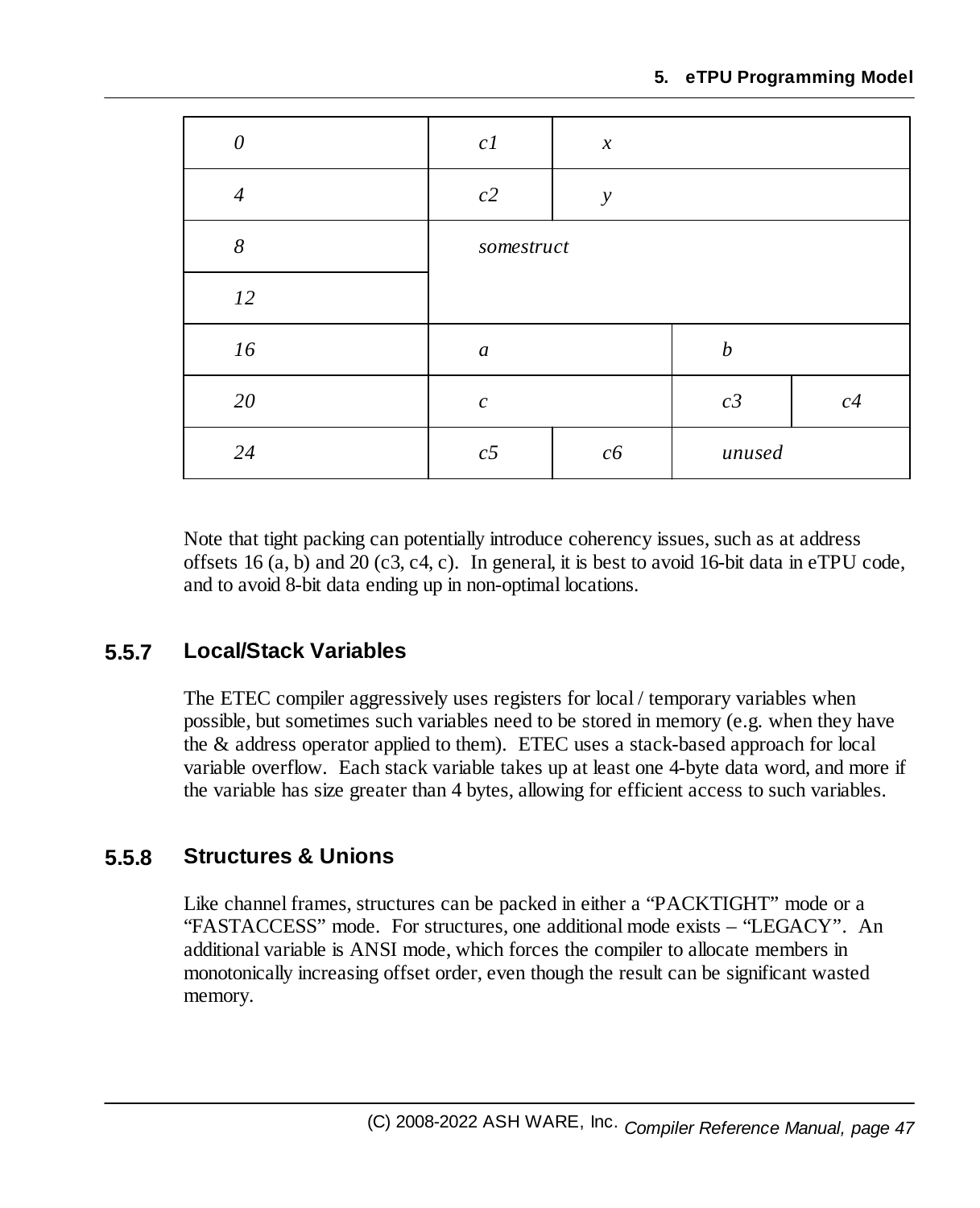Unions do not need to be packed, per se, as union members overlay each other. However, by ANSI/ISO standard every union member is expected to be placed at an offset of 0 from the union base… but that is not very practical on the eTPU with its unusual addressing constraints. Take this union for example:

```
union ExampleUnion
{
     int24 s24;
     int8 array[4];
     int16 s16;
     int8 s8;
};
```
For efficient access, the byte offsets for the union members are best  $s24 \rightarrow 1$ , array  $\rightarrow 0$ , s16 ->2,  $s8 \rightarrow 0$ . When ANSI mode is enabled, such a union would generate a warning; the compiler will not (at this time) attempt to generate ANSI-compatible unions.

The data packing of C structures faces some of same issues discussed in channel frame packing, with an additional twist. Per ANSI/ISO standard, struct member offsets are expected to be in monotonically increasing order, however, on the eTPU this can result in impractical data packing and significant memory waste. Once again there are essentially two data packing flavors: "PACKTIGHT" attempts to minimize the amount of wasted memory, while structures are laid out in "FASTACCESS" mode to promote efficient access, potentially at the cost of extra memory usage. The third mode, "LEGACY", is only for handling certain cases where existing code is highly dependent upon the packing done by legacy tools (e.g. a mix of C code and inline assembly). "LEGACY" packing is very similar to "PACKTIGHT" except that members such is 8-bit variables will pack in holes only within the last 4 bytes; they will not get packed back at the very first hole available in the structure.

The default mode packing algorithm, PACKTIGHT, is detailed below. The algorithm may change over time so it is recommended to always use the auto define data for referencing structures from the host side. If complete control of data packing is required, the explicit member locating constructs should be used. Also note that the ANSI mode affects structure packing by forcing offsets to monotonically increasing.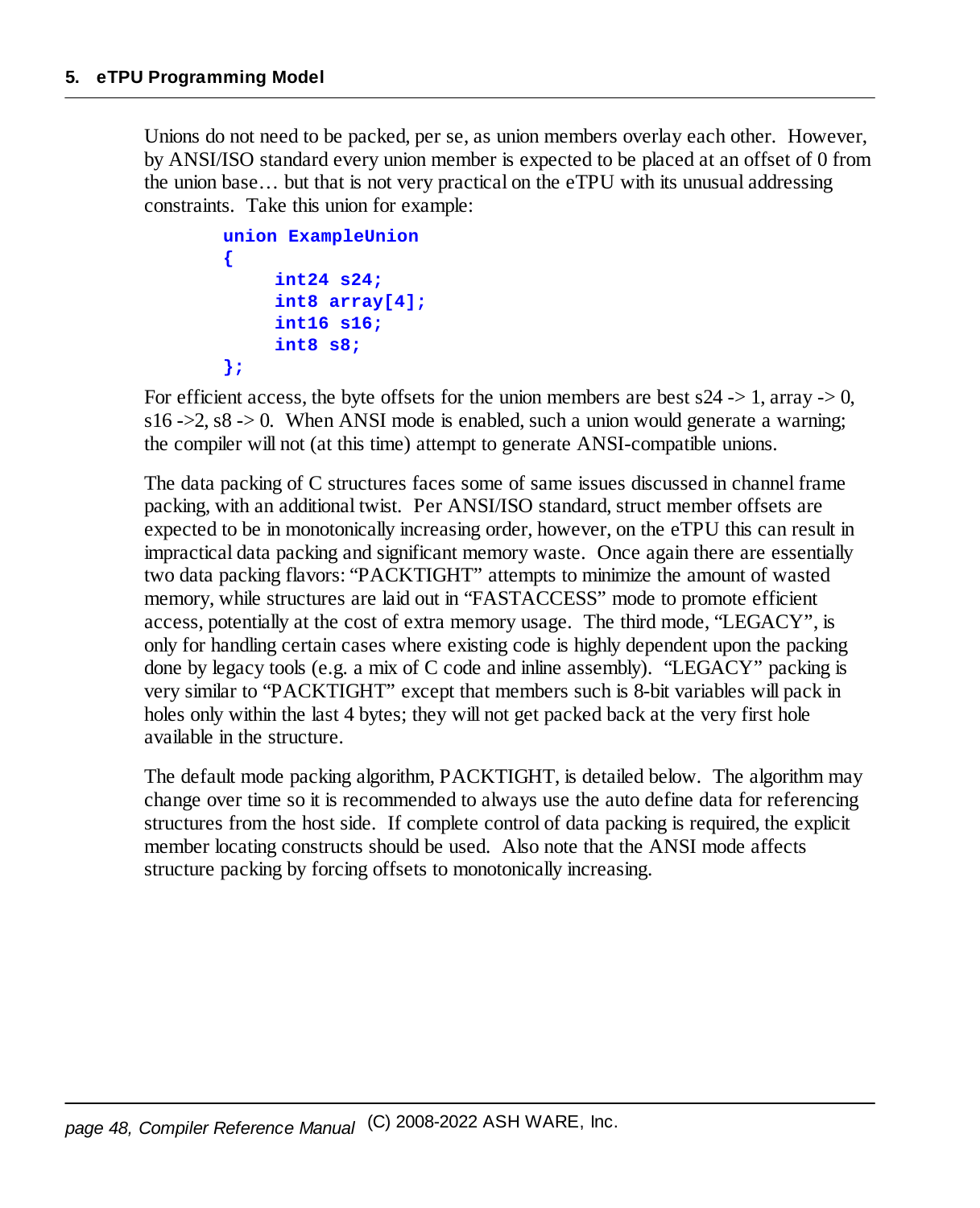### **5.5.9 Structure PACKTIGHT Mode**

This is the default mode of the compiler, and uses the same algorithm as the channel frame PACKTIGHT pack mode. The one difference occurs on small structs where the component member's size totals 3 bytes or less. In this case the struct is packed to fit in the same slot that basic typed variables of the same size would occupy. Some examples:

```
struct ByteBitfield
{
    int8 a:2;
    int8 b:3;
    int8 c:3;
}; // sizeof() == 1, gets packed like a char in channel
frame, array, etc.
struct TwoByteStruct
{
    char x; // offset 0
    char y; // offset 1
}; // sizeof() == 2, gets packed like an int16
struct ThreeByteStruct
{
    int16 twobytes; // offset 1
    int8 onebyte; // offset 0
}; // sizeof() == 3, gets packed like an int24
```
The set of struct members:

```
int x, y; // 24-bit vars
char c1, c2, c3, c4, c5, c6;
short a, b, c; // 16-bit vars
struct SomeStruct somestruct; // sizeof(SomeStruct) == 8
```
Would get packed like:

| <b>SDM Channel Frame</b><br>Address Offset | MSByt<br>$\epsilon$ | 3 LSBytes           |
|--------------------------------------------|---------------------|---------------------|
|                                            | C <sub>1</sub>      | $\boldsymbol{\chi}$ |
|                                            | c2                  |                     |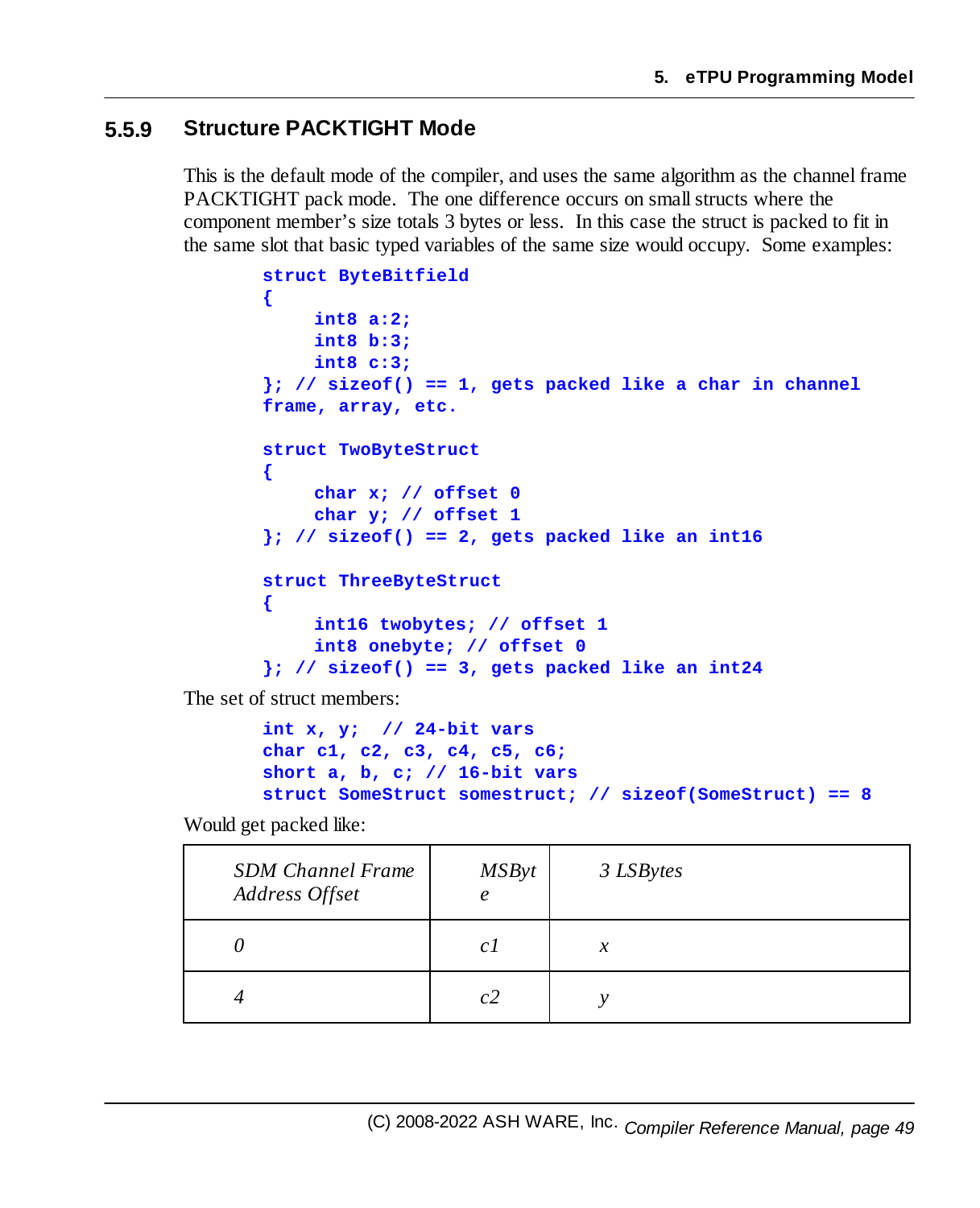#### **5. eTPU Programming Model**

| 8  | somestruct     |    |        |    |
|----|----------------|----|--------|----|
| 12 |                |    |        |    |
| 16 | a              |    | h      |    |
| 20 | $\mathcal{C}$  |    | c3     | c4 |
| 24 | c <sub>5</sub> | c6 | unused |    |

The sizeof() this struct would be 28, including the two padding bytes at the end.

### **5.5.10 Structure Bit Fields**

Bitfields can be made out of int8, int16 or int24 types. Bitfields are allocated starting with least significant bit of the storage unit, and are never split across storage units by ETEC.

```
struct BitFieldExample
{
    int24 x : 10; // bit offset == 14
    int24 y : 10; // bit offset == 4
    int24 z : 10; // bit offset == 46
}; // sizeof() == 8
```
Structures (and thus bitfields) can also be mapped onto a register using the TR18037 named register concept, e.g.

```
struct tpr_struct {
    unsigned int16 TICKS : 10;
    unsigned int16 TPR10 : 1;
    unsigned int16 HOLD : 1;
    unsigned int16 IPH : 1;
    unsigned int16 MISSCNT : 2;
    unsigned int16 LAST : 1;
} register _TPR tpr_reg;
```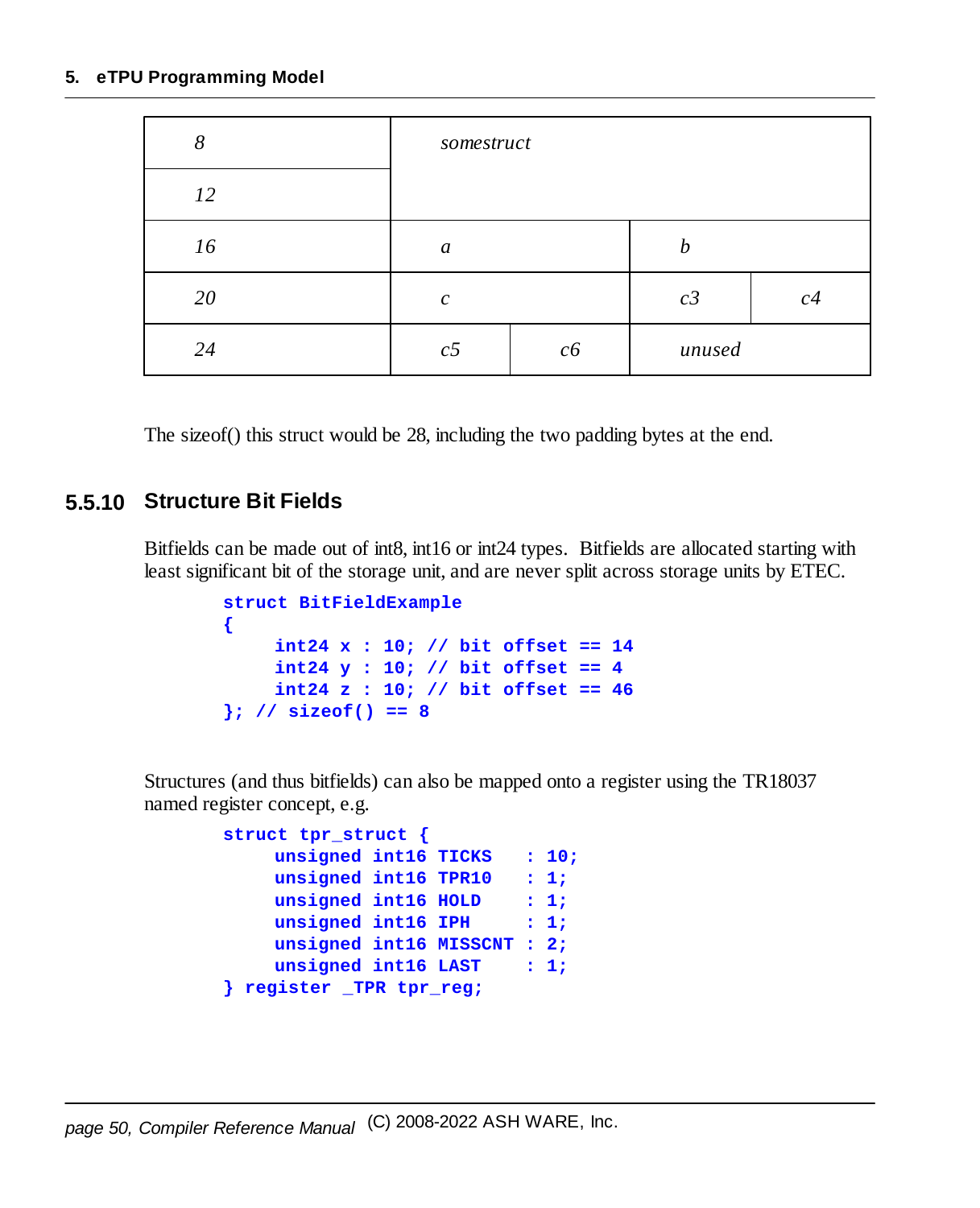## **5.5.11 Arrays**

The packing of arrays is also tied into how pointer arithmetic is handled in the compilation process. Pointer arithmetic follows the array stride size settings, which are governed by the array packing mode. Once again, the modes are termed PACKTIGHT (default) and FASTACCESS. Because this setting affects pointer arithmetic (e.g. in FASTACCESS mode incrementing a char pointer results in an increment by 4 bytes), care should be taken in using the non-default setting. Additional PACKTIGHT mode specifics are given below; further FASTACCESS information is in the appendix.

Note that FASTACCESS and ANSI modes are incompatible and compilation will error.

## **5.5.12 Array PACKTIGHT Mode**

In array PACKTIGHT mode, the array stride size matches the element size with the exception of 24-bit elements. For element types with a byte size of 3, the array stride size is 4 bytes, thus leaving an unused byte between each element. These unused bytes are open to be allocated, except if ANSI mode is enabled. Once an element is greater than 4 bytes in size, the stride size is rounded up to the next multiple of 4 bytes. Once again, the unused memory between array elements is open for allocation (under default settings).

Some example declarations and the ensuing memory allocations are shown below:

```
char a[6];
int b[3];
struct FiveByteStruct
{
     char f1;
     int f2;
     char f3;
} c[2];
int24 x;
int8 y;
int16 z;
```
The resulting memory allocation map would look like (PACKTIGHT channel frame pack mode):

| <b>SDM Channel Frame</b><br>Address Offset | <b>MSByt</b> | 3 LSBytes |
|--------------------------------------------|--------------|-----------|
|--------------------------------------------|--------------|-----------|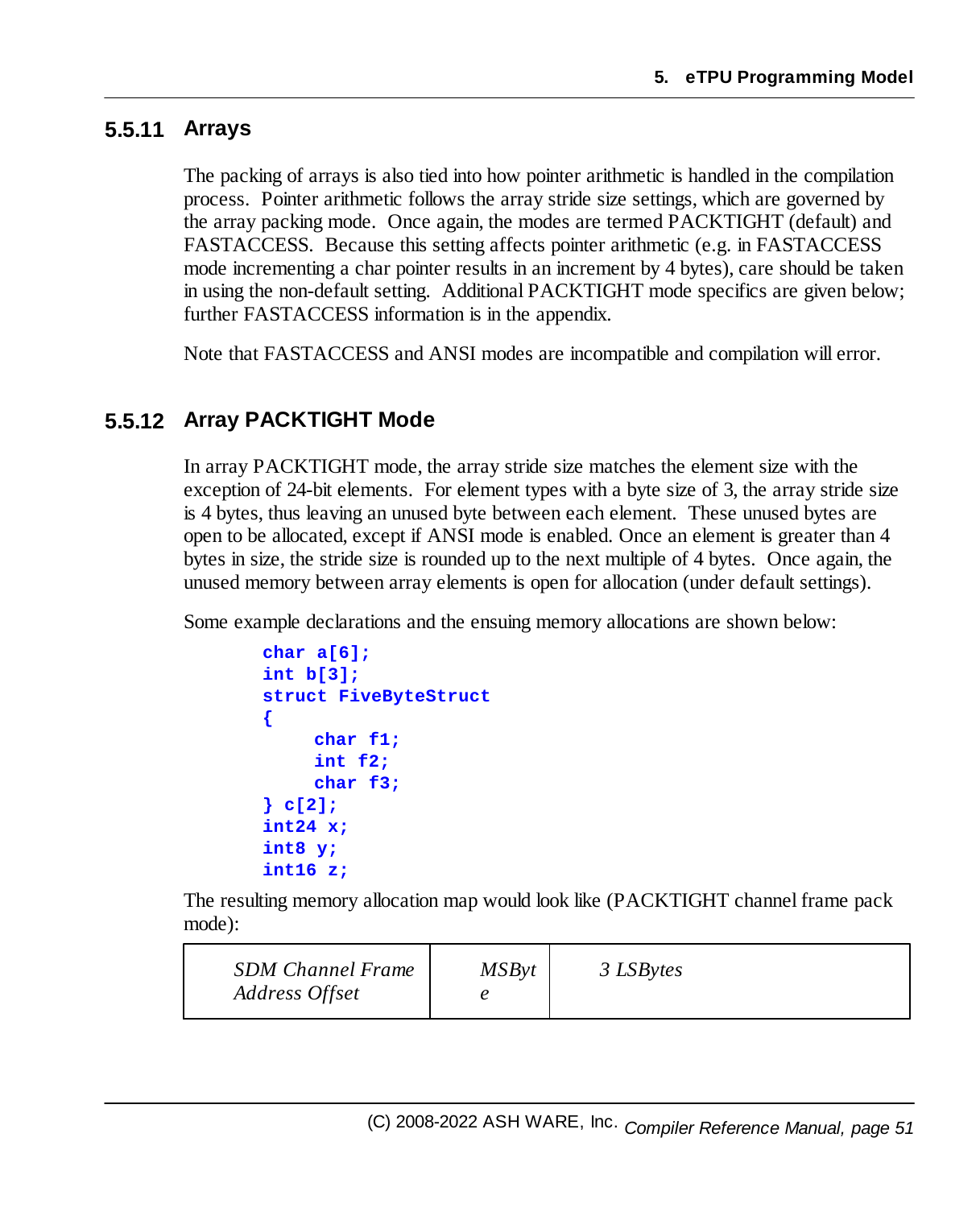#### **5. eTPU Programming Model**

| $\theta$         | a[0]          | a[1]                | a[2]          | a[3] |
|------------------|---------------|---------------------|---------------|------|
| $\overline{4}$   | a[4]          | a[5]                | $\mathcal{Z}$ |      |
| $\boldsymbol{8}$ | $\mathcal{Y}$ | b[0]                |               |      |
| 12               | unused        | b[1]                |               |      |
| 16               | unused        | b[2]                |               |      |
| 20               | $c[0]$ .fl    | c[0].f2             |               |      |
| 24               | c[0].f3       | $\boldsymbol{\chi}$ |               |      |
| 28               | $c[1]$ .fl    | $c[1]$ .f2          |               |      |
| 32               | $c[1]$ .f3    | unused              |               |      |

## **5.5.13 ANSI Mode**

ANSI mode (controlled with the –ansi option) has been mentioned several times above. Essentially it forces ANSI/ISO compatibility wherever possible, particularly in data packing (structs are always packed in order, for example). Also, \_Bools are packed as 8-bit units rather than as single bits (LSB holds the 0 or 1 value). It is not recommended for use in production eTPU code as it typically increases memory usage and decreases performance.

# **5.6 eTPU Hardware Access**

Most eTPU hardware access involves the channel hardware or portions of the register set. The underlying hardware programming model described here is defined in the ETpu\_Hw.h header file that is part of the ETEC distribution.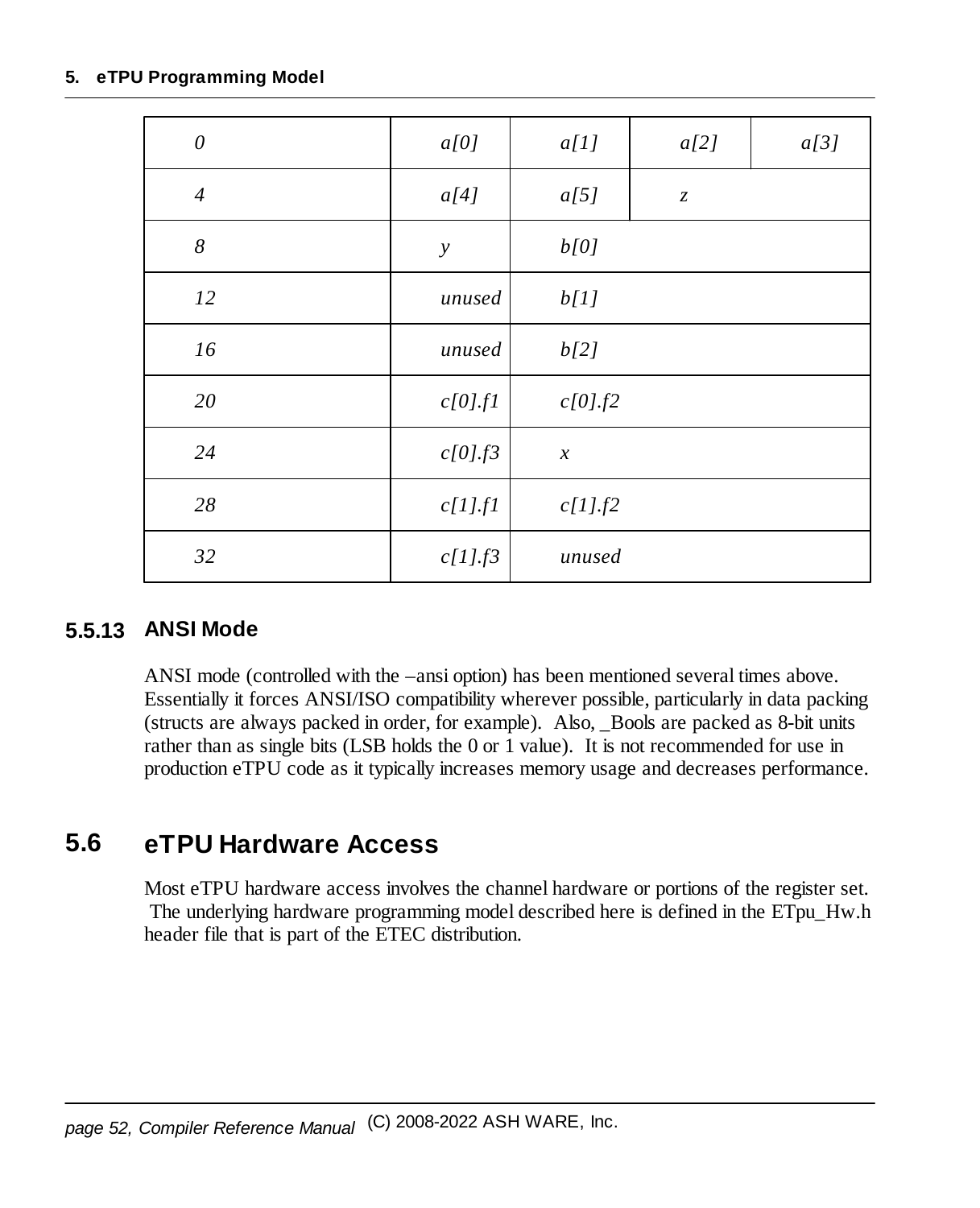### **5.6.1 Channel Hardware Access**

The channel hardware is represented by a large structure of bitfields. Each field represents an accessible piece of channel hardware. This structure type has the name chan\_struct and as part of the standard programming model a "variable" of this type named "channel" is declared. No actual memory space is allocated. Most fields are writeonly, none are readable in the normalsense. Some are test-only, whereas a few are both writeable and testable.

#### **5.6.2 Baseline eTPU Channel Hardware Programming Model**

The eTPU chan struct is defined as:

```
typedef struct {
   CIRC int : 2 ; // write-only
   ERWA int : 1 ; // write-only
   ERWB int : 1 ; // write-only
   FLC int : 3 ; // write-only
   IPACA int : 3 ; // write-only
   IPACB int : 3 ; // write-only
   LSR int : 1 ; // writeable, testable, entry condition
   MRLA int : 1 ; // writeable, testable
   MRLB int : 1 ; // writeable, testable
   MRLE int : 1 ; // write-only
   MTD int : 2 ; // write-only
   OPACA int : 3 ; // write-only
   OPACB int : 3 ; // write-only
   PDCM int : 4 ; // write-only
   PIN int : 3 ; // write-only
   TBSA int : 4 ; // write-only
   TBSB int : 4 ; // write-only
   TDL int : 1 ; // write-only
   SMPR int : 2 ; // writeable, testable
                    // [setting to -1 triggers semaphore free]
   FLAG0 int : 1 ; // writeable (also via FLC), entry condition
   FLAG1 int : 1 ; // writeable (also via FLC), entry condition
   FM0 int : 1 ; // test-only
   FM1 int : 1 ; // test-only
   PSS int : 1 ; // test-only
   PSTI int : 1 ; // test-only
   PSTO int : 1 ; // test-only
   TDLA int : 1 ; // test-only
```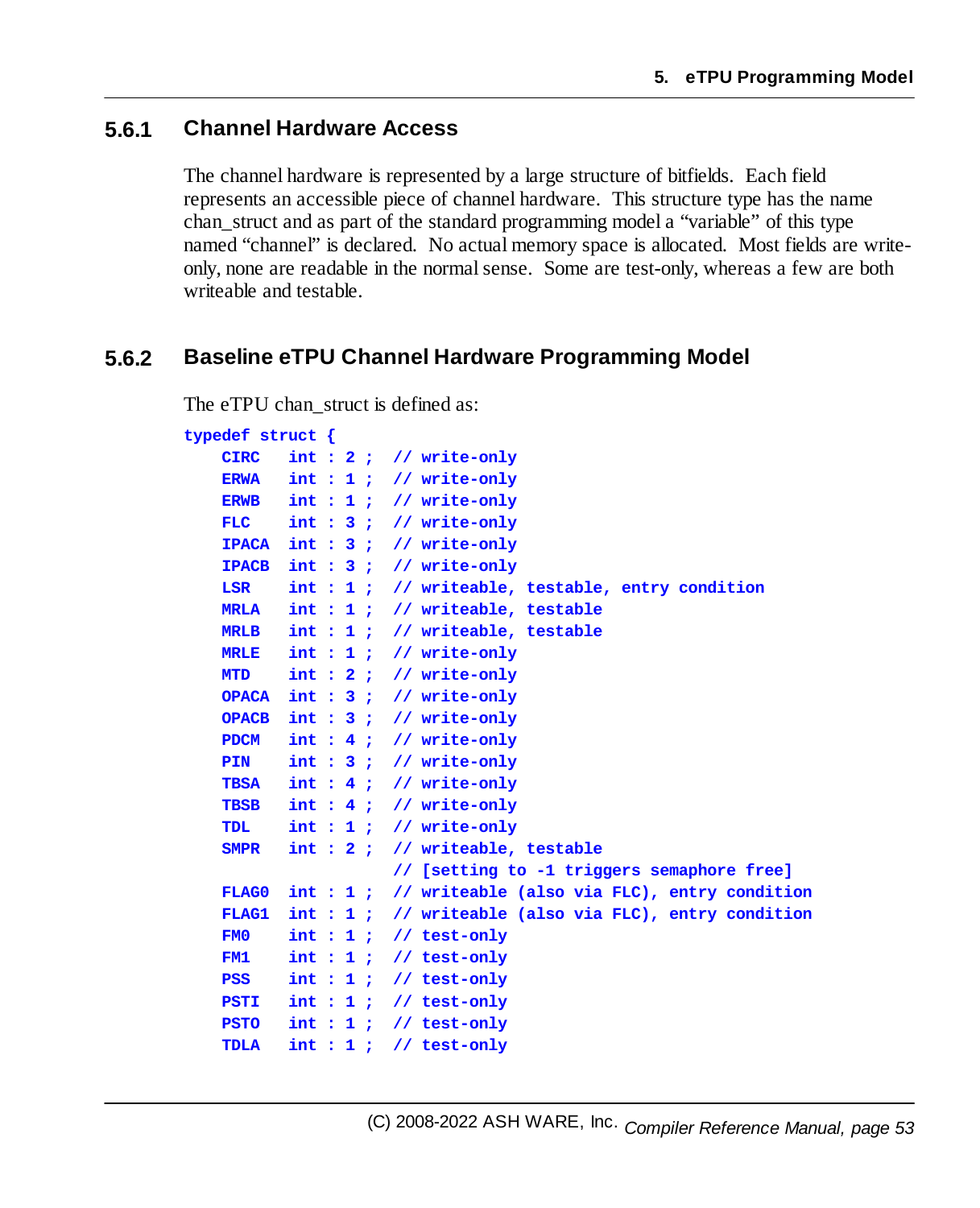```
TDLB int : 1 ; // test-only
} chan_struct;
```
See eTPU documentation for the details on each field.

Note that the ETpu\_Std.h header file defines many macros that simplify interaction with the channel hardware and make it more user-friendly.

## **5.6.3 eTPU+ Extensions to the Channel Hardware Programming Model**

For the eTPU+, chan\_struct has been modified and extended to the following:

| typedef struct $\{$ |         |  |                                                     |
|---------------------|---------|--|-----------------------------------------------------|
| <b>CIRC</b>         |         |  | $int : 3$ ; // write-only                           |
| <b>ERWA</b>         |         |  | $int : 1$ ; // write-only                           |
| <b>ERWB</b>         |         |  | $int : 1 : // write-only$                           |
| <b>FLC</b>          |         |  | $int : 3$ ; // write-only                           |
| <b>TPACA</b>        |         |  | $int : 3 : // write-only$                           |
| <b>TPACB</b>        |         |  | $int : 3$ ; // write-only                           |
| <b>LSR</b>          |         |  | $int : 1$ ; // writeable, testable, entry condition |
| <b>MRT.A</b>        |         |  | $int : 1$ ; // writeable, testable                  |
| <b>MRLB</b>         |         |  | int : 1 ; // writeable, testable                    |
| <b>MRLE</b>         |         |  | $int : 1$ ; // write-only                           |
| <b>MTD</b>          |         |  | $int : 2 : // write-only$                           |
| <b>OPACA</b>        |         |  | $int : 3 : // write-only$                           |
| <b>OPACB</b>        |         |  | $int : 3$ ; // write-only                           |
| <b>PDCM</b>         |         |  | $int : 4 : // write-only$                           |
| <b>PIN</b>          |         |  | $int : 3$ ; // write-only                           |
| <b>TBSA</b>         |         |  | $int : 4 : // write-only$                           |
| <b>TBSB</b>         |         |  | $int : 4 : // write-only$                           |
| TDL.                |         |  | $int : 1 : // write-only$                           |
|                     |         |  | UDCMRWA int : $1$ ; // write-only                   |
| <b>SMPR</b>         |         |  | int : 2 : // writeable, testable                    |
|                     |         |  | // [setting to -1 triggers semaphore free]          |
| FLAG0               |         |  | $int : 1$ ; // writeable (also via FLC),            |
|                     |         |  | // testable, entry condition                        |
| <b>FLAG1</b>        | int: 1: |  | // writeable (also via FLC),                        |
|                     |         |  | // testable, entry condition                        |
| FM <sub>0</sub>     |         |  | $int : 1$ ; // test-only                            |
| FM1                 | int: 1: |  | // test-only                                        |
| <b>PSS</b>          |         |  | $int : 1$ ; // test-only                            |
| <b>PSTI</b>         |         |  | $int: 1$ ; // test-only                             |
|                     |         |  |                                                     |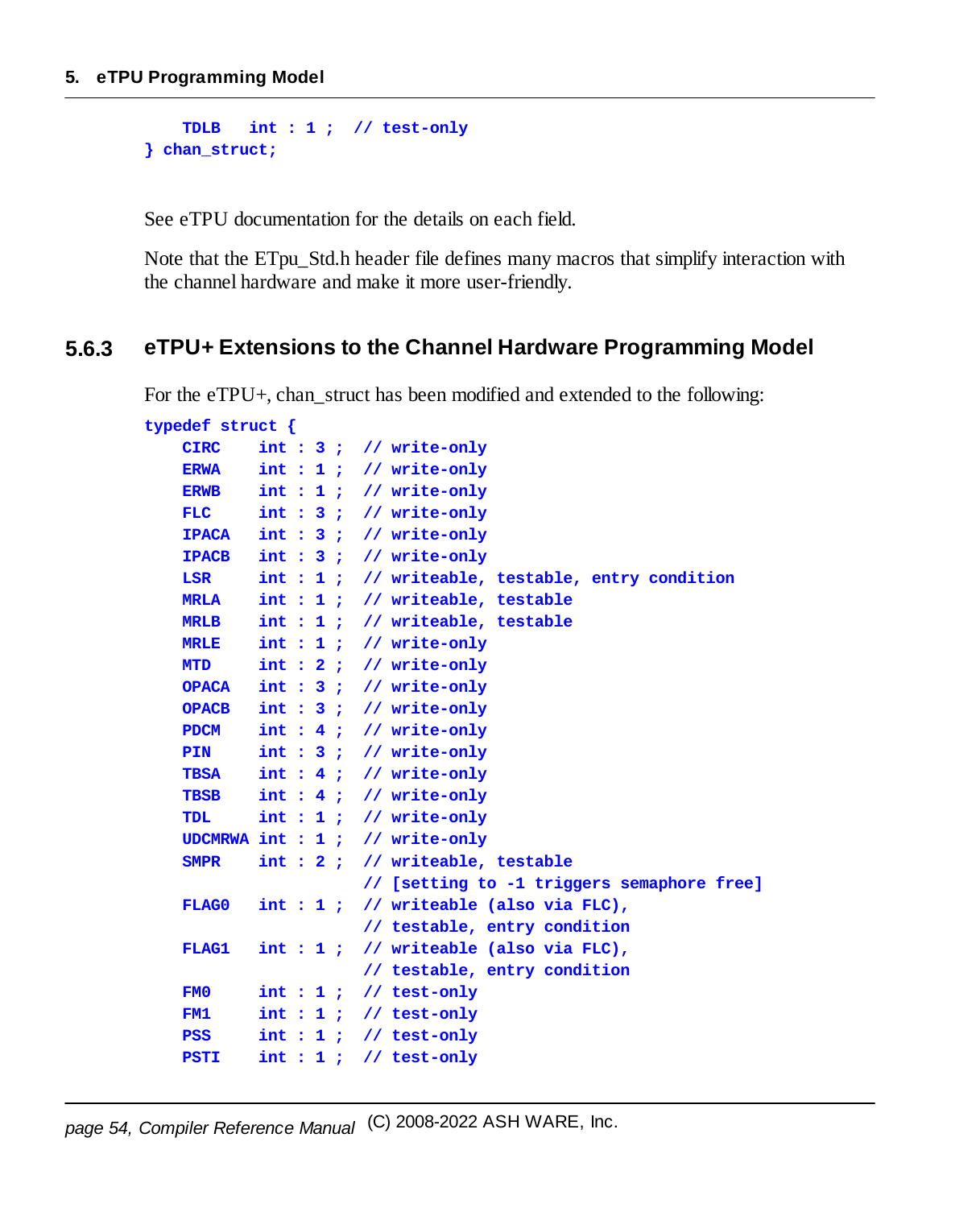```
PSTO int : 1 ; // test-only
   TDLA int : 1 ; // writeable, testable
   TDLB int : 1 ; // writeable, testable
} chan_struct;
```
The following changes have been made to the eTPU+ chan\_struct channel hardware programming model from the baseline:

```
New fields are:
   UDCMRWA - Controls writing of erta register to the UDCM register.
             Writing a value of 0 to this field triggers
             the write to the UDCM register.
Modified fields are:
   CIRC - This field has been extended by 1 bit,
             with this new bit treated as inverted.
             The 3-bit CIRC field then has the following meanings:
   Value ~CIRC[2] CIRC[1] CIRC[0] Meaning
   ----- -------- ------- ------- -------
    0 0 0 0 channel interrupt request from
                               service channel [same as eTPU]
    1 0 0 1 data transfer request from
                               service channel [same as eTPU]
     2 0 1 0 global exception [same as eTPU]
    3 0 1 1 do nothing; don't request
                               interrupt [same as eTPU]
     4 1 0 0 channel interrupt request from
                               current channel
    5 1 0 1 data transfer request from
                               current channel
     6 1 1 0 channel interrupt & data
                                transfer request from current
                                channel
    7 1 1 1 channel interrupt & data
                                transfer request from service
                                channel
   FLAG0 - Now testable for conditional jumps
   FLAG1 - Now testable for conditional jumps
   TDLA - Now writeable (clearable) independent of TDLB
   TDLB - Now writeable (clearable) independent of TDLA
```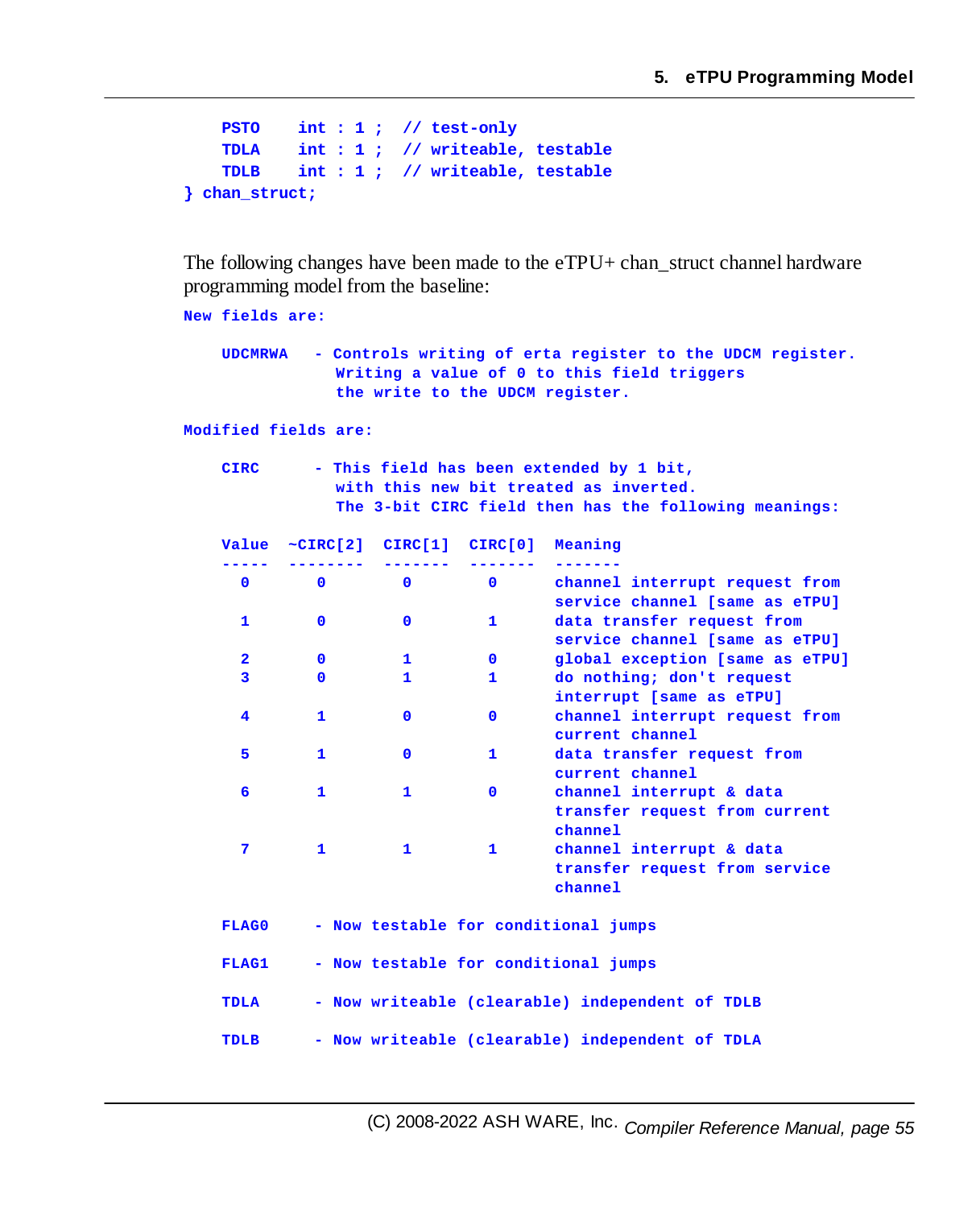## **5.6.4 eTPU2 Extensions to the Channel Hardware Programming Model**

For the eTPU2, chan struct has been modified and extended to the following:

```
typedef struct {
   CIRC int : 3 ; // write-only
   ERWA int : 1 ; // write-only
   ERWB int : 1 ; // write-only
   FLC int : 3 ; // write-only
   IPACA int : 3 ; // write-only
   IPACB int : 3 ; // write-only
   LSR int : 1 ; // writeable, testable, entry condition
   MRLA int : 1 ; // writeable, testable
   MRLB int : 1 ; // writeable, testable
   MRLE int : 1 ; // write-only
   MTD int : 2 ; // write-only
   OPACA int : 3 ; // write-only
   OPACB int : 3 ; // write-only
   PDCM int : 4 ; // write-only
   PIN int : 3 ; // write-only
   TBSA int : 4 ; // write-only
   TBSB int : 4 ; // write-only
   TDL int : 1 ; // write-only
   UDCMRWA int : 1 ; // write-only
   SMPR int : 2 ; // writeable, testable
                    // [setting to -1 triggers semaphore free]
   FLAG0 int : 1 ; // writeable (also via FLC),
                    // testable, entry condition
   FLAG1 int : 1 ; // writeable (also via FLC),
                    // testable, entry condition
   FM0 int : 1 ; // test-only
   FM1 int : 1 ; // test-only
   PSS int : 1 ; // test-only
   PSTI int : 1 ; // test-only
   PSTO int : 1 ; // test-only
   TDLA int : 1 ; // writeable, testable
   TDLB int : 1 ; // writeable, testable
   MRLEA int : 1 ; // write-only
   MRLEB int : 1 ; // write-only
} chan_struct;
```
The following changes have been made to the eTPU2 chan\_struct channel hardware programming model from the eTPU+:

**MRLEA - Now writeable (clearable) independent of MRLEB (MRLE still clears both latches)**

**New fields are:**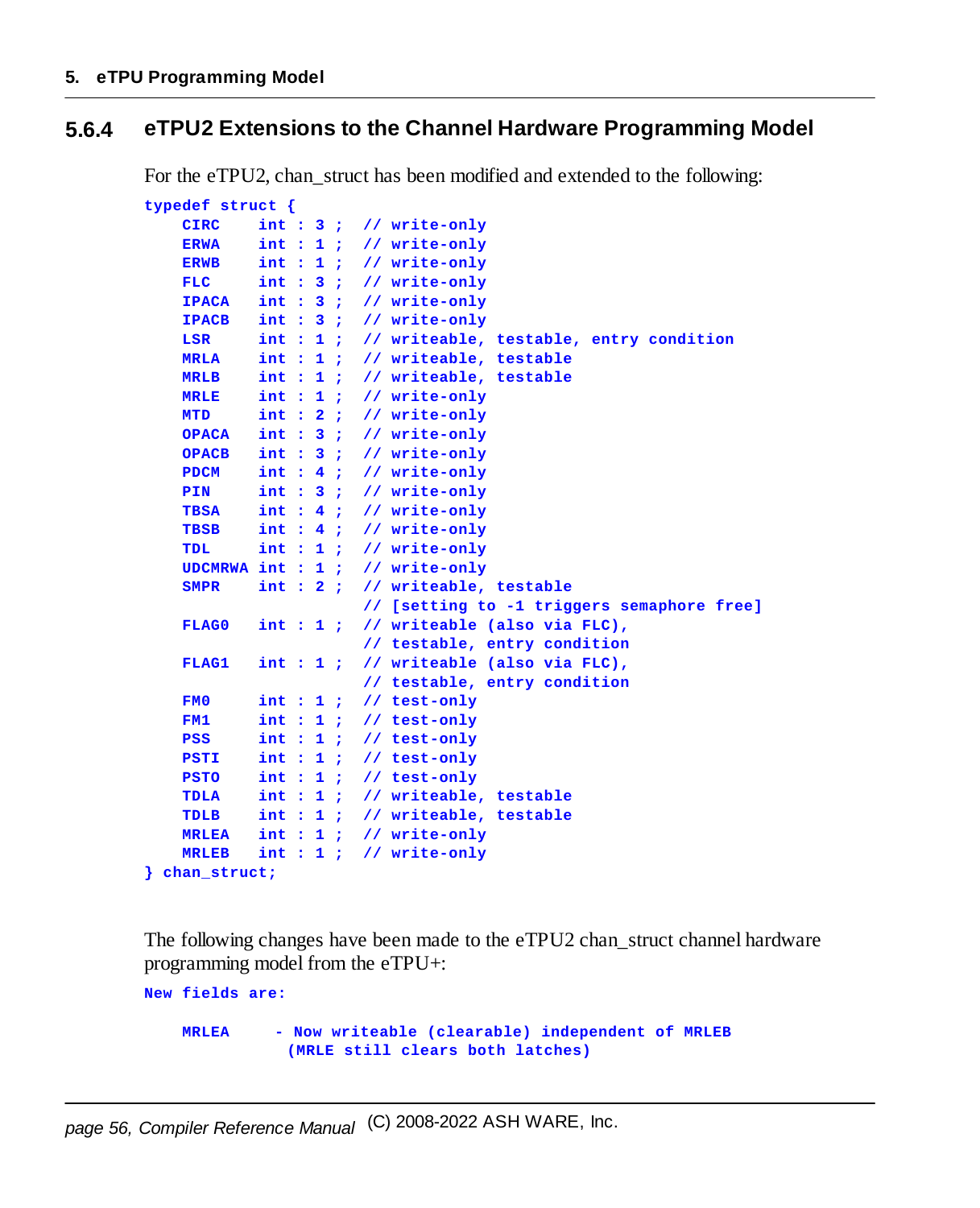#### **MRLEB - Now writeable (clearable) independent of MRLEA (MRLE still clears both latches)**

In order to allocate variable storage to eTPU2 engine-relative space, the address-space type qualifier \_Engine should be used.

## **5.6.5 Register Access**

The eTPU has several special-purpose registers for which direct C-level access is appropriate. In fact all registers can be accessed using the TR18037 named register feature. The following named register keywords have been implemented in ETEC:

> **\_A \_B \_C \_D \_CHAN \_DIOB \_ERTA \_ERTB \_LINK \_MACH \_MACL \_P \_RAR \_SR \_TCR1 \_TCR2 \_TPR \_TRR \_CHANBASE \_P\_31\_24 \_P\_23\_16 \_P\_15\_8 \_P\_7\_0 \_P\_31\_16 \_P\_15\_0 \_P\_31\_0 \_CC**

These names are qualifiers to the 'register' storage class keyword. Typedefs have been defined for the entire register set, using the names register\_<name> in order to be compatible with many existing applications (see etpu\_hw.h). They are as follows: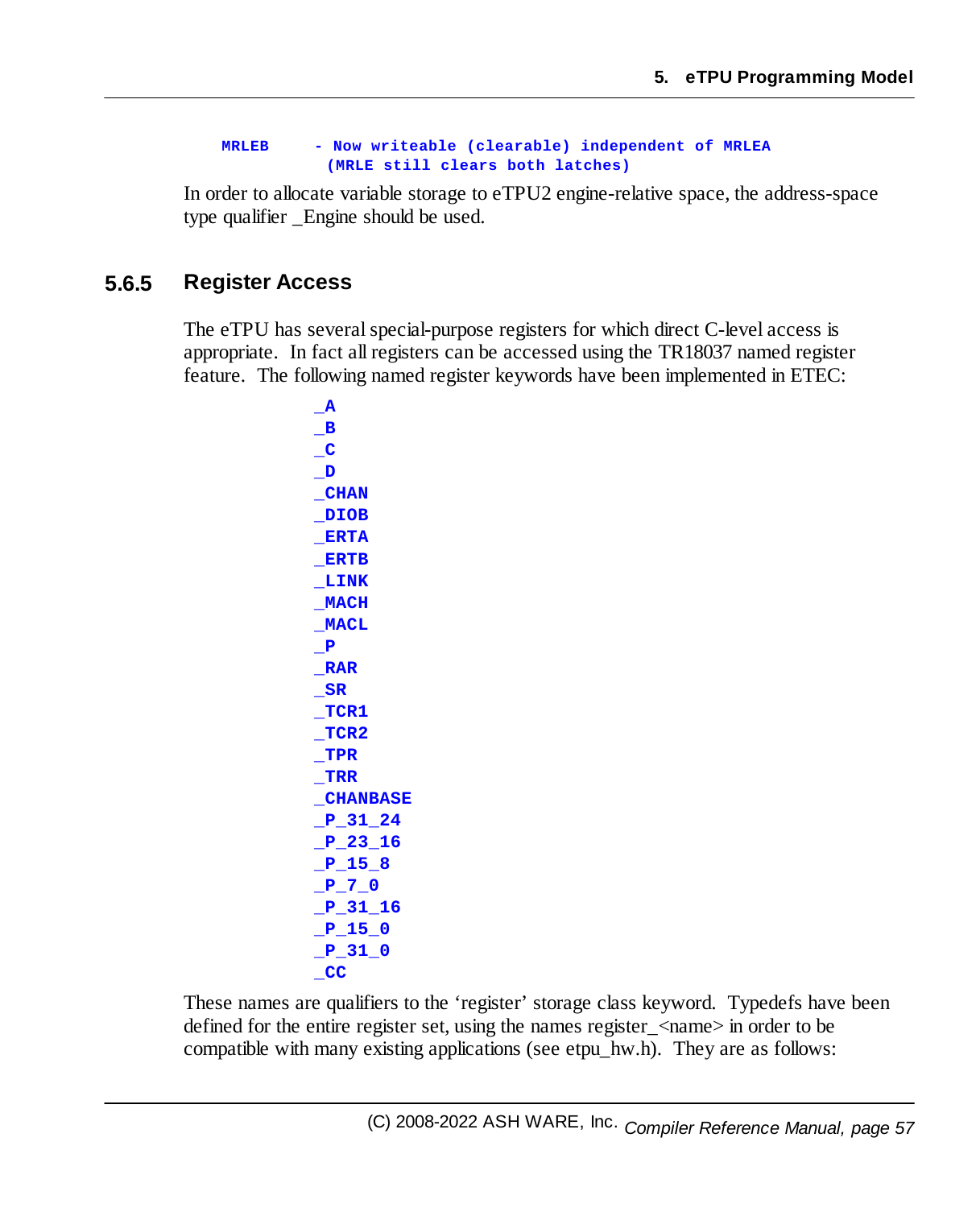| typedef register A        | register ac;        |
|---------------------------|---------------------|
| typedef register B        | register b;         |
| typedef register C        | register c;         |
| typedef register D        | register_d;         |
| typedef register CHAN     | register chan;      |
| typedef register DIOB     | register diob;      |
| typedef register ERTA     | register erta;      |
| typedef register ERTB     | register ertb;      |
| typedef register LINK     | register_link;      |
| typedef register MACH     | register mach;      |
| typedef register MACL     | register macl;      |
| typedef register P        | register_p;         |
| typedef register RAR      | register rar;       |
| typedef register SR       | register sr;        |
| typedef register TCR1     | register tcrl;      |
| typedef register TCR2     | register_tcr2;      |
| typedef register TPR      | register tpr;       |
| typedef register TRR      | register trr;       |
| typedef register CHANBASE | register chan base; |
| typedef register P 31 24  | register p31 24;    |
| typedef register P 23 16  | register p23 16;    |
| typedef register P 15 8   | register p15 8;     |
| typedef register P 7 0    | register_p7_0;      |
| typedef register P 31 16  | register p31 16;    |
| typedef register P 15 0   | register p15 0;     |
| typedef register P 31 0   | register p31 0;     |
| typedef register CC       | register cc;        |

register cc (register CC) does not map to an actual physical register that can be read/written by the eTPU. The register\_cc type provides direct access to the ALU and MDU condition codes. This is discussed further in the next section.

The register\_chan\_base (register \_CHANBASE) type provides a way to specify a channel relative pointer.

For the most part, the variables of the general purpose register types should not need to be declared (e.g. a, p, diob, b, c, d, sr, macl, mach). In some cases variables of these registers act as aliases only – they do not allocate them for the sole use of the variable (e.g. p). However, registers a, b, c, d, diob and sr can be allocated directly by the user, locking out the compiler from using them (except stack access can override b  $\&$  diob). This capability should be used very carefully as it can prevent the compiler from generating code resulting in compilation errors.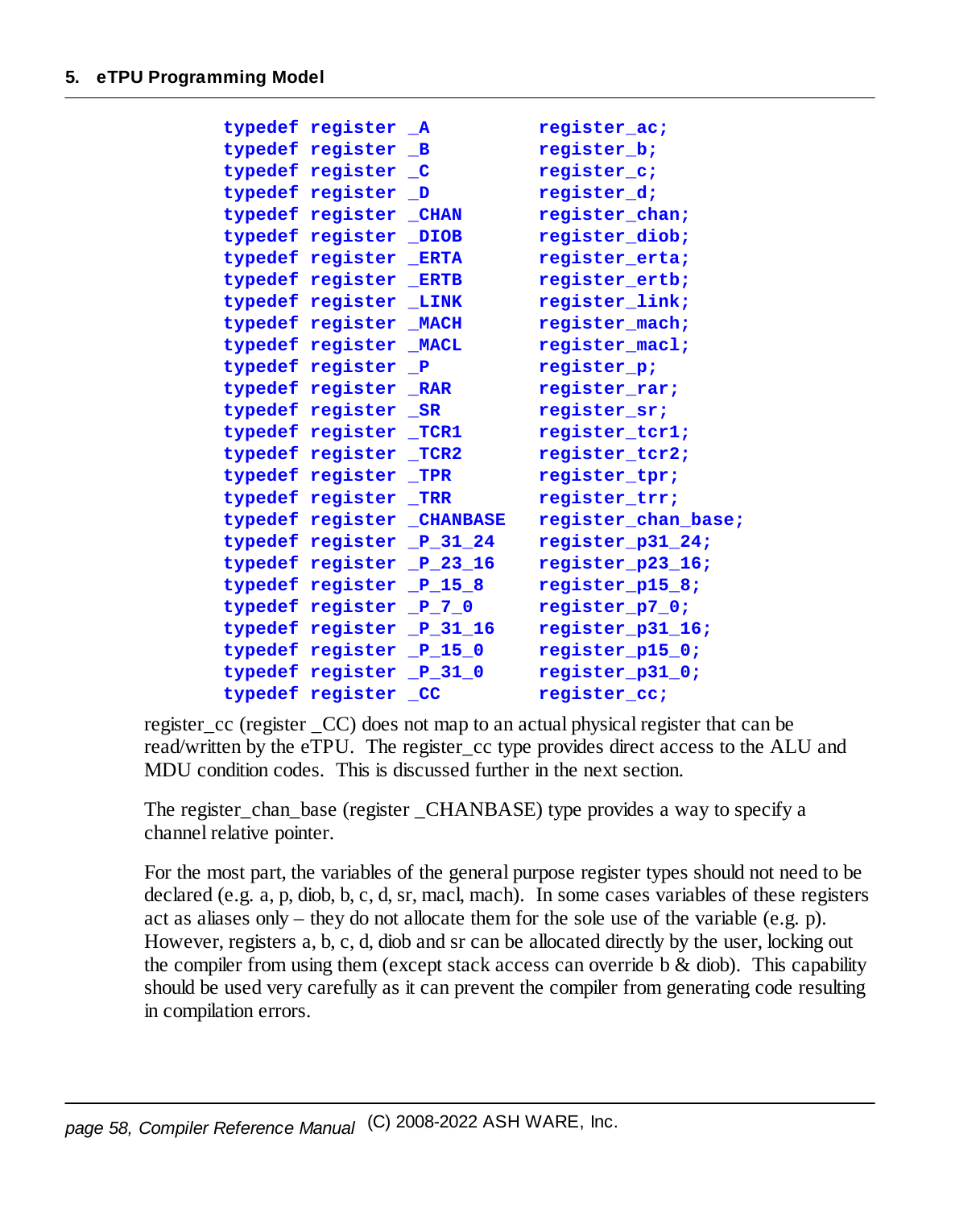An important difference between named register variables declared in a function scope, and local variables which the compiler assigns to registers, occurs on function calls. Named register variables are not saved/restored to prevent overwriting by the called function; instead they are treated as if they have a globalscope. True local variables, on the other hand, are saved/restored if necessary when function calls are made.

The special purpose registers need to frequently be directly accessed, and are therefore are declared in the ETpu\_Hw.h header file as follows:

| register chan | chan:                     | $1/5$ bits  |
|---------------|---------------------------|-------------|
| register erta | erta :                    | $1/24$ bits |
| register erta | $erta$ ;                  | $1/24$ bits |
| register ertb | ertb;                     | $1/24$ bits |
| register ertb | $erLB$ ;                  | $1/24$ bits |
| register tcr1 | ter1:                     | $1/24$ bits |
| register tcr2 | ter2:                     | $1/24$ bits |
| register_tpr  | $tpr$ ;                   | $1/16$ bits |
| register trr  | $\mathop{\mathtt{trr}}$ ; | $1/24$ bits |
| register link | link:                     | $1/8$ bits  |

### **5.6.6 Using Special Registers for General Purpose**

There are 4 special purpose registers that can potentially be designated for general purpose instead in order to allow the compiler to generate more efficient code. The registers are the tooth program register (TPR), tick rate register (TRR), TCR1 counter register and the TCR2 counter register. When the angle mode hardware is not enabled, the TPR and TRR registers are available for general purpose use. The TPR register is only 16 bits, so the compiler will not use it as a temporary for expression processing, but will use it to hold local variables of size 16 bits or less. The TRR register, when designated for general purpose, can be used as a temporary or hold a local variable. Many non-engine control applications do not use the TCR2 counter, and it can be configured as frozen such that it can then be used by eTPU code for any general purpose. Last, in some unusual applications, TCR1 is not used (e.g. if the eTPU is simply used as a co-processor to offload the host from some processing) - it too can be frozen to allow for general use. These special registers are designated as general purpose via the compiler command line option " setRegGP=<REG[,REG]>". Note that all object files linked must have been compiled with matching settings or the link will error and fail.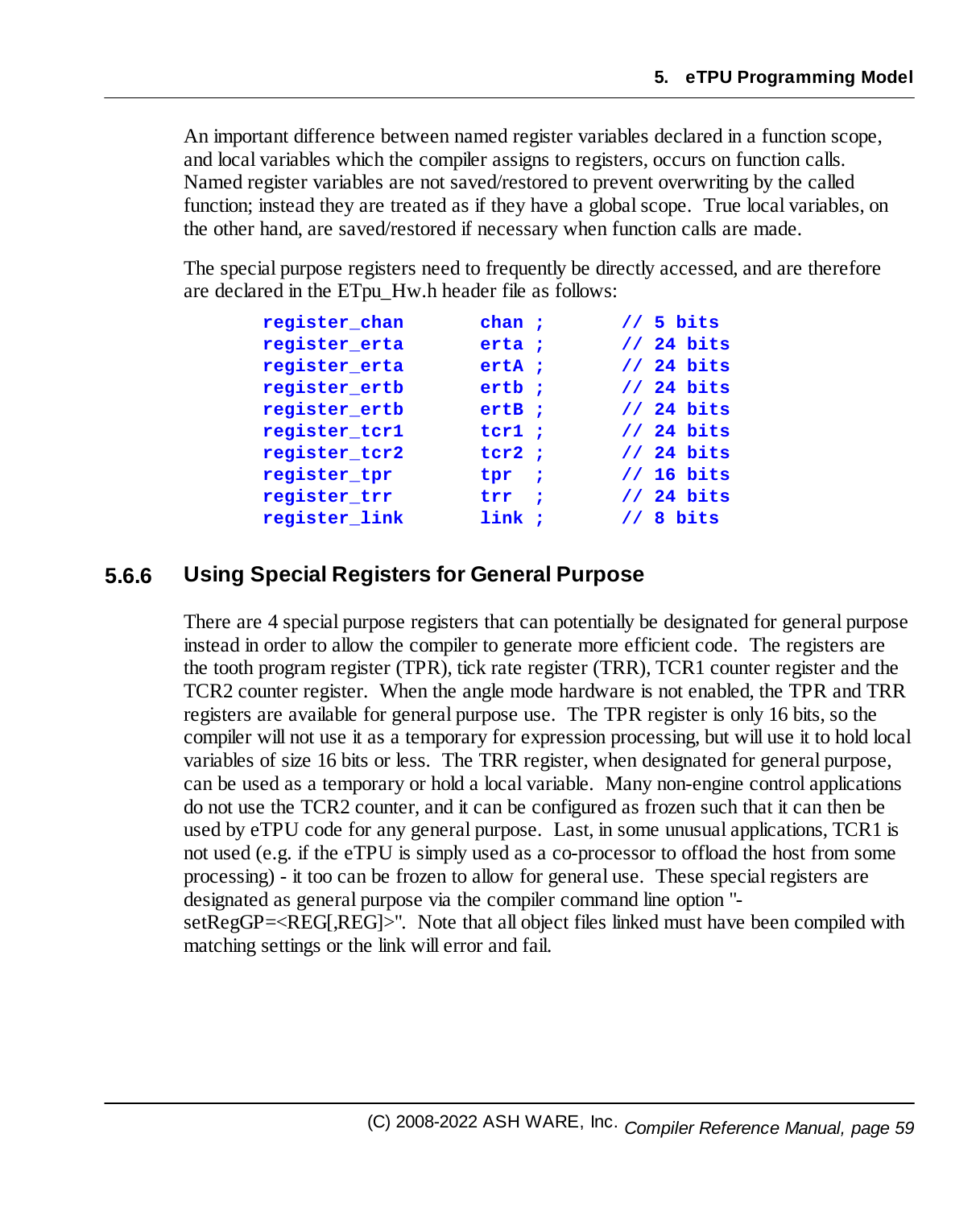# **5.6.7 ALU Condition Code Access**

Although best to avoid as a general coding practice, the ALU and MDU condition codes can be accessed (tested) directly via  $\rm CC$  (register cc). The comment in ETpu Hw.h best describes this feature:

```
// register_cc type is syntactically accessed like a struct (bitfield)
// of the following declaration:
// typedef struct {
// unsigned int V : 1; // ALU overflow condition code
// unsigned int N : 1; // ALU negative condition code
// unsigned int C : 1; // ALU carry condition code
// unsigned int Z : 1; // ALU zero condition code
// unsigned int MV : 1; // MDU overflow condition code
// unsigned int MN : 1; // MDU negative condition code
// unsigned int MC : 1; // MDU carry condition code
// unsigned int MZ : 1; // MDU zero condition code
// unsigned int MB : 1; // MDU busy flag
// unsigned int SMCLK : 1; // semaphore locked flag
// } register_cc;
```
# **5.6.8 Built-in / Intrinsic Functions**

This section covers available built-in/library/intrinsic functions available in ETEC.

#### **5.6.8.1 Compatibility Functions**

The following built-in functions provide user control of eTPU hardware settings & features, but generate no code; they provide compatibility with existing solutions.

match  $enable()$  - when called out in a thread, it causes matches to be enabled during the thread by setting the match enable bit in the entry table for all vectors pointed at the thread. Note that threads default to matches enabled. Not needed in ETEC enhanced mode.

match  $disable()$  - when called out in a thread, it causes matches to be disabled during the thread by setting the match enable bit in the entry table for all vectors pointed at the thread. Note that threads default to matches enabled. Not needed in ETEC enhanced mode.

preload  $p01()$  - when called out in an eTPU-C thread, specifies that the low preload entry option is to be used - this means p gets loaded with the data at channel frame address 0 (32 bits), and diob gets loaded with the data at channel frame address 5 (24 bits). The default is to let the tools decide which preload results in the best code (recommended). In ETEC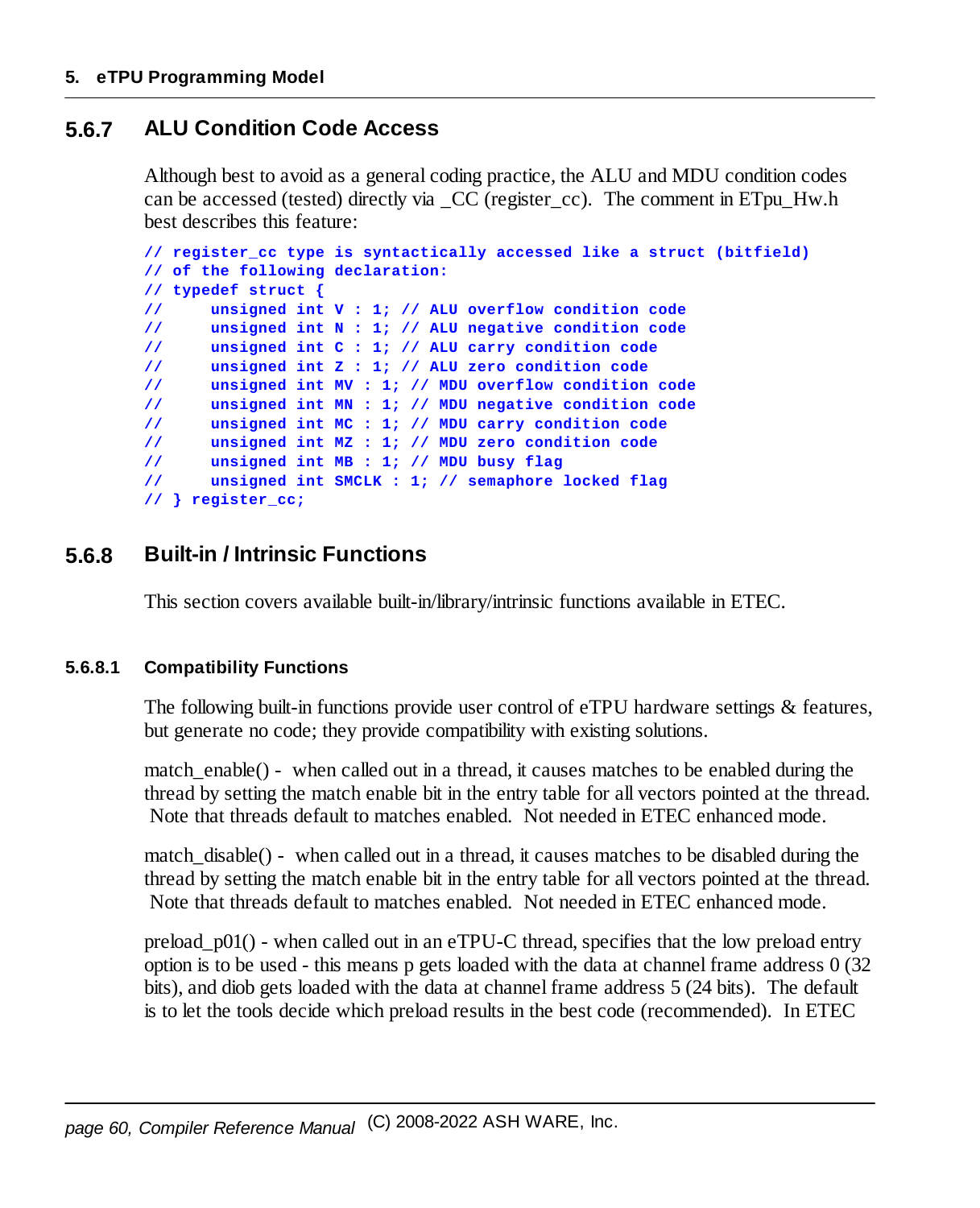mode, the preload is specified by specifying a second parameter to the eTPU thread, "\_eTPU\_preload\_low" or "\_eTPU\_preload\_high".

preload  $p23()$  - when called out in an eTPU-C thread, specifies that the high preload entry option is to be used - this means p gets loaded with the data at channel frame address 8 (32 bits), and diob gets loaded with the data at channel frame address 13 (24 bits). The default is to let the tools decide which preload results in the best code (recommended). In ETEC mode, the preload is specified by specifying a second parameter to the eTPU thread, "\_eTPU\_preload\_low" or "\_eTPU\_preload\_high".

Functions that affect code generation:

read\_mer() – triggers the contents of the A and B match registers to be transferred into the erta/ertb registers.

NOP() – injects a no-op opcode into the code stream that does not get optimized out.

#### **5.6.8.2 ETEC Coherency & Synchronization Control**

These functions allow users to clearly state their needs in terms of coherency, ordering, etc.

\_AtomicBegin(), \_AtomicEnd() - code located between a pair of these calls will be packed into a single opcode; if this cannot be done a compilation error results. Another side-effect of these atomic regions is that the optimizer will not optimize the code out, or move any of the sub-instructions apart from each other. Other sub-instructions may be optimized into the atomic opcode. See the [Atomicity](#page-151-0) Control section for a matching pragma definition.

Example 1, Coherently clear any old match and schedule a new match,

```
// Coherently clear any old match and schedule a new match
_AtomicBegin();
WriteErtAToMatchAAndEnable();
ClearMatchAEvent();
_AtomicEnd();
```
Example 2, the provided macros for working around the T2/T4 (see provided standard file 'etpu\_std.h'):

```
/* eTPU2 unambiguous match set when in T2/T4 timing mode */
#define EnableMatchA_T2T4() { _AtomicBegin();
channel.ERNA = 0; channel.MRLEA = 0; AtomicEnd();
```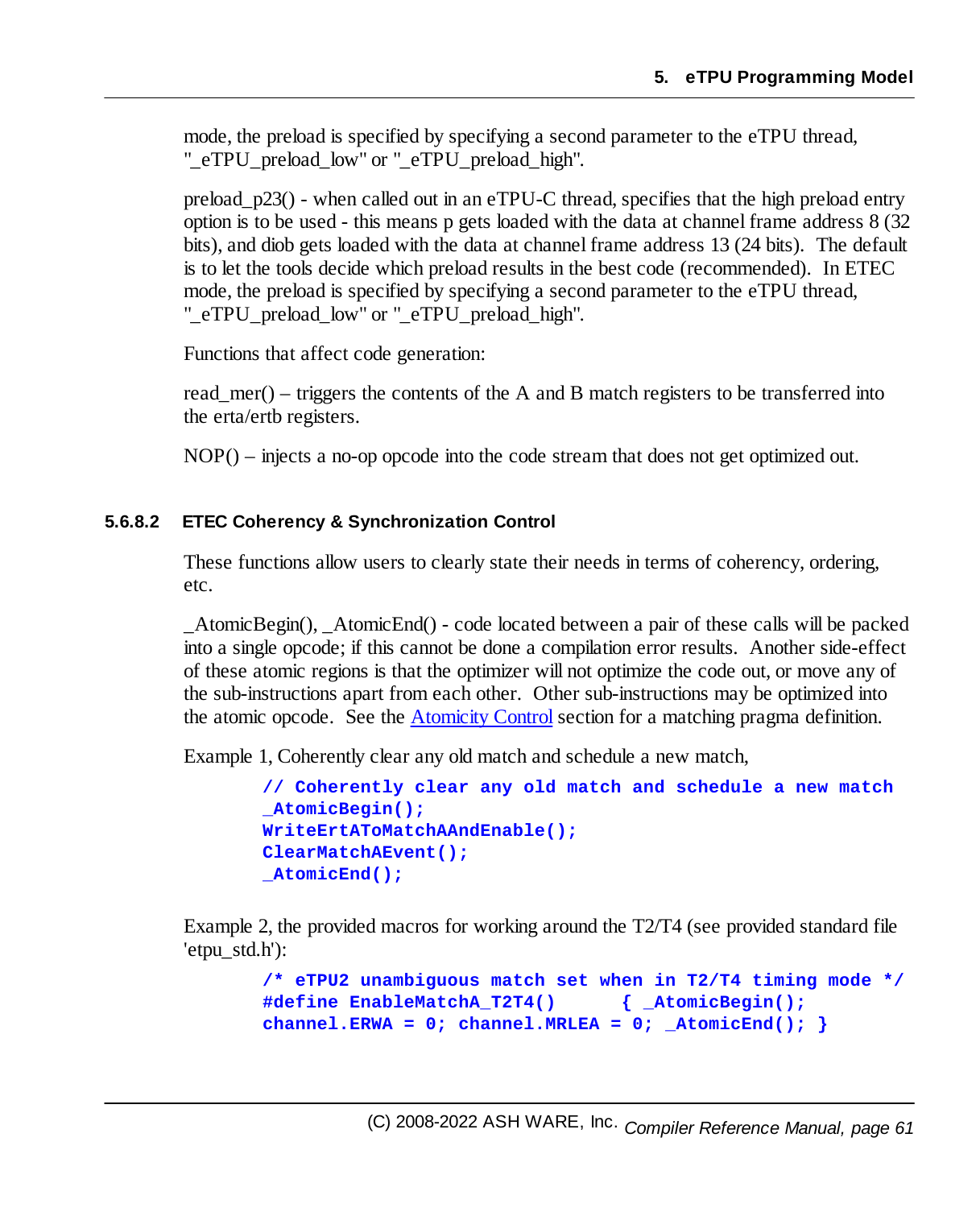```
#define EnableMatchB_T2T4() { _AtomicBegin();
channel.ERWB = 0; channel.MRLEB = 0; AtomicEnd();
```
 $SynchBoundaryAll()$  – disables any code from moving across the boundary during the optimization process. See the Optimization Boundary [\(Synchronization\)](#page-151-1) Controlsection for a matching pragma definition.

Example 3, enforcing order of operations when setting a lock.

```
dataLock = 1;
_SynchBoundaryAll();
*ptr++ = SomeVal;
_SynchBoundaryAll();
dataLock = 0;
```
#### **5.6.8.3 TR18037 Fixed-point Library Support**

\_Fract support includes a portion of the fixed-point library specified in TR 18037, as well as some extensions. Supported functions are:

int mulir(int, Fract) – under ordinary arithmetic conversion rules the result of a multiplication of an integer and a Fract is a Fract. There are applications where instead the desired result is the integer portion of the result; this library function provides that capability.

unsigned int muliur(unsigned int, unsigned \_Fract) – unsigned version.

Other versions to support 8 and 16 bit int-fract multiplication:

int8 muli8r8(int8, fract8);

unsigned int8 muli8ur8(unsigned int8, unsigned fract8);

int16 muli16r16(int16, fract16);

unsigned int16 muli16ur16(unsigned int16, unsigned fract16);

int24 muli24r8(int24, fract8);

unsigned int24 muli24ur8(unsigned int24, unsigned fract8);

int24 muli24r16(int24, fract16);

unsigned int24 muli24ur16(unsigned int24, unsigned fract16);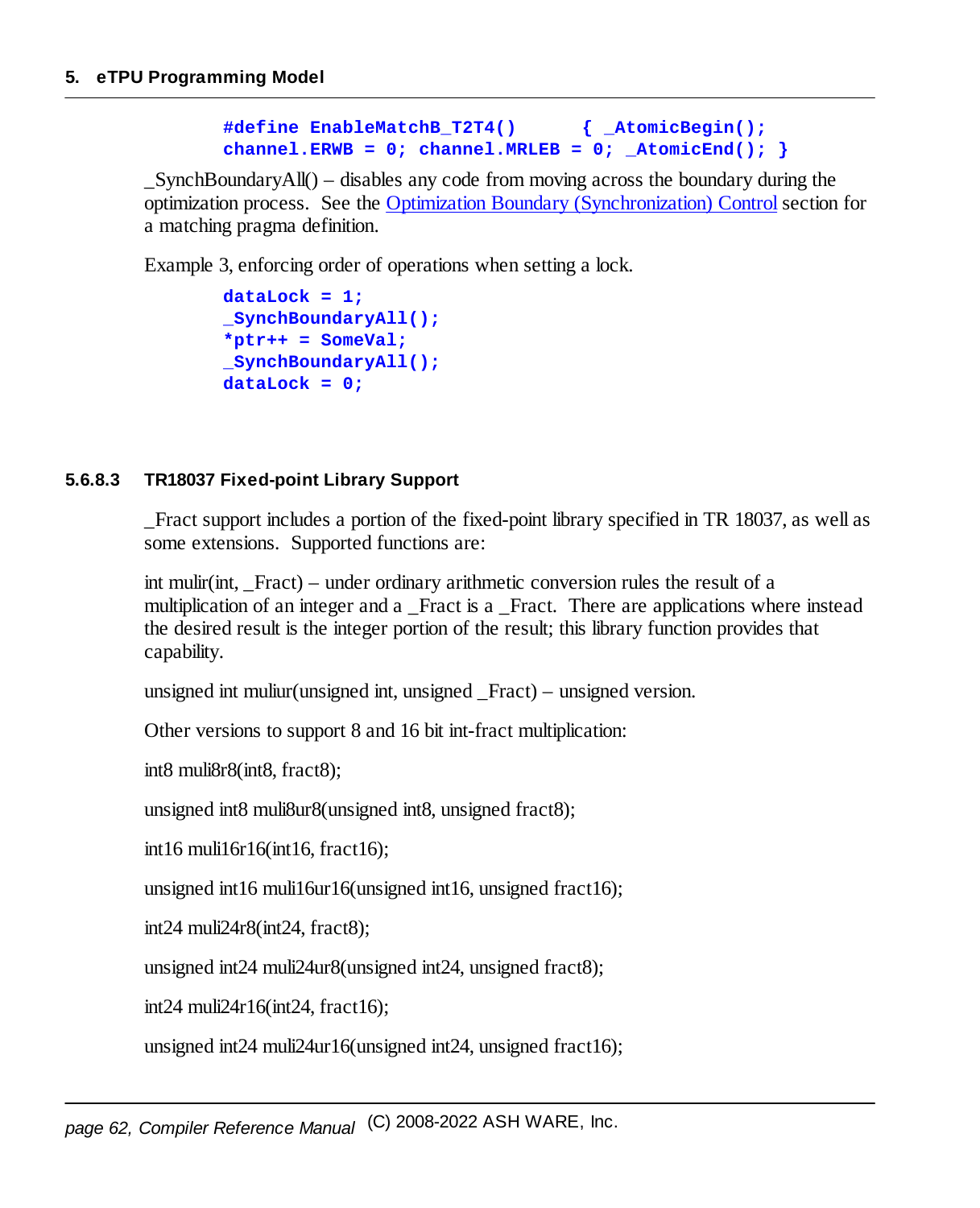#### **5.6.8.4 ALU/MDU Intrinsics**

The eTPU has a number of hardware features that are not directly accessible via standard C syntax. The intrinsics defined here provide C function-like access to these capabilities. The eTPU Reference Manualshould be consulted for additional details, particularly as related to condition code calculations.

#### 5.6.8.4.1 Rotate Right Support

```
// Rotate right by 1 bit the lower 8 bits
// ( result[6:0] = v[7:1]; result[7] = v[0];
// result[23:8] = v[23:8]; )
// Condition code flags are sampled on 8 bits.
int24 __rotate_right_1_b7_0(int24 v);
// Rotate right by 1 bit the lower 16 bits
// ( result[14:0] = v[15:1]; result[15] = v[0];
// result[23:16] = v[23:16]; )
// Condition code flags are sampled on 16 bits.
int24 __rotate_right_1_b15_0(int24 v);
// Rotate right by 1 bit all 24 bits
// ( result[22:0] = v[23:1]; result[23] = v[0]; )
// Condition code flags are sampled on 24 bits.
int24 __rotate_right_1(int24 v);
// Rotate the 24-bit value v
// to the right by 2^(bitexp+1) bits,
// where bitexp can be
// 0, 1, 2 or 3.
// Condition code flags are sampled
// per _sfXX extension, if used.
// See eTPU reference manual for details
// on condition code computation
// with multi-bit rotate.
int24 __rotate_right_2n(int24 v, int24 bitexp);
int24 __rotate_right_2n_sf8(int24 v, int24 bitexp);
int24 __rotate_right_2n_sf16(int24 v, int24 bitexp);
int24 __rotate_right_2n_sf24(int24 v, int24 bitexp);
```
#### 5.6.8.4.2 Absolute Value Support

**// Compute the absolute value of v. // Condition code flags are sampled // per \_sfXX extension, if used. // See eTPU reference manual for details**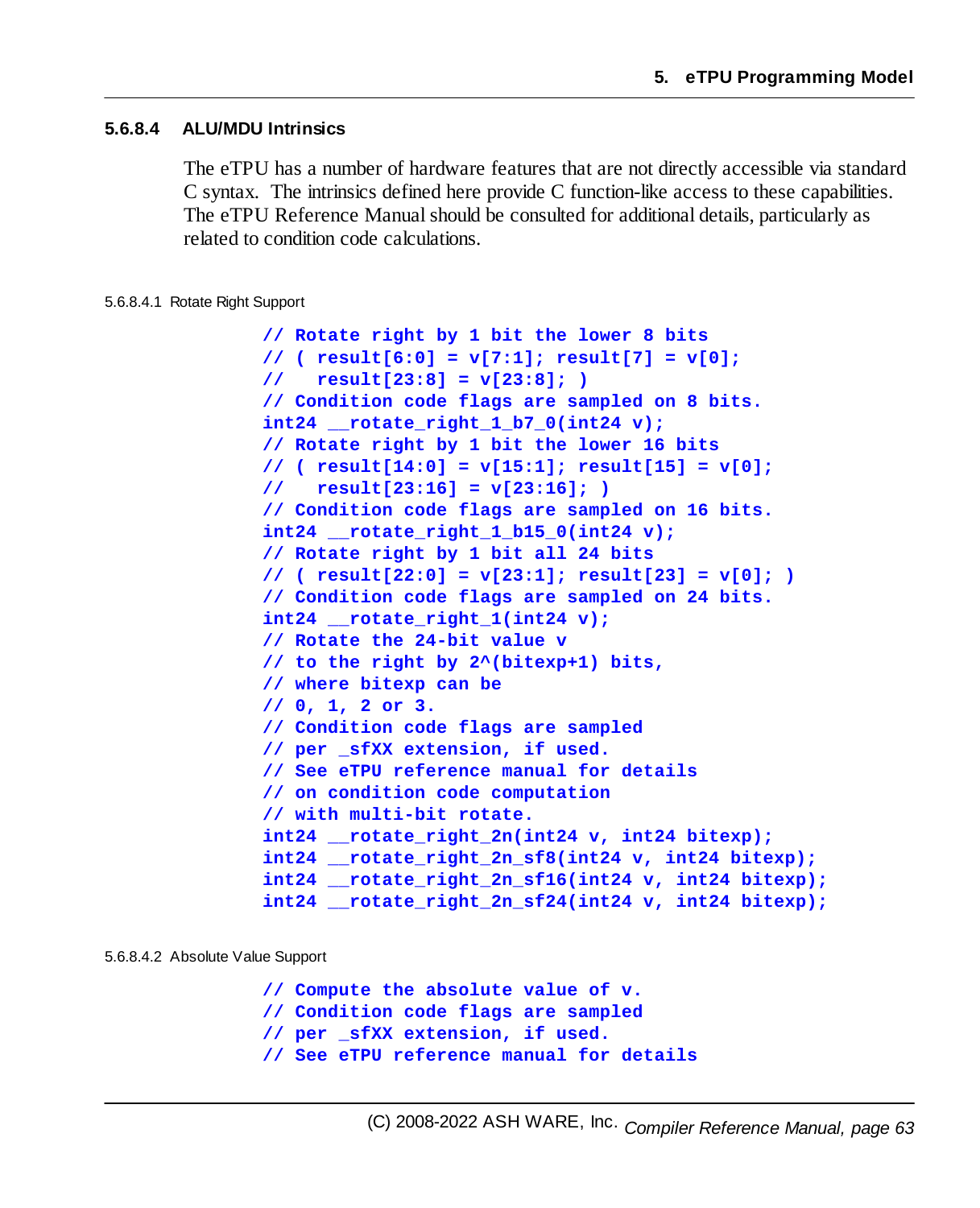```
// on condition code computation with absolute value.
int24 __abs(int24 v);
int24 __abs_sf8(int24 v);
int24 __abs_sf16(int24 v);
int24 __abs_sf24(int24 v);
```
#### 5.6.8.4.3 Shift Register Support

```
// Shift the SR register right one bit.
void __shift_right_SR();
// Shift v right by one bit and return it.
// Register SR also gets shifted right by one
// bit and SR bit 23 gets the bit shifted out of v.
// Condition code flags are sampled
// per _sfXX extension, if used.
// See eTPU reference manual for details
// on condition code computation with add/shift right
int24 __shift_right_SR48(int24 v);
int24 __shift_right_SR48_sf8(int24 v);
int24 __shift_right_SR48_sf16(int24 v);
int24 __shift_right_SR48_sf24(int24 v);
```
#### 5.6.8.4.4 Shift By 2(N+1) Support

```
// Shift 24-bit value v left or right by 2^(bitexp+1) bits,
// where bitexp can be
// 0, 1, 2 or 3.
// Condition code flags are sampled
// per _sfXX extension, if used.
// See eTPU reference manual for details
// on condition code computation with multi-bit rotate.
int24 __shift_left_2n(int24 v, int24 bitexp);
int24 __shift_left_2n_sf8(int24 v, int24 bitexp);
int24 __shift_left_2n_sf16(int24 v, int24 bitexp);
int24 __shift_left_2n_sf24(int24 v, int24 bitexp);
int24 __shift_right_2n(int24 v, int24 bitexp);
int24 __shift_right_2n_sf8(int24 v, int24 bitexp);
int24 __shift_right_2n_sf16(int24 v, int24 bitexp);
int24 __shift_right_2n_sf24(int24 v, int24 bitexp);
```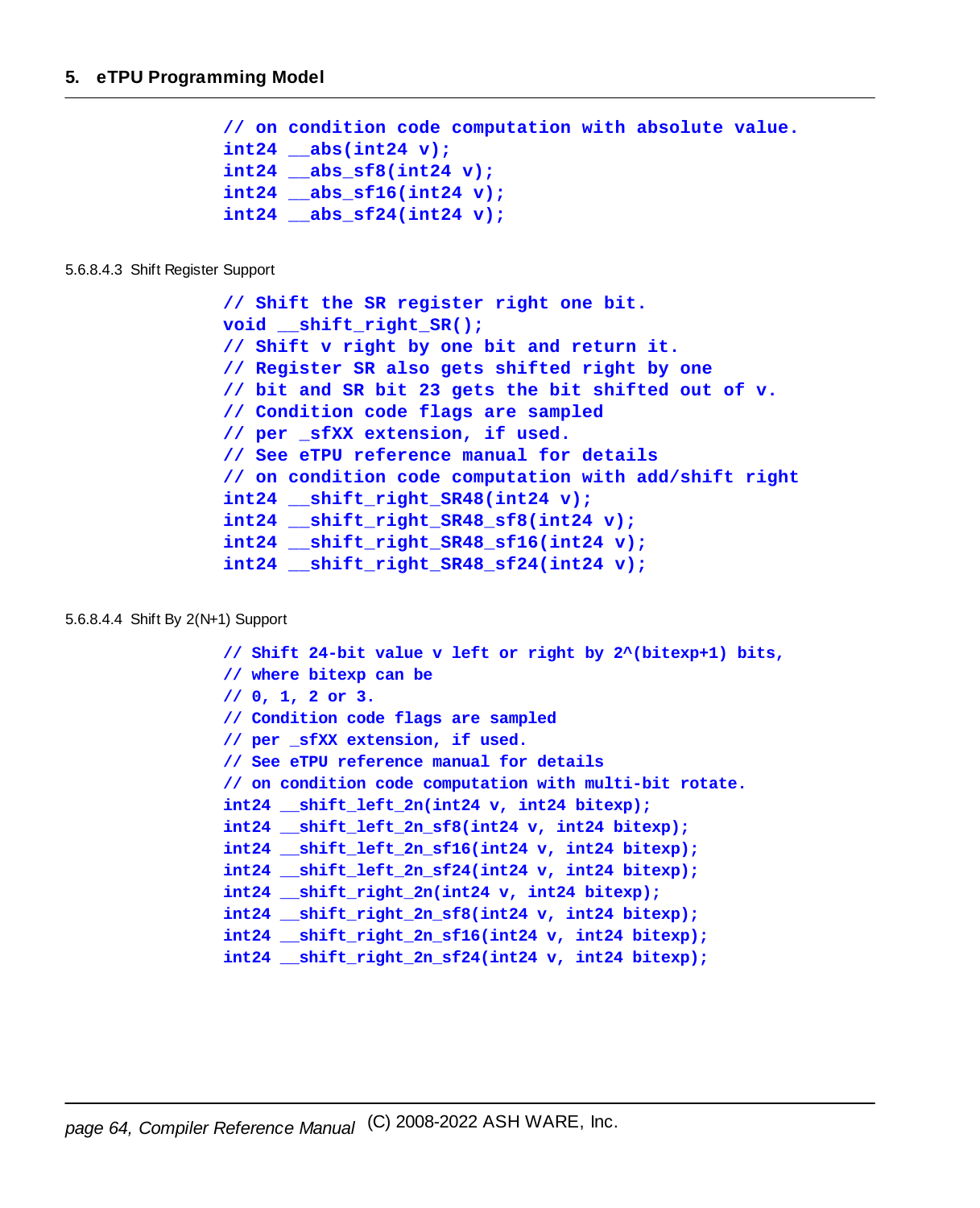#### 5.6.8.4.5 Set/Clear Bit Support

**// Set or clear (bitval==0 -> clear, bitval==1 -> set) // the bit specified by bitnum in v. // If revbitnum is not equal to 0, // then the updated bit is actually 31 - bitnum. // Condition code flags are sampled per \_sfXX extension, // if used. // See eTPU reference manual for details on condition code // computation with bit set/clear. int24 \_\_bit\_n\_update(int24 v, int24 bitnum, int bitval, int revbitnum); int24 \_\_bit\_n\_update\_sf8(int24 v, int24 bitnum, int bitval, int revbitnum); int24 \_\_bit\_n\_update\_sf16(int24 v, int24 bitnum, int bitval, int revbitnum); int24 \_\_bit\_n\_update\_sf24(int24 v, int24 bitnum, int bitval, int revbitnum);**

#### 5.6.8.4.6 Exchange Bit Support

**// Exchange the bit in v specified by the bitnum // with C condition code flag. // If revbitnum is not equal to 0, then the updated bit // is actually 31 - bitnum rather then bitnum. // Condition code flags are sampled per \_sfXX extension, // if used. // See eTPU reference manual for details on condition code // computation with bit exchange. int24 \_\_bit\_n\_exchange\_C(int24 v, int24 bitnum, int revbitnum); int24 \_\_bit\_n\_exchange\_C\_sf8(int24 v, int24 bitnum, int revbitnum); int24 \_\_bit\_n\_exchange\_C\_sf16(int24 v, int24 bitnum, int revbitnum); int24 \_\_bit\_n\_exchange\_C\_sf24(int24 v, int24 bitnum, int revbitnum);**

#### 5.6.8.4.7 MAC/MDU Support

All MAC/MDU intrinsic functions include a spin-while-busy loop after the operation is begun. The optimizer will attempt to fill the pipeline with non-dependent opcodes and eliminate the spin loop.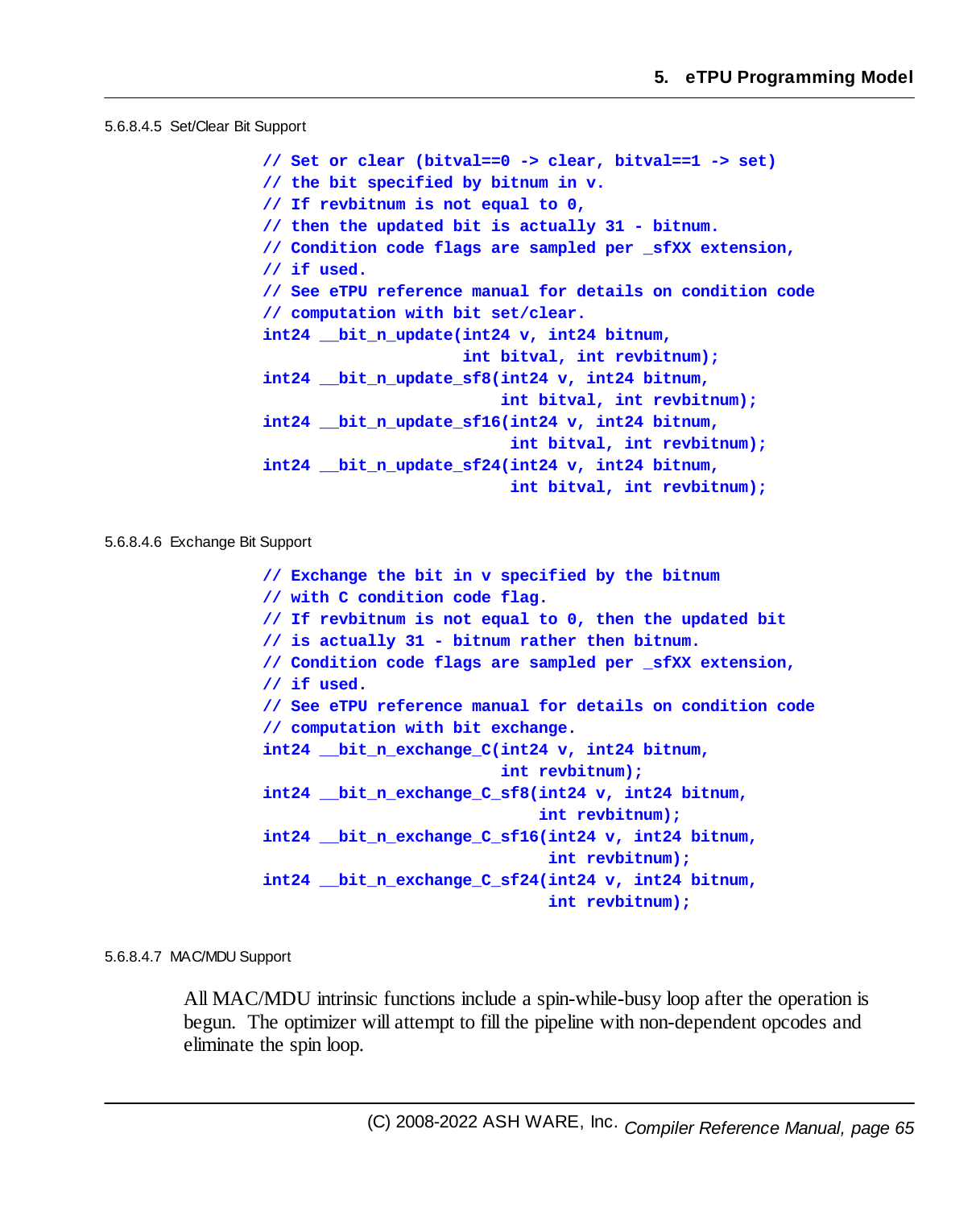```
// Signed multiplication, with second argument 8, 16, or 24 bit
// {mach,macl} = x * y
void __mults8(int24 x, int8 y);
void __mults16(int24 x, int16 y);
void __mults24(int24 x, int24 y);
// Unsigned mutliplication, with second argument 8, 16, or 24 bit
void __multu8(unsigned int24 x, unsigned int8 y);
void __multu16(unsigned int24 x, unsigned int16 y);
void __multu24(unsigned int24 x, unsigned int24 y);
// Signed 24-bit multiply-accumulate.
// {mach,macl} += x * y
void __macs(int24 x, int24 y);
// Unsigned 24-bit multiply-accumulate.
// {mach,macl} += x * y
void __macu(unsigned int24 x, unsigned int24 y);
// Multiply signed value x and unsigned 8-bit fractional value f. The
mantissa
// portion of the result ends up in mach, and the fractional portion ends up
in macl.
void __fmults8(int24 x, unsigned fract8 f);
// Multiply signed value x and unsigned 16-bit fractional value f. The
mantissa
// portion of the result ends up in mach, and the fractional portion ends up
in macl.
void __fmults16(int24 x, unsigned fract16 f);
// Multiply unsigned value x and unsigned 8-bit fractional value f. The
mantissa
// portion of the result ends up in mach, and the fractional portion ends up
in macl.
void __fmultu8(unsigned int24 x, unsigned fract8 f);
// Multiply unsigned value x and unsigned 16-bit fractional value f. The
mantissa
// portion of the result ends up in mach, and the fractional portion ends up
in macl.
void __fmultu16(unsigned int24 x, unsigned fract16 f);
// Unsigned division, 24 bit / 8,16,24 bit
// {macl} = x / y, {mach} = remainder
void __divu8(unsigned int24 x, unsigned int8 y);
void __divu16(unsigned int24 x, unsigned int16 y);
void __divu24(unsigned int24 x, unsigned int24 y);
```
# **5.7 Code Fragments**

Given the thread-based nature of eTPU execution, ETEC provides the concept of "noreturn" function calls – such functions are called "fragments" and are specified by using the special return type " eTPU fragment". Give the no-return functionality, \_eTPU\_fragment is essentially equivalent to the void type.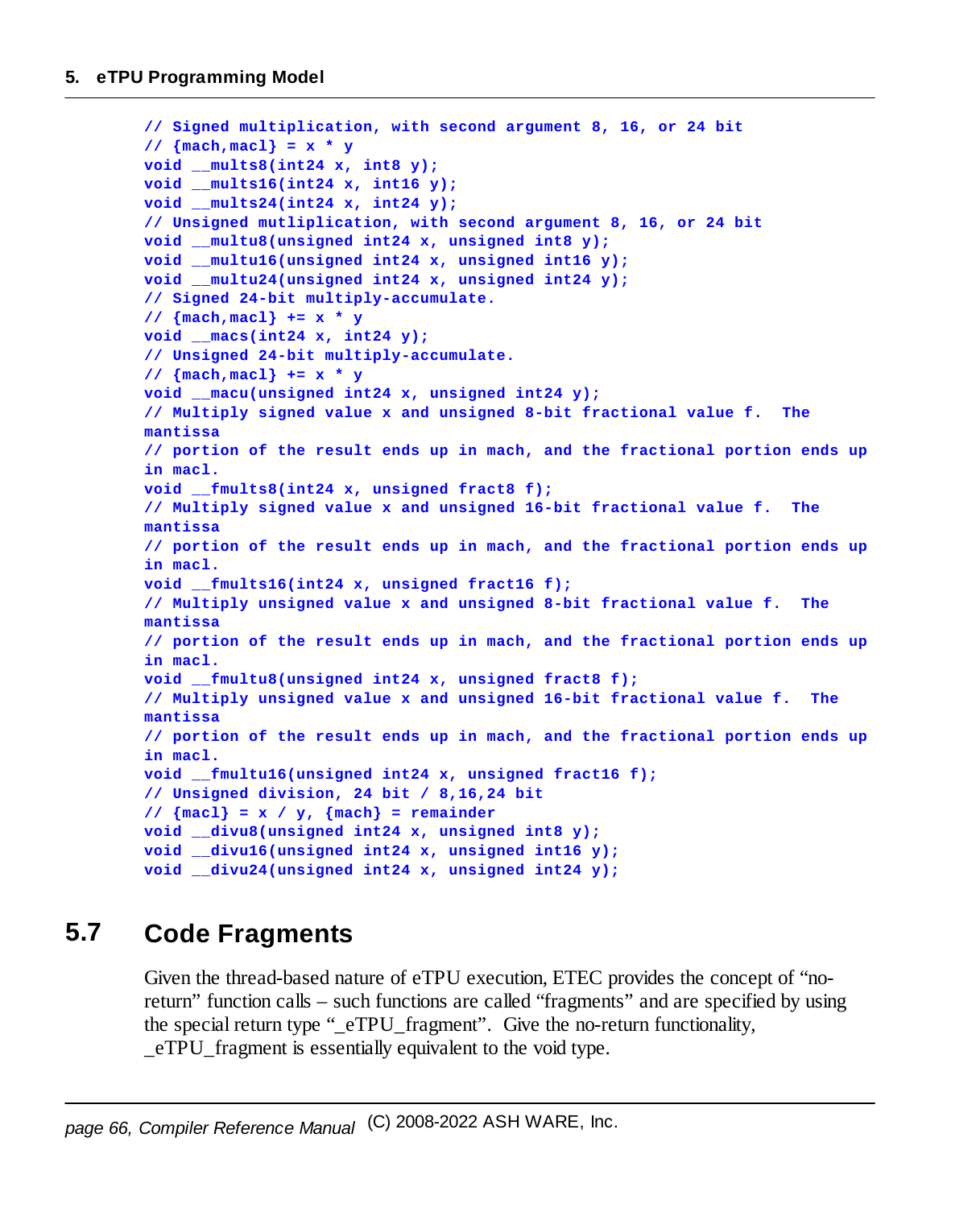When a call to a fragment is made, the compiler generates a jump opcode rather than a call opcode since no return occurs. Additionally, no state such as registers, stack frame, etc. is saved since execution cannot return to the caller, thereby saving unnecessary overhead. Fragments support passing parameters just like normal functions, and the calling conventions are the same except for the state save (on both caller and callee sides). Note that on the fragment (callee) side, there is also reduced state saving – non-volatile registers do not need to be saved, nor does the return address register. Internally, fragments work just like any other C function – they can make calls, even to other fragments. A simple example of using common initialization code is show below.

```
_eTPU_thread PPA::INIT_TCR1(_eTPU_matches_disabled)
{
    /* set up time base for TCR1*/
    ActionUnitA( MatchTCR1, CaptureTCR1, GreaterEqual);
    CommonInit(); // no return from this call
}
_eTPU_thread PPA::INIT_TCR2(_eTPU_matches_disabled)
{
    /* set up time base for TCR2 */
    ActionUnitA( MatchTCR2, CaptureTCR2, GreaterEqual);
    CommonInit(); // no return from this call
}
_eTPU_fragment PPA::CommonInit()
{
    DisableOutputBuffer(); /* required for Puma */
    // Needed so ouptut pin does not get toggled
    OnMatchA(NoChange);
    // Needed so ouptut pin does not get toggled
    OnMatchB(NoChange);
    ClearAllLatches();
    Measurement = Inactive;
    // Enable service request when first edge occurs
    SingleMatchSingleTransition();
    // ...
}
```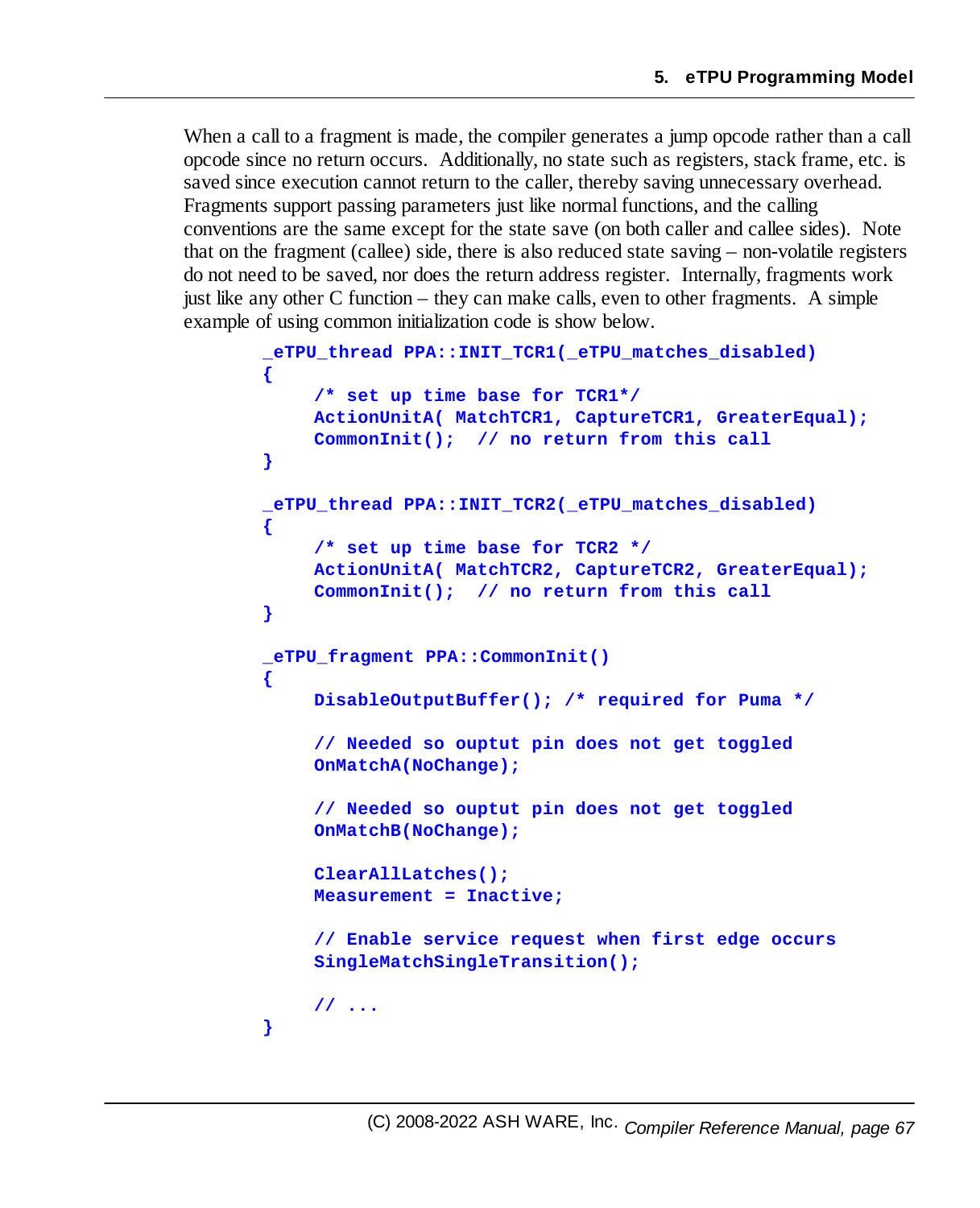Note that the compiler will attempt to detect stranded code that follows a call to a fragment, and issue a warning if it finds such code.

The ETEC compiler supports an alternative syntax for fragment declarations. The "\_eTPU\_fragment" keyword can be used interchangeably with "void \_\_attribute\_\_((noreturn))", which is a GNU-based syntax.

### **5.7.1 \_eTPU\_thread Calls**

ETEC supports "calls" to  $eTPU$  thread functions – these act like calls to fragments in that they execute a jump rather than call. Although this is functional, in most cases it is recommended that such common code be placed in an \_eTPU\_fragment instead and called from two locations, rather than directly calling an eTPU thread. Threads (\_eTPU\_thread functions) may contain additional prologue code that the caller does not actually want to execute, although such code does not cause invalid behavior.

# **5.8 State Switch Constructs**

ETEC provides a specialized version of the C switch statement that provides reduced thread length operation and in most cases reduced code size, at the cost of user control over state values and some of the robustness features of the standard C switch statement. The tradeoffs should be carefully considered before choosing to use this feature. This 'state switch', as it is referred to, makes efficient use of the eTPU architecture's dispatch instruction. The dispatch instruction allows a jump (or call) to the instruction at the address of the current program counter, plus a variable displacement which can be up to 255 instructions/opcodes. This feature is activated through two new keywords:

```
// similar to "switch" keyword in C syntax
_eTPU_state_switch
// similar to "enum" keyword in C syntax
_eTPU_state_switch_enum
```
The sections below provide the details on this feature.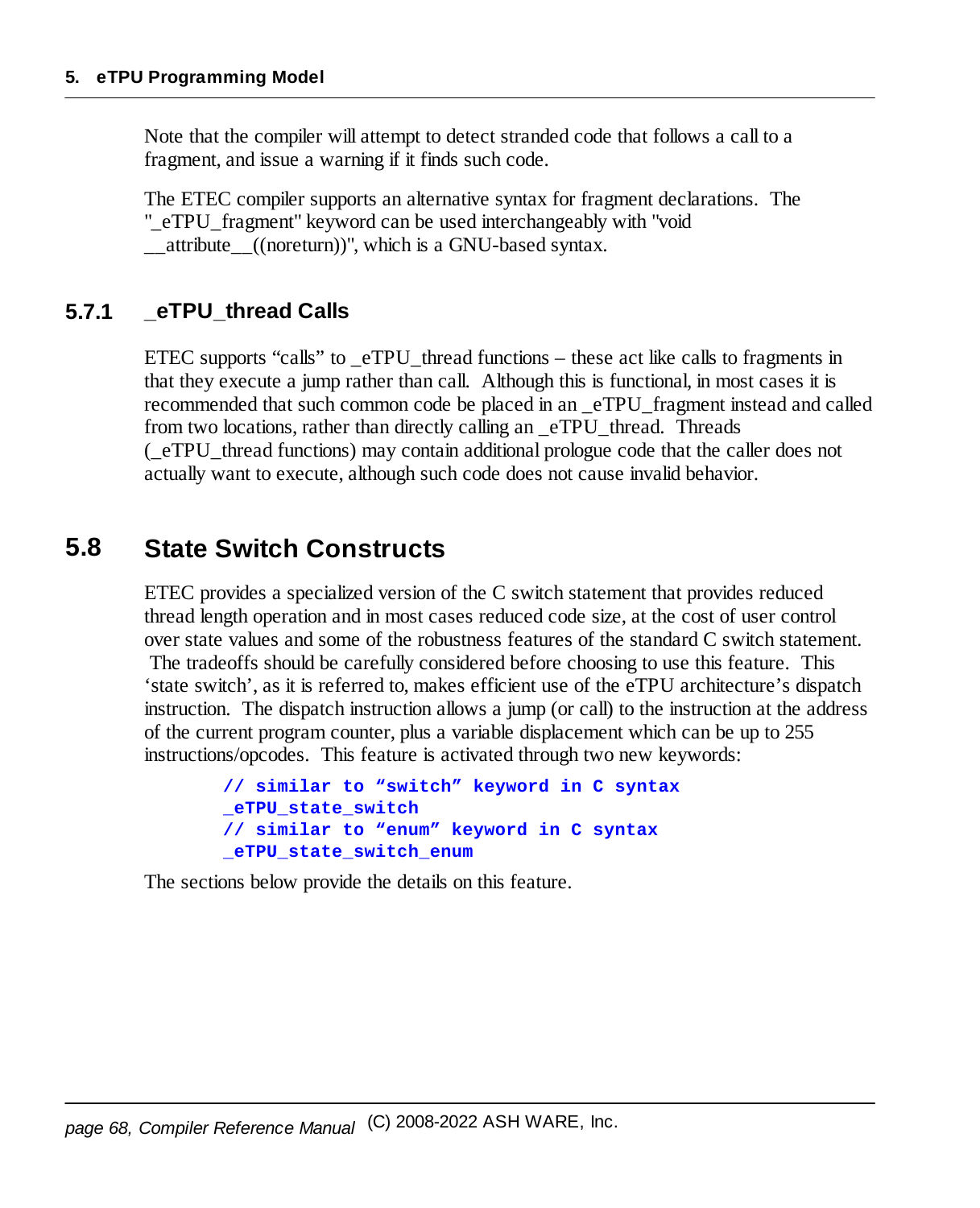#### **5.8.1 State Enumeration**

A state enumeration must be declared as only expressions of this type may be used in state switches. A state enumeration is like a regular 'C' enum, with a few of exceptions.

- ·A state enumeration is denoted with the ' eTPU state switch enum' rather than 'enum' keyword.
- · The enumerators in a state enumeration cannot be assigned values. Code such " eTPU state switch enum CrankState {  $STALL = 5$ , };" will result in a compile error.
- · The enumerator values assigned by the compiler/linker may not match the ANSI standard for C code, wherein they start at 0, and increment by 1 with each successive enumerator. Rather, the compiler/linker assigns values such that the dispatch instruction used for the matching eTPU state switch works correctly.
- · \_eTPU\_state\_switch\_enum tag types (or typedef thereof) cannot be used in typecasts. This is to prevent potentially dangerous code.
- ·Variables declared with an eTPU state switch enum tag type are always allocated as a single unsigned byte.
- · State enumeration literals must be unique among all the enumeration literals (state or regular) of all the code that is to be linked together. This limitation is due to the fact that the enumeration literals only get computed at link time and if the literals are not uniquely named there can be clashes.

An example of a state enumeration type declaration is as follows:

```
_eTPU_state_switch_enum CrankStates
{
   CRANK_SEEK,
   CRANK_BLANK_TIME,
   CRANK_BLANK_TEETH,
   CRANK_FIRST_EDGE,
   CRANK_SECOND_EDGE,
   CRANK_TEST_POSSIBLE_GAP,
   CRANK_VERIFY_GAP,
   CRANK_GAP_VERIFIED,
   CRANK_COUNTING,
   CRANK_TOOTH_BEFORE_GAP,
   CRANK_TOOTH_AFTER_GAP,
```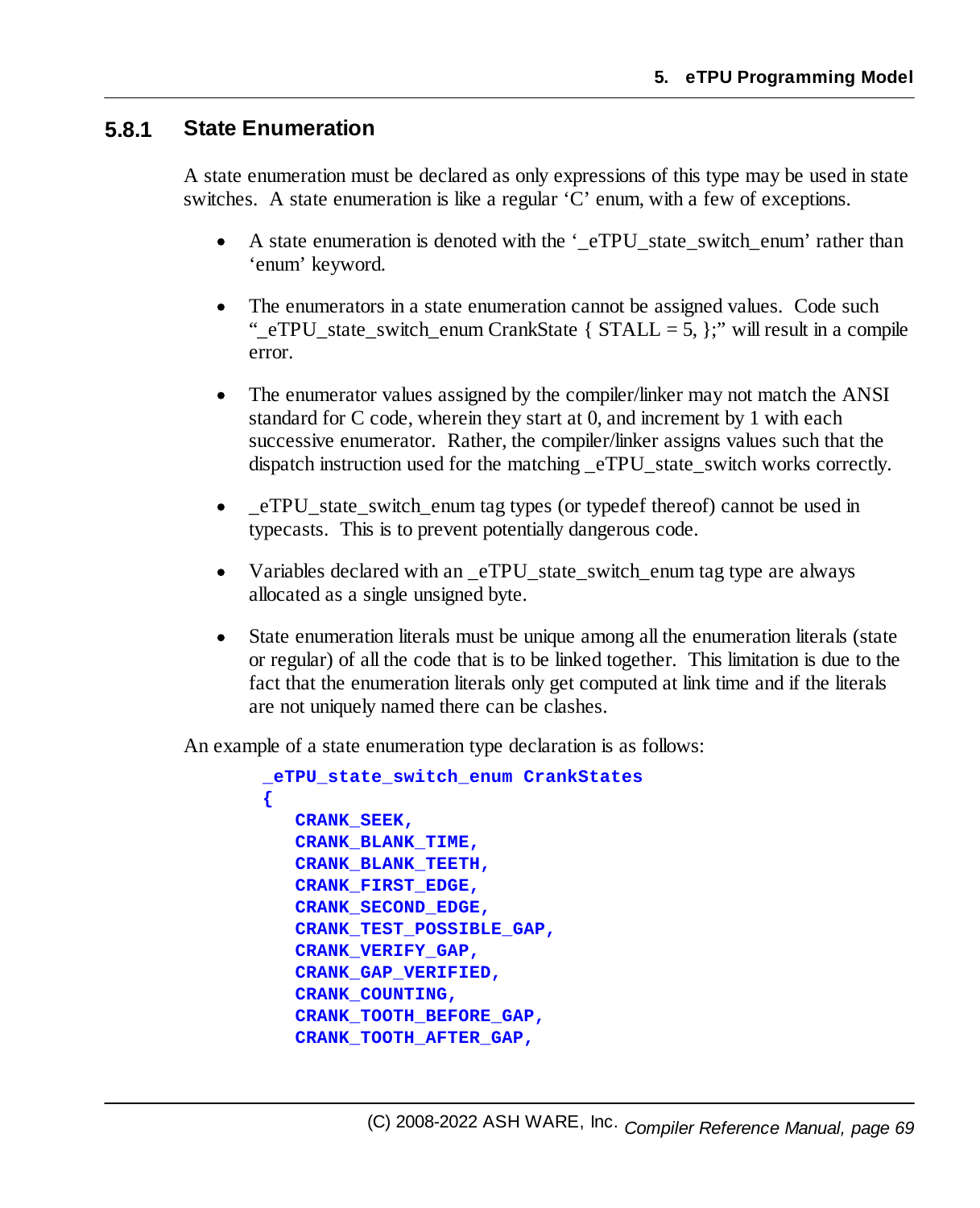```
CRANK_TOOTH_AFTER_GAP_NOT_HRM
};
```
### **5.8.2 State Variable**

A "state" variable must be declared with a state enumeration type. Variables of this special tag type are 1 byte in size, and unlike variables of the standard enum tag type, strict type checking is performed by the compiler. Such a state variable cannot be assigned to a constant integer value, for example, or assigned the value of another variable of integer type. It can only be assigned to one of the eTPU state switch enum enumerators, or to another variable of exactly the same type.

```
// declare state variable
_eTPU_state_switch_enum CrankStates Crank_State;
// compilation error – must assign to an enumerator
Crank_State = 0;
// valid
Crank_State = CRANK_SEEK;
```
#### **5.8.3 State Switch**

For each eTPU state switch enum tag type there can be up to one \_eTPU\_state\_switch statement. It is the contents of this statement that determine the state (enumerator) values. The linker issues an error if it finds more than one eTPU state switch associated with the same eTPU state switch enum tag type. Statements denoted with  $eTPU$  state switch are very much like the standard 'C' switch statement, with a few exceptions:

- ·The controlling expression in an eTPU state switch statement must have an eTPU state switch enum tag type.
- ·No 'default' case is allowed in an eTPU state switch.
- All enumerators in the \_eTPU\_state\_switch\_enum tag type used in the controlling expression must be associated with a case, even if it does nothing but 'break'.
- · When multiple cases are associated with the same piece of code, the compiler implicitly inserts a NOP() between them – it must do this to ensure that each enumerator is the eTPU state switch enum tag type gets a unique value.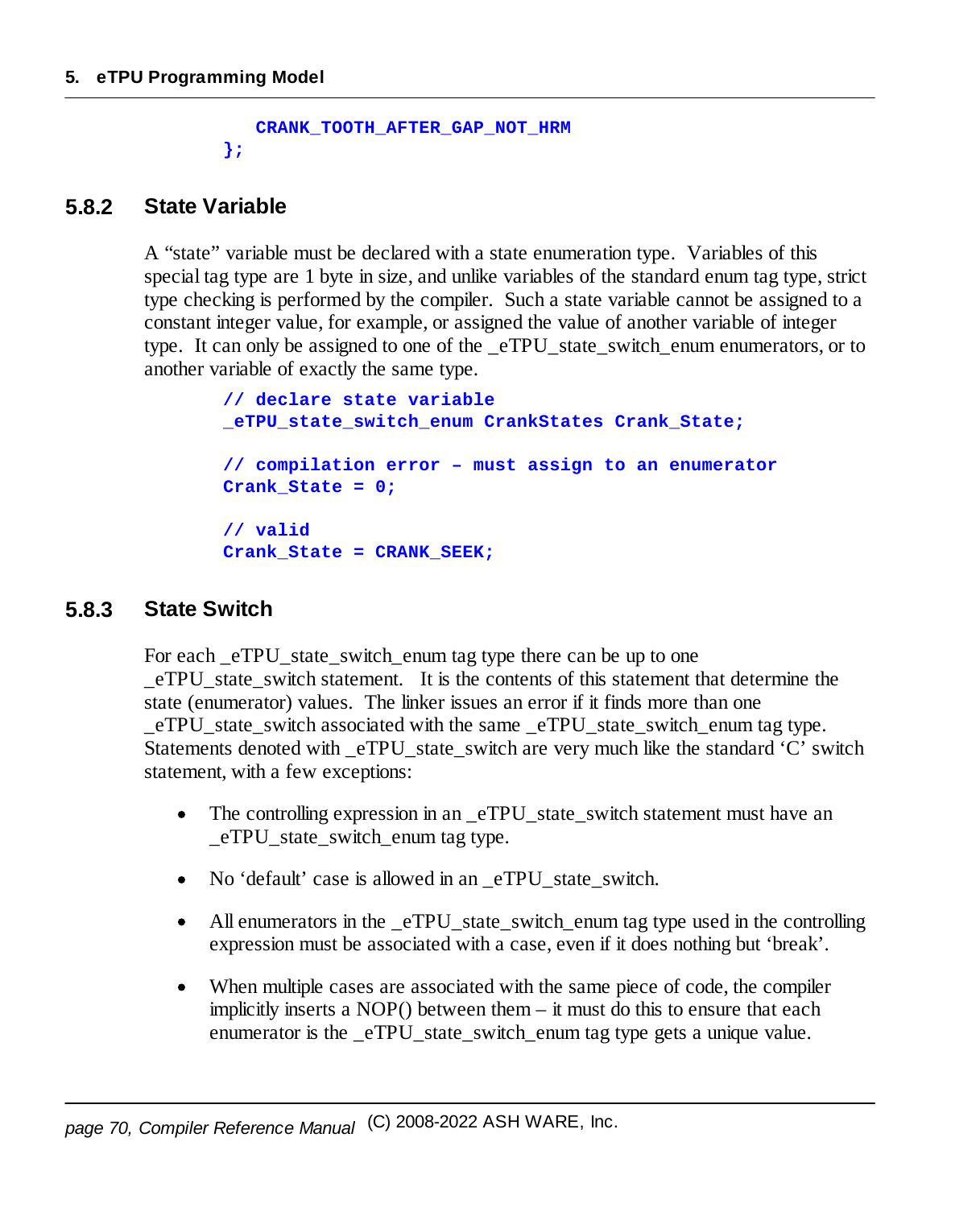· No range or validity check is done on the controlling expression value. Programmers using this feature MUST ensure that the state variable does not get assigned an invalid value. The compiler assists with this via its strict type checking on eTPU state switch enum tag types.

Note that a state variable, although it can only be used in a single eTPU state switch statement, can be used other places in a normal 'C' switch statement.

An example of a state switch, shown in a listing file, is shown below (some code removed for brevity). Note that every enumerator is covered by a case, and note the NOPs inserted where multiple cases fall through to the same code.

```
_eTPU_state_switch (Crank_State)
0CF4: 0xCFEFF987 ram p_31_24 = *((channel int8 *) 0x1C);;
0CF8: 0xFFDFDEF9 seq goto ProgramCounter + p_31_24, flush;;
                    {
                    case CRANK_BLANK_TIME:
                        // timeout is expected
                       Blank_Time_Expired_Flag = 1;
0CFC: 0x000FA439 alu p_31_24 = ((u24) 0)+0x1;;
0D00: 0xCFFFF986 ram *((channel int8 *) 0x18) = p_31_24;;
                       // Timeout time
                       ertb = Tooth_Time + Blank_Time;
0D04: 0xBFEC2F87 alu ertA = tcr1+0x0;
   : ram diob = *((channel int24 *) 0x1D);;
0D08: 0x1F783FFF alu ertB = p+diob;;
                        // schedule an immediate match to open the window
                       erta = tcr1;
                       ClearMatchALatch();
0D0C: 0x58FFFE1F chan clear MatchRecognitionLatchA, matchA = ertA,
                        set MatchEnableLatchA,
                        clear MatchRecognitionLatchB,
                        matchB = ertB, set MatchEnableLatchB,
   : detectA = off;;
                        ClearMatchBLatch();
                        WriteErtAToMatchAAndEnable();
                        WriteErtBToMatchBAndEnable();
                        // don't detect transition during blank time
                        OnTransA (NoDetect);
                        tcr2 = 0;
0D10: 0x0FFF9FFF alu tcr2 = ((u24) 0)+0x0;
   : seq end;;
                       break;
                    case CRANK_BLANK_TEETH:
                        // schedule an immediate match
                        // to open the window
                        erta = tcr1;
```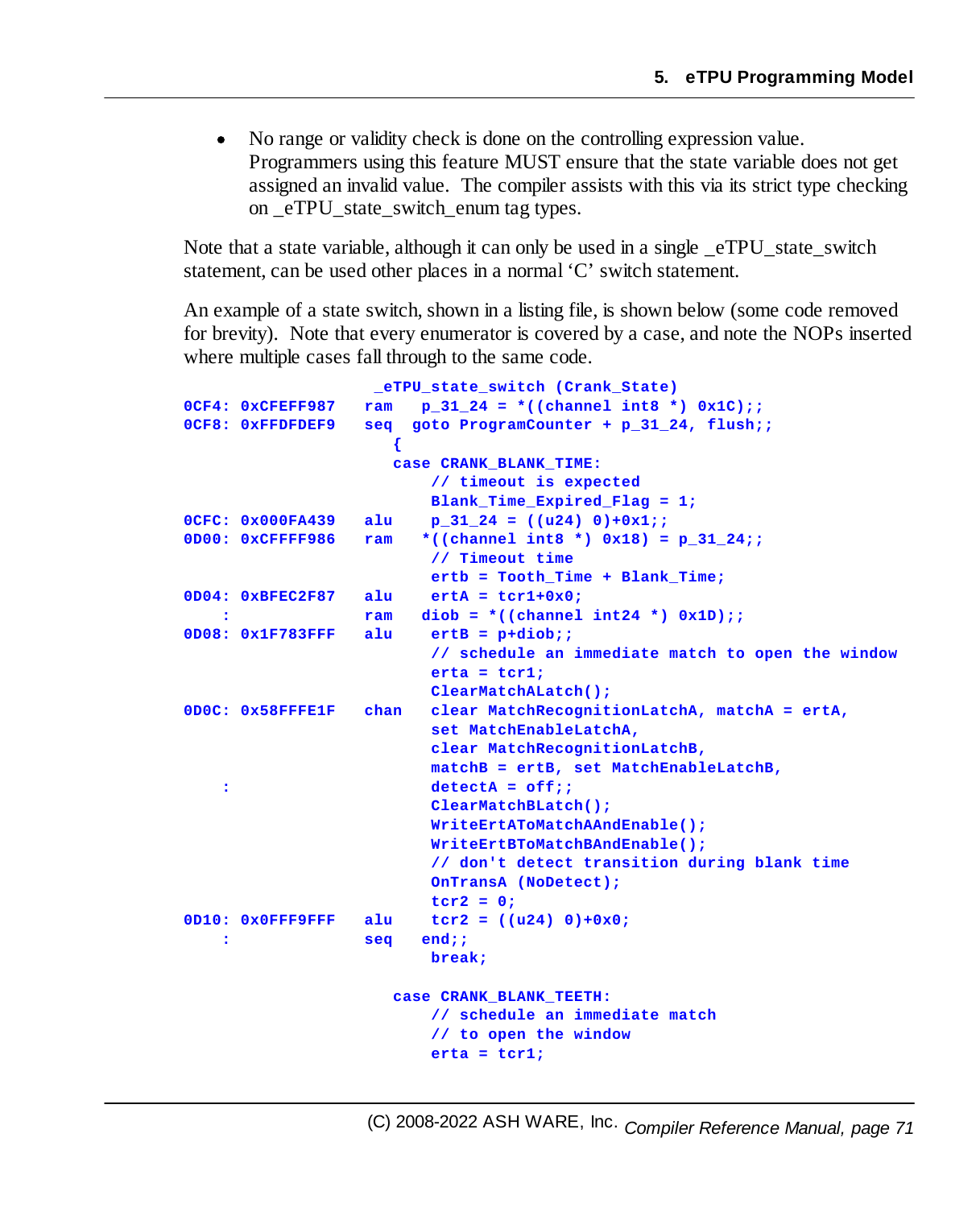```
// clear MatchB
                        // & don't set new match value
                       ClearMatchBLatch ();
0D14: 0xDFEFD984 ram p_31_24 = *((channel int8 *) 0x10);
   : chan clear MatchRecognitionLatchB;;
                       // so it always enabled window is fully open
                        // MatchA is left pending;
                        // in this channel mode
                        // it doesn't request service
                       Blank_Tooth_Count--;
0D18: 0x1EF2AFFF alu p_31_24 = p_31_24-0x0-1;;
0D1C: 0xCFFFF984 ram *((channel int8 *) 0x10) = p_31_24;;
// < REMOVED>
                    case CRANK_FIRST_EDGE:
                       // Timeout time
                       ertb = Tooth_Time + First_Tooth_Timeout;
0D34: 0xBFEF9F89 alu tcr2 = ((u24) 0)+0x0;
   : ram diob = *((channel int24 *) 0x25);;
0D38: 0x1F783FFF alu ertB = p+diob;;
                       WriteErtBToMatchBAndEnable();
0D3C: 0x7FFFFF9F chan clear MatchRecognitionLatchB, matchB = ertB,
                       set MatchEnableLatchB;;
                       ClearMatchBLatch();
                       Crank_State = CRANK_SECOND_EDGE;
0D40: 0x005FA439 alu p_31_24 = ((u24) 0)+0x15;;
0D44: 0xCFFFF987 ram *((channel int8 *) 0x1C) = p_31_24;;
                       tcr2 = 0;
// <REMOVED>
                    case CRANK_SECOND_EDGE:
                        Tooth_Period_A = Tooth_Time - Last_Tooth_Time;
0D50: 0xBFEF9F95 alu tcr2 = ((u24) 0)+0x0;
   : ram diob = *((channel int24 *) 0x55);;
0D54: 0xBC787B91 alu p = p-diob;
   : ram *((channel int24 *) 0x45) = p_23_0;;
                      Crank_State = CRANK_TEST_POSSIBLE_GAP;
0D58: 0x009FA459 alu p_31_24 = ((u24) 0)+0x26;;
0D5C: 0xCFFFF987 ram *((channel int8 *) 0x1C) = p_31_24;;
                       tcr2 = 0;
// <REMOVED>
                   case CRANK_TEST_POSSIBLE_GAP:
                       Tooth_Period_B = Tooth_Time - Last_Tooth_Time;
0D94: 0xBFEFFF95 ram diob = *((channel int24 *) 0x55);;
0D98: 0xBC787B93 alu p = p-diob;
   : ram *((channel int24 *) 0x4D) = p_23_0;;
```

```
page 72, Compiler Reference Manual
(C) 2008-2022 ASH WARE, Inc.
```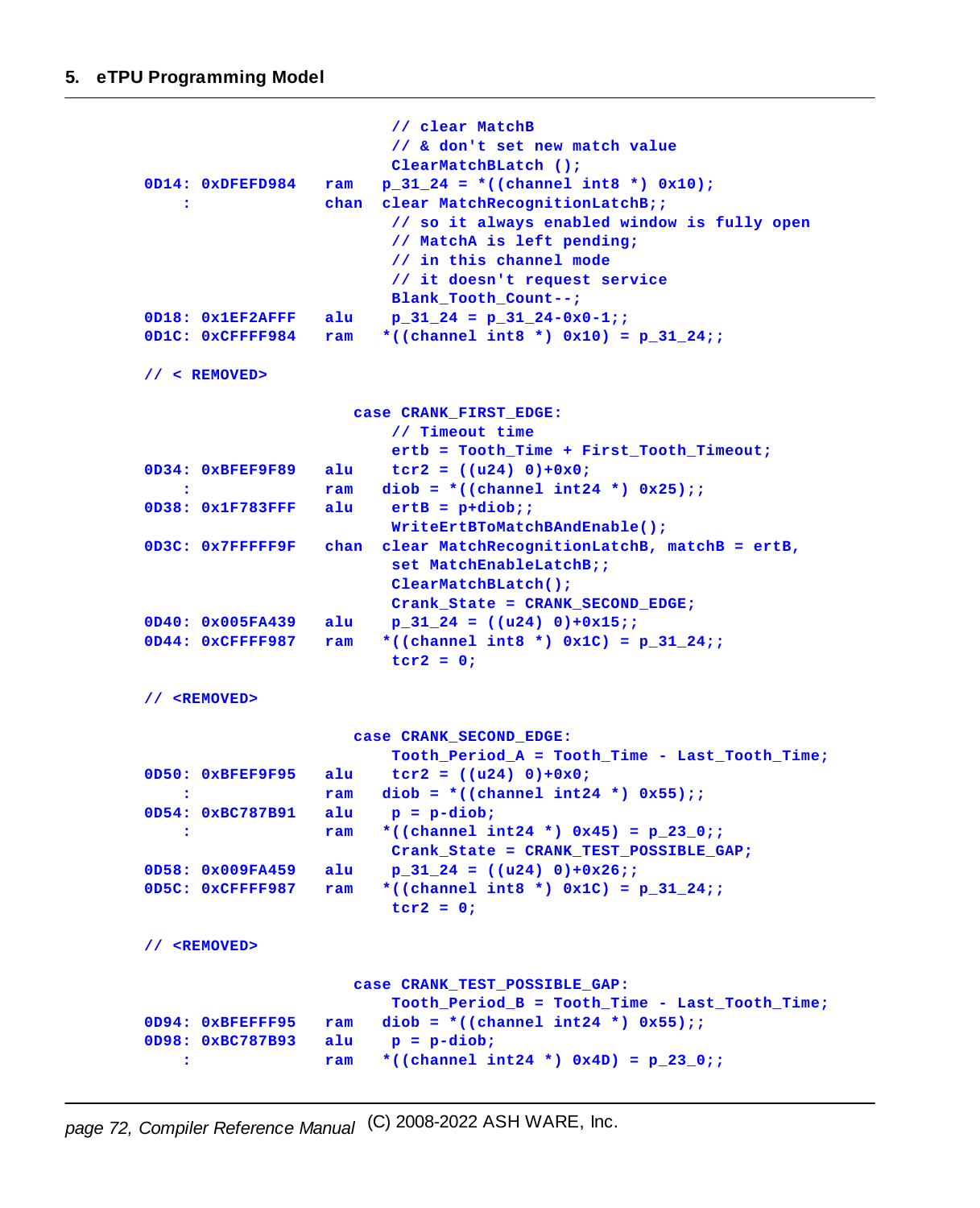```
// <REMOVED>
                    case CRANK_VERIFY_GAP:
                       Tooth_Period_A = Tooth_Time - Last_Tooth_Time;
0E4C: 0xBFEFFF95 ram diob = *((channel int24 *) 0x55);;
0E50: 0xBC787B91 alu p = p-diob;
   : ram *((channel int24 *) 0x45) = p_23_0;;
                        // Gap is verified
                        if ( muliur(Tooth_Period_B, Gap_Ratio)
                                > Tooth_Period_A)
0E54: 0xBFEFFB93 ram p_23_0 = *((channel int24 *) 0x4D);;
0E58: 0xBFEFFF86 ram diob = *((channel int24 *) 0x19);;
0E5C: 0x2F78FFE9 alu mac = p * ((u24) diob);;
0E60: 0xF3587307 seq if MacBusy==true then goto 0xE60, flush;;
0E64: 0xBFEFFB91 ram p_23_0 = *((channel int24 *) 0x45);;
0E68: 0x1C17FEEF alu nil = mach-p, SampleFlags;;
0E6C: 0xF4D87607 seq if LowerOrEqual==true then goto 0xEC0, flush;;
                          {
                              Crank_State = CRANK_GAP_VERIFIED;
0E70: 0x01FFA459 alu p_31_24 = ((u24) 0)+0x7E;;
0E74: 0xCFFFF987 ram *((channel int8 *) 0x1C) = p_31_24;;
// <REMOVED>
                    case CRANK_GAP_VERIFIED:
                       Tooth_Count++;
0EF4: 0xCFEB3980 ram p_31_24 = *((channel int8 *) 0x0);
   : chan set ChannelFlag1, set SvcdChan ChannelIntr;;
0EF8: 0x0002A439 alu p_31_24 = p_31_24+0x1;;
0EFC: 0xCFFFF980 ram *((channel int8 *) 0x0) = p_31_24;;
// <REMOVED>
                    case CRANK_SEEK:
0F40: 0x4FFFFFFF nop;;
                    case CRANK_COUNTING:
0F44: 0x4FFFFFFF nop;;
                    case CRANK_TOOTH_BEFORE_GAP:
0F48: 0x4FFFFFFF nop;;
                    case CRANK_TOOTH_AFTER_GAP:
0F4C: 0x4FFFFFFF nop;;
                    case CRANK_TOOTH_AFTER_GAP_NOT_HRM:
                        Error_Status = Error_Status
                                    | CRANK_INTERNAL_ERROR;
0F50: 0xCFEFF982 ram p_31_24 = *((channel int8 *) 0x8);;
0F54: 0x0C42AB82 alu p_31_24 = p_31_24 | 0x10;;
0F58: 0xC7FFF982 ram *((channel int8 *) 0x8) = p_31_24;
   : seq end;;
```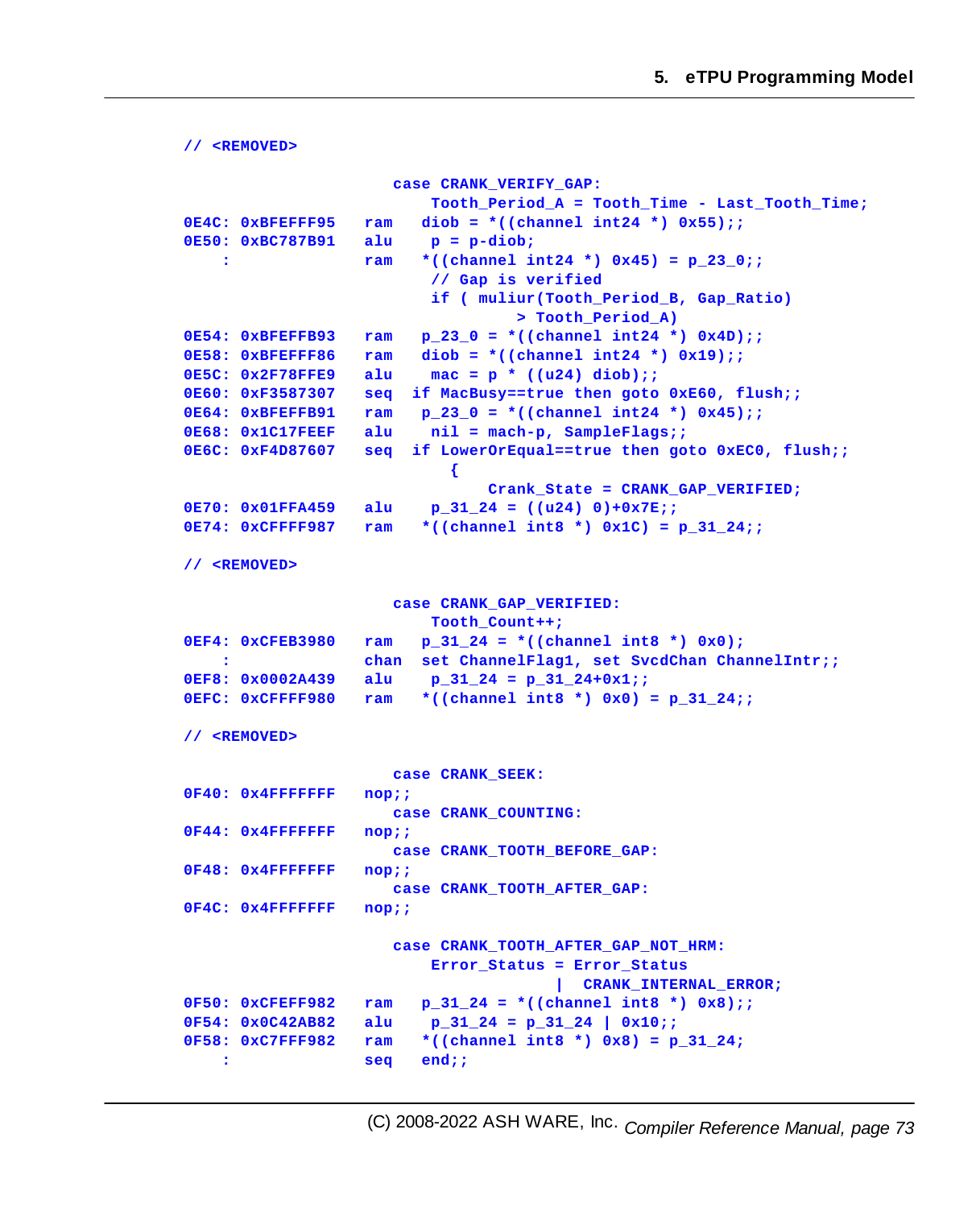**break;**

**}**

#### **5.8.4 Additional Notes**

The compiler/linker calculated state enumeration values are output through all the supported host interface mechanisms. For example, given the examples above, this is what is output for the CrankStates state enumeration:

```
// defines for type _eTPU_state_switch_enum CrankStates
// size of a tag type
// value (sizeof) = _CHAN_TAG_TYPE_SIZE_CrankStates_
#define _CHAN_TAG_TYPE_SIZE_CrankStates_ 0x01
// values of the literals of an enum type
// value = _CHAN_ENUM_LITERAL_Crank_CrankStates_CRANK_SEEK_
#define _CHAN_ENUM_LITERAL_Crank_CrankStates_CRANK_SEEK_ 0x91
#define _CHAN_ENUM_LITERAL_Crank_CrankStates_CRANK_BLANK_TIME_ 0x00
#define _CHAN_ENUM_LITERAL_Crank_CrankStates_CRANK_BLANK_TEETH_ 0x06
#define _CHAN_ENUM_LITERAL_Crank_CrankStates_CRANK_FIRST_EDGE_ 0x0E
#define _CHAN_ENUM_LITERAL_Crank_CrankStates_CRANK_SECOND_EDGE_ 0x15
#define _CHAN_ENUM_LITERAL_Crank_CrankStates_CRANK_TEST_POSSIBLE_GAP_ 0x26
#define _CHAN_ENUM_LITERAL_Crank_CrankStates_CRANK_VERIFY_GAP_ 0x54
#define _CHAN_ENUM_LITERAL_Crank_CrankStates_CRANK_GAP_VERIFIED_ 0x7E
#define _CHAN_ENUM_LITERAL_Crank_CrankStates_CRANK_COUNTING_ 0x92
#define _CHAN_ENUM_LITERAL_Crank_CrankStates_CRANK_TOOTH_BEFORE_GAP_ 0x93
#define _CHAN_ENUM_LITERAL_Crank_CrankStates_CRANK_TOOTH_AFTER_GAP_ 0x94
#define _CHAN_ENUM_LITERAL_Crank_CrankStates_CRANK_TOOTH_AFTER_GAP_NOT_HRM_
0x95
```
If the code that makes up the state switch exceeds 255 opcodes, there may be some cases that still require the dispatch jump plus a regular jump. Such cases can be minimized but putting the most code-intensive case(s) at the end of the state switch.

The user can easily convert ETEC-specific state switch code to ANSI-compliant code by utilizing macros such as:

```
#define _eTPU_state_switch switch
#define _eTPU_state_switch_enum enum
```
# **5.9 eTPU Constant Tables**

The eTPU instruction set provides a fairly efficient way to create 24-bit constant lookup tables in the code. These special lookup tables are not any more efficient than the use of a regular C arrays for lookup tables, and in fact access is almost always slightly slower. However, they do offer one key difference that can be advantageous in some cases - the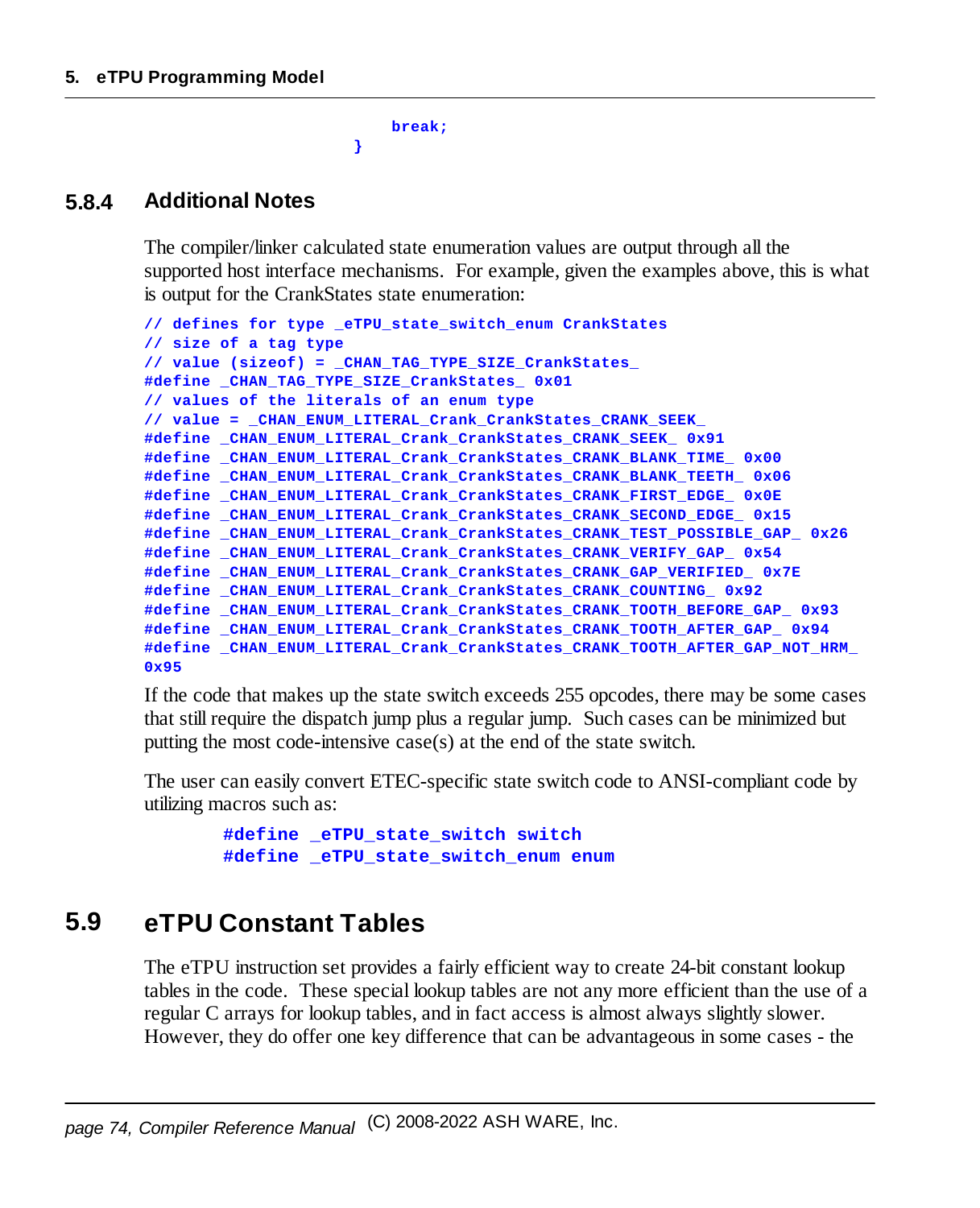constant table is stored in the code memory rather than the data memory. If system being programmed is out of data memory (SDM), but is not using all of code memory (SCM), then the use of this constant lookup table construct can be very helpful. Below, the syntax and usage is described. For much more detail on eTPU constant lookup tables, including how to perform run-time data calibration, please see the Assembler Reference Manual Constant Lookup Table section.

In C code, constant tables are defined as arrays of the special type

'\_eTPU\_constant\_table'. The arrays can be multi-dimensional. Typically an initializer should be used to load the constant table. Any uninitialized array elements are given a value of 0. When a 24-bit value is retrieved from the table, it is treated as a signed integer by default. Type casting can be used to change to unsigned, \_Fract (fractional), or whatever type is desired.

```
// constant table definition (global)
_eTPU_constant_table sin_table[64] = { 0x000000,
0x034517, ... };
// external declaration for reference from other files
extern _eTPU_constant_table sin_table[64];
// multi-dimensional
_eTPU_constant_table switch_table[2][2] = { { 3, 2, }, { 1,
0 } };
// table static to a scope
static _eTPU_constant_table coef_table[8] = { 0x0,
0x200, ... };
```
Syntactically, accessing elements of the table is handled just like normal array element access.

```
int coef = coef_table[index]; // get the coefficient
specified by index
fract24 sin_val = (fract24)sin_table[angle];
```
Because constant tables exist in code memory which is not writeable and utilize a special eTPU microcode instruction, there are several limitations associated with them:

- tables can contain at most 256 elements

- because the table lives in immutable, inaccessible code memory, the only operation that can be performed on the table symbol is a full array de-reference. No conversion to a pointer or other operations.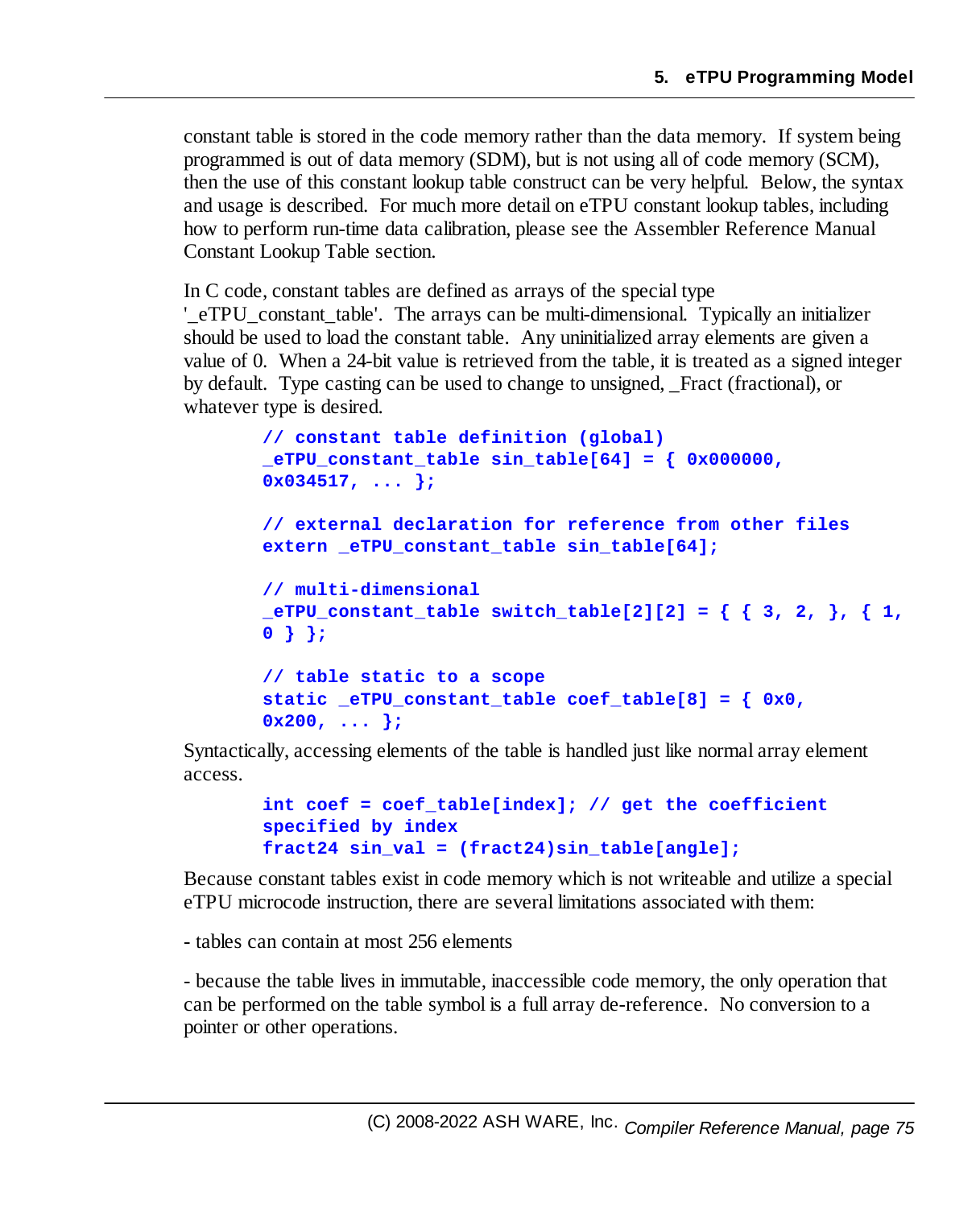- tables can only be defined at globalscope, or static to a function scope

## **5.10 ETEC Local Variable Model & Calling Conventions**

When local variables are declared  $\&$  used, they are allocated to available registers if possible, but the resources are limited. The same situation arises when function calls with parameters are made – some parameters may be passed by registers but again it is a very limited resource on the eTPU. Thus local variables, parameters, and other data that needs to be saved/restored on function calls must be kept somewhere in memory. The default model that ETEC uses for this is a stack that builds upwards in memory as function calltree depth increases.

The stack approach allows any C code to compile and run without fail (within memory limits), but in some cases may not generate as optimal code as that compiled using a "scratchpad" model. ETEC supports "–globalScratchpad" "-engineScratchpad" options to enable compilation with this model. When scratchpad is enabled and data overflows registers, rather than go onto a dynamic stack, it is allocated to static addresses in global memory (engine relative available on the eTPU2). While generally less efficient with regards to memory usage than a stack solution, the eTPU instruction set is such that the resulting code tends be slightly more efficient in size and performance. The greatest weakness of this solution is that it can lead to a very insidious bug in the original eTPU (or whenever global scratchpad is used) – when the same function runs simultaneously on both eTPUs of a dual-eTPU engine micro, and the function uses scratchpad memory, there can be corruption/coherency issues as both eTPUs simultaneously use the same scratchpad memory. Users of the global scratchpad model must be very careful to use functions that access scratchpad on only one eTPU at a time.

Both models are discussed in further details in the sections below. Note that source compiled to different models can be linked successfully, it is recommended that for most cases one model or the other should be chosen for all code that is to be linked into an executable image.

#### **5.10.1 Stack-based Model**

ETEC uses a stack-based approach for local variables and function calls by default. Any eTPU threads / functions for which local variables overflow register availability, or perform function calls, reference a stack base variable. This stack base parameter is allocated as a channel variable in the function's (class') channel frame, and thus each channel with a function that uses the stack has a stack base parameter that must be initialized when the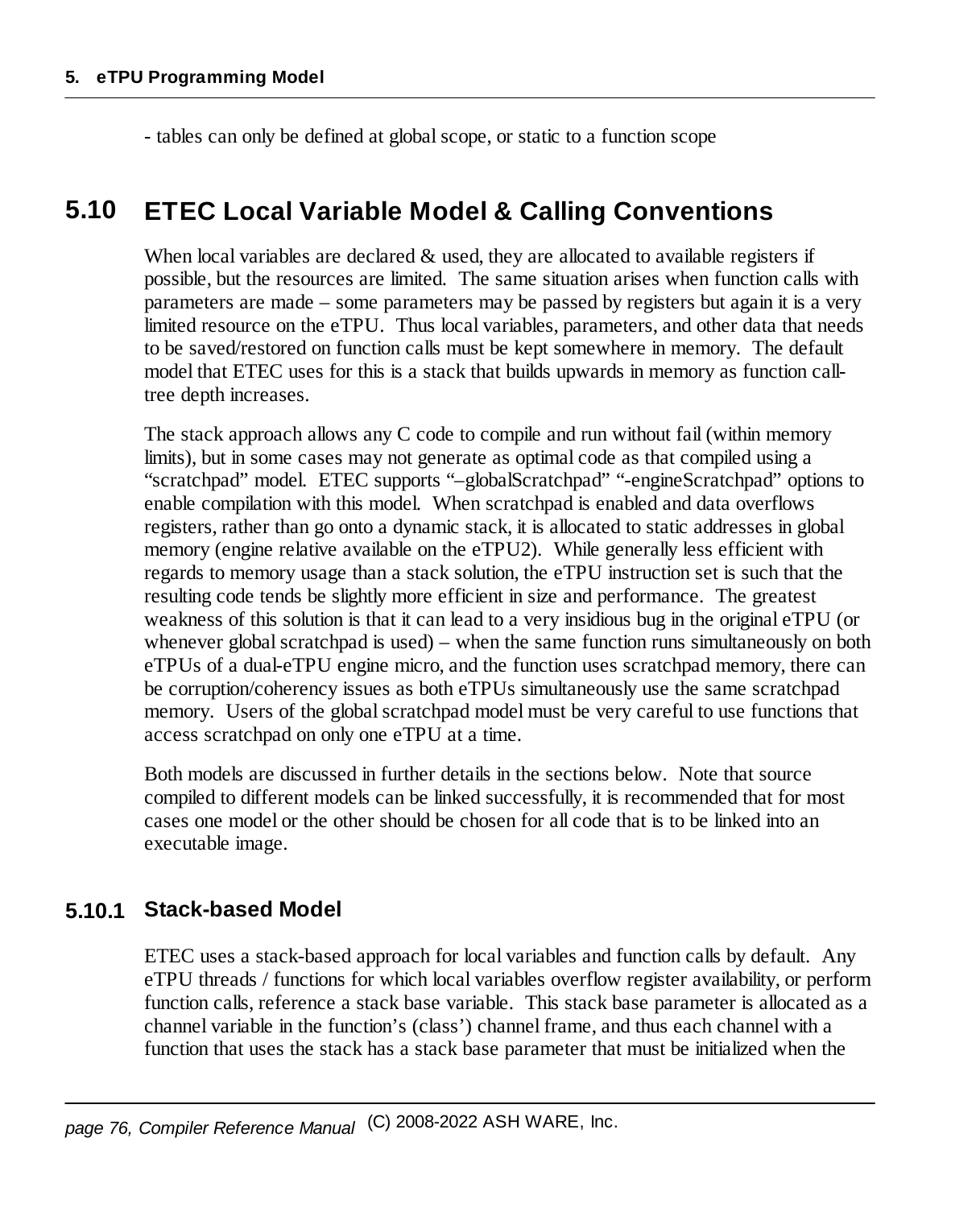rest of the channel is initialized. Note that channels on each eTPU should share the same stack base, which is a byte address in the eTPU SDM address space. On a dual eTPU system, each eTPU engine must have unique stack base addresses.

On the eTPU, on a dual engine system, the SDM layout may look as follows:

| global variables start at address 0                                                                                                   |
|---------------------------------------------------------------------------------------------------------------------------------------|
| engine 0 stack                                                                                                                        |
| engine 1 stack                                                                                                                        |
| engine 0, channel 0 channel variables                                                                                                 |
| engine 0, channel 1 channel variables<br>[including compiler allocated stack base to<br>be filled in during host eTPU initialization] |
| engine 0, channel 5 channel variables                                                                                                 |
|                                                                                                                                       |
| engine 1, channel 0 channel variables                                                                                                 |
| engine 1, channel 3 channel variables                                                                                                 |
| <i>lincluding compiler allocated stack base to</i><br>be filled in during host eTPU initialization]                                   |
|                                                                                                                                       |

*engine 1, channel 27 channel variables*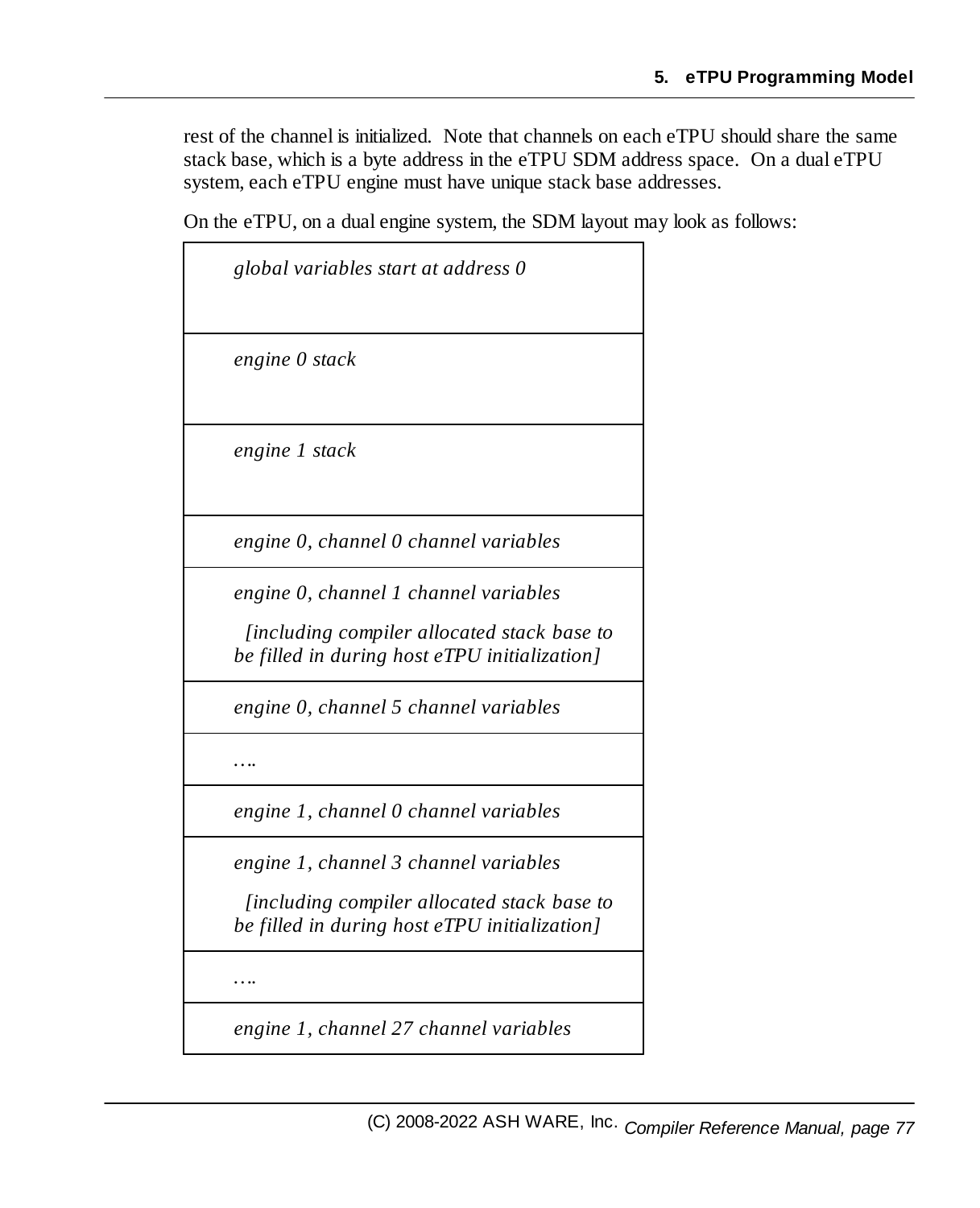On the eTPU2, the SDM layout may look something like the following if there is userdefined engine relative data:

| global variables start at address 0                                                          |
|----------------------------------------------------------------------------------------------|
| engine-space variables (engine 0)                                                            |
| user engine data                                                                             |
| engine-space variables (engine 1)                                                            |
| user engine data                                                                             |
| engine 0 stack                                                                               |
| engine 1 stack                                                                               |
| engine 0, channel 0 channel variables                                                        |
| engine 0, channel 1 channel variables                                                        |
| [including compiler allocated stack base to<br>be filled in during host eTPU initialization] |
| engine 0, channel 5 channel variables                                                        |
| .                                                                                            |
| engine 1, channel 0 channel variables                                                        |
| engine 1, channel 3 channel variables                                                        |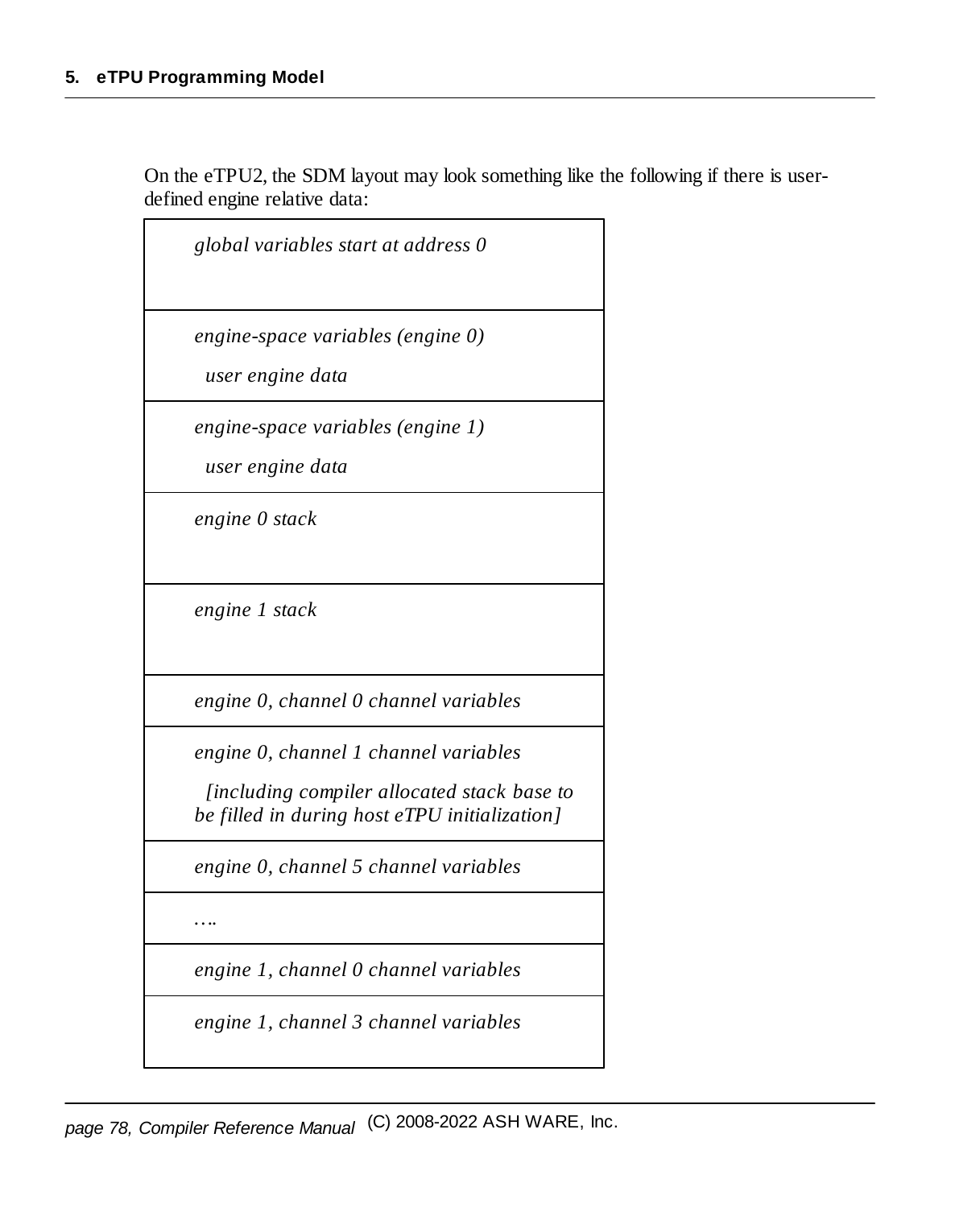*[including compiler allocated stack base to be filled in during host eTPU initialization]*

*….*

*engine 1, channel 27 channel variables*

## **5.10.2 Calling Convention**

The stack-based programming model uses registers, and if necessary stack-space, to pass parameters when function calls are made. Stack is also used to save function state such as volatile registers that are in use at the time of the call. The detailed calling convention procedure is outlined below:

- · First, any volatile registers that are in use at the time of the function call are saved onto the stack, if any. Volatile registers are: P, A, SR, MACH, MACL. The exception to this are named register variables. The registers used for such variables are not saved and restored during a function call, which allows for implicit parameter passing via register (as is done in some legacy applications).
- · Next, if the stack frame offset is changing (the stack is used by the current function for local variables, or any volatile registers have been saved), the current stack frame (register B) is saved to the stack.
- ·At this point the current stack pointer is the stack frame for the called function.
- · The arguments to the function are processed. The first argument that can fit in a 24-bit register is allocated to the A register. The next argument that can fit in a register is allocated to the SR register. Finally, the next argument that can fit in a register is allocated to the MACL register. Any further arguments, or those that do not fit in a register (e.g. a structure larger than 24-bits), are placed on the stack in order.
- · The stack frame (register B) is updated to the new value if necessary, and the call is made. Note that if the called function has a return type/value that fits in a register, it will be returned in register A. Otherwise, space is allocated on the stack after the parameters.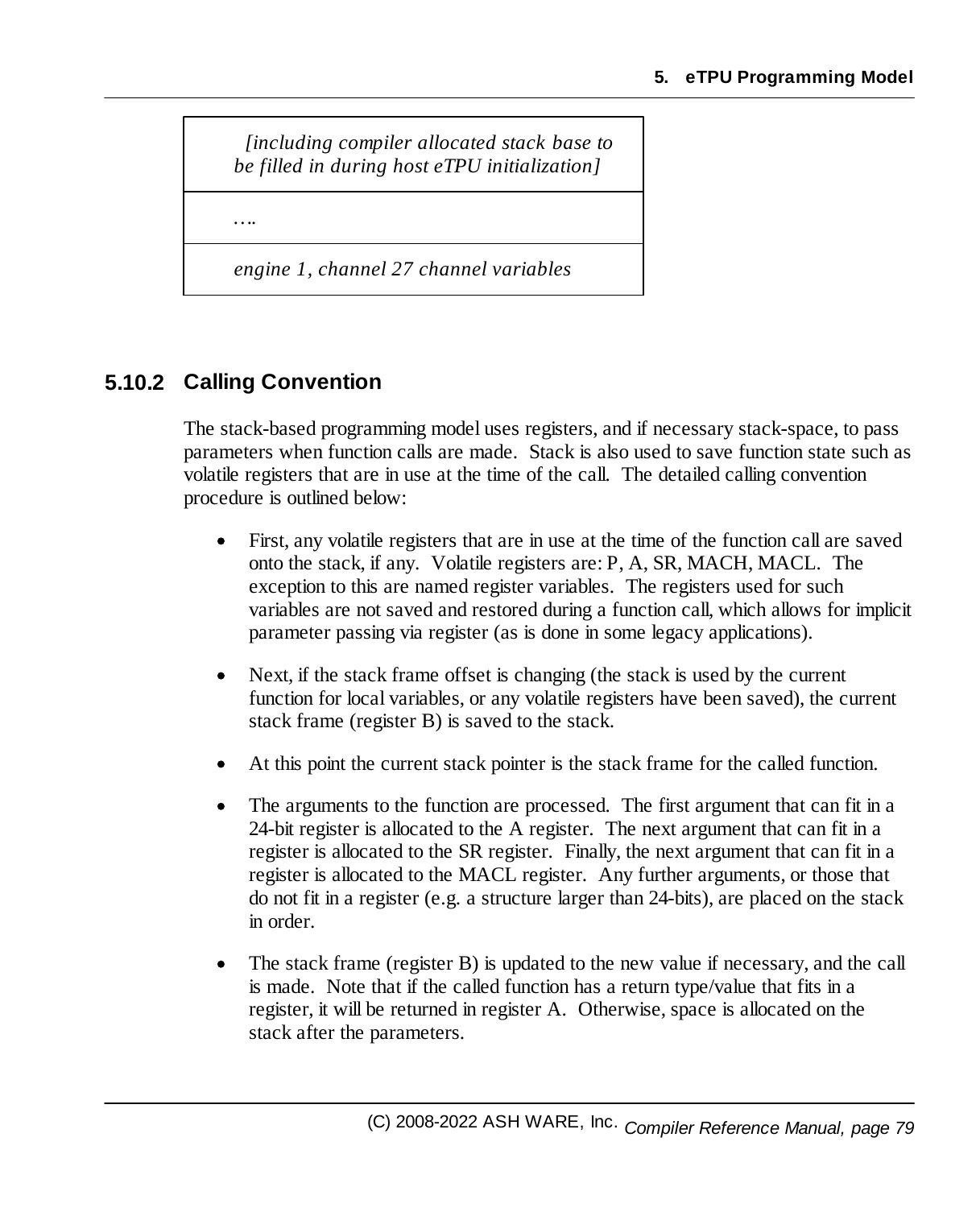- ·On the callee side, the following is done.
- · If the callee itself makes further function calls, it saves the RAR (return address) register onto the stack.
- · If the function uses any of the non-volatile registers (registers C and D), it saves them to the stack.
- · Last, passed parameters are moved to their final locations, if they are different. For example, a parameter passed via register may get allocated to a stack location, or a parameter passed on the stack may be moved to a register.

Based on the sample code below:

```
struct S { int x, y; };
… (in a function)
char a;
struct S b;
int c, d, e;
struct S f = CalcPos(a, b, c, d, e);
… (rest of function)
struct S CalcPos(char a, struct S b, int c, int d, int e)
{
…
   return b;
}
```
The resulting stack may look like:

*caller*  $SF + N + 0$  *: register A saved (for example's sake, it was in use at time of call)*

 $\textit{caller}\ \textit{SF} + N + 4$  *: current stack frame saved* 

*\*\*\* NEW CALLEE STACK FRAME \*\*\**

*callee SF + 0 : parameter 'b'*

*callee SF + 4 : parameter 'b' continued*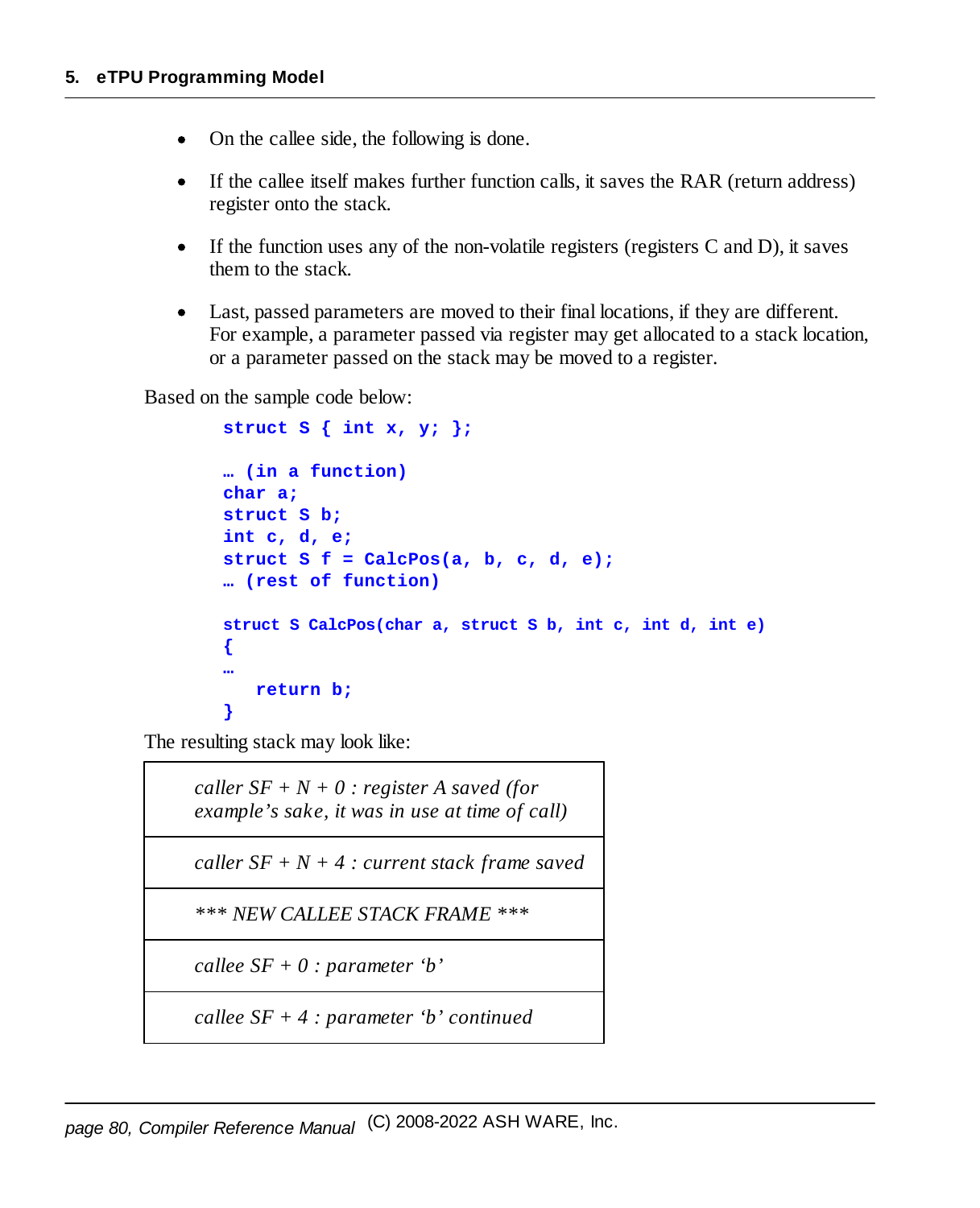

Note that in most real eTPU code, much less stack space is required for a function call (good eTPU code should not pass & return structures).

The ETEC compiler pre-defines a macro — ETEC EABI STACK V1\_0 — when the above calling convention is in use. Should the calling convention ever change in future versions of the compiler, this macro's version number will also be changed. This allows users who write code (e.g. inline assembly) that depends upon the calling convention to detect a change and prevent to possible compilation of non-function code.

## **5.10.3 Scratchpad-based Model**

When the scratchpad-based model is enabled, local variables that overflow register availability, and function state that needs to be saved when function calls are made (including parameters) get allocated in what is called "scratchpad" space. On the eTPU, scratchpad is just global memory, placed after (above) user global variables. When compiled for the eTPU2 target, scratchpad data may be assigned to engine-relative space rather than global address space. Each eTPU2 engine sees its own independent engine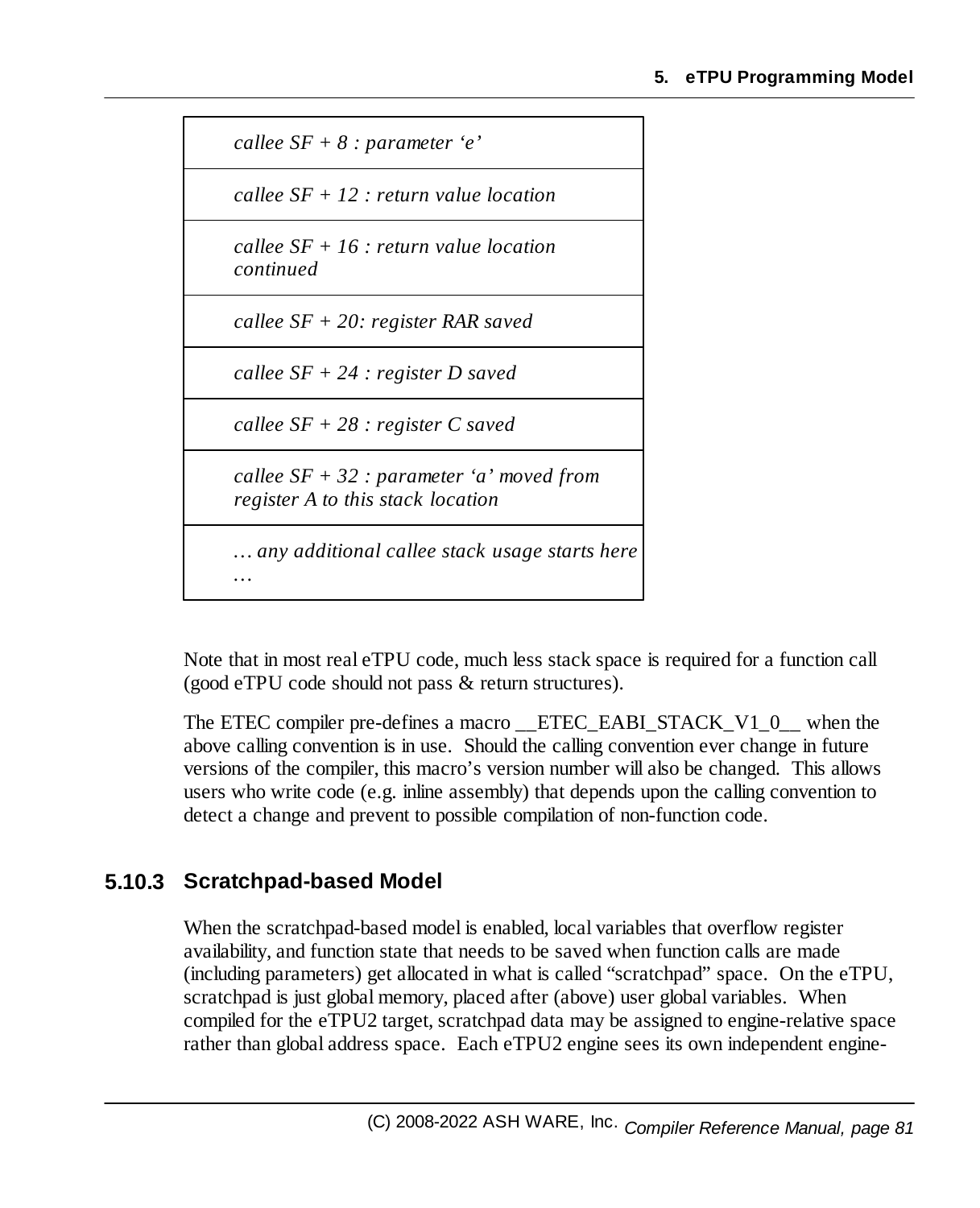relative space; the global location of these engine-relative spaces is configured via a host CPU register. One down-side of the eTPU2 engine-relative space is that it can only be configured to begin on 256-byte boundaries, and thus may result in wasted Shared Data Memory (SDM). Additionally, in some cases engine-relative memory accesses are less efficient than global address accesses. If the protection provide by engine-relative addressing on a dual-eTPU is not needed, it is not recommended that it be used.

On the eTPU (or when –globalScratchpad is specified on the eTPU2), the SDM layout looks essentially the same whether it is a single or dual-engine part:

| global variables start at address 0   |
|---------------------------------------|
| global scratchpad allocation          |
| engine 0, channel 0 channel variables |
| engine 0, channel 1 channel variables |
| engine 0, channel 5 channel variables |
|                                       |
| engine 1, channel 0 channel variables |
| engine 1, channel 3 channel variables |
|                                       |
|                                       |

*engine 1, channel 27 channel variables*

On the eTPU2, there is one engine space allocated per engine, and the scratchpad can be allocated out of this address space if specified with the "-engineScratchpad" option. The diagram below shows an example SDM layout for a dual-engine target. Note that the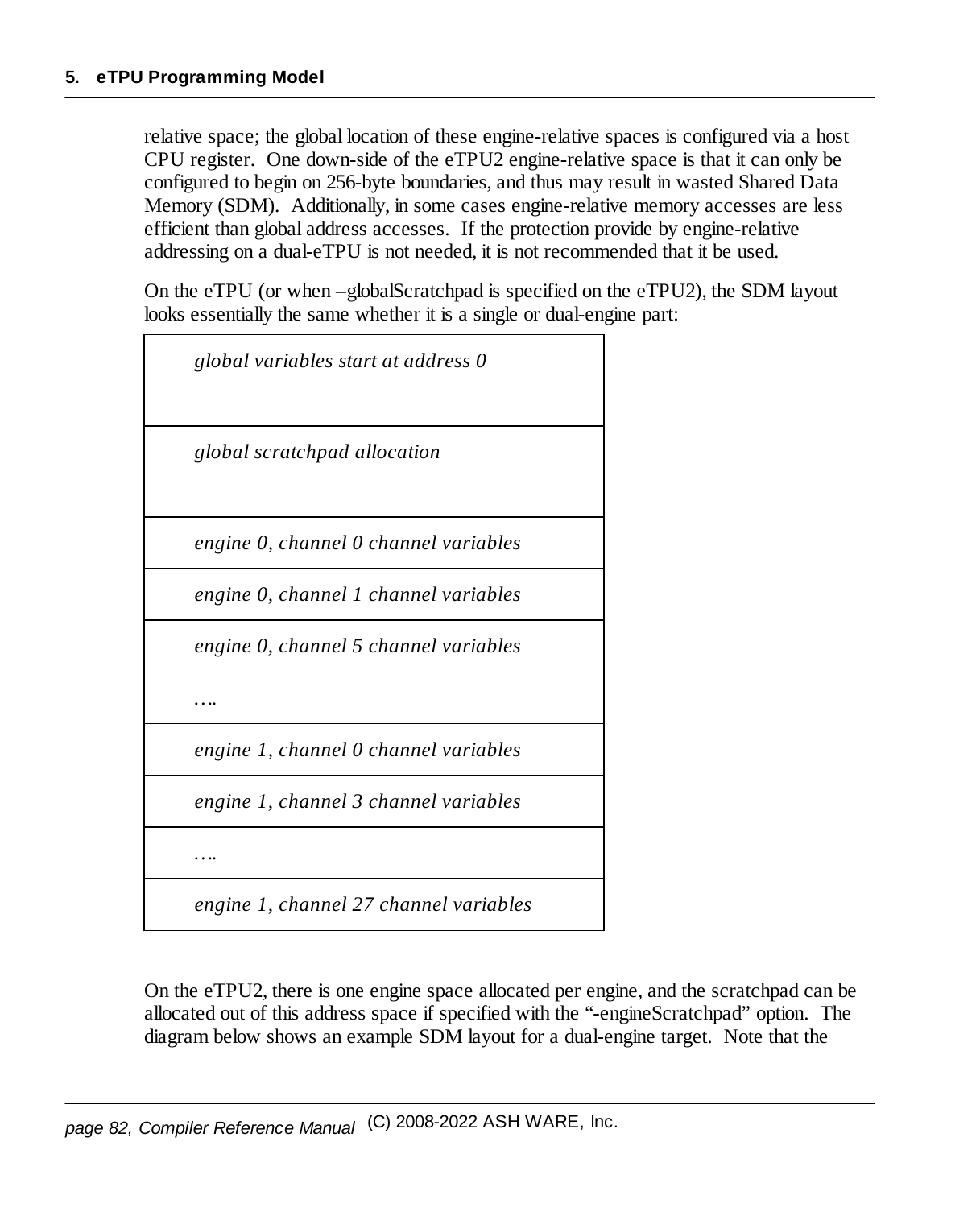engine space allocations could be anywhere in memory, with the only limitation being they begin on a 256-byte boundary.

| global variables start at address 0    |
|----------------------------------------|
| engine 0 engine-relative space         |
| user engine-relative data              |
| engine-relative scratchpad             |
| engine 1 engine-relative space         |
| user engine-relative data              |
| engine-relative scratchpad             |
| engine 0, channel 0 channel variables  |
| engine 0, channel 1 channel variables  |
| engine 0, channel 5 channel variables  |
|                                        |
| engine 1, channel 0 channel variables  |
| engine 1, channel 3 channel variables  |
|                                        |
| engine 1, channel 27 channel variables |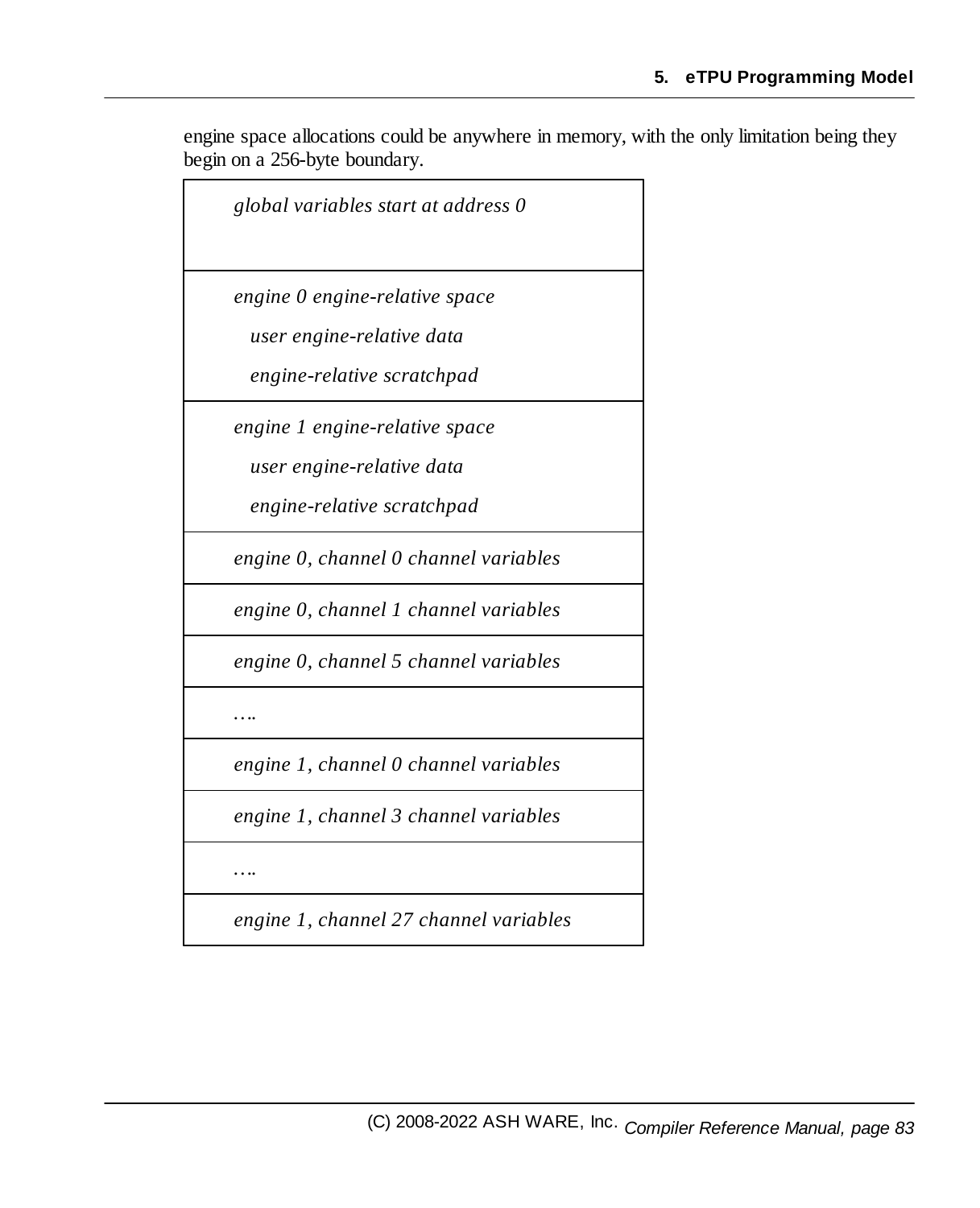#### **5.10.4 Calling Convention**

The scratchpad-based programming model uses scratchpad space to pass all parameters when function calls are made. Scratchpad is also used to save function state such as volatile registers that are in use at the time of the call. The detailed calling convention procedure is outlined below:

- · First, any volatile registers that are in use at the time of the function call are saved into unique scratchpad locations. Volatile registers are: P, A, SR, MACH, MACL. The exception to this are named register variables. The registers used for such variables are not saved and restored during a function call, which allows for implicit parameter passing via register (as is done in some legacy applications).
- · The arguments to the function are processed and each is placed into a unique scratchpad location. Note that this scratchpad location is the same for each invocation of the function (thus scratchpad eliminates the ability to use recursion).
- $\bullet$  The call is made. Note that if the called function has a return type/value that fits in a register, it will be returned in register A. Otherwise, scratchpad space is allocated
- ·On the callee side, the following is done.
- · If the callee itself makes further function calls, it saves the RAR (return address) register into scratchpad.
- · If the function uses any of the non-volatile registers (registers C and D), it saves them to scratchpad.
- · Last, passed parameters are moved to their final locations, if they are different than the location via which they were passed. For example, a parameter may be moved to a register.

The ETEC compiler does provide a mechanism that allows users some control as to how parameters are passed. Function parameters can be designated with a named register storage class, and thus the specified parameter will be passed in the specified register. This capability should be used with caution, however. This capability is available in either the stack-based or scratchpad-based programming model.

The ETEC compiler pre-defines a macro \_\_ETEC\_EABI\_ SCRATCHPAD \_V1\_0\_\_ when the above calling convention is in use. Should the calling convention ever change in future versions of the compiler, this macro's version number will also be changed. This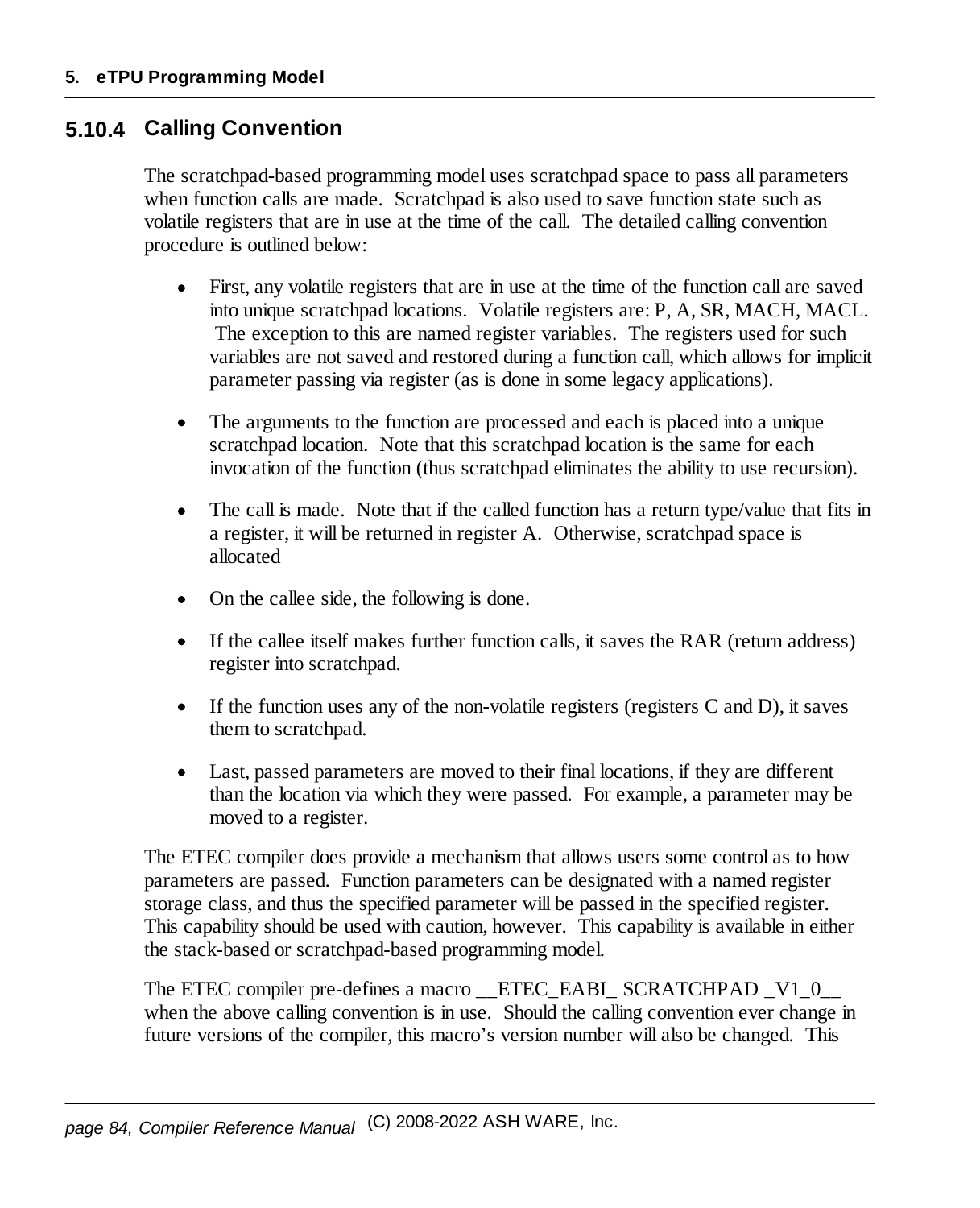allows users who write code (e.g. inline assembly) that depends upon the calling convention to detect a change and prevent to possible compilation of non-functional code.

The compiler option -passParamByReg can be used to make the generated code more efficient by passing some parameters via register rather than scratchpad. See the stack programming model calling convention to see which registers and how parameters are selected to passed by register. When this option is active, the compiler pre-defines the macro ETEC EABI PARAM BY REG.

## **5.11 In-Line Assembly**

The ETEC compiler supports an in-line assembly capability. However, it is important to note that whenever C code and assembly are mixed, the potential for buggy code increases. It is recommended that other avenues, such as the use of intrinsic functions, be explored before resorting to inline assembly. That being said, there are times where only inline assembly can solve the problem at hand. This reference manual describes the syntax for specifying inline assembly, but not the actual assembly syntax itself; see the assembler reference manual for those details.

Inline assembly can be specified in one of two ways. Single-line assembly instructions can be packaged in #asm( ):

**#asm(ram p -> by diob.)**

For multiple lines of inline assembly, the better technique is to bracket the text with a #asm / #endasm pair:

```
#asm
    /* if (hd_common->timer==HD_TCR1) */
   ram diob <- hd_common.
    alu diob = diob + 0x04.
    ram p31_24 <- by diob++. // p = timer
    alu nil = p31_24, ccs.
#endasm
```
In either case, C pre-processing is applied to the text just like any other portion of the source. The #asm, #endasm, and #asm() directives do not have to be the first text on a source line, thus they can be used in macros to group sets of inline assembly instructions. Note that the C preprocessor is run in ETPUC mode, and thus treats "#asm" and "#endasm" text special, allowing them to pass as-is within function-like macros.

Inline assembly can make references to C global variables and channel frame variables. References to static symbols can be made in either RAM instructions, or in ALU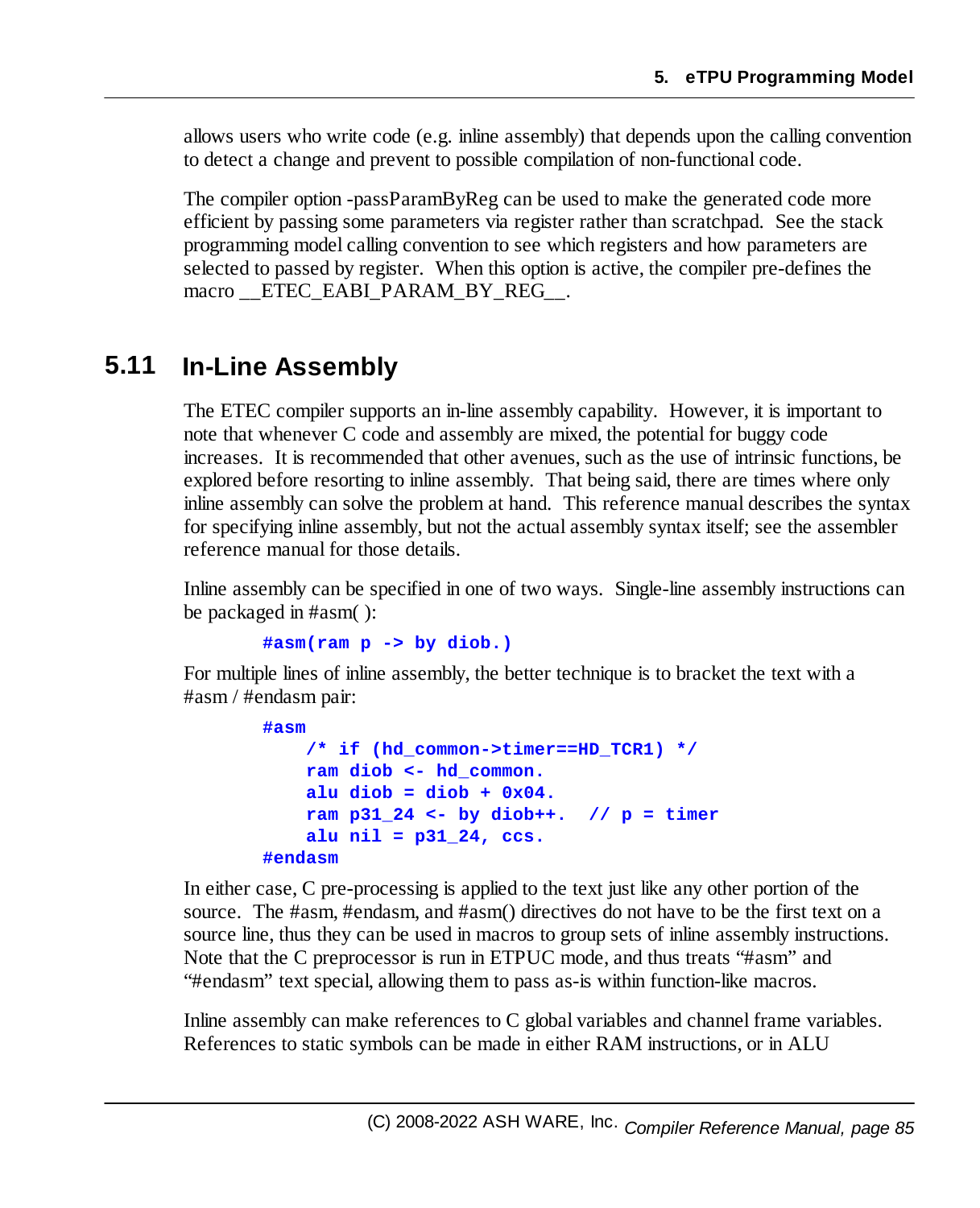instructions where a register is getting loaded with an address of a symbol. In these cases, ETEC supports symbol reference expressions of the form  $\alpha$  symbol reference  $\rightarrow$  [ + offset] [+ offset] […] where items in [] are optional. A complex symbol reference can include the "." and " $[]$ " operators if the symbol is of the appropriate type : struct/union or array. The referenced address must be static.

Assembly and C treat code labels in a similar way. Labels have function scope and thus jumps/gotos outside of the current function scope do not work. C functions can be called from assembly code, and pure assembly "functions" can be called from see (the assembler reference manual contains details on how to create these assembly functions.

The Inline Assembly Porting Guide contains additional detailed information on ETEC's support of inline assembly.

### **5.11.1 Calling the Error Handler from User Code**

The entry points into the error handler are exposed in the eTpu\_Lib.h standard header file:

```
_eTPU_thread _Error_handler_entry();
_eTPU_thread _Error_handler_scm_off_weeds();
_eTPU_thread _Error_handler_fill_weeds();
```
In ETEC mode, users can specify these entry points in any of their entry tables. When user code calls one of these, ETEC actually generates a jump opcode under the hood since these "eTPU threads" end with a "seq end" thread exit.

## **5.12 ETEC Standard Header Files**

The ETEC distribution contains three standard header files. ETEC does not implement the C Standard Library. The ETEC standard header files are:

ETpu\_Hw.h – contains key programming model definitions required by most code.

ETpu Std.h – macros built on top of the programming model to make code more readable. Since this includes both ETpu\_Hw.h and ETpu\_Lib.h, it is the only standard header that actually needs to be included.

ETpu Lib.h – function prototypes for the built-in "library" functions, including the fixed point library functions.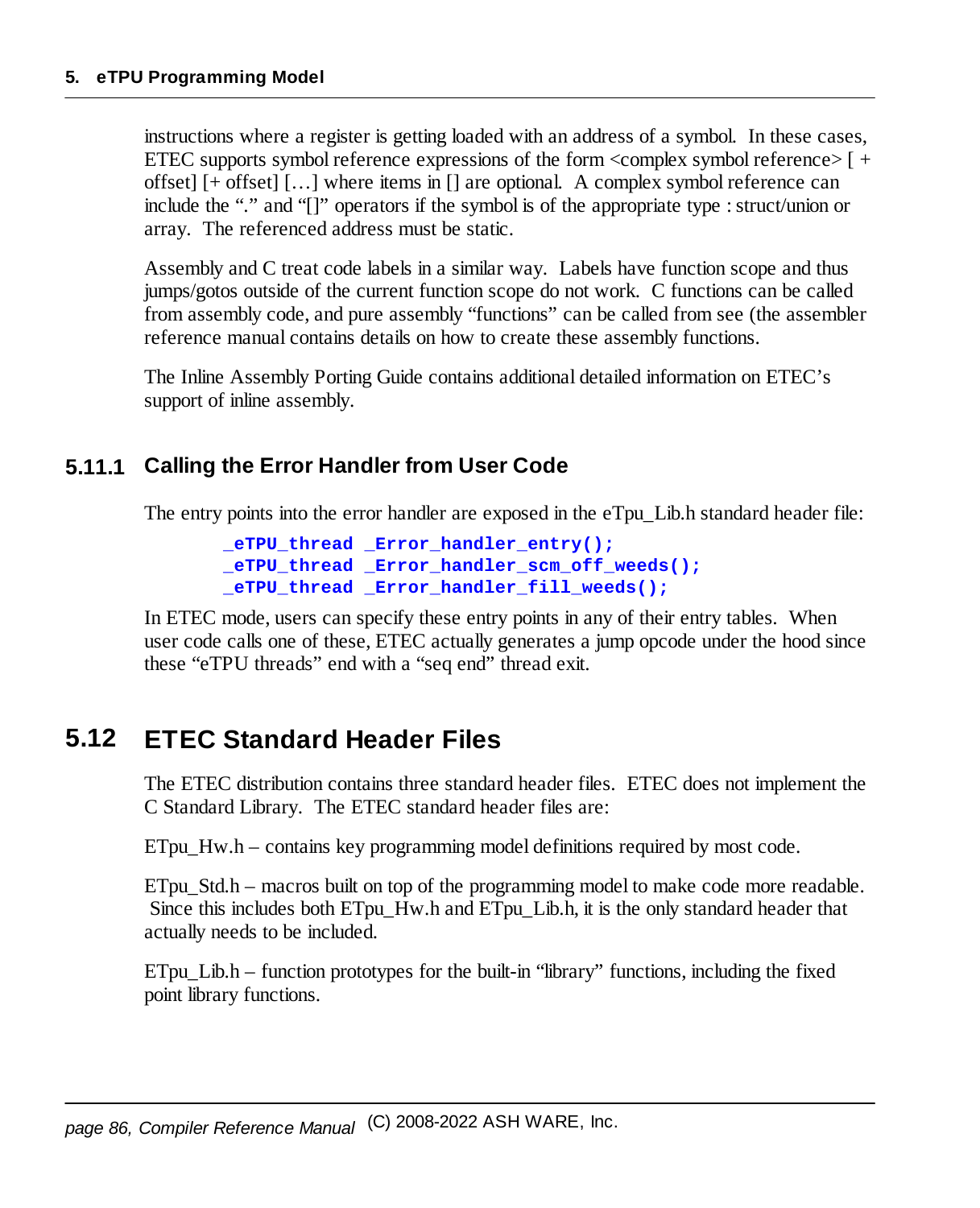# **6 C Preprocessing**

In the ETEC compiler toolkit, C preprocessing is performed by a standalone tool called ETEC\_cpp.exe. When source code is put through the ETEC compiler, it automatically spawns ETEC\_cpp.exe as a process and passes the source through the C preprocessor first.

The following macros are pre-defined in the compilation environment and passed to ETEC\_cpp.exe when spawned by ETEC\_cc.exe:

 $\_$ ETEC $\_$ 

ETEC VERSION is defined to a text string of the compiler version. The form is <major version>.<minor version><build letter>.

One of \_\_TARGET\_ETPU1\_\_, \_\_TARGET\_ETPU2\_\_ depending upon the –target option specified.

ETEC\_cpp has other pre-defined macros per the C99 specification:

**\_ \_DATE\_ \_** The date of translation of the preprocessing translation unit: a character string literal of the form **"Mmm dd yyyy"**, where the names of the months are the same as those generated by the **asctime** function, and the first character of **dd** is a space character if the value is less than 10. If the date of translation is not available, an implementation-defined valid date shall be supplied.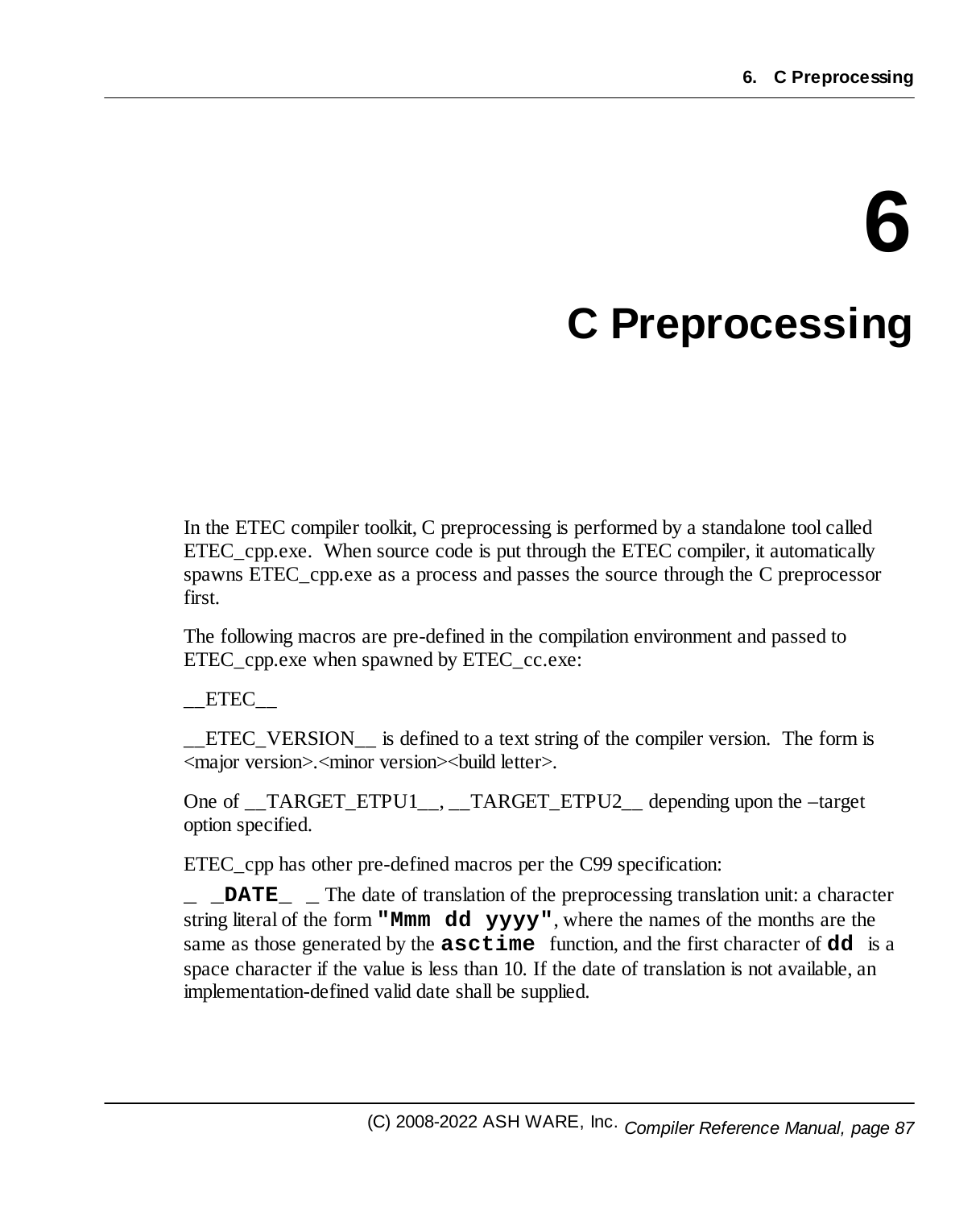**\_ \_FILE\_ \_** The presumed name of the current source file (a character string literal).

**\_ \_LINE\_ \_** The presumed line number (within the current source file) of the current source line (an integer constant).

**\_ \_STDC\_ \_** The integer constant **1**, intended to indicate a conforming implementation.

**\_ \_STDC\_HOSTED\_ \_** The integer constant **1** if the implementation is a hosted implementation or the integer constant **0** if it is not.

**\_ \_STDC\_VERSION\_ \_** The integer constant **199901L**.

**\_ \_TIME\_ \_** The time of translation of the preprocessing translation unit: a character string literal of the form **"hh:mm:ss"** as in the time generated by the **asctime** function. If the time of translation is not available, an implementation-defined valid time shall be supplied.

The ETEC compiler also specifies the "–mode=ETPUC" to ETEC\_cpp.exe. This triggers some minor exceptions to regular C preprocessing in order work with existing code better.

ETEC\_cpp.exe can be used as a standalone tool to perform C preprocessing. See section 8.1.1 for details on ETEC\_cpp.exe command-line options.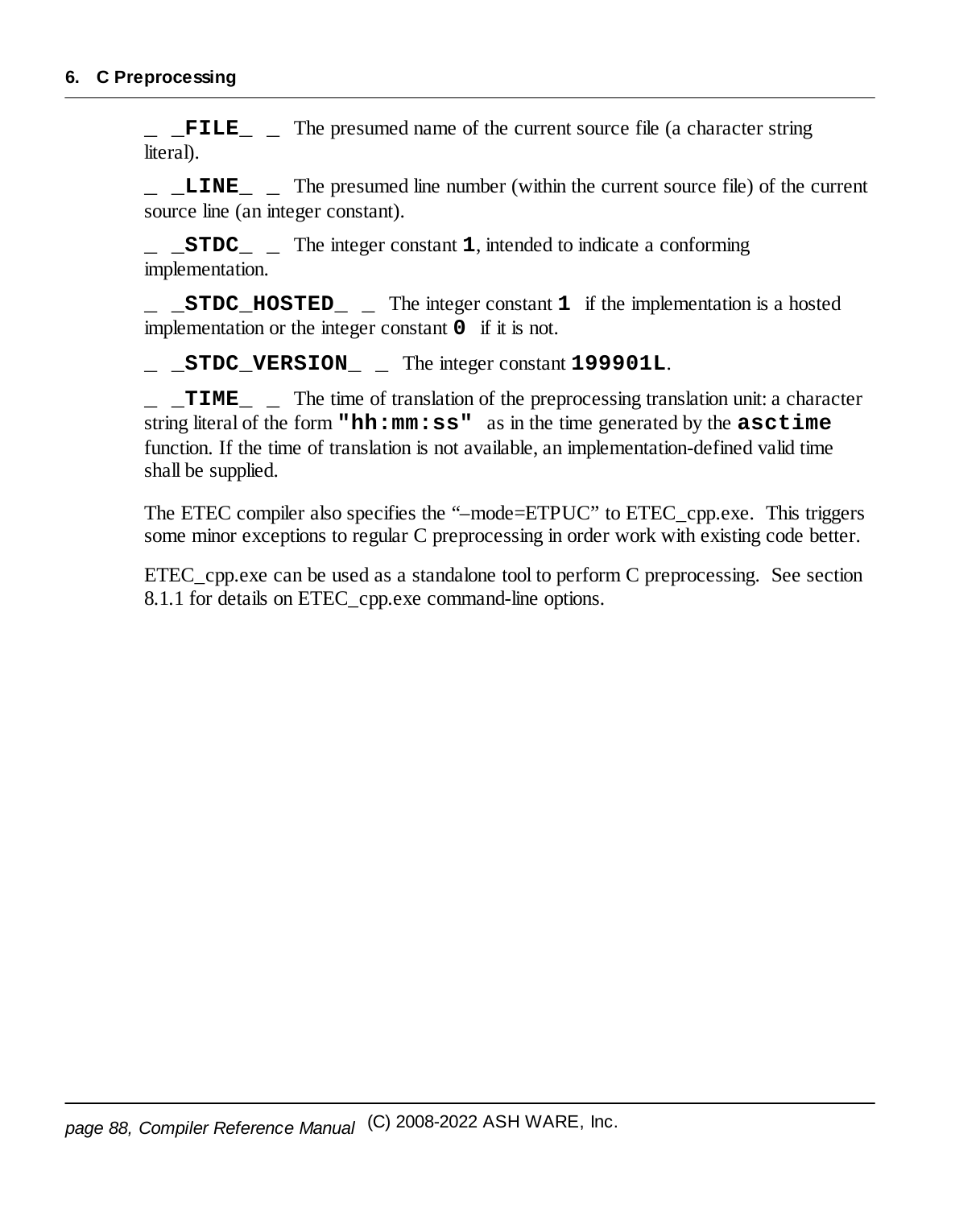# **7 Auto Header Generation**

The linker can generate header files that contains information for the host CPU build. This includes information such as variable offset information, code image information, function number, etc.

The auto-struct header file is generated by default, and provides C structures for the hostside code that overlay the actual memory layout. Auto-struct generation can be disabled.

The auto-defines header file is automatically generated by default (but can be disabled), and the text within the file is generated by concatenating things like the user-assigned function name with the user-assigned variable name. Additionally, the user can specify a global mnemonic that is pre-pended to all generated text for the purpose of avoiding clashes.

# **7.1 Auto-Struct File**

The global memory space, engine memory space (eTPU2 only) and each channel frame are output in the form of structures that from the host-side overlay the corresponding portions of the Shared Data Memory (SDM) between the host CPU and eTPU. These structures allow for simple reading/writing of SDM from the host via structure member references. Note that this file only contains data structures – the auto-defines file contains many other eTPU interface items such as function numbers that are needed. The autostruct is generated by default, but can be disabled on request via the linker option –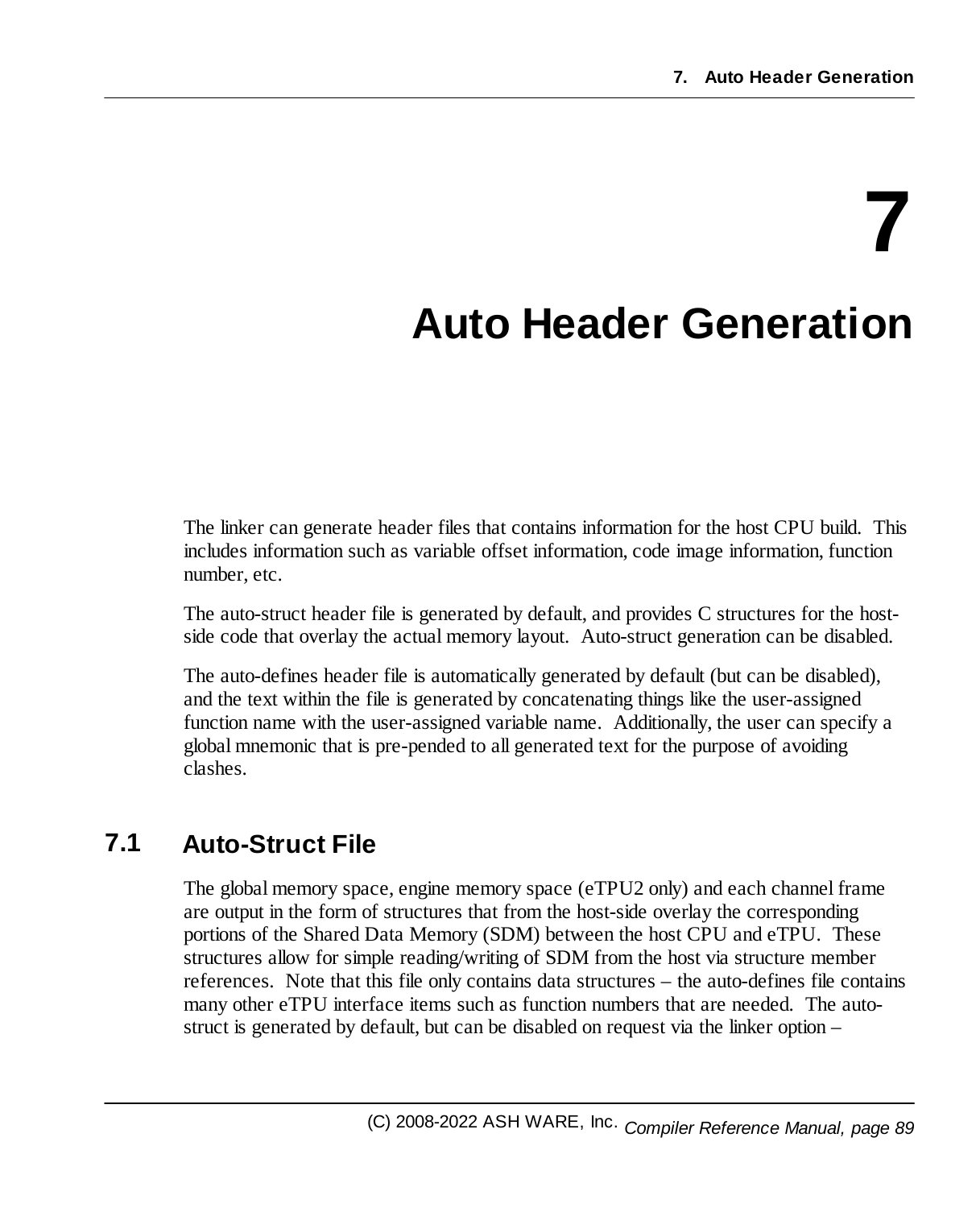autostruct. By default, the name is the base executable output file name extended by "\_struct.h", but the user can also specify a name by supplying it with –autostruct=<autostruct file name>.

For example, an auto-struct generated from the NXP PWM function may look like:

| typedef struct                 |                      |
|--------------------------------|----------------------|
| ₹                              |                      |
| $7* 0x0000 *$                  |                      |
| etpu if sint32                 | Period;              |
| $/*$ 0x0004 */                 |                      |
| etpu if sint32                 | ActiveTime:          |
| $/*$ 0x0008 */                 |                      |
| etpu if sint32                 | Coherent Period;     |
| $/*$ 0x000c */                 |                      |
| etpu if sint32                 | Coherent ActiveTime; |
| $/*$ 0x0010 */                 |                      |
| etpu if sint32                 | LastFrame:           |
| $/*$ 0x0014 */                 |                      |
| etpu if sint32                 | NextEdge;            |
| etpu if PWM CHANNEL FRAME PSE; |                      |

Assuming in the host code a pointer of type "etpu\_if\_PWM\_CHANNEL\_FRAME\_PSE" has been initialized correctly (named "etpu pwm\_pse\_chan\_7" for sake of example), the host code could initiate a coherent update of the PWM signal with code like:

```
etpu_pwm_pse_chan_7->Coherent_Period = new_period_data;
etpu_pwm_pse_chan_7->Coherent_ActiveTime = new_active_time_data;
// set coherent update host service request
```
Additionally, host debugging tools will be able to cleanly see the eTPU data through these structures for an enhanced debugging experience.

#### **7.1.1 24-bit vs. Non-24-bit Accesses**

For each memory space (global, engine, channel frames), up to two data overlay structures may be auto-generated. The first is for accessing non-24-bit data, and the other is for accessing 24-bit data. The idea is that the 24-bit data struct will overlay the PSE (parameter sign extended) mirror, which allows easy read/write of 24-bit parameters through 32-bit accesses on the host side. The non-24-bit data struct is meant to overlay the regular SDM (shared data memory) window. One important item to note regarding 24-bit data, is that on readback through the PSE, the data is always sign extended regardless of whether the data type is signed or unsigned. Unsigned data read through the PSE should still have the top 8 bits masked off.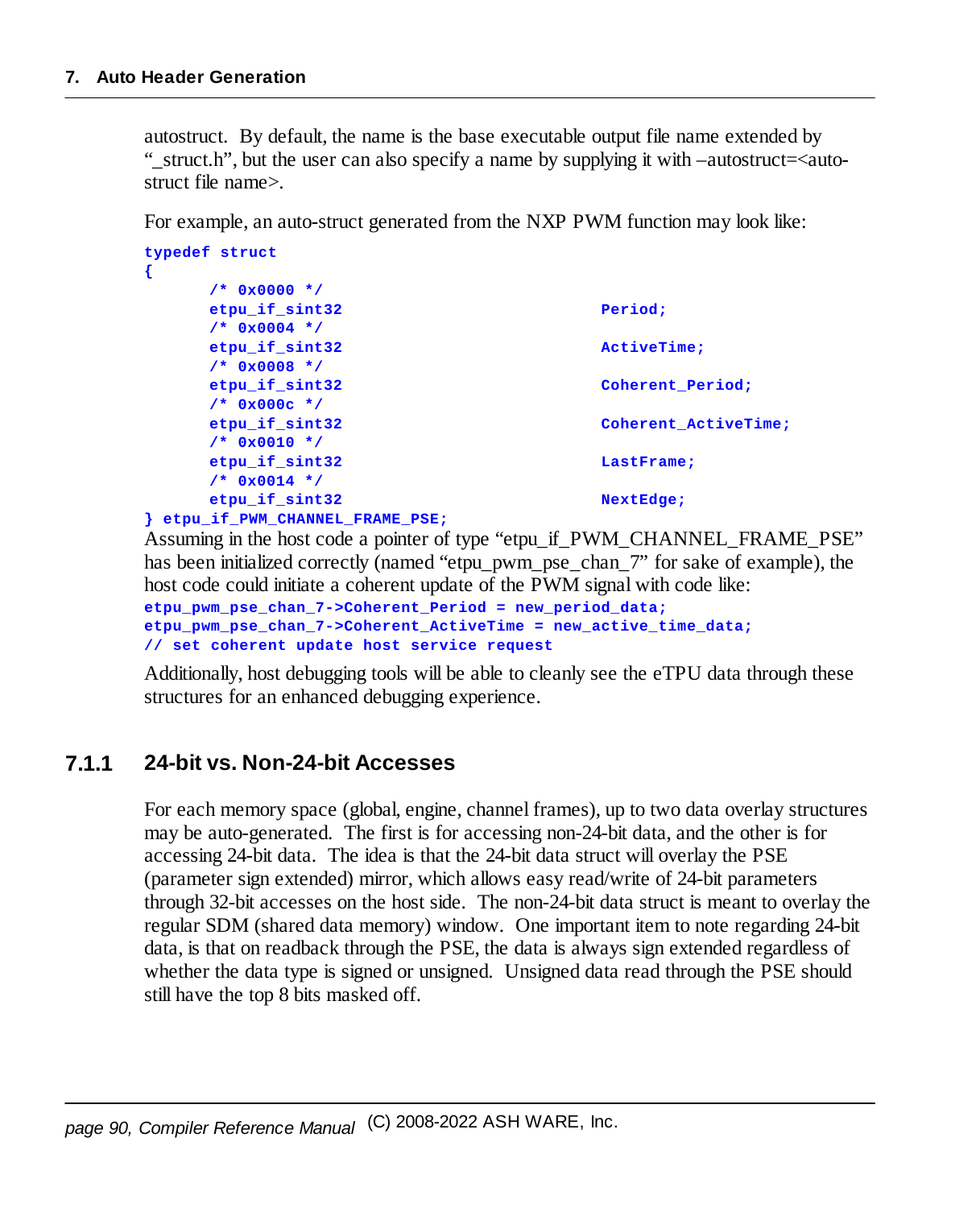In order to simplify the access of signed and unsigned 24-bit data through the PSE mirror, up to 3 different overlay structures are generated for PSE access. One includes all 24-bit data, while the other two are signed and unsigned only (and are only generated if there is 24-bit signed data, and/or 24-bit unsigned data).

#### **7.1.2 Naming Conventions**

The auto-generated structures are typedef'ed to the following names:

```
// global non-24-bit data
etpu_if_GLOBAL_DATA;
// global 24-bit data (PSE access)
etpu_if_GLOBAL_DATA_PSE;
// engine non-24-bit data (eTPU2-only)
etpu_if_ENGINE_DATA;
// engine 24-bit data (eTPU2-only)
etpu_if_ENGINE_DATA_PSE;
// <func/class name> non-24-bit data
etpu_if_<func/class name>_CHANNEL_FRAME;
 // <func/class name> 24-bit data
etpu_if_<func/class name>_CHANNEL_FRAME_PSE;
```
Every data member has one of 6 basic types. Rather than use raw C type names, another naming convention is used. Users of the auto-struct file must provide their own type definitions for these type names.

```
etpu_if_sint8; // signed 8-bit data
etpu_if_uint8; // unsigned 8-bit data
etpu_if_sint16; // signed 16-bit data
etpu_if_uint16; // unsigned 16-bit data
                // signed 32-bit data
                // (also used for 24-bit data)
etpu_if_sint32;
                 // unsigned 32-bit data
                // (also used for 24-bit data)
etpu_if_uint32;
```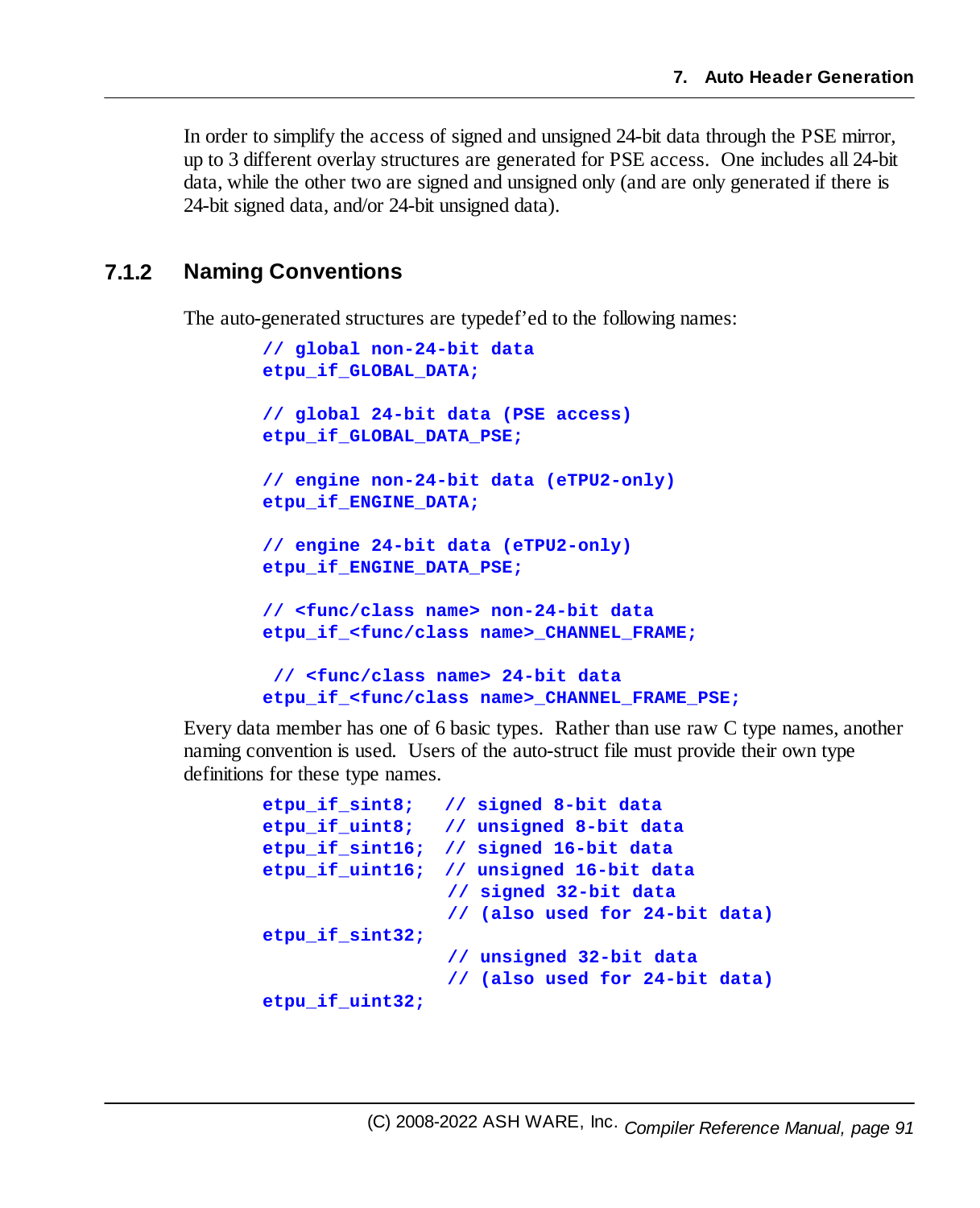For every auto-struct that is generated, a macro is also defined. The macro is defined to the expected size of the structure. The idea is that the user should use this to perform a run-time check to ensure that the structure is compiling correctly under their host compiler. The auto-naming convention of the macros is as follows:

```
#define etpu_if_GLOBAL_DATA_EXPECTED_SIZE <size>
#define etpu_if_GLOBAL_DATA_EXPECTED_SIZE_PSE <size>
#define etpu_if_ENGINE_DATA_EXPECTED_SIZE <size>
#define etpu_if_ENGINE_DATA_EXPECTED_SIZE_PSE <size>
#define etpu_if_<func/class name>_CHANNEL_FRAME_EXPECTED_SIZE <size>
#define etpu_if_<func/class name>_CHANNEL_FRAME_EXPECTED_SIZE_PSE <size>
```
#### **7.1.3 eTPU Data in Auto-Structs**

For eTPU variables of basic type, the variable name is used as-is as the member name in the auto-generated data overlay structure. For example, the NXP PWM function has the following eTPU code that defines its channel frame:

```
void PWM(int8 Flag, int24 Period, int24 ActiveTime,
         int24 Coherent_Period,
         int24 Coherent_ActiveTime )
{
     static int24 LastFrame;
    static int24 NextEdge;
     // …
}
```
As can be seen, the variable names become the member names in the data overlay structure (note that the 8-bit "Flag" variable ends up in the non-24-bit data structure, which is not shown):

```
typedef struct
{
    /* 0x0000 */
   etpu_if_sint32 Period;
    /* 0x0004 */
   etpu_if_sint32 ActiveTime;
    /* 0x0008 */
   etpu_if_sint32 Coherent_Period;
    /* 0x000c */
   etpu_if_sint32 Coherent_ActiveTime;
    /* 0x0010 */
    etpu_if_sint32 LastFrame;
    /* 0x0014 */
    etpu_if_sint32 NextEdge;
```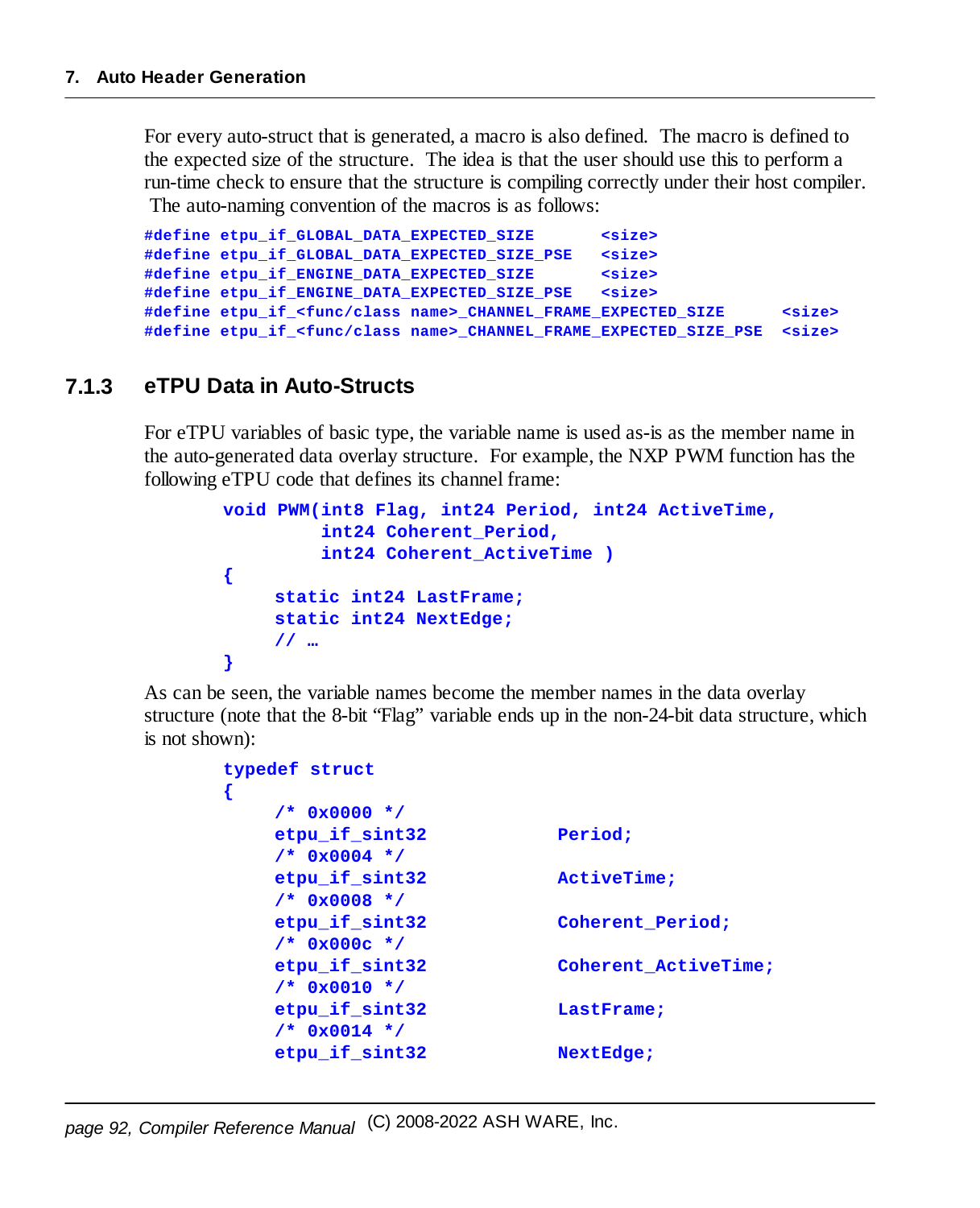#### **} etpu\_if\_PWM\_CHANNEL\_FRAME\_PSE;**

The exception to this naming convention is for eTPU data of struct, union or  $\sim$  Bool type – these cases are discussed in the ensuing sections.

Often there are gaps in the data overlay where no named data to be referenced exists. These gaps are filled by appropriately sized unnamed bit-fields.

#### **7.1.4 eTPU Structures/Unions**

When eTPU variables of struct or union type are encountered, they are "flattened" by concatenating the variable and member name (or members of there are multiple levels to the struct/union). The original eTPU struct type cannot be re-generated on the host side because eTPU structures can have size and alignment that are not possible to replicate in host code. For example, the global variable definition:

```
struct CBA
       {
           char a, b;
           unsigned int c;
       } cba;
Results in:
       typedef struct
       {
           /* 0x0000 */
           etpu_if_uint8 cba_a;
           etpu_if_uint8 : 8;
           etpu_if_uint8 : 8;
           etpu_if_uint8 : 8;
           /* 0x0004 */
           etpu_if_uint8 cba_b;
           etpu_if_uint8 : 8;
           etpu_if_uint8 : 8;
           etpu_if_uint8 : 8;
       } etpu_if_GLOBAL_DATA;
       typedef struct
       {
           /* 0x0000 */
           etpu_if_uint32 cba_c;
           /* 0x0004 */
           etpu_if_uint32 : 32;
       } etpu_if_GLOBAL_DATA_PSE;
```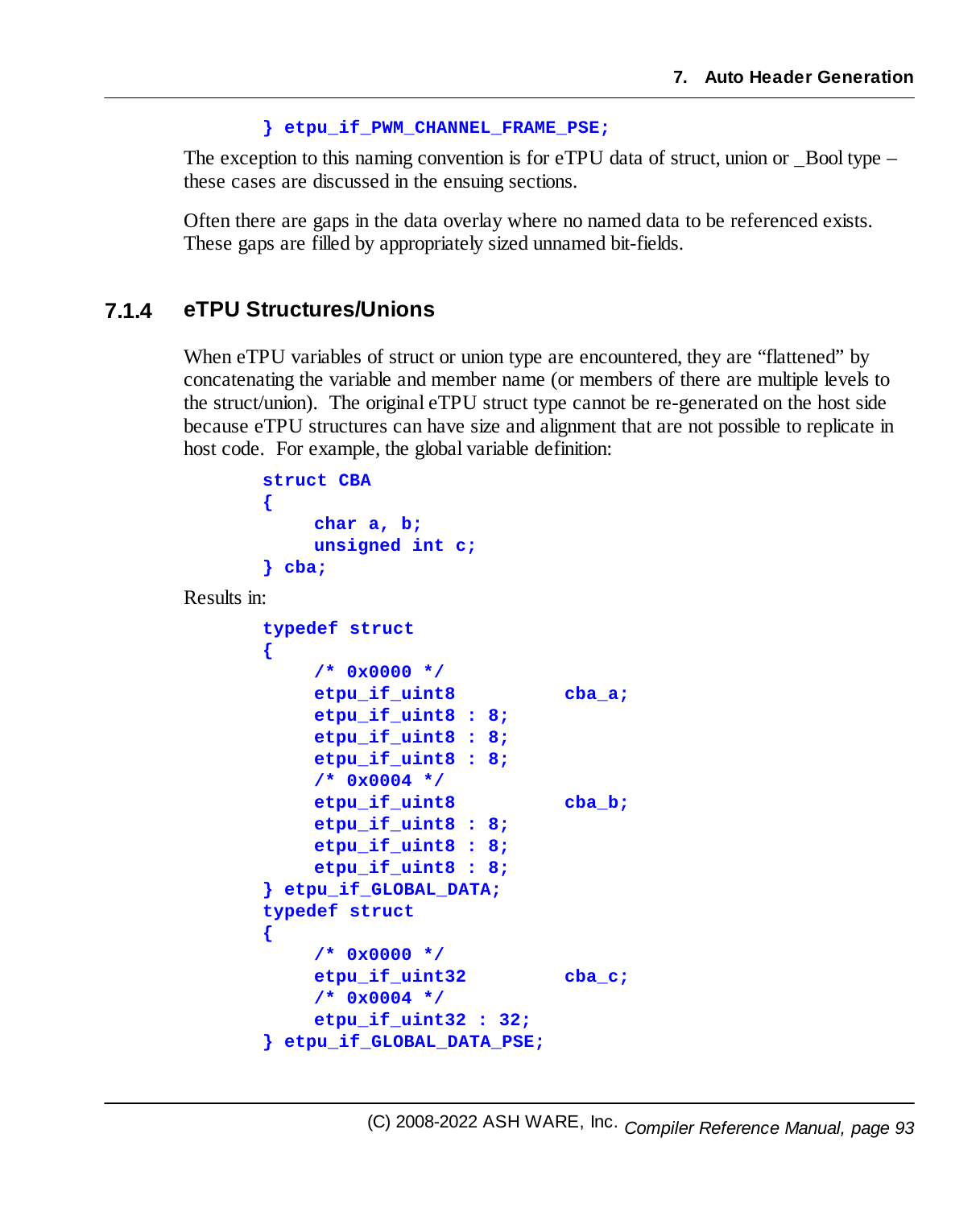Unions present additional challenges to auto-struct generation. The algorithm for generating an auto-struct when a union is encountered is as follows. For a given byte address, find the first union member located at that address and use it to determine the auto-struct member name and type. Note that this is done for both the 24-bit pas and the non-24-bit pass. So a union such as:

```
union Utype
{
     signed char s8;
     short s16;
     int s24;
     int32 s32;
} g_u1;
```
Results in:

```
typedef struct
{
    /* 0x0000 */
    etpu_if_sint8 g_u1_s8;
    etpu_if_uint8 : 8;
    etpu_if_sint16 g_u1_s16;
} etpu_if_GLOBAL_DATA;
typedef struct
{
    /* 0x0000 */
    etpu_if_sint32 g_u1_s24;
} etpu_if_GLOBAL_DATA_PSE;
```
Through ordering of the union members, users can potentially get the auto-struct output they are looking for.

Bit-field members present special issues and are discussed in the next section. Note that arrays of struct/union types are not supported at this time.

#### **7.1.5 Arrays in Auto-Structs**

Arrays are handled two different ways by auto-struct, depending upon the element type of the array and the packing of the array. If it all possible the array defined in eTPU-space is output into the auto-struct as an array. This can be done when the following conditions are met: (1) the element type is a basic type, and (2) the stride size and element size are the same (exception: an array of 24-bit basic typed elements can be output as an array through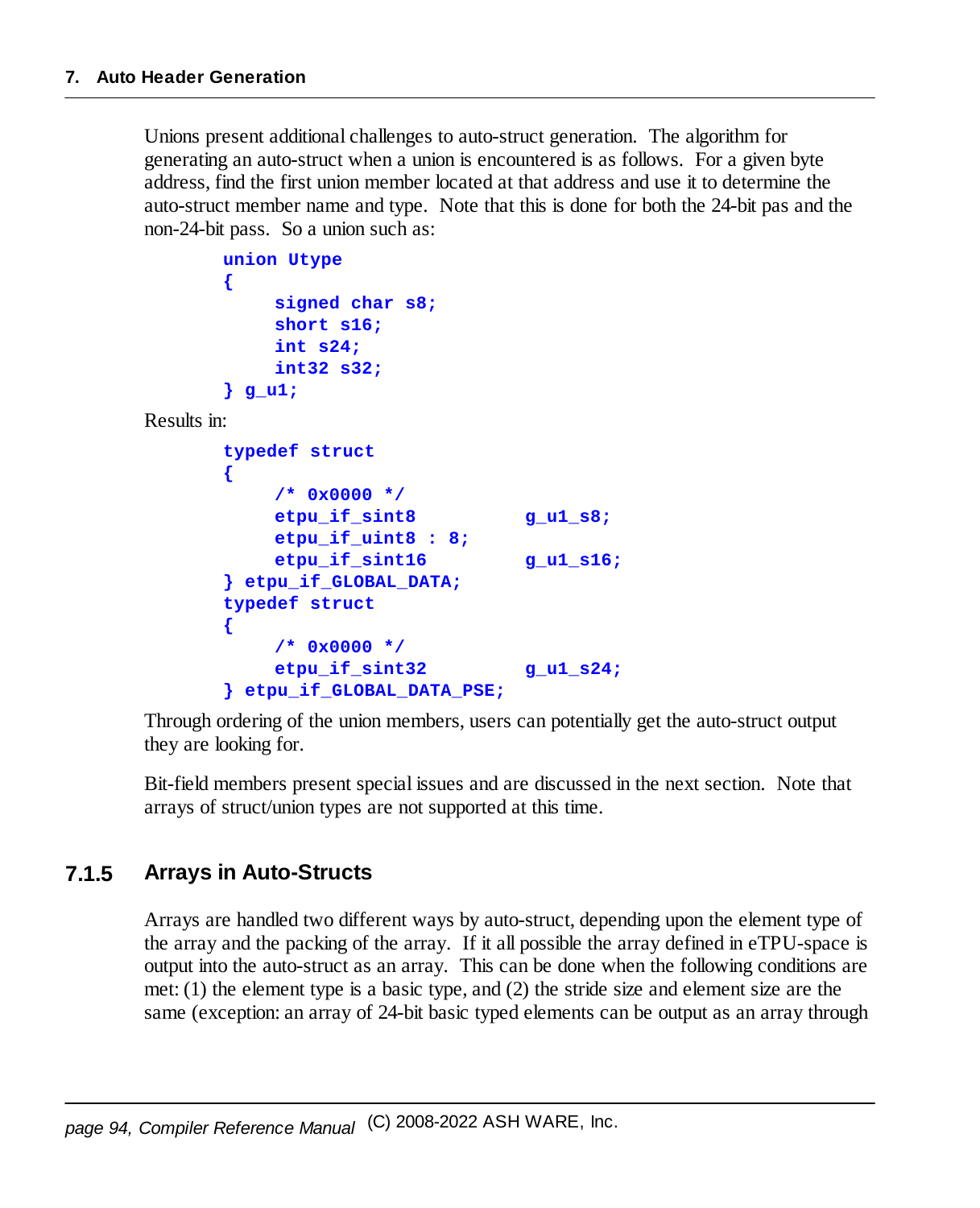the PSE). Here are a few examples of this, compiled with default "packtight" memorypacking options:

```
char g_a1[4];
char g_a2[2][2];
```
Yields the following in the auto-struct:

```
/* 0x00a4 */
etpu_if_uint8 g_a1[4];
/* 0x00a8 */
etpu_if_uint8 g_a2[2][2];
```
The memory architecture of the eTPU prevents all array cases being handled as cleanly as the above, unfortunately. In all other cases the array is "flattened" like struct and union type variables are handled. In the array case, the element index gets appended to the base array name. The most typical case where this must be done is when arrays of elements of type struct or union are encountered. The other case is that of "gapped" arrays. Gapped arrays can occur when other memory-packing modes besides "packtight" are used ("fastaccess"). For example, arrays of 8-bit integers get packed in the upper byte of each 4-byte word, leaving 3-byte gaps between elements. These gaps can be filled by other data. When the following declarations are compiled in "fastaccess" mode:

```
int8 g_s8_array[4];
int16 g_s16;
```
They yield the following in the auto-struct:

```
typedef struct
{
   /* 0x0000 */
   etpu_if_sint8 g_s8_array_0;
   etpu_if_uint8 : 8;
   etpu_if_sint16 g_s16;
   /* 0x0004 */
   etpu_if_sint8 g_s8_array_1;
   etpu_if_uint8 : 8;
   etpu_if_uint8 : 8;
   etpu_if_uint8 : 8;
   /* 0x0008 */
   etpu if sint8 g s8 array 2;
   etpu_if_uint8 : 8;
   etpu_if_uint8 : 8;
   etpu_if_uint8 : 8;
   /* 0x000c */
   etpu if sint8 g s8 array 3;
```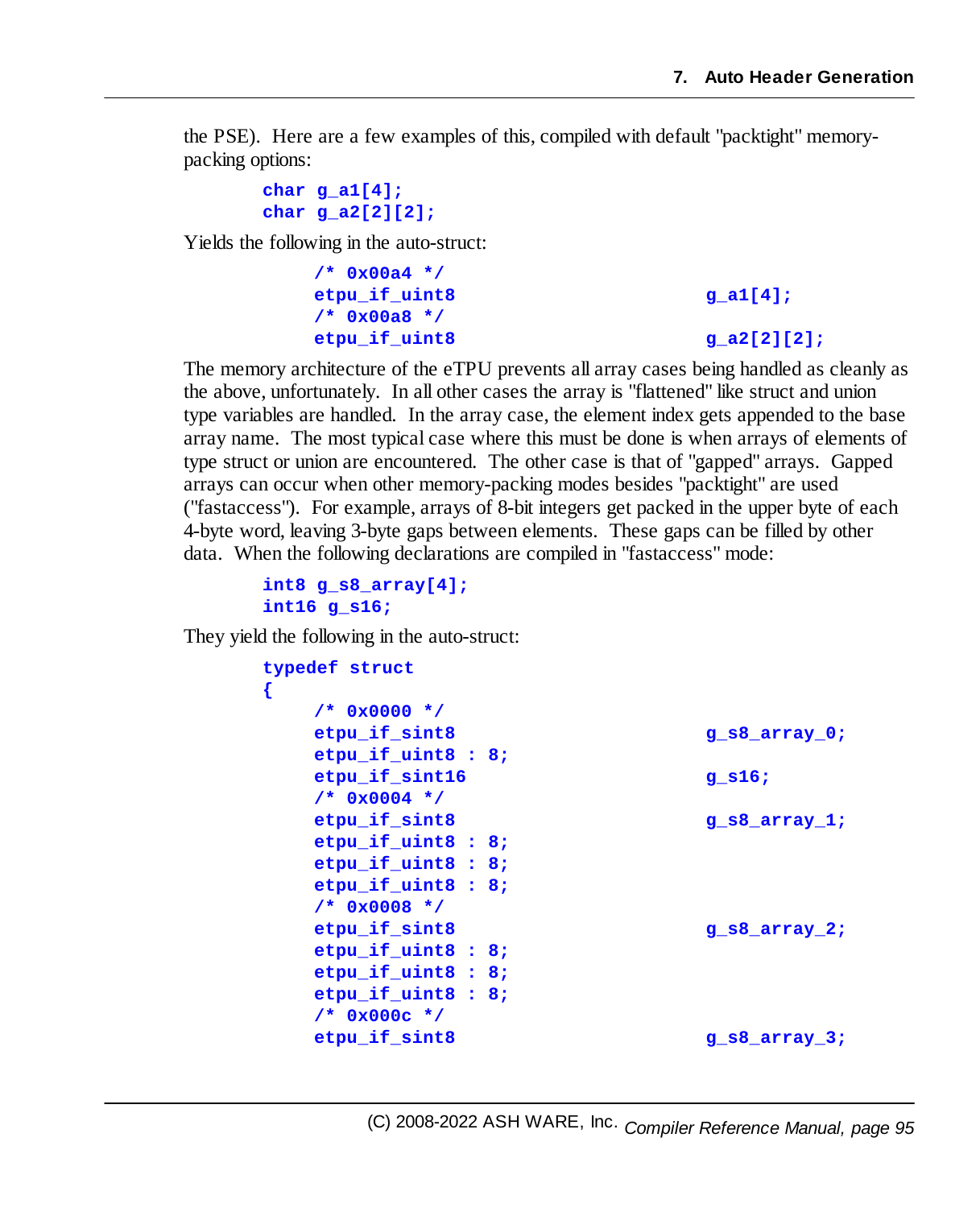```
etpu_if_uint8 : 8;
    etpu_if_uint8 : 8;
    etpu_if_uint8 : 8;
} etpu_if_GLOBAL_DATA;
```
In the case of an array of struct type, the declaration below

```
typedef struct
{
    unsigned int8 a;
    unsigned int16 b;
    unsigned int24 c;
    unsigned int32 d;
} S1;
S1 g_s1[2];
```
generates the following section of auto-struct (non-PSE only; the PSE struct contains the references to member 'c'):

| $/*$ 0x0048 */     |             |
|--------------------|-------------|
| etpu if uint8      | g s $10a$ ; |
| etpu if uint8 : 8; |             |
| $etpu_if_uint8:8;$ |             |
| etpu if uint8 : 8; |             |
| $/*$ 0x004c */     |             |
| etpu_if_uint32     | $g$ s1 0 d; |
| $/*$ 0x0050 */     |             |
| etpu if uint8 : 8; |             |
| etpu_if_uint8 : 8; |             |
| etpu if uint16     | g s $10b$ ; |
| $/*$ 0x0054 */     |             |
| etpu if uint8      | $g_s11_a;$  |
| etpu if uint8 : 8; |             |
| etpu if uint8 : 8; |             |
| etpu if uint8 : 8; |             |
| $/*$ 0x0058 */     |             |
| etpu_if_uint32     | $g$ s1 1 d; |
| $/*$ 0x005c */     |             |
| etpu if uint8 : 8; |             |
| etpu if uint8 : 8; |             |
| etpu_if_uint16     | $g_s1_1_b;$ |
|                    |             |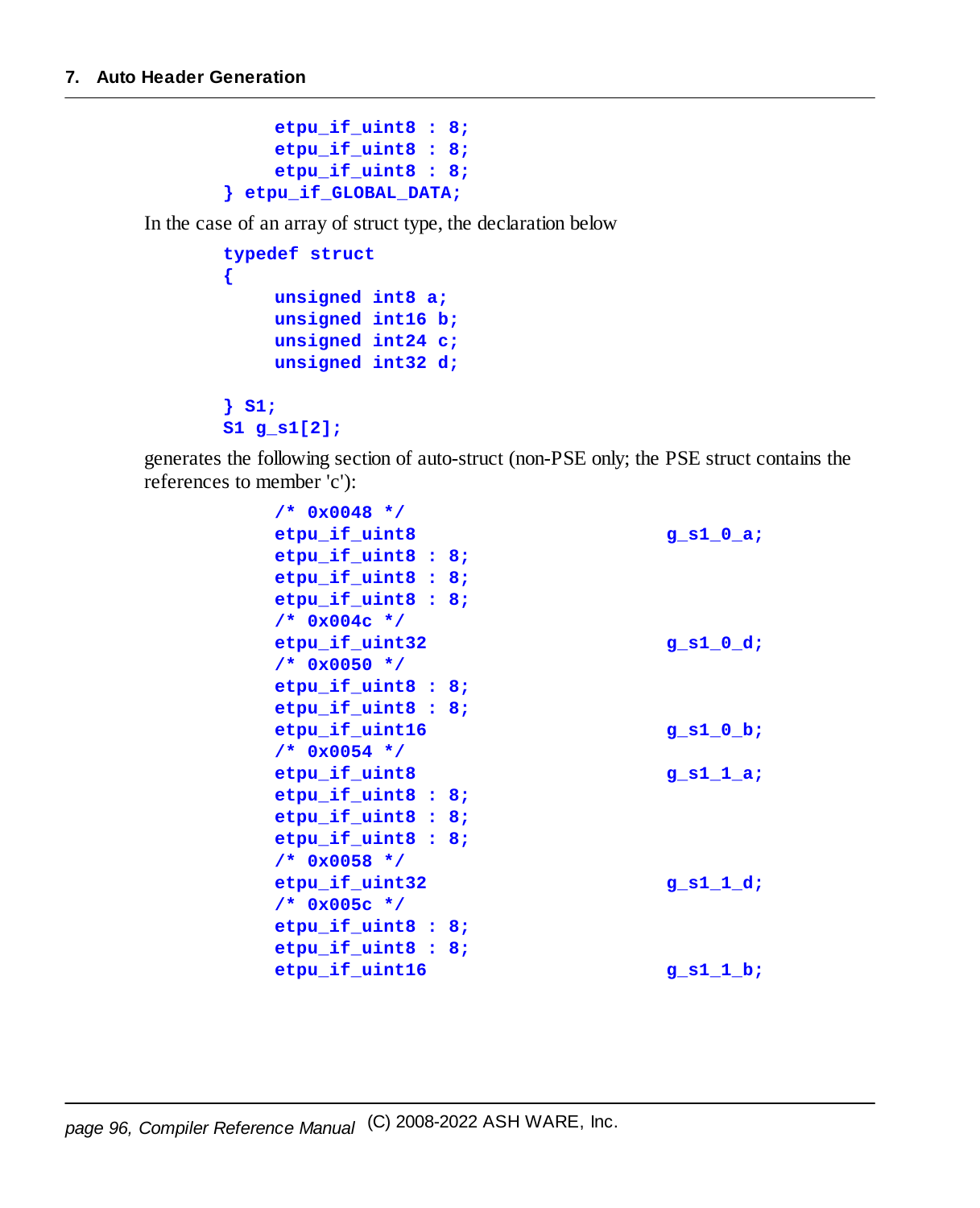#### **7.1.6 Bit-field and \_Bool Variables**

Bit-field struct/union members and \_Bool variables (\_Bool variables can act like bit-fields in that they are assigned to an 8-bit unit, and in some cases, multiple Bool variable can be packed into different bits of one unit) are handled differently than other members of the auto-struct. One reason for this is that compilers can pack bit-fields in different manners – one way is to pack from the MSB of the enclosing data unit, and the other is to pack from the LSB of the enclosing data unit. The auto-struct capability supports both techniques by enclosing bit-field/\_Bool member declarations in conditional compilation clauses controlled by the macros MSB\_BITFIELD\_ORDER and LSB\_BITFIELD\_ORDER. The user of the auto-struct header file must define one of these two macros for the code to compile.

```
#if defined(MSB_BITFIELD_ORDER)
              etpu_if_uint8 : 5;
              etpu_if_uint8 _b3 : 1;
              etpu_if_uint8 _b2 : 1;
              etpu_if_uint8 _b1 : 1;
#elif defined(LSB_BITFIELD_ORDER)
              etpu_if_uint8 _b1 : 1;
              etpu_if_uint8 _b2 : 1;
              etpu_if_uint8 _b3 : 1;
              etpu_if_uint8 : 5;
#else
#error Users of auto-struct must define either
MSB_BITFIELD_ORDER or LSB_BITFIELD_ORDER
#endif
```
A second reason for handling bit-fields different from other members of the auto-struct is that host code may need access to the enclosing data unit of the bit-field. This is because writing a bit-field member generates read-modify-write code that is not coherent – this may not be acceptable in some cases. Or, a user may need to write/read multiple bit-fields simultaneously. Thus bit-fields (and \_Bools) are placed under a union in the auto-struct, along with the data unit. This union is given an auto-generated name  $BF$  UNIT  $\leq$ addr offset>, where  $\langle \text{addr offset} \rangle$  is the byte offset within the data overlay segment of the bitfield unit. An entire bit-field unit declaration looks like:

```
union {
        etpu if uint8 UNIT;
        struct {
#if defined(MSB_BITFIELD_ORDER)
             etpu_if_uint8 : 5;
             etpu_if_uint8 _b3 : 1;
             etpu_if_uint8 _b2 : 1;
             etpu_if_uint8 _b1 : 1;
```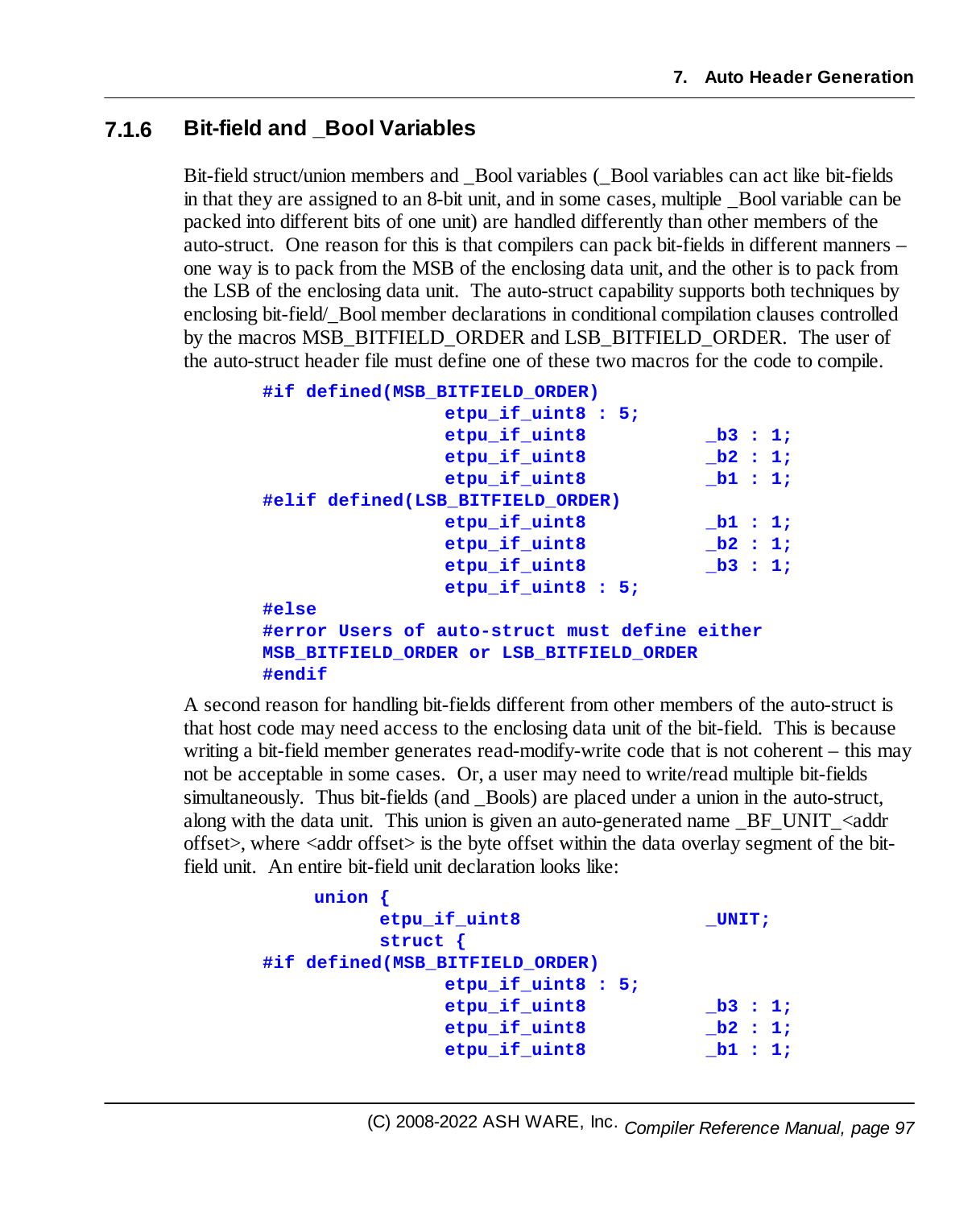```
#elif defined(LSB_BITFIELD_ORDER)
               etpu_if_uint8 _b1 : 1;
               etpu_if_uint8 _b2 : 1;
               etpu_if_uint8 _b3 : 1;
               etpu_if_uint8 : 5;
#else
#error Users of auto-struct must define either
MSB_BITFIELD_ORDER or LSB_BITFIELD_ORDER
#endif
         } _BF;
    } _BF_UNIT_0018;
```
The host could read or write all three bits simultaneously through the construct

**global\_data\_ptr->\_BF\_UNIT\_0018.\_UNIT**

Individual bits are accessed via constructs like

**global\_data\_ptr->\_BF\_UNIT\_0018.\_BF.\_b1**

#### **7.1.7 Example Code**

Below is a short sample of code that initializes global memory section data mapping structure pointers, and then accesses eTPU shared code memory via them.

```
// initialize data overlay pointers for global memory
etpu_if_GLOBAL_DATA* GDM = (etpu_if_GLOBAL_DATA*)ETPU_PRAM_BASE;
etpu_if_GLOBAL_DATA_PSE* GDM_PSE = (etpu_if_GLOBAL_DATA_PSE*)
ETPU_PRAM_PSE_BASE;
// check the data overlay structs (auto-struct)
if (sizeof(etpu_if_GLOBAL_DATA) != etpu_if_GLOBAL_DATA_EXPECTED_SIZE)
       return FAIL;
if (sizeof(etpu_if_GLOBAL_DATA_PSE) !=
etpu_if_GLOBAL_DATA_PSE_EXPECTED_SIZE)
       return FAIL;
// write and read some global data
GDM->g_s8 = 0x12;
GDM->g_s16 = 0x1234;
GDM_PSE->g_s24 = 0x123456;
GDM->g_a2[1][1] = 0x34;
if (GDM->g_s1_s8 != (signed char)0x87)
      ErrorEncountered();
if (GDM->g_s1_s16 != (signed short)0x8765)
      ErrorEncountered();
if (GDM_PSE->g_s1_s24 != 0xff876543)
      ErrorEncountered();
```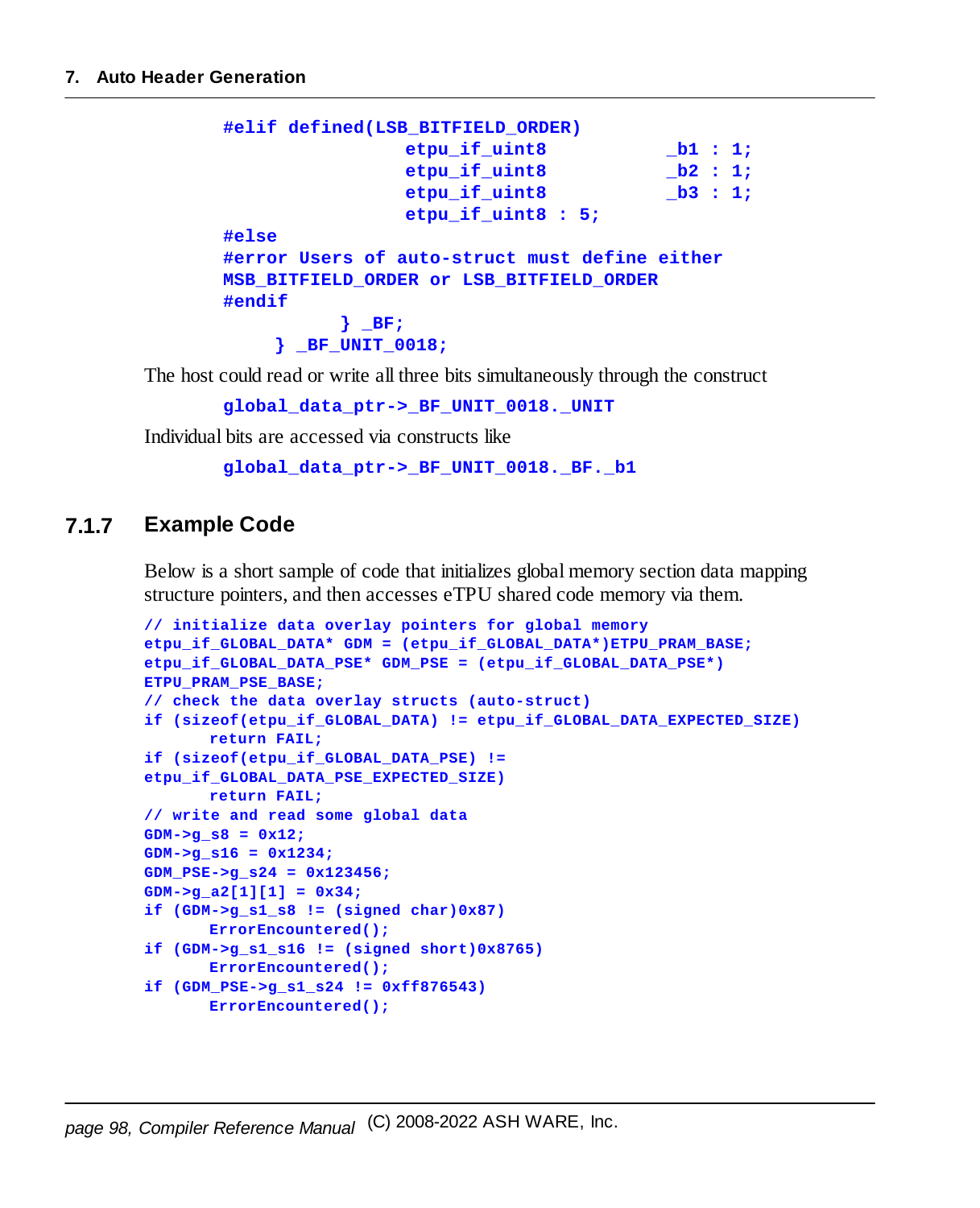## **7.2 Auto-Defines File**

The auto-defines header file contains all the compiler-generated information necessary for the host to initialize  $\&$  control the eTPU, and to place  $\&$  find data. The contents of this file is explained in detail in the ensuing sections.

#### **7.2.1 Global Prepended Mnemonic**

A global mnemonic is prepended to all generated text. The default global mnemonic is the underscore character, '. This can be overridden with the linker command line option "-GM=<text>" - see the linker reference manual for more information.

#### **7.2.2 Auto Header File Name**

The name of the auto-generated defines header file is the constructed as shown below. This can be overridden using the linker option "-defines=<FileName>" - see the linker reference manual for more details.

**<ExectutableFileName>\_defines.h**

#### **7.2.3 Text Generation**

The purpose of the auto generated text is to produce a series of #defines that are used on the host CPU side code to initialize and run the eTPU function. A series of the #defines are generated that appear as follows.

#### **#define <Name> <Value>**

The  $\alpha$  is generated by concatenating the global mnemonic, the function or class name (if applicable), the settings mnemonic, and any additional text that is available (such as the variable name.) Additionally, each concatenation is separated by underscores, as follows.

```
_<GlobalMnemonic>_<SettingMnemonic>_><FunctionName>_<Misc>_
```
Note that when the class and the table name are identical then the table name is not included. With regards to variables and their type information, the settings mnemonic is a concatenation of address space and mnemonic.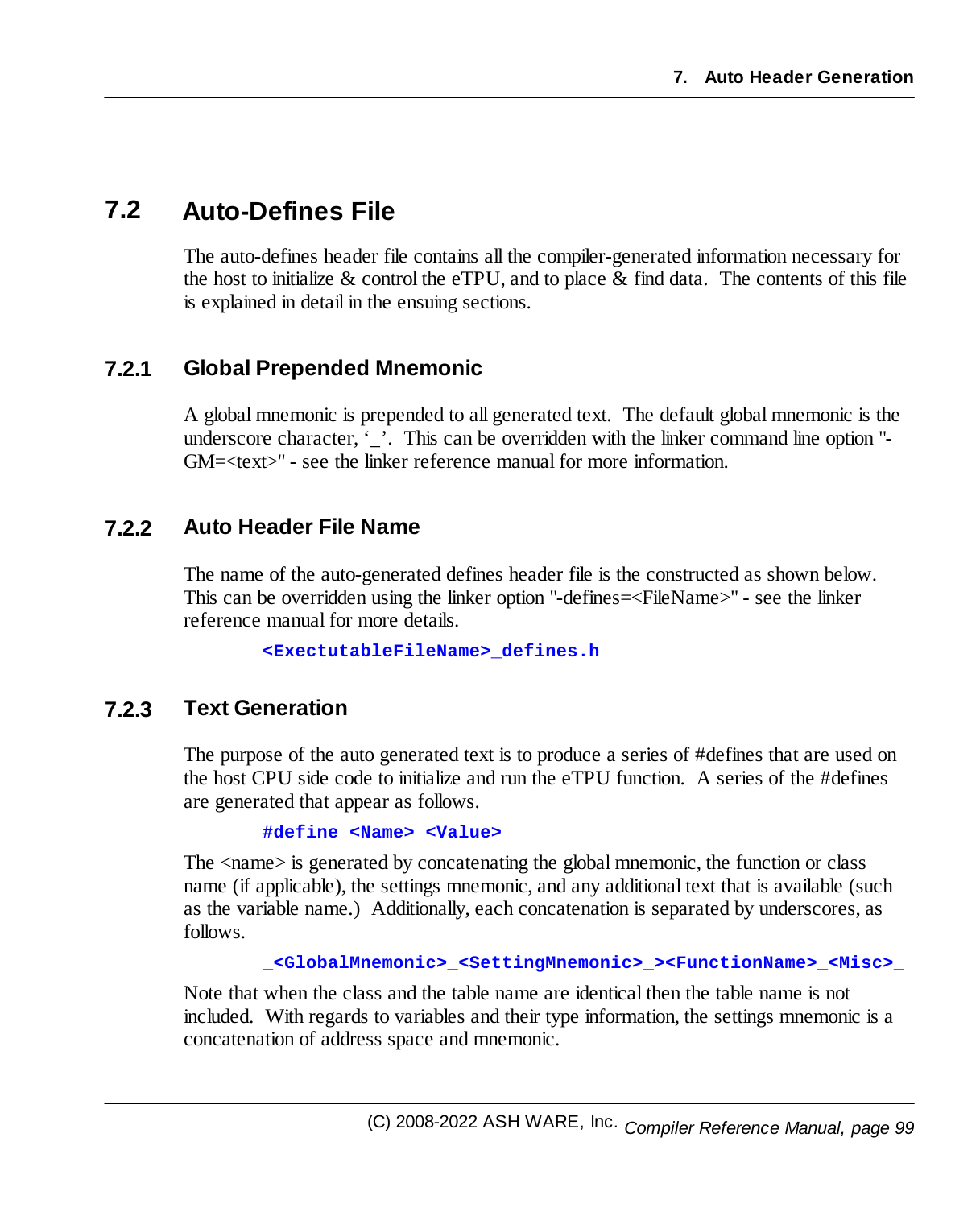#### **7.2.4 Type Information**

For every variable and tag type member, type information is provided. The possible type values are

> **T\_bool T\_sint8 T\_uint8 T\_sint16 T\_uint16 T\_sint24 T\_uint24 T\_sint32 T\_uint32 T\_sfract8 T\_ufract8 T\_sfract16 T\_ufract16 T\_sfract24 T\_ufract24 T\_ptr T\_array T\_struct T\_union**

For arrays, the element type is provided, as is done for struct and union members. The base type for pointers is also provided. For both arrays and pointers, the element/base type may be found through multiple dimensions or multiple levels of indirection.

```
#define _GLOB_VAR_TYPE_g_s8_ T_uint8
#define _GLOB_VAR_TYPE_g_s16_ T_sint16
#define _CHAN_MEMBER_TYPE_DefinesTest_Stype_s16_ T_sint16
#define _CHAN_MEMBER_TYPE_DefinesTest_Stype_s24_ T_sint24
#define _CPBA_TYPE_DefinesTest__a1_ T_array
#define _CPBA_TYPE_ARRAY_DefinesTest__a1_ T_uint8
#define _GLOB_VAR_TYPE_g_s24_ptr_ T_ptr
#define _GLOB_VAR_TYPE_PTR_g_s24_ptr_ T_sint24
```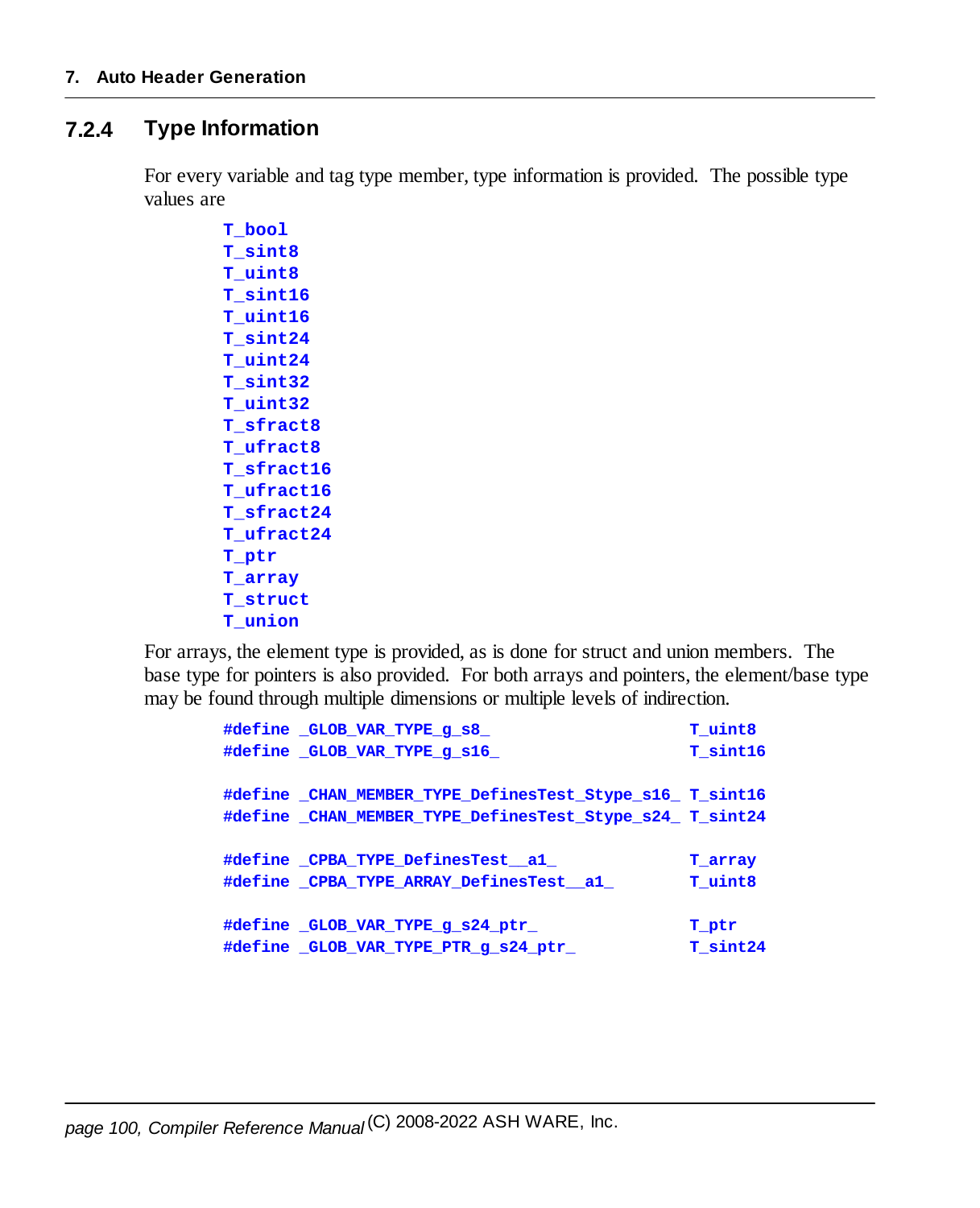#### **7.2.5 Array Variables**

Offsets to variables of array type are output in similar manner to basic type variables, except that the settings mnemonic contains ARRAY (CPBA\_ARRAY, ERBA\_ARRAY or GLOB\_ARRAY). The element typeAdditionally, for each dimension of the array two additional definitions are supplied – the number of elements in the dimension and the stride size. For these <Misc> takes the form <var name> DIM <dimension #> LENGTH and <var name> DIM <dimension #> STRIDE

For example,

```
int24 g_s24_array[10];
```
may yield

```
#define _GLOB_ARRAY_g_s24_array_ 0x01
#define _GLOB_ARRAY_g_s24_array_DIM_1_LENGTH 0x10
#define _GLOB_ARRAY_g_s24_array_DIM_1_STRIDE 0x04
```
#### **7.2.6 \_Bool Type Variables**

Besides the byte offset of the variable's location, \_Bool types also list the bit offset within the 8-bit unit of the variable with the mnemonic BOOLBITOFFSET:

| #define CPBA8 Test b4          | 0x00           |
|--------------------------------|----------------|
| #define CPBA8 BOOLBITOFFSET b4 | $0 \times 0.5$ |

#### **7.2.7 Struct/Union Variables**

Again, offsets to variables of struct/union type are output in a similar manner to other variables. The aggregate type of the variable is encoded in the settings mnemonic.

```
struct S1 g_GlobalStructVar;
union U1 _ChanFrameUnionVar; // in eTPU Function TESTIO
```
The above variable definitions would be exported in the defines file as something like:

**#define \_GLOB\_STRUCT\_g\_GlobalStructVar\_ 0x10 #define \_CPBA\_UNION\_TESTIO\_\_ChanFrameUnionVar\_ 0x05**

Individual members of these variables can then be located using the additional type information provided, as described in section 6.2.8.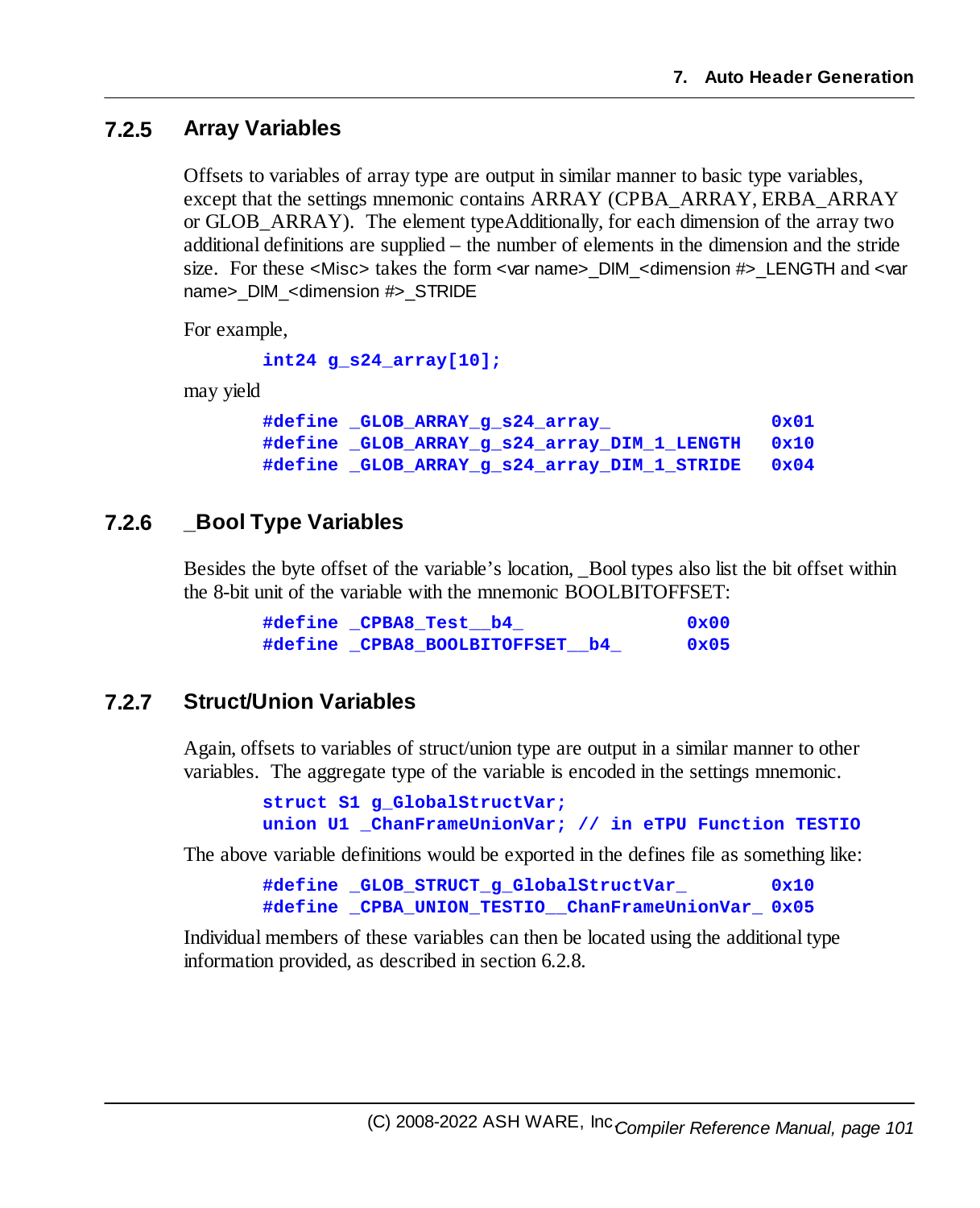### **7.2.8 Tag Types (Structures, Unions, Enumerations)**

When global (GLOB mnemonic), engine-relative (eTPU2 only, ENG mnemonic) or channel frame (CHAN mnemonic) variables have a tag type, struct, union, or enum, information on that type will be exported in the auto header file. In the case of structs & unions, this information can be used to build up the exact location of each member. Size and alignment information is also included. Two pieces of size data are provided – one is the size that the sizeof() operator would return, which includes any padding in order to reach the array stride size of the struct/union. The second is the raw size used by the structure, and does not include padding. The alignment data indicates the offset, within a 32-bit word, where the struct/union begins. A struct that consists of two 24-bit members would have an alignment of 1, and a raw size of 7. From a host perspective, the number of 32-bit words that must be allocated to hold an eTPU structure is  $((\langle \text{alignment} \rangle + \langle \text{raw size} \rangle + 3) >> 2)$ . For example, given the following type definitions:

```
struct S1
{
     int x;
     int y;
};
struct S3
{
     struct S1 s1_1;
     int x;
     char a;
     struct S1 s1_2;
};
```
If used for global variables, this would yield the following in the \_defines file:

```
// defines for type struct S1
// size of a tag type
// (including padding as defined by sizeof operator)
// value (sizeof) = _GLOB_TAG_TYPE_SIZE_S1_
#define _GLOB_TAG_TYPE_SIZE_S1_ 0x08
// raw size (padding not included) of a tag type
// value (raw size) = _GLOB_TAG_TYPE_RAW_SIZE_S1_
#define _GLOB_TAG_TYPE_RAW_SIZE_S1_ 0x07
// alignment relative to a double even address
// of the tag type (address & 0x3)
// value = _GLOB_TAG_TYPE_ALIGNMENT_S1_
#define _GLOB_TAG_TYPE_ALIGNMENT_S1_ 0x01
// offset of struct/union members
```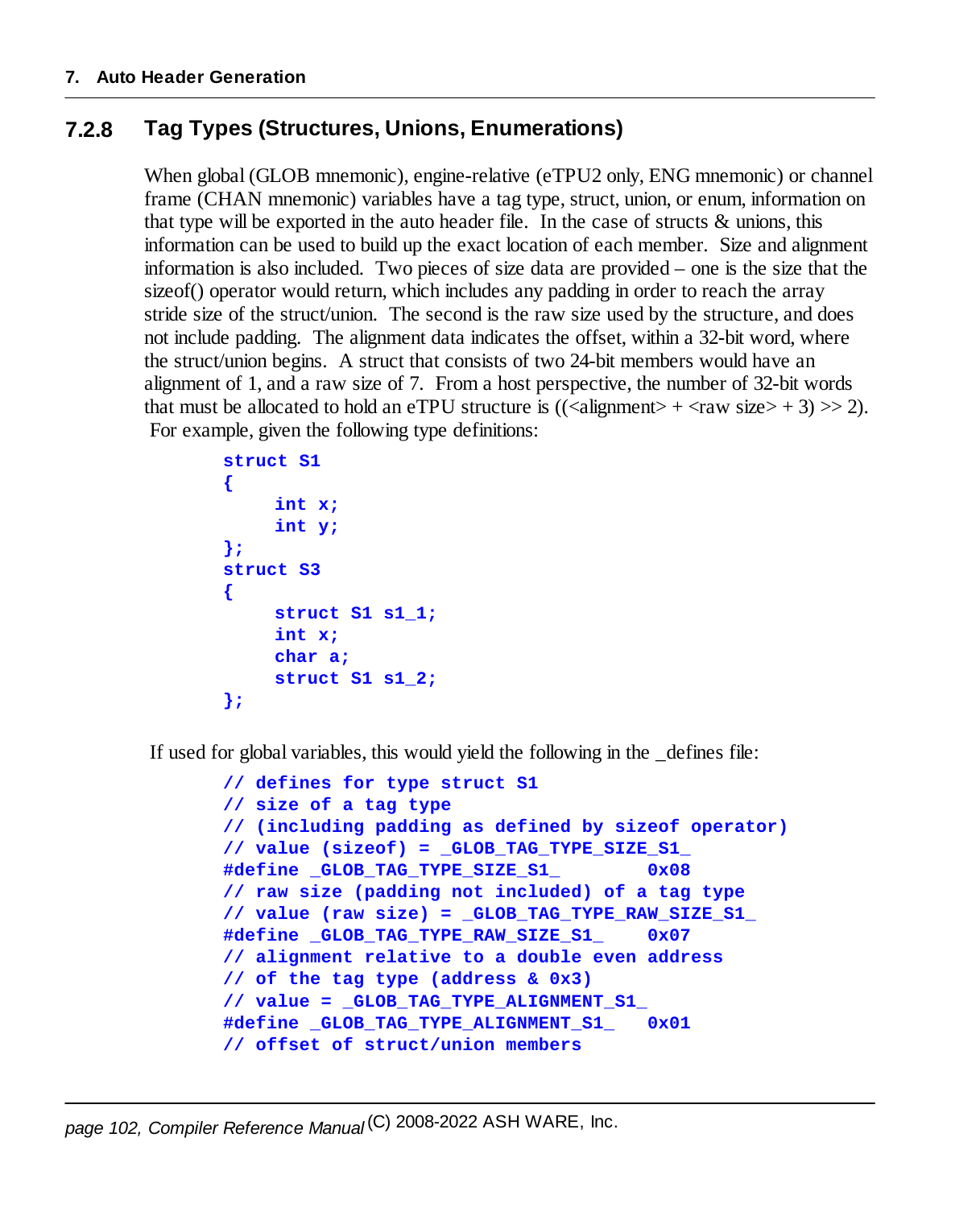```
// from variable base location
// the offset of bitfields is specified in bits,
// otherwise it is bytes
// address = SPRAM + [variable SPRAM offset]
// + _GLOB_MEMBER_BYTEOFFSET_S1_x_
#define _GLOB_MEMBER_BYTEOFFSET_S1_x_ 0x00
#define _GLOB_MEMBER_BYTEOFFSET_S1_y_ 0x04
// defines for type struct S3
#define _GLOB_TAG_TYPE_SIZE_S3_ 0x14
#define _GLOB_TAG_TYPE_RAW_SIZE_S3_ 0x14
#define _GLOB_TAG_TYPE_ALIGNMENT_S3_ 0x00
#define _GLOB_MEMBER_BYTEOFFSET_S3_s1_1_ 0x01
#define _GLOB_MEMBER_BYTEOFFSET_S3_x_ 0x09
#define _GLOB_MEMBER_BYTEOFFSET_S3_a_ 0x00
#define _GLOB_MEMBER_BYTEOFFSET_S3_s1_2_ 0x0D
```
Bitfield member offsets are specified in bits, and also have bit size information:

```
struct S3
       {
            struct S1 s1_1;
            int m : 10;
            int n : 10;
            int o : 10; // must go in next "unit"
            int p : 1;
            int q : 1;
            int : 4;
            int r : 1;
            struct S1 s1_2;
       };
Yields:
       // defines for type struct S3
       #define _CHAN_TAG_TYPE_SIZE_S3_ 0x10
       #define _CHAN_TAG_TYPE_RAW_SIZE_S3_ 0x0F
       #define _CHAN_TAG_TYPE_ALIGNMENT_S3_ 0x01
       #define _CHAN_MEMBER_BYTEOFFSET_Test_S3_s1_1_ 0x00
       #define _CHAN_MEMBER_BITOFFSET_Test_S3_m_ 0x4E
       #define _CHAN_MEMBER_BITSIZE_Test_S3_m_ 0x0A
       #define _CHAN_MEMBER_BITOFFSET_Test_S3_n_ 0x44
       #define _CHAN_MEMBER_BITSIZE_Test_S3_n_ 0x0A
       #define _CHAN_MEMBER_BITOFFSET_Test_S3_o_ 0x6E
       #define _CHAN_MEMBER_BITSIZE_Test_S3_o_ 0x0A
```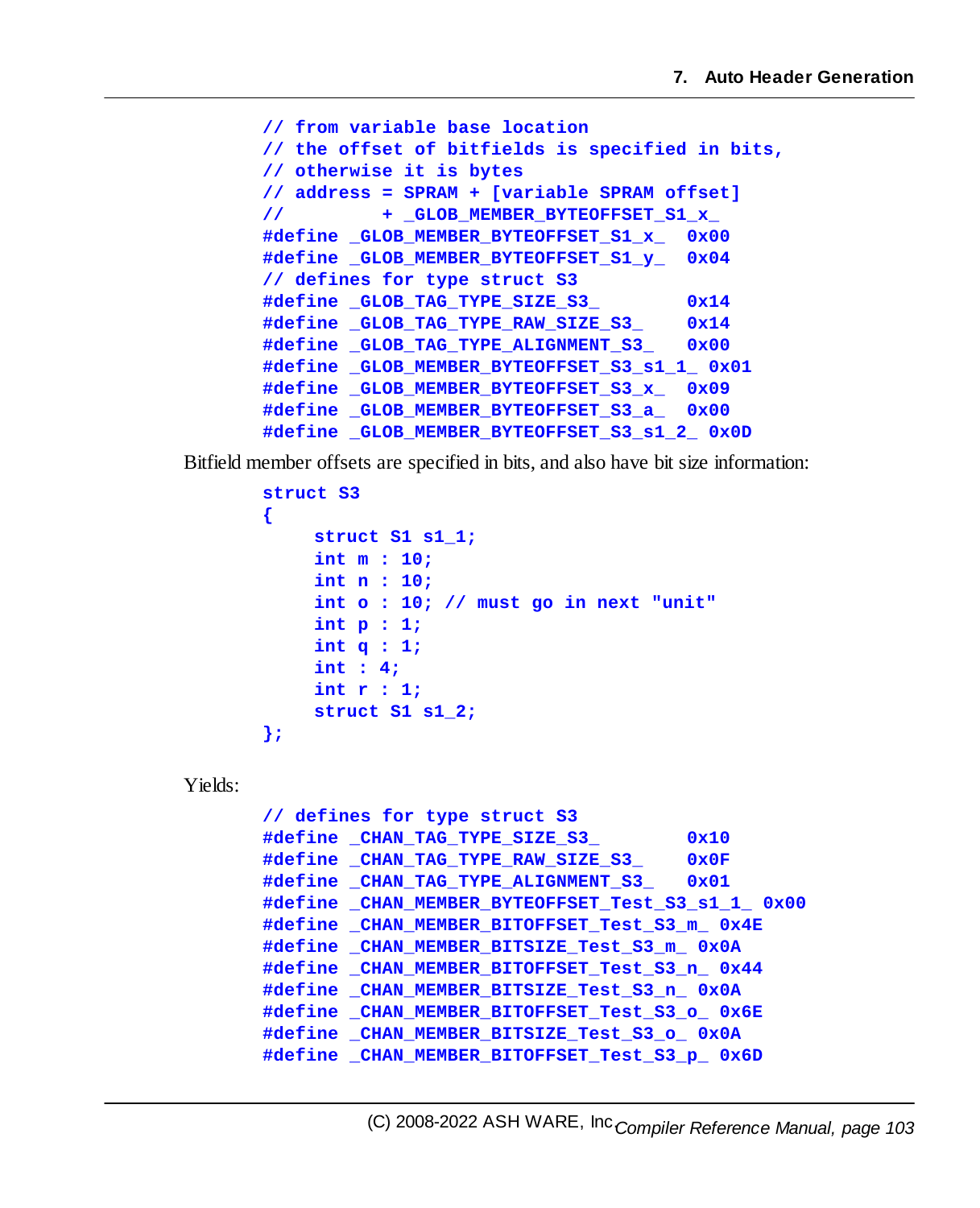```
#define _CHAN_MEMBER_BITSIZE_Test_S3_p_ 0x01
#define _CHAN_MEMBER_BITOFFSET_Test_S3_q_ 0x6C
#define _CHAN_MEMBER_BITSIZE_Test_S3_q_ 0x01
#define _CHAN_MEMBER_BITOFFSET_Test_S3_r_ 0x67
#define _CHAN_MEMBER_BITSIZE_Test_S3_r_ 0x01
#define _CHAN_MEMBER_BYTEOFFSET_Test_S3_s1_2_ 0x04
```
Enumeration information is exported using the settings mnemonic ENUM\_LITERAL and with a  $\langle$ Misc $\rangle$  portion that is the enum name and literal concatenated. For example:

```
enum timebase_t
{
   tcr1_base,
   tcr2_base
};
```
Yields:

**// defines for type enum timebase\_t // values of the literals of an enum type // value = \_CHAN\_ENUM\_LITERAL\_FPM\_timebase\_t\_tcr1\_base\_ #define \_CHAN\_ENUM\_LITERAL\_FPM\_timebase\_t\_tcr1\_base\_ 0x00 #define \_CHAN\_ENUM\_LITERAL\_FPM\_timebase\_t\_tcr2\_base\_ 0x01**

#### **7.2.9 Global Mnemonic**

The GlobalMnemonic is text that is prepended to #ifdef's and #define's in the auto header file. It is intended to be used to avoid clashes with similar constructs in other files. The default GlobalMnemonic is an the underscore character, '...

#### **7.2.10 Settings, Register Fields, and Mnemonic**

| <b>Setting</b> | Register/Field   Mnemonic |                                                       | Units           |
|----------------|---------------------------|-------------------------------------------------------|-----------------|
| Address        |                           | Entry Table Base   ETPUECR.ET   ENTRY_TABLE_BASE ADDR | Byte<br>Address |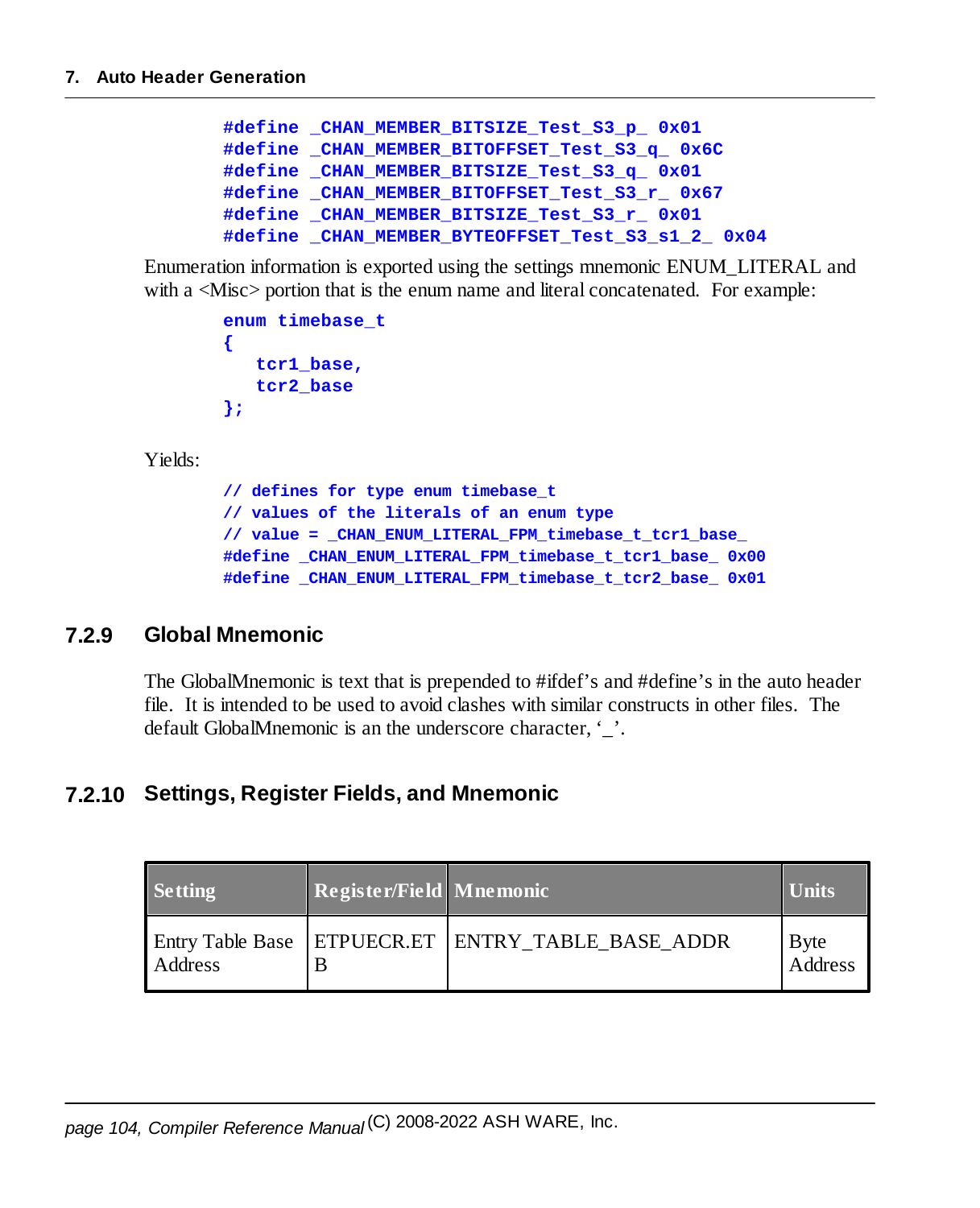#### **7. Auto Header Generation**

| <b>Setting</b>                                 | Register/Field Mnemonic |                     | <b>Units</b>                   |
|------------------------------------------------|-------------------------|---------------------|--------------------------------|
| Entry Table Type<br>(standard/alternat<br>e)   | <b>CXCR.ETCS</b>        | ENTRY_TABLE_TYPE    | $0 = Std$<br>$1 = A$ lt        |
| Entry Table Pin<br>Direction<br>(input/Output) | <b>CXCR.ETPD</b>        | ENTRY_TABLE_PIN_DIR | $0=$ Input<br>$1 =$ Outpu<br>t |
| <b>Function Number</b>                         | <b>CXCR.CFS</b>         | FUNCTION_NUM        | None                           |
| 8-bit Channel                                  | <b>CXCR.CPBA</b>        | CPBA8               | <b>Bytes</b>                   |
| Variable Offset                                |                         | CPBA_BOOLBITOFFSET  | <b>Bits</b>                    |
| 16-bit Channel<br>Variable Offset              | <b>CXCR.CPBA</b>        | CPBA16              | <b>Bytes</b>                   |
| 24-bit Channel<br>Variable Offset              | <b>CXCR.CPBA</b>        | CPBA24              | <b>Bytes</b>                   |
| 32-bit Channel<br>Variable Offset              | CXCR.CPBA               | CPBA32              | <b>Bytes</b>                   |
| Array Channel                                  | <b>CXCR.CPBA</b>        | CPBA_ARRAY          | <b>Bytes</b>                   |
| Variable Offset &<br>Length/Stride             |                         | CPBA_TYPE_ARRAY     | <type></type>                  |
|                                                |                         | DIM_ <n>_LENGTH</n> | Count                          |
|                                                |                         | DIM_ <n>_STRIDE</n> | <b>Bytes</b>                   |
| <b>Struct Channel</b><br>Variable Offset       | <b>CXCR.CPBA</b>        | CPBA_STRUCT         | <b>Bytes</b>                   |
| <b>Union Channel</b><br>Variable Offset        | <b>CXCR.CPBA</b>        | <b>CPBA_UNION</b>   | <b>Bytes</b>                   |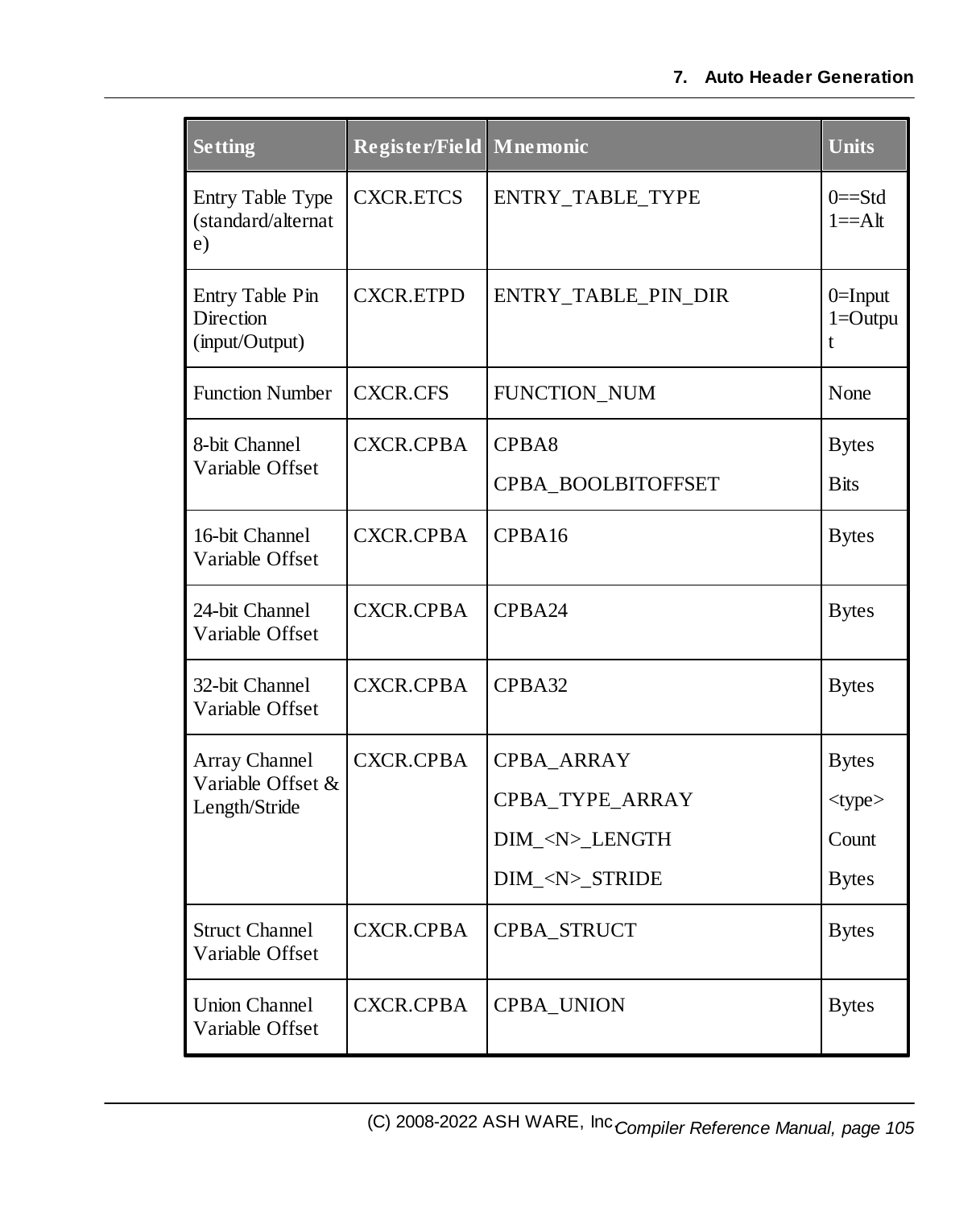#### **7. Auto Header Generation**

| <b>Setting</b>                        | Register/Field Mnemonic |                                         | <b>Units</b>  |
|---------------------------------------|-------------------------|-----------------------------------------|---------------|
| Struct/Union                          |                         | CHAN_MEMBER_TYPE                        | <type></type> |
| Member Offsets                        |                         | CHAN_MEMBER_BYTEOFFSET                  | <b>Bytes</b>  |
|                                       |                         | CHAN_MEMEBR_BITOFFSET                   | <b>Bits</b>   |
|                                       |                         | CHAN_MEMBER_BITSIZE                     | <b>Bits</b>   |
|                                       |                         | CHAN_MEMBER_ <name>_DIM_&lt;&gt;</name> |               |
| Tag Type Data                         |                         | CHAN_TAG_TYPE_SIZE                      | <b>Bytes</b>  |
|                                       |                         | CHAN_TAG_TYPE_RAW_SIZE                  |               |
|                                       |                         | CHAN_TAG_TYPE_ALIGNMENT                 |               |
| Enum literal<br>values                |                         | CHAN_ENUM_LITERAL                       |               |
| Variable Type                         |                         | CPBA_TYPE                               | <type></type> |
| <b>Channel Frame</b><br>Size          | <b>CXCR.CPBA</b>        | <b>FRAME_SIZE</b>                       | <b>Bytes</b>  |
| <b>Initialized Frame</b><br>Constants | <b>RAM</b>              | FRAME_CONTENTS                          | <b>Bytes</b>  |
| 8-bit Channel                         | <b>ECRX.ERBA</b>        | ERBA8                                   | <b>Bytes</b>  |
| Variable Offset                       |                         | ERBA_BOOLBITOFFSET                      | <b>Bits</b>   |
| 16-bit Channel<br>Variable Offset     | <b>ECRX.ERBA</b>        | ERBA16                                  | <b>Bytes</b>  |
| 24-bit Channel<br>Variable Offset     | <b>ECRX.ERBA</b>        | ERBA24                                  | <b>Bytes</b>  |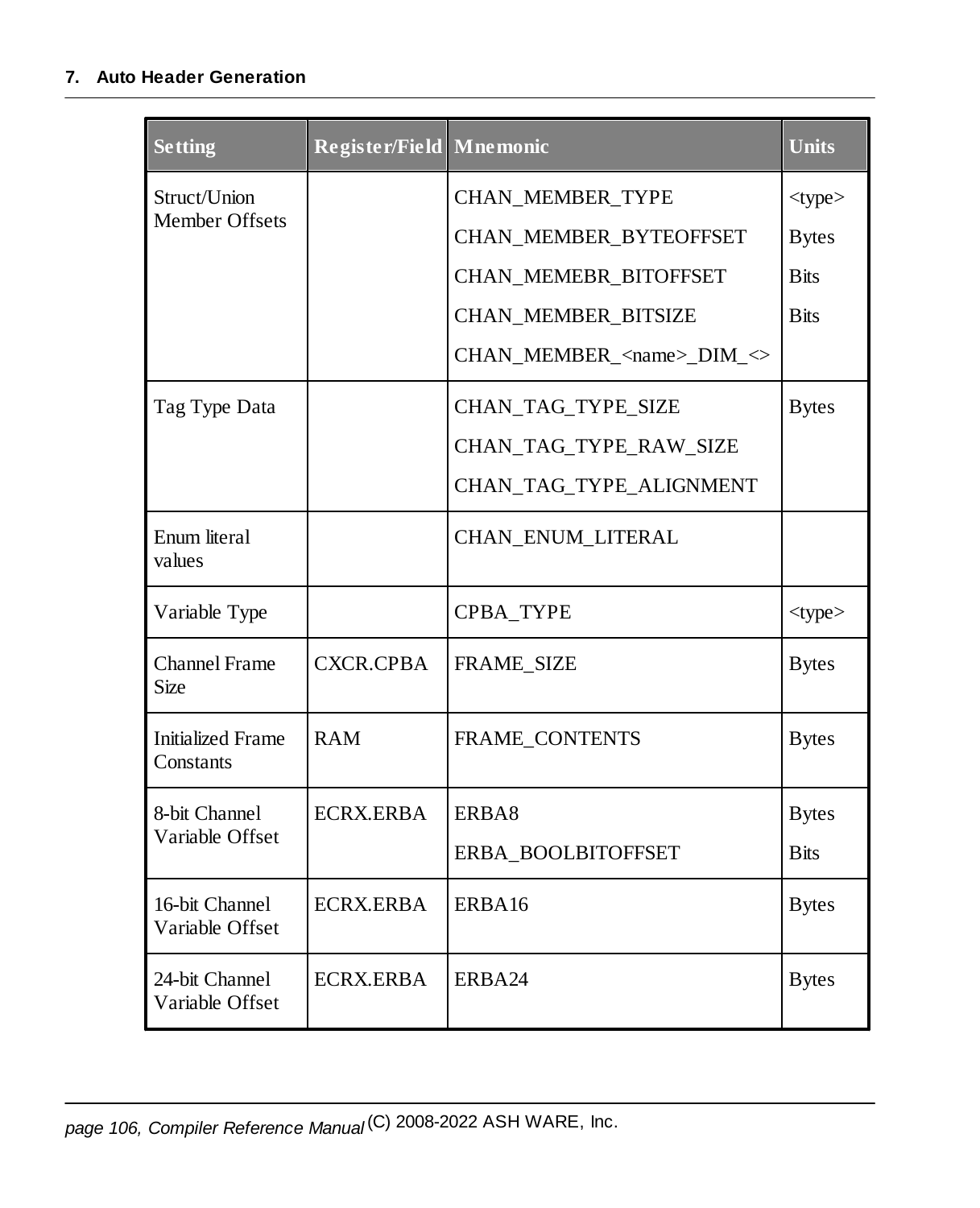| <b>Setting</b>                           | Register/Field Mnemonic |                                        | <b>Units</b>  |
|------------------------------------------|-------------------------|----------------------------------------|---------------|
| 32-bit Channel<br>Variable Offset        | <b>ECRX.ERBA</b>        | ERBA32                                 | <b>Bytes</b>  |
| Array Channel                            | <b>ECRX.ERBA</b>        | ERBA_ARRAY                             | <b>Bytes</b>  |
| Variable Offset &<br>Length/Stride       |                         | ERBA_TYPE_ARRAY                        | <type></type> |
|                                          |                         | DIM_ <n>_LENGTH</n>                    | Count         |
|                                          |                         | DIM_ <n>_STRIDE</n>                    | <b>Bytes</b>  |
| <b>Struct Channel</b><br>Variable Offset | <b>ECRX.ERBA</b>        | ERBA_STRUCT                            | <b>Bytes</b>  |
| <b>Union Channel</b><br>Variable Offset  | <b>ECRX.ERBA</b>        | <b>ERBA_UNION</b>                      | <b>Bytes</b>  |
| Struct/Union                             |                         | ENG_MEMBER_TYPE                        | <type></type> |
| <b>Member Offsets</b>                    |                         | ENG_MEMBER_BYTEOFFSET                  | <b>Bytes</b>  |
|                                          |                         | ENG_MEMEBR_BITOFFSET                   | <b>Bits</b>   |
|                                          |                         | ENG_MEMBER_BITSIZE                     | <b>Bits</b>   |
|                                          |                         | ENG_MEMBER_ <name>_DIM_&lt;&gt;</name> |               |
| Tag Type Data                            |                         | ENG_TAG_TYPE_SIZE                      | <b>Bytes</b>  |
|                                          |                         | ENG_TAG_TYPE_RAW_SIZE                  |               |
|                                          |                         | ENG_TAG_TYPE_ALIGNMENT                 |               |
| Enum literal<br>values                   |                         | ENG_ENUM_LITERAL                       |               |
| Variable Type                            |                         | ERBA_TYPE                              | $<$ type $>$  |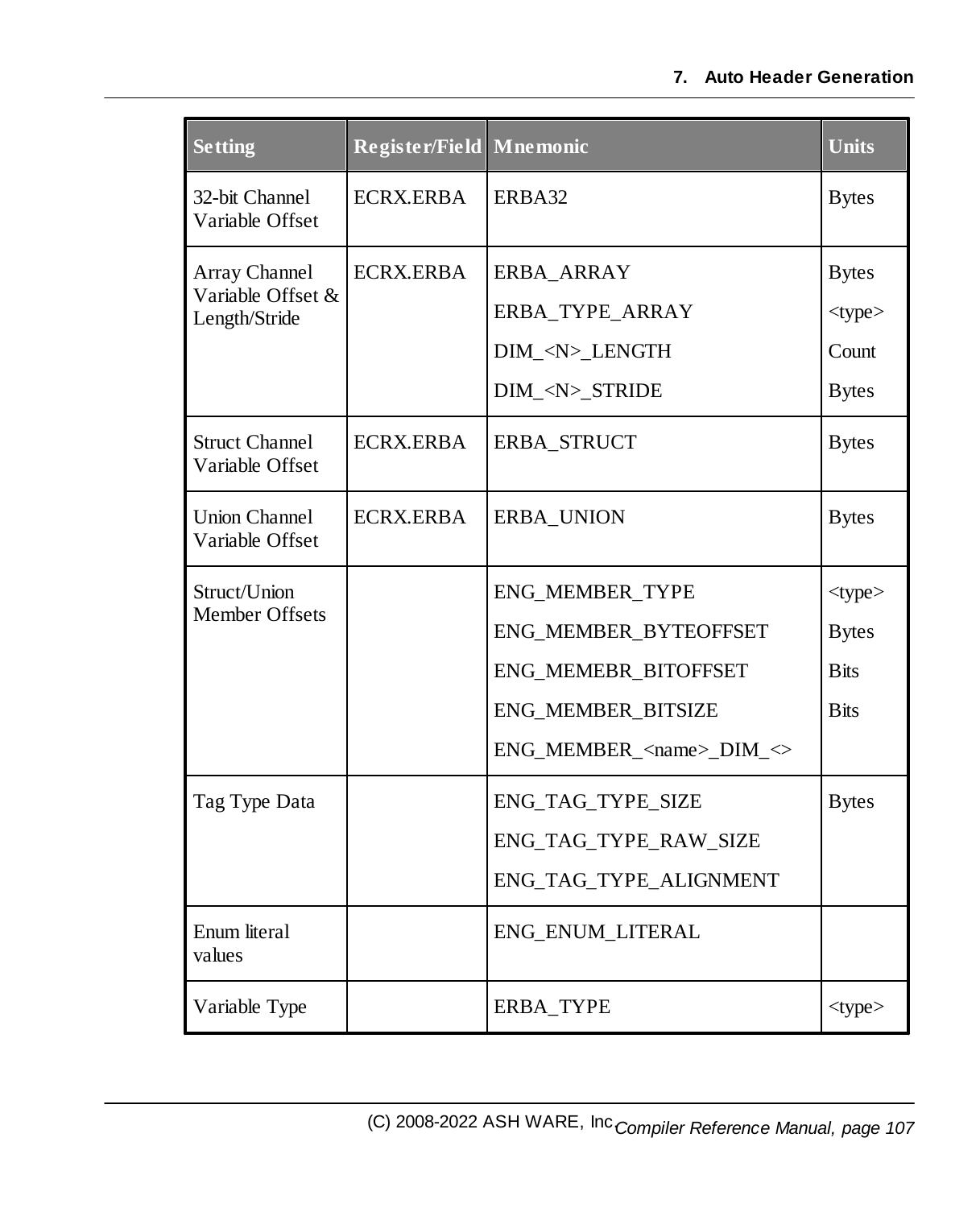#### **7. Auto Header Generation**

| <b>Setting</b>                           | Register/Field Mnemonic |                                                                | <b>Units</b>  |
|------------------------------------------|-------------------------|----------------------------------------------------------------|---------------|
| 8-bit Global                             | <b>RAM</b>              | GLOB_VAR8                                                      | <b>Bytes</b>  |
| Variable Offset                          |                         | GLOB_VAR8_BOOL_BIT_OFFSET                                      | <b>Bits</b>   |
| 16-bit Global<br>Variable Offset         | <b>RAM</b>              | GLOB_VAR16                                                     | <b>Bytes</b>  |
| 24-bit Global<br>Variable Offset         | <b>RAM</b>              | GLOB_VAR24                                                     | <b>Bytes</b>  |
| 32-bit Global<br>Variable Offset         | <b>RAM</b>              | GLOB_VAR32                                                     | <b>Bytes</b>  |
| Array Channel                            | <b>RAM</b>              | <b>GLOB_ARRAY</b>                                              | <b>Bytes</b>  |
| Variable Offset &<br>Length/Stride       |                         | <b>GLOB_TYPE_ARRAY</b>                                         | <type></type> |
|                                          |                         | DIM_ <n>_LENGTH</n>                                            | Count         |
|                                          |                         | DIM_ <n>_STRIDE</n>                                            | <b>Bytes</b>  |
| <b>Struct Channel</b><br>Variable Offset | <b>RAM</b>              | <b>GLOB_STRUCT</b>                                             | <b>Bytes</b>  |
| <b>Union Channel</b><br>Variable Offset  | <b>RAM</b>              | <b>GLOB_UNION</b>                                              | <b>Bytes</b>  |
| Struct/Union                             |                         | <b>GLOB_MEMBER_TYPE</b>                                        | <type></type> |
| Member Offsets                           |                         | GLOB_MEMBER_BYTEOFFSET                                         | <b>Bytes</b>  |
|                                          |                         | GLOB_MEMEBR_BITOFFSET                                          | <b>Bits</b>   |
|                                          |                         | GLOB_MEMBER_BITSIZE                                            | <b>Bits</b>   |
|                                          |                         | $GLOB$ _MEMBER_ <name>_DIM_<math>\Leftrightarrow</math></name> |               |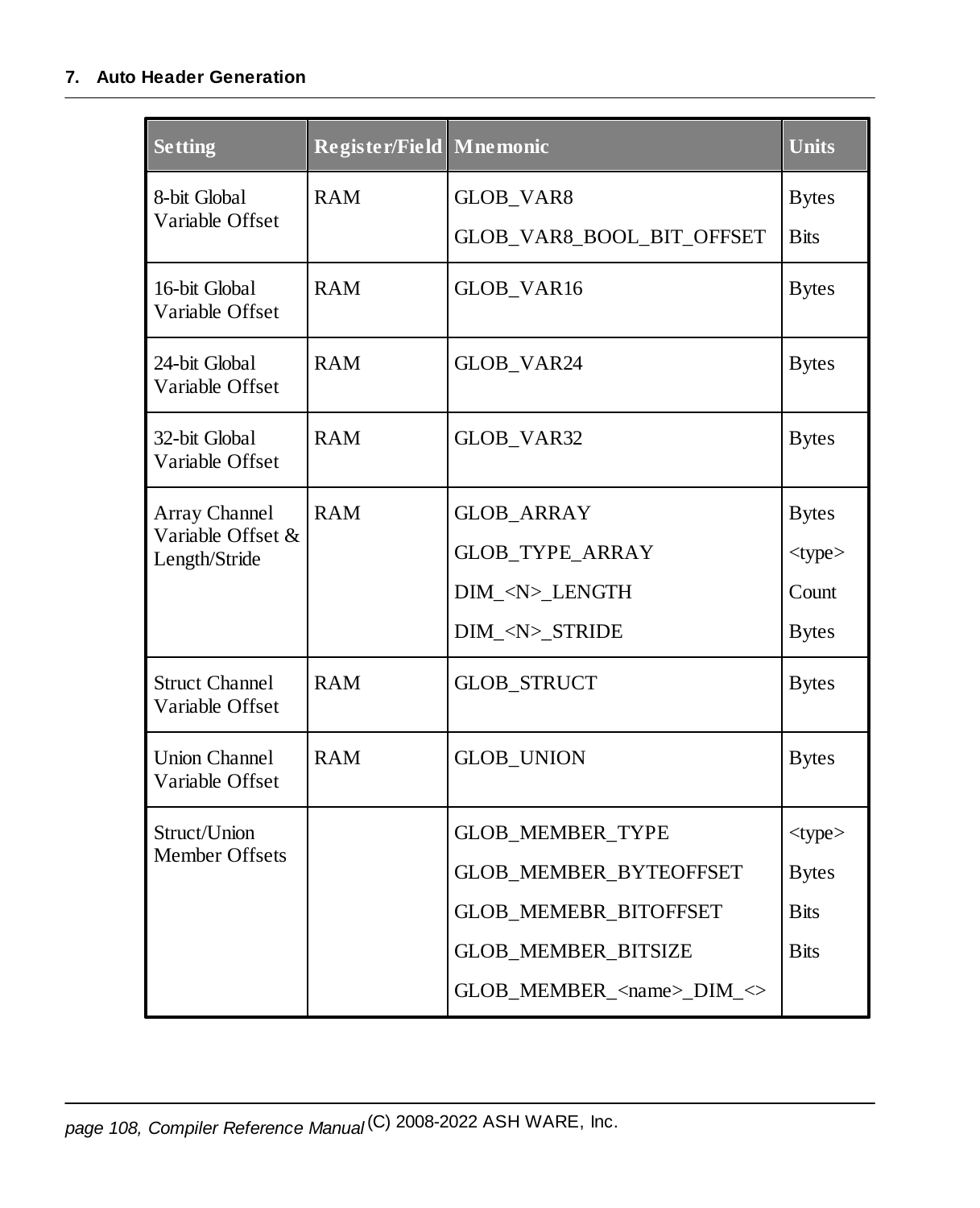#### **7. Auto Header Generation**

| <b>Setting</b>                                                                           | Register/Field | <b>Mnemonic</b>                                                         | <b>Units</b> |
|------------------------------------------------------------------------------------------|----------------|-------------------------------------------------------------------------|--------------|
| Tag Type Data                                                                            |                | GLOB_TAG_TYPE_SIZE<br>GLOB_TAG_TYPE_RAW_SIZE<br>GLOB_TAG_TYPE_ALIGNMENT | <b>Bytes</b> |
| Enum literal<br>values                                                                   |                | <b>GLOB_ENUM_LITERAL</b>                                                |              |
| Variable Type                                                                            |                | GLOB_VAR_TYPE                                                           | $<$ type $>$ |
| Global Variable<br><b>Size</b>                                                           | <b>RAM</b>     | GLOBAL_VAR_SIZE                                                         | <b>Bytes</b> |
| Global Scratchpad<br>Size (when global<br>scratchpad<br>programming<br>model is enabled) | <b>RAM</b>     | GLOBAL_SCRATCHPAD_SIZE                                                  | <b>Bytes</b> |
| Global Data Size                                                                         | <b>RAM</b>     | <b>GLOBAL_DATA_SIZE</b>                                                 | <b>Bytes</b> |
| Global Data Init<br>Address                                                              | <b>RAM</b>     | GLOBAL_INIT_DATA_ADDR                                                   | <b>Bytes</b> |
| <b>Maximum Stack</b><br>Size                                                             | <b>RAM</b>     | STACK_SIZE                                                              | <b>Bytes</b> |
| Engine Variable<br>Size                                                                  | <b>RAM</b>     | ENGINE_VAR_SIZE                                                         | <b>Bytes</b> |
| Engine<br><b>Scratchpad Size</b><br>(when engine<br>scratchpad                           | <b>RAM</b>     | ENGINE_SCRATCHPAD_SIZE                                                  | <b>Bytes</b> |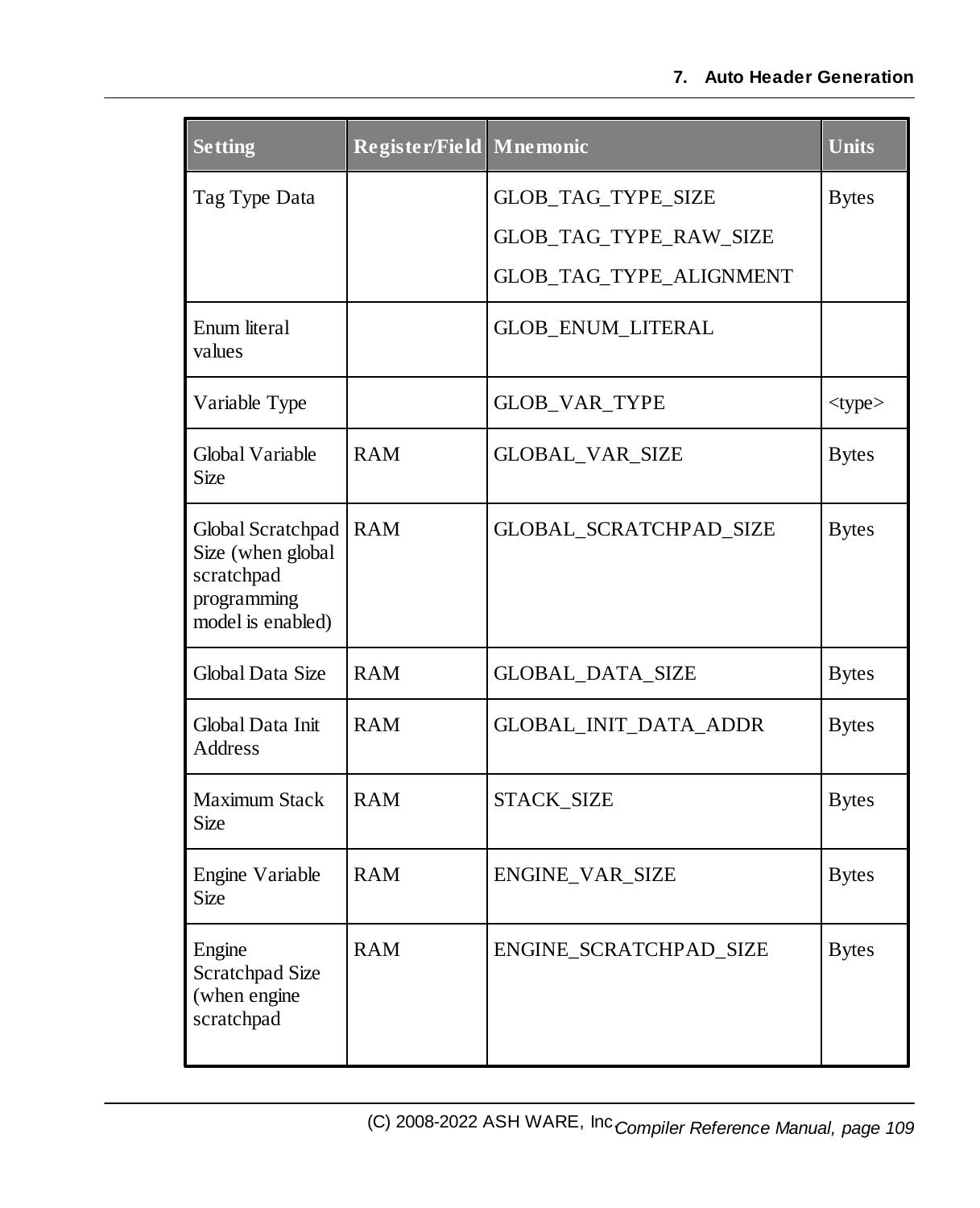#### **7. Auto Header Generation**

| <b>Setting</b>                                                 | Register/Field Mnemonic |                                         | <b>Units</b> |
|----------------------------------------------------------------|-------------------------|-----------------------------------------|--------------|
| programming<br>model is used)                                  |                         |                                         |              |
| Engine Data Size                                               | <b>RAM</b>              | ENGINE_DATA_SIZE                        | <b>Bytes</b> |
| Code Image ('C'-<br>array)                                     | <b>SCM</b>              | <b>SCM_CODE_MEM_ARRAY</b>               | None         |
| <b>MISC</b><br>Value Error!<br><b>Bookmark not</b><br>defined. | <b>MISCCMPR</b>         | MISC_VALUE                              | None         |
| <b>Fill Value</b>                                              | N/A                     | <b>FILL_VALUE</b>                       | None         |
| Jump Table<br>Indices                                          | N/A                     | <tablename></tablename>                 |              |
| <b>Constant Lookup</b><br><b>Table Base</b><br>Address         | <b>SCM</b> Address      | CONSTANT_LOOKUP_ADDR_ <na<br>me</na<br> | <b>Bytes</b> |
| <b>HSR Number</b>                                              | <b>CXHSRR.HSR</b>       | N/A                                     |              |
| Function Mode <sup>6</sup><br><b>Bits</b>                      | <b>CXSCR.FM</b>         | N/A                                     |              |

### **7.2.11 Include Race Keepout**

In order to avoid the possibility of infinite recursive inclusion of header file, the following text precedes all other #defines.

```
#ifndef <GlobalMnemonic>_<FileName>_H__
#define <GlobalMnemonic>_<FileName>_H__
```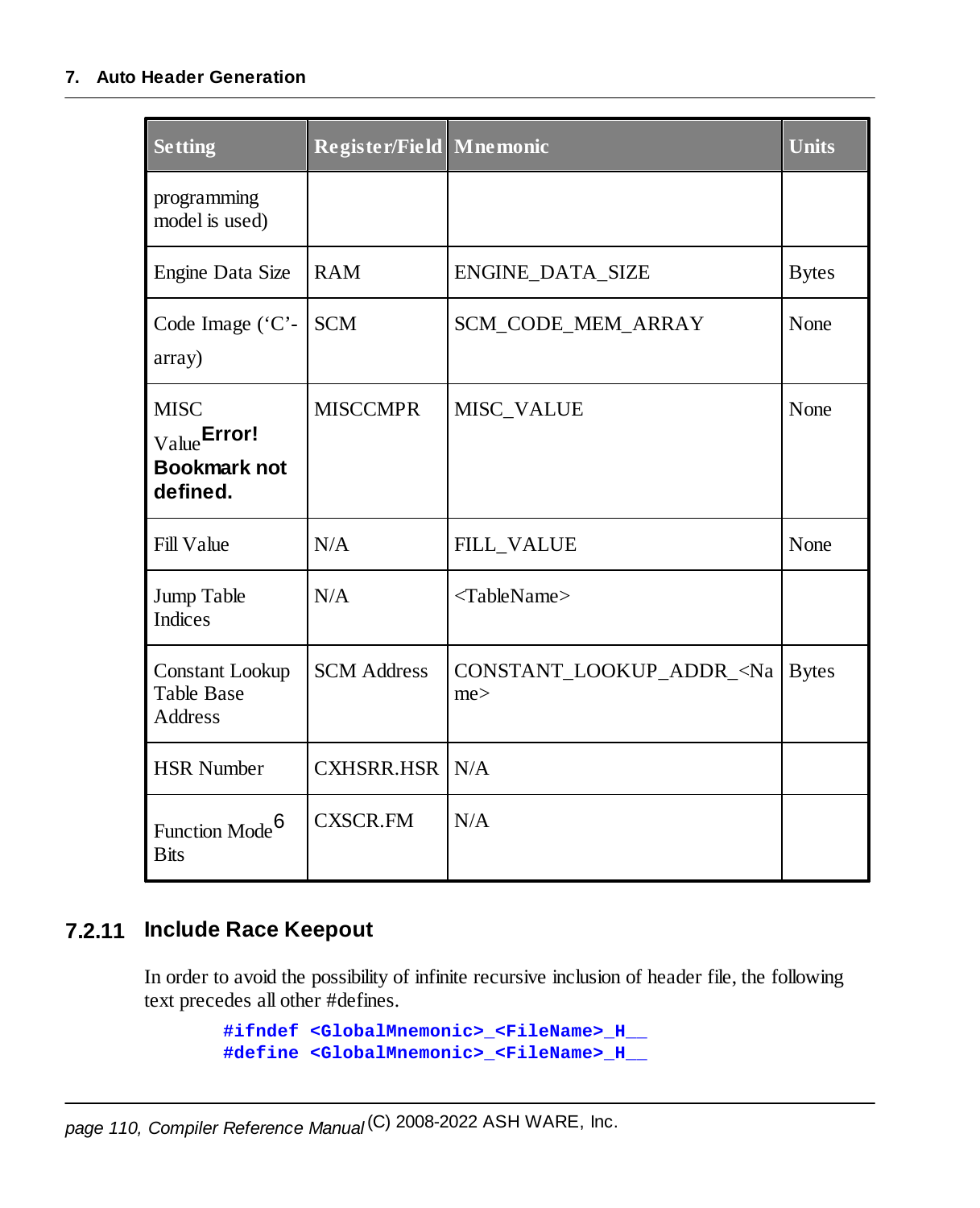For the same reason, the following is found at the end of the file.

**#endif // <GlobalMnemonic>\_<FileName>\_H\_\_**

#### **7.2.12 Freescale API compatibility**

NXP provides a set of API for interfacing to eTPU code. The auto-generated file is included into the source code for that API.

#### **7.2.13 ASH WARE Simulator Compatibility**

All auto-header generated text is compatible with the eTPU simulator such that the header file can be included into the simulator and the resulting #defines can be used as arguments in the script command line. Additionally, ETEC provides supporting macros that when combined with the auto-defines file, make simulator script writing a simpler task. The simulator macro library can be found in the etec sim autodefs.h file found under the Sim directory in the ETEC installation.

#### **7.2.14 Support for Additional Languages**

Currently the auto header capability is targeted at "C". Please contact the factory should you require support for additional languages such as Fortran, ADA, Java, etc.

#### **7.2.15 SCM ARRAY**

The SCM\_ARRAY is written to its own file <output file name $>$ \_scm.c. By default it is output as an initialized array of 32-bit unsigned integers. The linker –data8 option causes it to be output as an array of unsigned 8-bit data.

#### **7.2.16 PWM Example**

The following is generated from the PWM

**// This file is auto-generated by ETEC. // It contains information for host-CPU side driver code #ifndef \_PWM\_ETEC\_PWM\_H\_\_ #define \_PWM\_ETEC\_PWM\_H\_\_**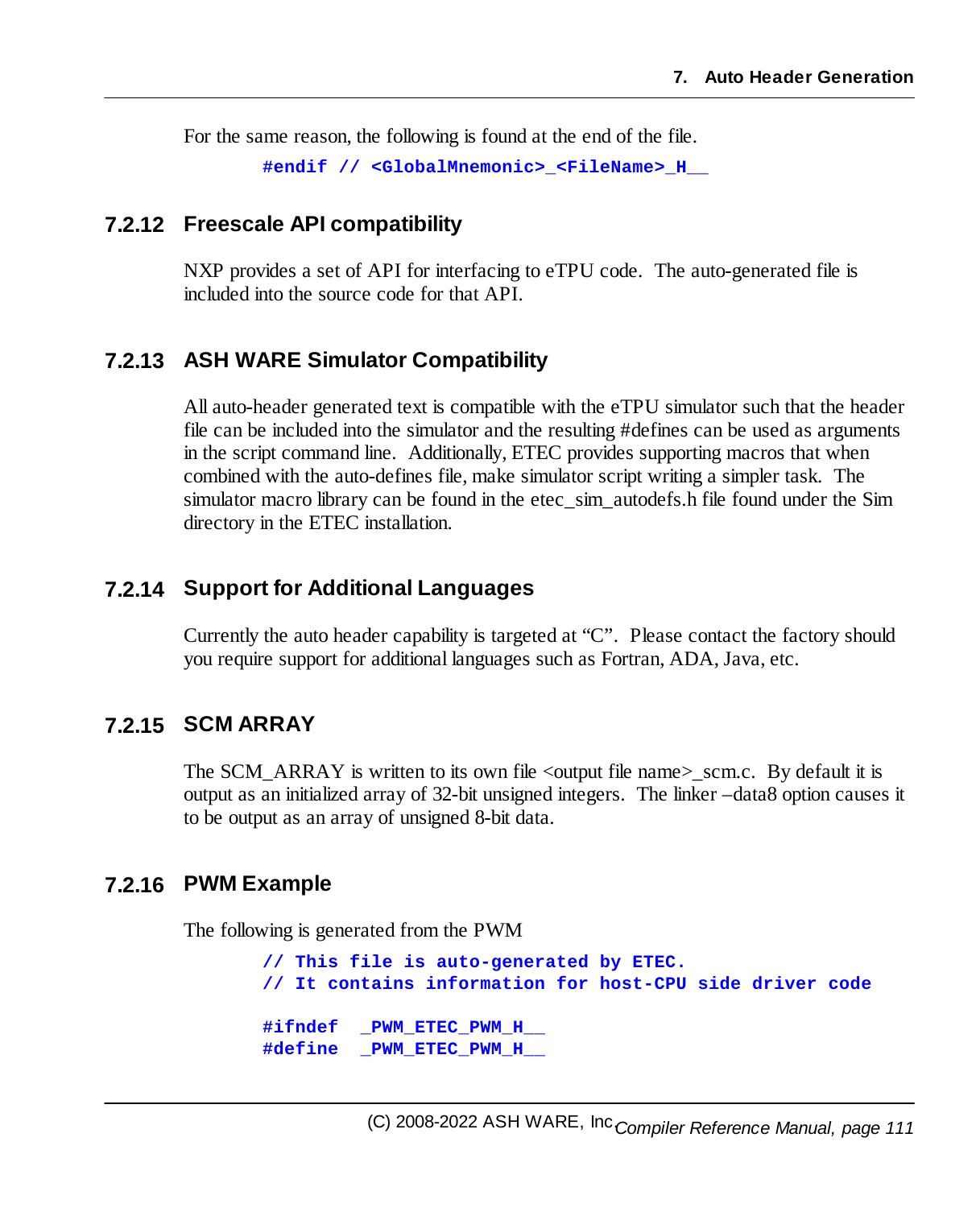```
// Register ECR, field ETB, byte address, Each Engine
// ECR.ETB = (__ENTRY_TABLE_BASE_ADDR)>>10
#define __ENTRY_TABLE_BASE_ADDR 0x2800
// Register CXCR, Field ETCS, channels using PWM
// CXCR.ETCS = __PWM_ENTRY_TABLE_TYPE
#define __PWM_ENTRY_TABLE_TYPE 1
...(etc)
#endif // __PWM_ETEC_PWM_H__
```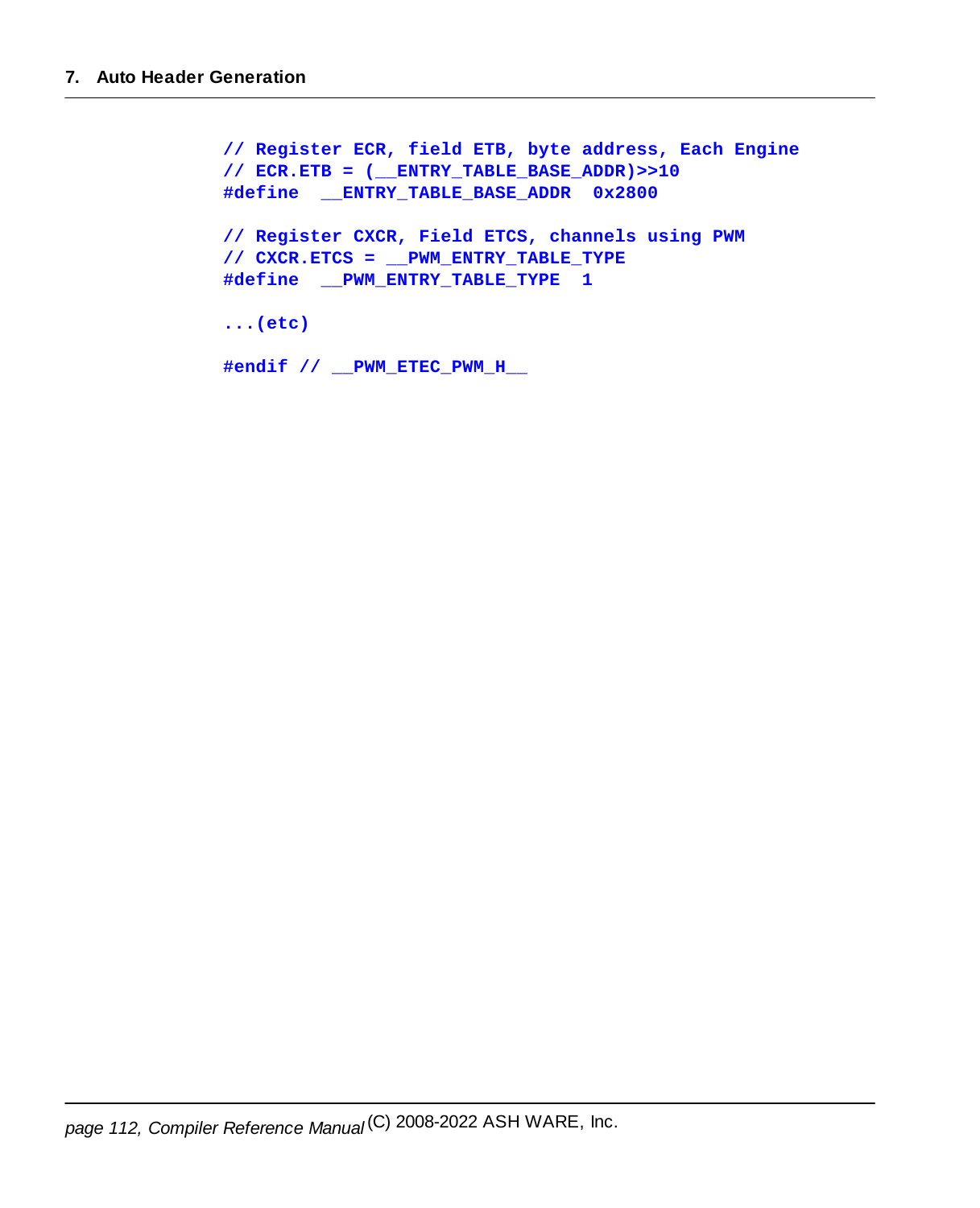# **8 Initialized Data Files**

The initialized data files contains data structures that, in conjunction with the memcpy() function, can be used to initialize your global and channel-frame memory.

Note that there may be "holes" in the initialized data. Holes are areas where un-initialized variables are located, or areas (due to the funny 24-bit nature of the eTPU) where there are simply no variables located. Holes get initialized to zero. Holes may be interspersed between valid initialized data.

The data itself is packaged in macros output into the  $\lt$ output file name $\gt$  idata.h file. These macros take the form of MacroName( address\_or\_offset , data\_value ). In the <output file name>\_idata.c file the macros are used to create initialized arrays, ready for use by host-side eTPU initialization code.

By default the data is packaged as 32-bit unsigned integers. The linker option –data8 can be used to output the data as unsigned 8-bit instead.

# **8.1 Initialized Global Memory**

The global memory data structure has the following form:

```
unsigned int <GlobalMnemonic>global_mem_init[] =
{
     0x00A02433, …,
};
```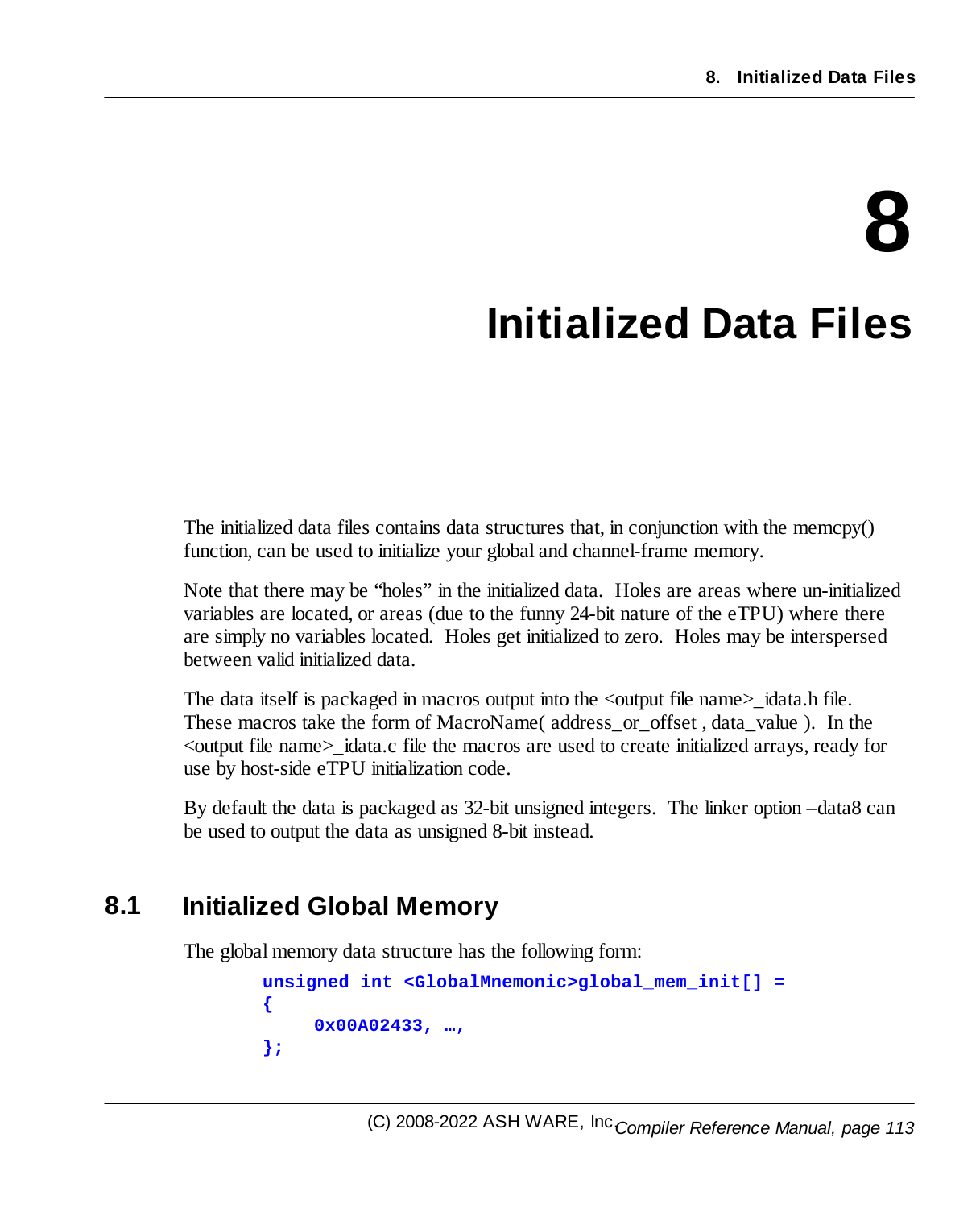The start address is the DATA RAM base plus the offset found in the auto-defines file. The actual text in the idata.c file is different because the array initialization is done using the macros from the matching \_idata.h, as follows:

```
// Global Memory Initialization Data Array
unsigned int _global_mem_init[] =
{
#undef __GLOBAL_MEM_INIT32
#define __GLOBAL_MEM_INIT32( addr , val ) val,
#include "DeclTest_B_idata.h"
#undef __GLOBAL_MEM_INIT32
};
```
# **8.2 Initialized Channel Memory**

Each channel (and sometimes groups of channels) has a private copy of its own memory. It is this private memory that allows (say) a channel running the PWM function to have its own unique Period and Pulse Width, even when many channels may be running the same PWM function. The data structure has the following form, where name is the name of the class (in ETEC mode) or the eTPU Function (in Legacy Mode.)

```
unsigned int <GlobalMnemonic><Name>_frame_init[] =
{
     0x0022A317, …,
};
```
As with the initialized global data, the actual arrays in the \_idata.c file are built up from macros in the matching idata.h file (eTPU Function "Test"):

```
// Test Channel Frame Initialization Data Array
unsigned int _Test_frame_init[] =
{
#undef __Test_CHAN_FRAME_INIT32
#define __Test_CHAN_FRAME_INIT32( addr , val ) val,
#include "DeclTest_B_idata.h"
#undef __Test_CHAN_FRAME_INIT32
};
```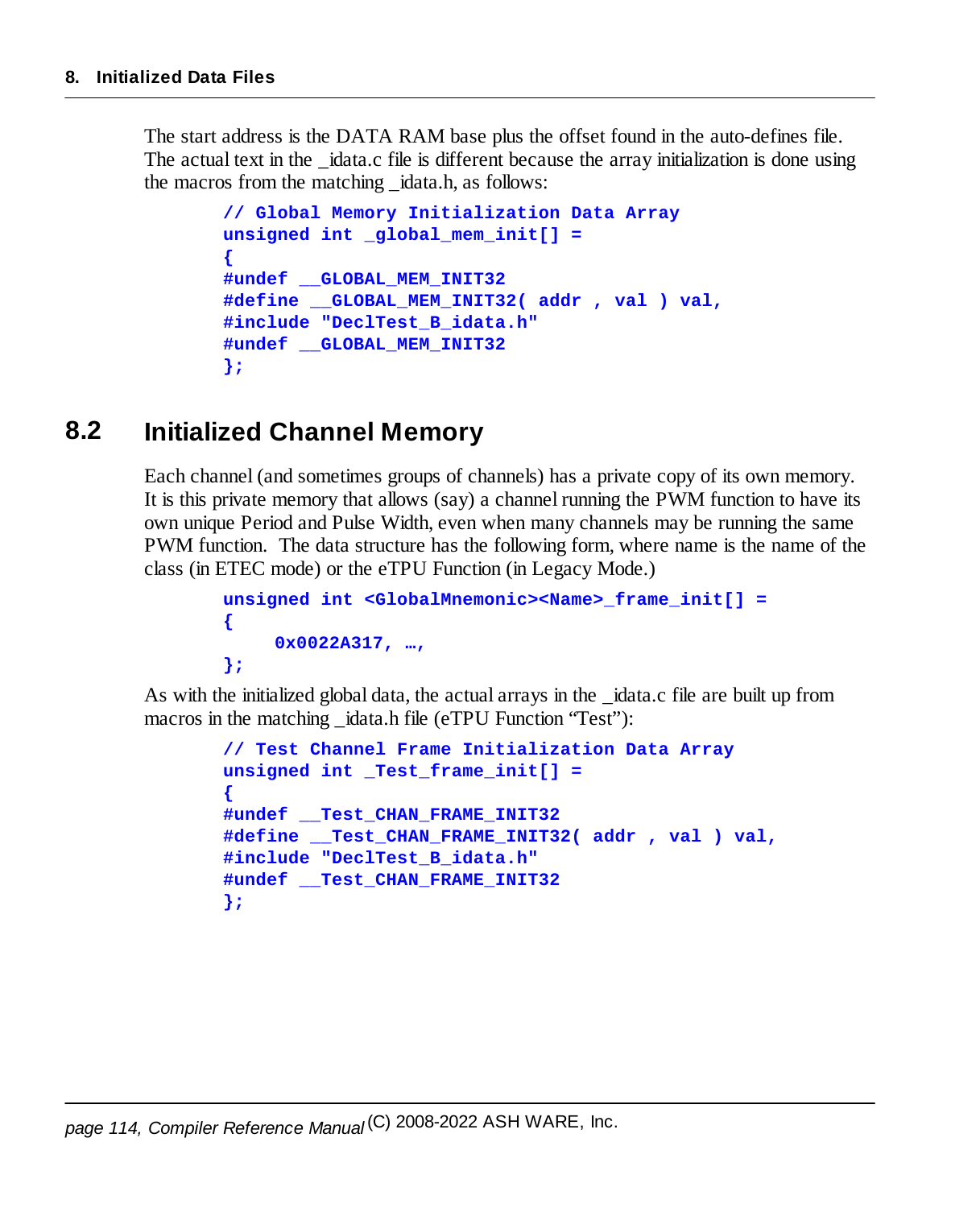# **8.3 Using the Initialized Data Macros in the Simulator**

The initialized data macros in the idata.h file can be used in the eTPU Stand-Alone simulator to simulate the host-side initialization of global data and channel frames. An example is show below:

```
// load the global initialized data
#undef __GLOBAL_MEM_INIT32
#define __GLOBAL_MEM_INIT32(address, value) \
           *((ETPU_DATA_SPACE U32 *) address) = value;
#include "DeclTest_B_idata.h"
#undef __GLOBAL_MEM_INIT32
// load the "Test" channel frame for one channel
// in this example the channel frame base
// is hardcoded to 0x100
#undef __Test_CHAN_FRAME_INIT32
#define __Test_CHAN_FRAME_INIT32(offset, value) \
        * ((ETPU_DATA_SPACE U32 *) \
       0x100+offset) = value;
#include "DeclTest_B_idata.h"
#undef __Test_CHAN_FRAME_INIT32
```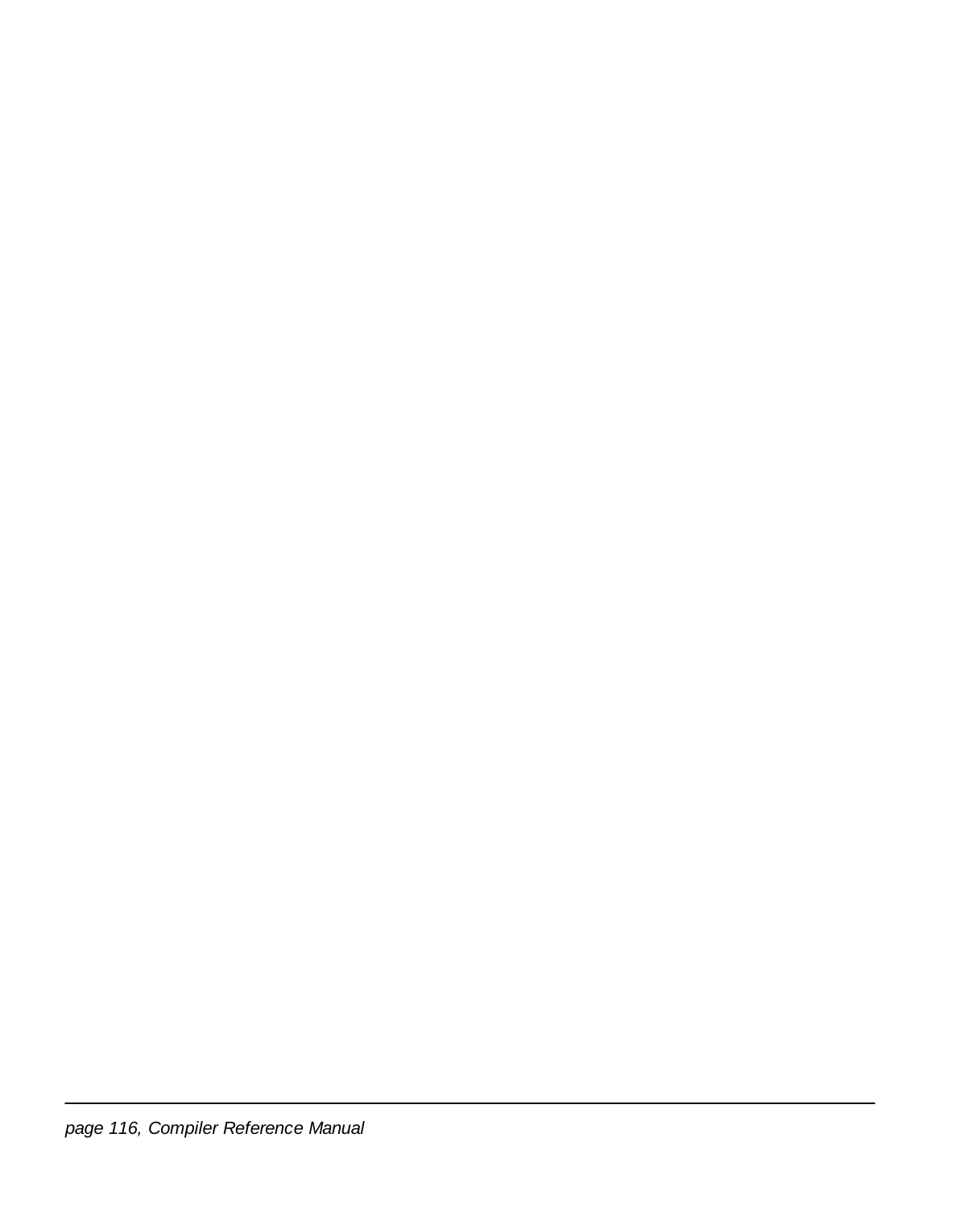# **9**

# **Global Error Handling**

A variety of causes including alpha particles, coding errors, and silicon defects could cause eTPU code to execute in un-intended ways. The key issues to consider are error detection and error correction.

Undetected errors are the bane of electronic reliability because the probability of their presence accumulates over time, code size, hours spent coding, etc. Therefore ETEC places primary emphasis on error detection and has built in hooks for detection of many errors.

Error correction, on the other hand, is considered to be in the user's domain and ASH WARE strongly recommends that each system designer carefully design their systems with error correction strategies in place. Having said that, ETEC does support "default" error correction mechanisms. If these default mechanisms are not overridden, they will correct a variety of detected error cases. The default error handling mechanism is disabled or overridden by using the -ErrorLib- linker command line option.

ASH WARE recommends that users create specially-named error handlers for a variety of possible error scenarios. These handlers are generally written in assembly, and have the following names.

```
_Error_handler_entry.
_Error_handler_scm_off_weeds
_Error_handler_fill_weeds
_Error_handler_unexpected_thread
```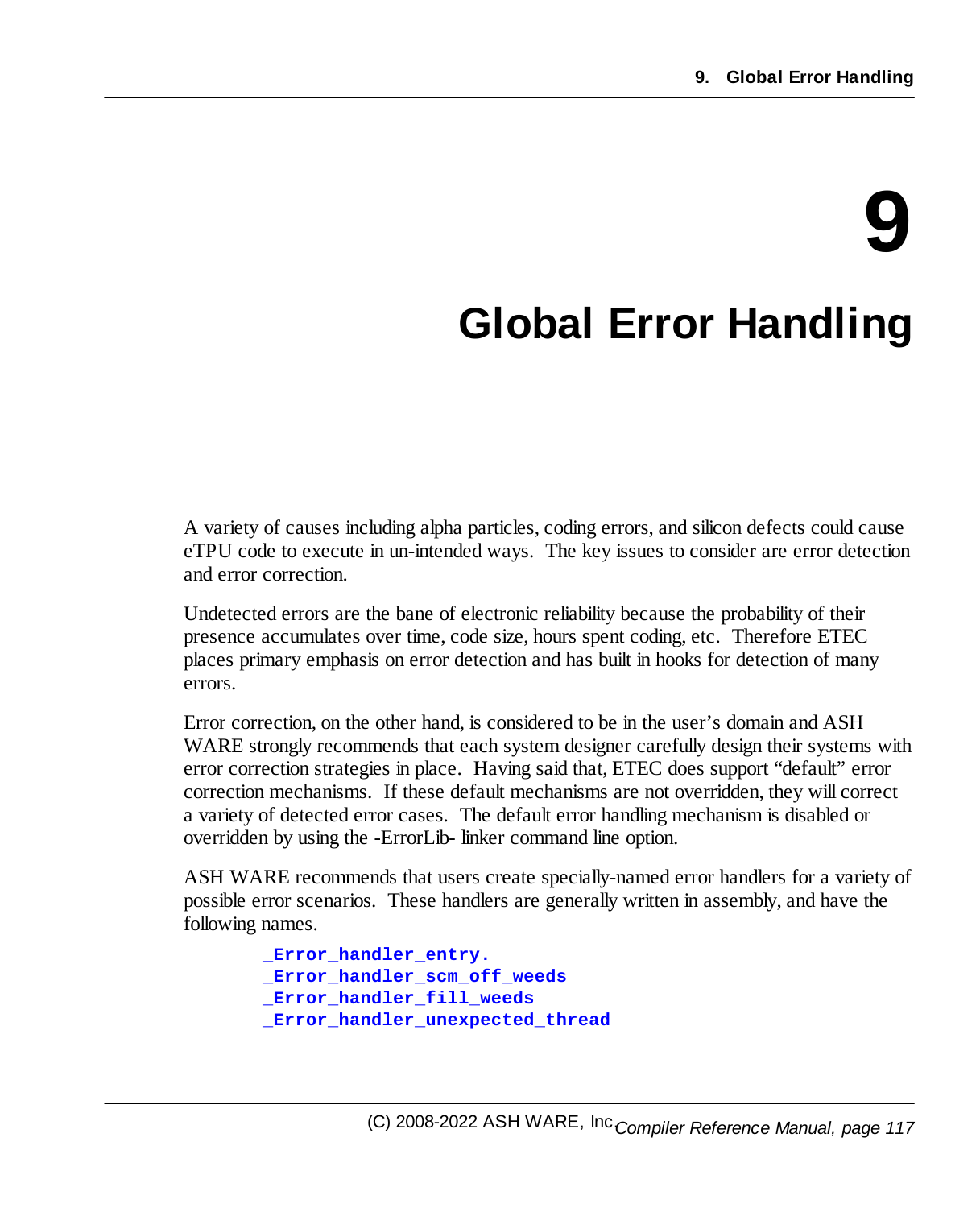These error handlers should be used to correct the error conditions described later in this section.

# **9.1 Global Error Data**

If an error is detected, information helpful in diagnosing the source of the error is placed in an automatically-generated global variable named as follows:

#### **\_Global\_error\_data.**

This 32-bit variable is used to encode error information as shown in the following table.

| 31          | 30 | 29 | 28 | 27          | 26          | 25 | 24 | 23 | 22          | 21 | 20             | 19 | 18             | 17 | 16 |
|-------------|----|----|----|-------------|-------------|----|----|----|-------------|----|----------------|----|----------------|----|----|
|             |    |    |    | <b>EESB</b> |             |    |    |    |             |    |                |    | Spare          |    |    |
|             |    |    |    |             |             |    |    |    |             |    |                |    |                |    |    |
| 15          | 14 | 13 | 12 | 11          | 10          | 9  | 8  | 7  | 6           | 5  | $\overline{4}$ | 3  | $\overline{2}$ | 1  | 0  |
| <b>EEVS</b> |    |    |    |             | <b>EECL</b> |    |    |    | <b>EECN</b> |    |                |    |                |    |    |

#### **EESB – Encoded Error Source Bits**

 $Bit = 1$  indicates that such an error has been detected

 $Bit = 0$  indicates that such an error has not been detected.

Bit 31 indicates that Error handler entry has executed.

Bit 30 indicates that Error handler scm\_off\_weeds has executed.

Bit 29 indicates that Error handler fill weeds has executed.

Bit 28 indicates that \_Error\_handler\_unexpected\_thread has executed

Bit 27-22 set aside for user-defined errors (custom extension of error handler)

#### **EEVS – Encoded Event States**

 $Bit = 1$  indicates that an event is active

 $Bit = 0$  indicates that an event is not active

Bit 15 contains the LINK state

Bit 14 contains the Transition B state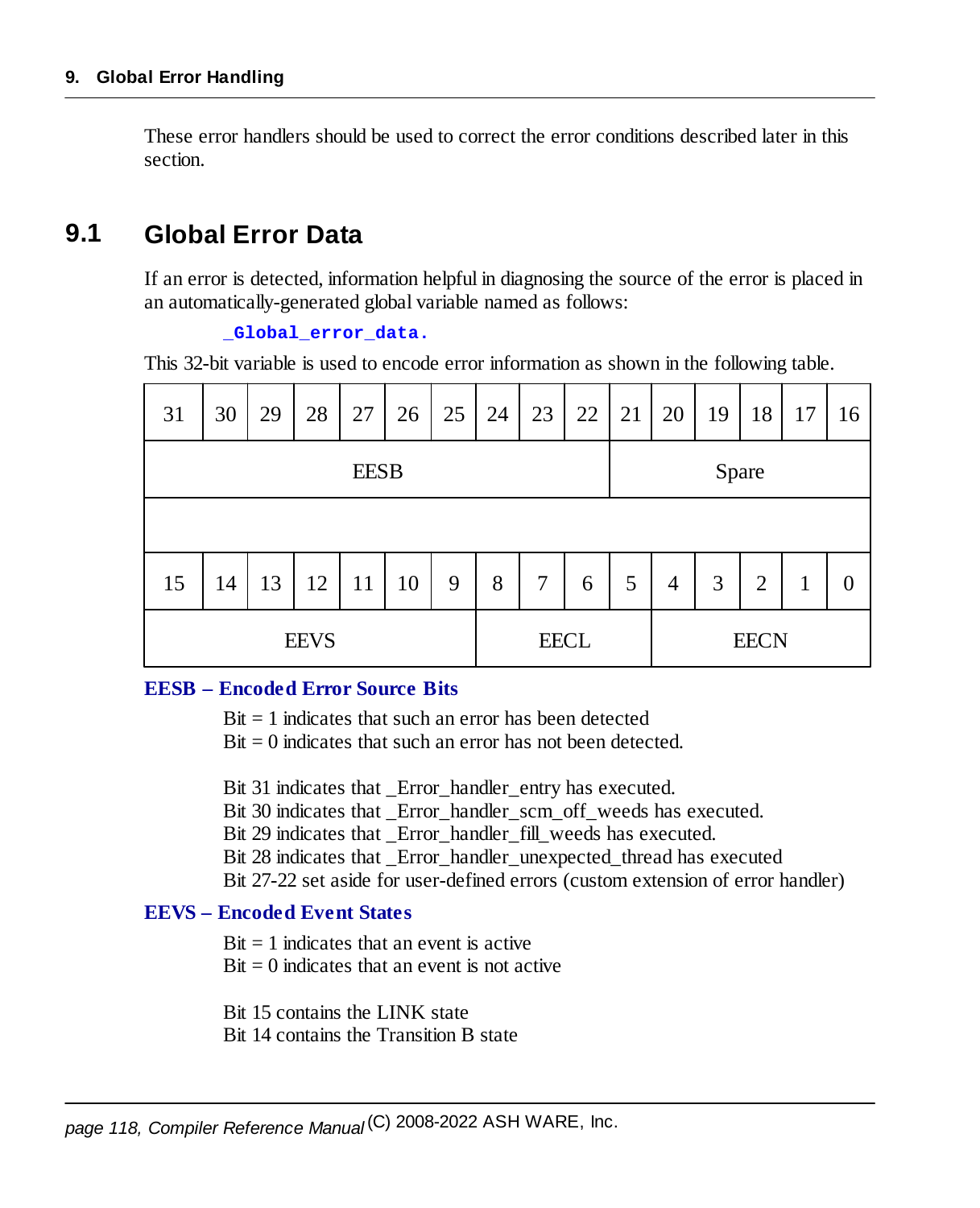Bit 13 contains the Transition A state Bit 12 contains the Match B state Bit 11 contains the Match A state Bit 10 contains zero (future expansion) Bit 9 contains zero (future expansion)

#### **EECL – Encoded Error Conditionals**

Bit 8 contains the sampled input pin state Bit 7 contains the current output pin state Bit 6 contains the flag 1 state, if available (eTPU2) Bit 5 contains the flag 0 state, if available (eTPU2)

#### **EECN - Encoded Error Channel Number**

This is the active channel number of the last event handler. New incoming event handlers overwrite this value such that if error handlers are executed multiple times, then the number contains the last-executed time.

When an error the above error data is written to **Global** error data, all service latches are cleared, and the thread exits. In general, for the error handler to be truly useful for a user, it should be enhanced to issue the microcode global exception, which can trigger the host global exception handler to execute if the interrupt has been enabled - see specific microcontroller documentation for details. This interrupt handler can decode the error data and take an appropriate actions, such as shutting down a channel or eTPU module. The easiest way to do this is to start from the default handler source code and add the global exception, bringing this new file into the build, and disabling the default via the -ErrorLiblinker option.

# **9.2 Error Handling Library**

The ASH WARE defined error handlers are defined in a library named "\_global\_error\_handler.lib" (for eTPU1) and "\_global\_error\_handler\_etpu2.lib" (for eTPU2) which is provided as part of ETEC. The linker automatically includes one of these two libraries based on whether the linker is building for eTPU1 or eTPU2.

The error handling library can be disabled from being included in the linking process via the -ErrorLib- command line option.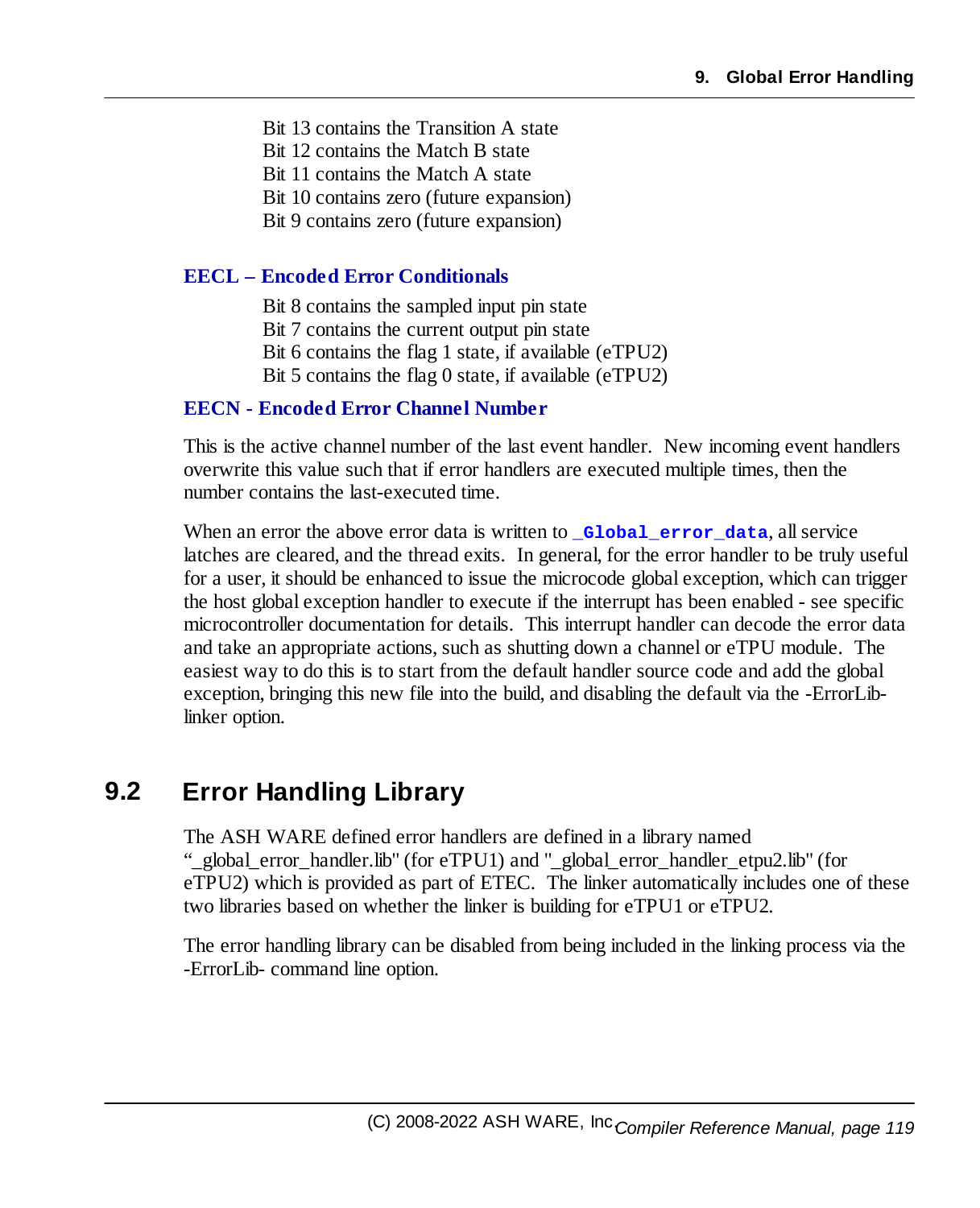# **9.3 Invalid Entry Error Handling**

Threads get executed based on pointers found in the entry table. The entry table supports up to 32 functions but it is rare to actually use all 32 functions. The unused entries are considered to be invalid and in normal operation would never get accessed.

It is an error to access an unused function in the entry table. When possible, unused entries are filled with the following address.

```
_Error_handler_entry.
```
It is not always possible to fill unused entries with this address because unused portions of the entry table can be used to hold code. So this address is used where the entry table contains neither eTPU functions nor eTPU code.

# **9.4 In the SCM OFF Weeds Error Handling**

The address space of the eTPU is 64K, but NXP generally only fills a very small portion of this code space with physical memory. For example, the very first MPC5554 version had only 12K of code memory. So what happens if, due to an error, the thread of execution should occur in the unused 52K of code space?

It is an error to execute from the unused portion of the SCM code memory and when this happens the actual opcode that gets executed is specified by the SCMDATAOFFR register. ETEC provides an SCMDATAOFFR register value (see the SCM\_OFF\_OPCODE #define in the auto-defines header section) that will cause the following error handler to execute.

```
_Error_handler_scm_off_weeds
```
Note that this error handler will only execute if the #define SCM\_OFF\_OPCODE <value> provided in the automatically-generated header file is used to program the ETPUSCMOFFDATAR register.

# **9.5 In the FILL Weeds Error Handling**

Say you have 18K of available code memory but use only 15K. The remaining 3K of code memory is essentially spare capacity. So what happens if the thread of execution somehow moves to this extra 3K of code memory?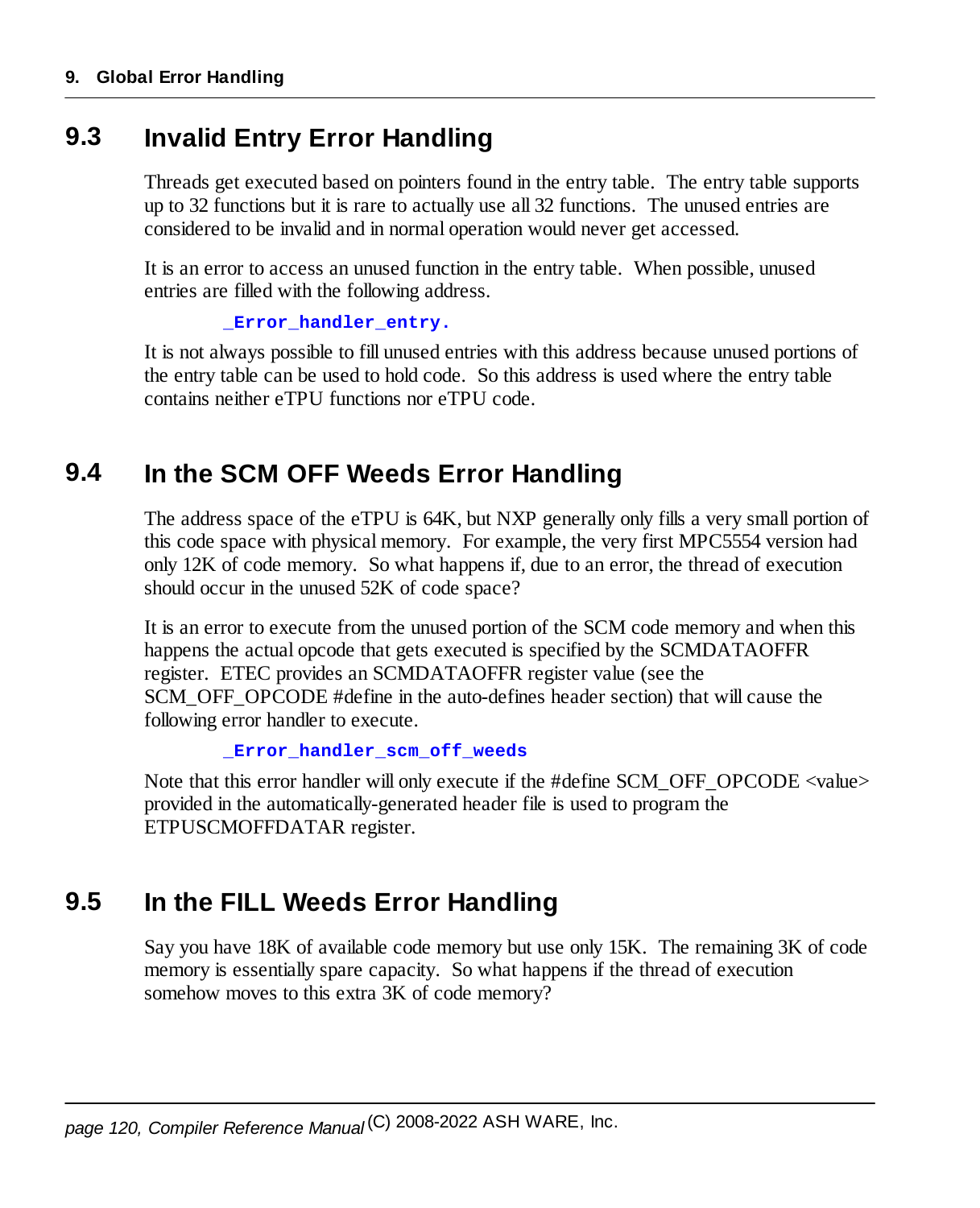It is an error to execute from this spare memory. ETEC defaults to filling this spare memory with a jump to the error handler listed below. Note that a jump is used instead of a callso that the user can possibly determine an address (based on the return address register, RAR) of any possible originating return that might have caused this code to get executed in the first place.

#### **\_Error\_handler\_fill\_weeds**

A related issue is the fill opcode specified on the command line. If a fill-opcode value is specified on the command line then this overrides the default fill opcode that ETEC would have used to jump to this error handler. It is therefore an error to both specify a fill opcode and to override this error hander, and in fact if a fill opcode is specified then ETEC will neither provide, nor allow, this error handler to exist.

# **9.6 Unexpected Thread Error Handling**

Say you have a function that does not support an incoming link event. If a link does occur this is an error condition and should be made observable to the host software so that the problem does not remain undetected. The 'Unexpected Thread' error handler can be used both in ETEC mode and legacy mode 'C' as well to detect these types of unexpected errors. Note that no overhead is incurred using the methods described below. The address of the error handler is injected directly into the entry table.

In ETEC mode simply add the following to any unused entries.

```
< . . . >
5 | X | X | X | input=X | X | X | low | enable | ::_Error_handler_unexpected_thread
< . . . >
```
In Legacy mode call the Error handler unexpected thread as a fragment from any unused threads. For example, do the following for t

```
if( hsr==1 )
{
    // Call the error handler as if a fragment
    // The address will be injected
    // directly into the entry table
    // thereby incurring no overhead
    _Error_handler_unexpected_thread();
}
```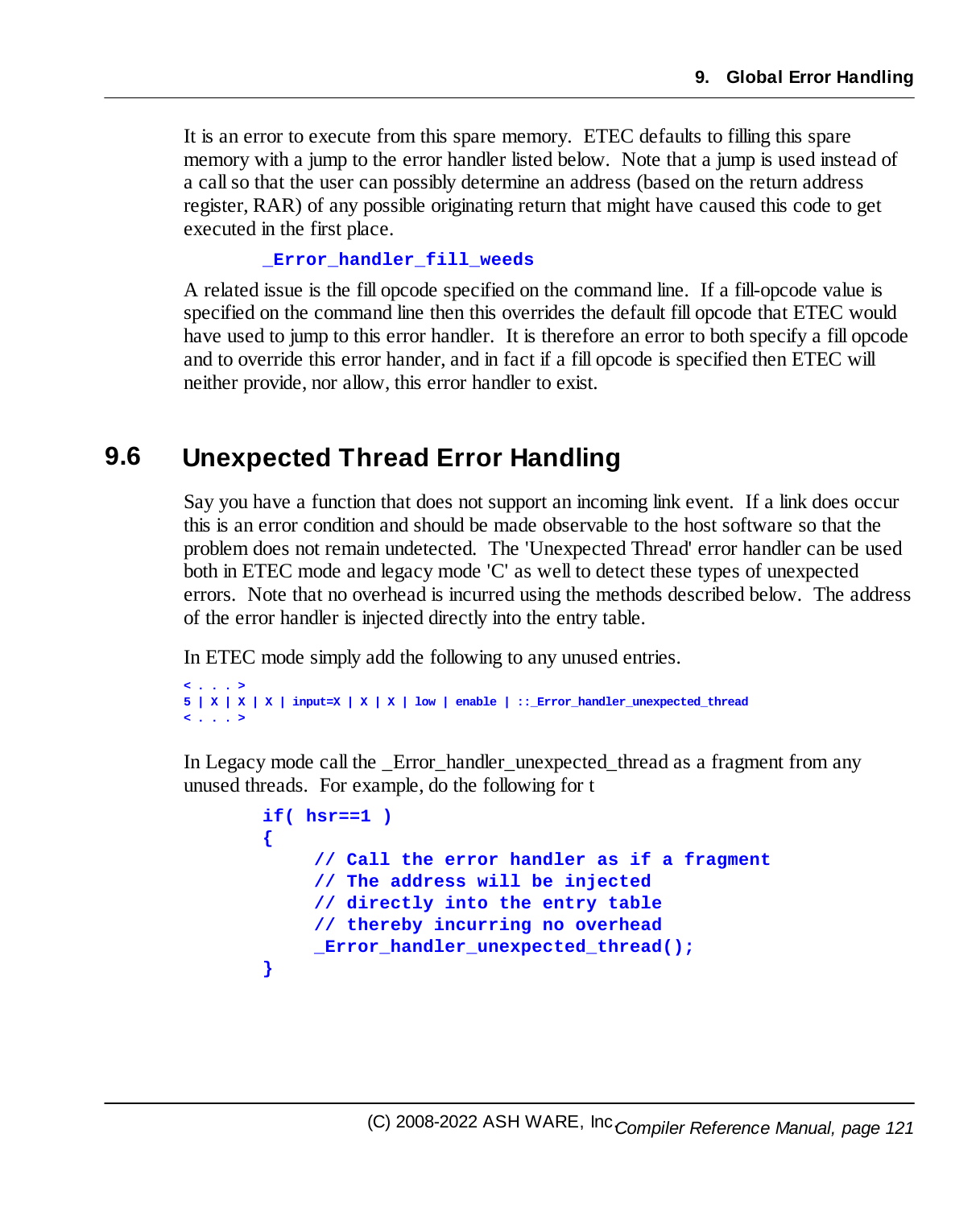In the assemble entry table place the unexpected thread error handler directly in the table as follows.

```
hsr | lsr | transitionB | transitionA | pin | flag1 | flag0 | load | matches |
1 | X | X | X | input=0 | X | 0 | low | enable |
::_Error_handler_unexpected_thread
```
# **9.7 Extending the Error Handler**

It is possible to extend the custom error handler in assembly by adding assembly code that uses 'user-defined' error bits to extend the error library. Care must be taken to use error bits set aside for the user, and not those set aside for future extension.

Note that the existing error library is accessed by jumping to label

'\_Error\_handler\_save\_states'. When entering this location the P\_31\_0 register contains the error bits that the user wishes to set.

```
// File: UserErrorHandler.sta
// declare the external error handler data bit that will be
set
extern int32 _Global_error_data;
_Error_handler_user:
    // Set user-defined error bit 2
    // and leave it in p_31_24
    ram p 31 0 = Global error data;seq goto _Error_handler_save_states;;
    alu p 31 24 = p 31 24 | 0x1;; // Set user-defined
error 2
```
# **9.8 Accessing the Error Handler**

It is possible to access the existing error handler library in both 'ETEC' as well as 'Legacy' mode.

To access the factory-supplied error handlers directly in either mode, they are called suchly

```
// Link service requests are not supported
// Make this error observable by calling a factory-defined
error handler
```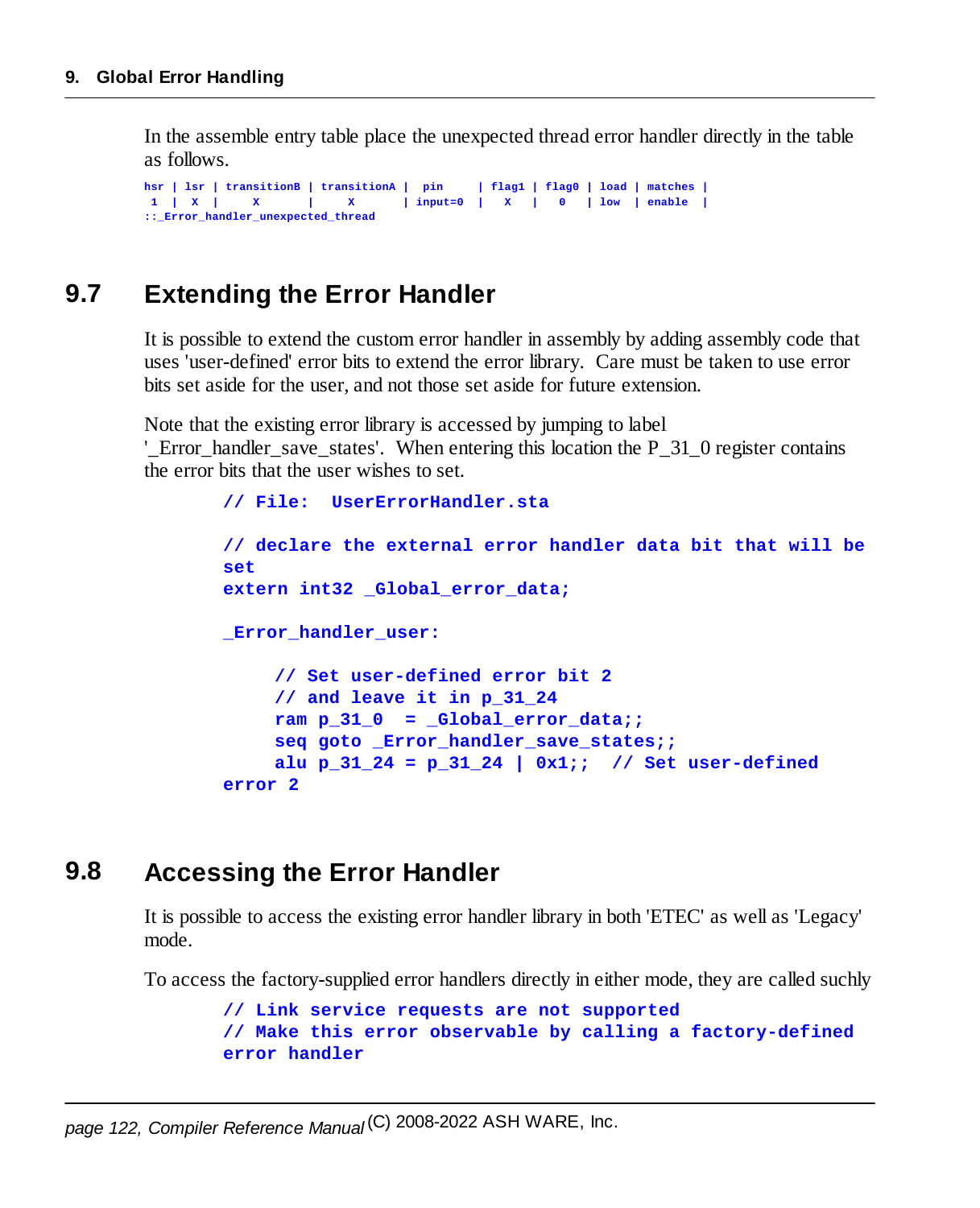```
if ( IsLinkServiceRequestEvent() )
{
    // Error Detected,
    // the ETEC global error handler in etpuc mode
    _Error_handler_entry();
}
```
Note that the three factory-defined error handlers are defined in factory-provided header file 'ETpu\_Lib' as follows

```
_eTPU_thread _Error_handler_entry(_eTPU_matches_enabled);
_eTPU_thread
Error handler scm off weeds( eTPU matches enabled);
_eTPU_thread
_Error_handler_fill_weeds(_eTPU_matches_enabled);
```
To access a user-defined error handler from 'C' that was written in assembly, the error handler must be declared as a fragment as follows.

```
_eTPU_thread _Error_handler_user(_eTPU_matches_enabled);
```
In ETEC mode these factory-defined and user-defined error handlers can also be directly injected into the event vector table as follows.

```
DEFINE_ENTRY_TABLE(TestClass, TestClass, standard,
inputpin, autocfsr)
{
    // HSR LSR M1 M2 PIN F0 F1 vector
    ETPU_VECTOR1(1, x, x, x, 0, 0, x,
Error handler user),
          <... SNIP ...>
    ETPU_VECTOR1(5, x, x, x, x, x, x,
_Error_handler_user ),
    ETPU_VECTOR1(6, x, x, x, x, x, x,
_Error_handler_entry ),
    ETPU_VECTOR1(7, x, x, x, x, x, x, MyThread),
    ETPU_VECTOR1(0, 1, 1, 1, x, 0, x,
Error handler user),
          <... SNIP ...>
    ETPU_VECTOR1(0, 1, 1, 0, x, 1, x,
_Error_handler_user),
};
```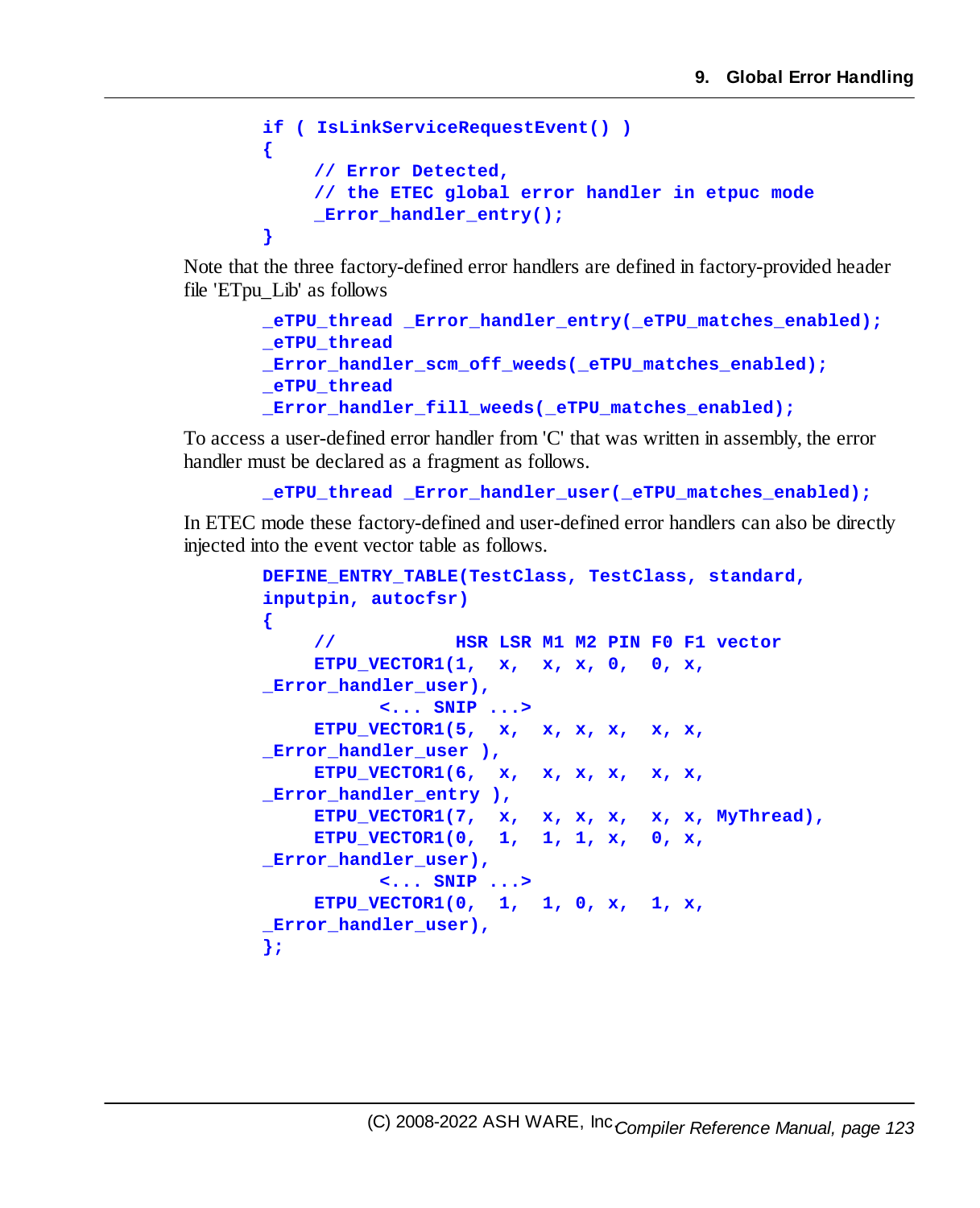# **9.9 Creating a User-Defined Error Handler**

A user defined error handler can be defined using a fragment. Use of a fragment is an efficient method because a fragment reduces (and in this case eliminates) the call/return overhead. From within the thread, simply call the fragment as follows.

```
// Declare the global error handler as a fragment
// to eliminate the call/return overhead
_eTPU_fragment Global_Error_Func()
{
    int l_error = chan;
    if (LinkServiceRequest == 1) l_error+=0x0100;
    if (MatchALatch == 1) l_error+=0x0200;
    if (MatchBLatch == 1) l_error+=0x0400;
    if (TransitionALatch == 1) l_error+=0x0800;
    if (TransitionBLatch == 1) l_error+=0x1000;
    Global_Error = l_error;
    ClearAllLatches();
}
// Legacy mode function that accesses the user-defined
error handler
if ( IsLinkServiceRequestEvent() )
{
    // Test accessing
    // a user error handler in etpuc mode
    Global Error Func();
}
```
In ETEC mode, a user-defined global error handler is declared as a thread, then inserted directly into the event vector table as follows.

```
// Get a pointer to the global error handler data
extern int _Global_error_data;
_eTPU_thread MyGlobalErrorHandler(_eTPU_matches_enabled)
{
    // Set bit 22, this is user-defined error #2
    _Global_error_data |= (1<<22);
}
// Set one or more invalid entries to point the the user-
defined error handler
```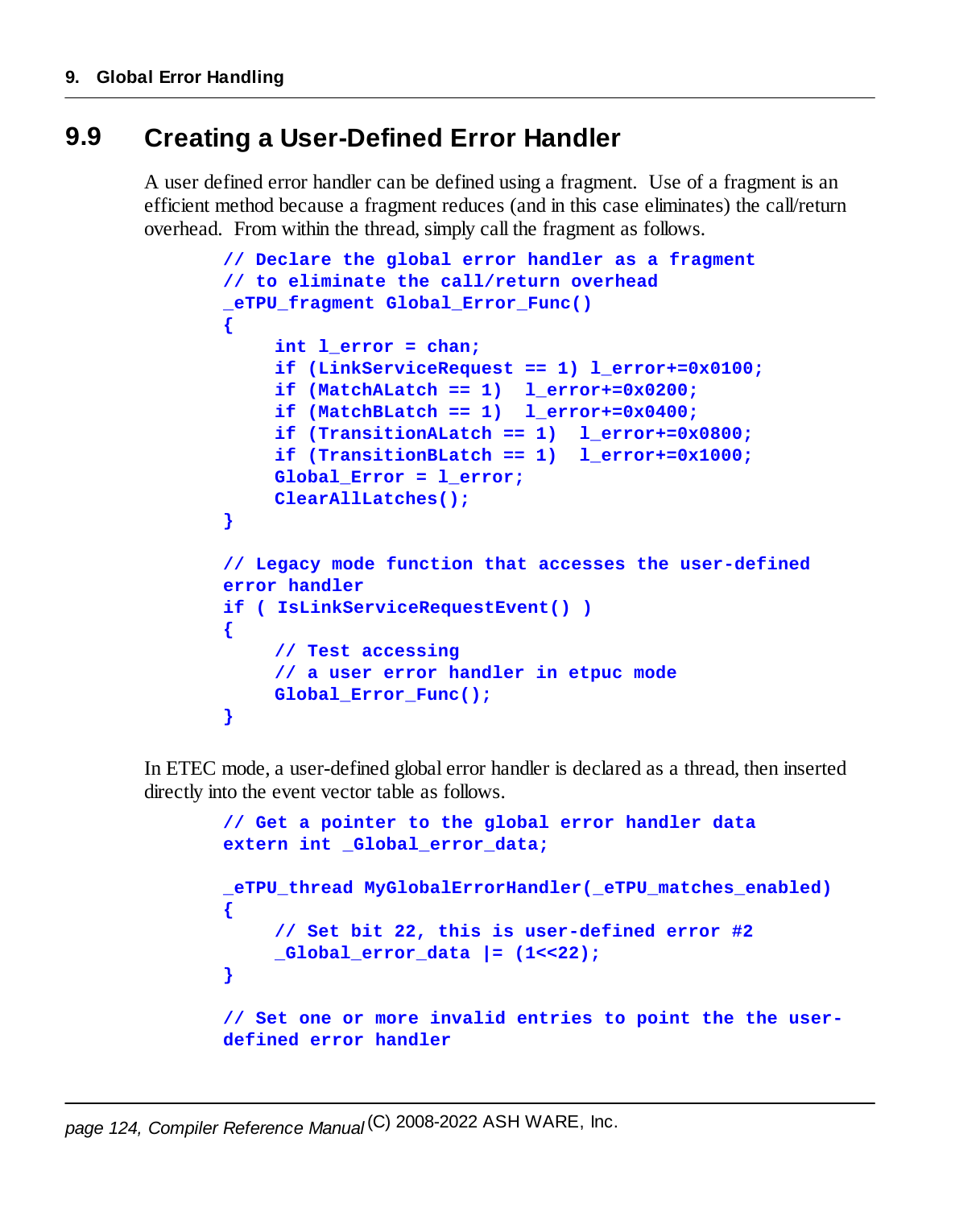```
DEFINE_ENTRY_TABLE(TestClass, TestClass, standard,
inputpin, autocfsr)
{
    // HSR LSR M1 M2 PIN F0 F1 vector
          <... SNIP ...>
    ETPU_VECTOR1(0, 1, 1, 1, x, 0, x,
MyGlobalErrorHandler),
          <... SNIP ...>
};
```
The other way to create a custom handler is to disable import of the default with the - ErrorLib- linker option, but include in the link error handling code that declares the 3 key labels: \_Error\_handler\_entry, \_Error\_handler\_scm\_off\_weeds, and \_Error\_handler\_fill\_weeds.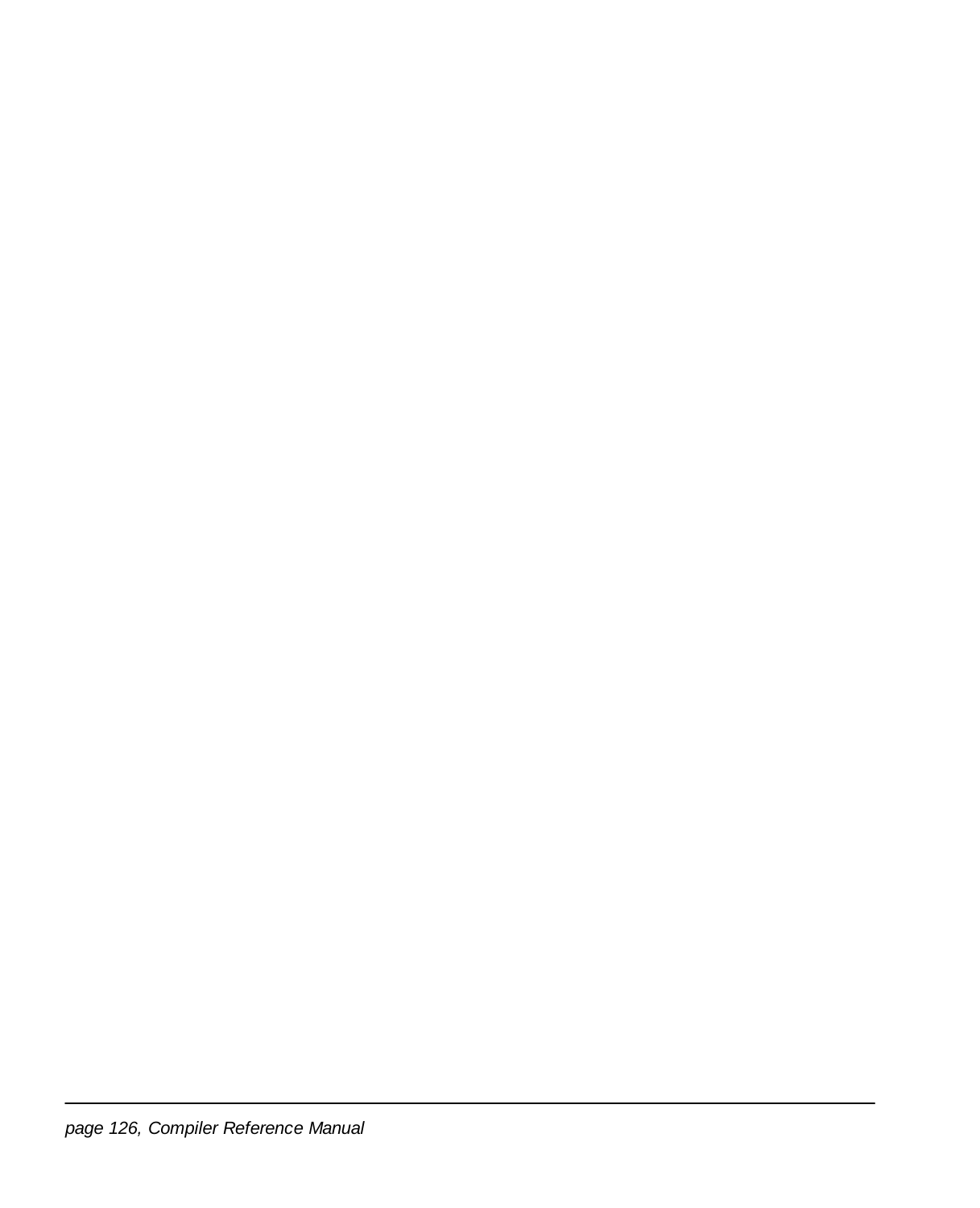This section covers the command line options for both the compiler and the preprocessor.

# **10.1 Compiler Command Line Options**

The compiler is called ETEC\_cc.exe, and it has the following format:

**ETEC\_cc.exe <options> <source file name>**

where options can be any of the following:

| <b>Setting</b>                                                                                                | Option                    | <b>Default</b> | <b>Example</b> |
|---------------------------------------------------------------------------------------------------------------|---------------------------|----------------|----------------|
| Display Help<br>This option overrides all<br>others and when it<br>exists no compilation is<br>actually done. | $-h, \frac{7}{2}$ or $-?$ | Off            | -h             |
| Open Manual<br>Opens the electronic<br>version of this                                                        | -man                      | Off            | -man           |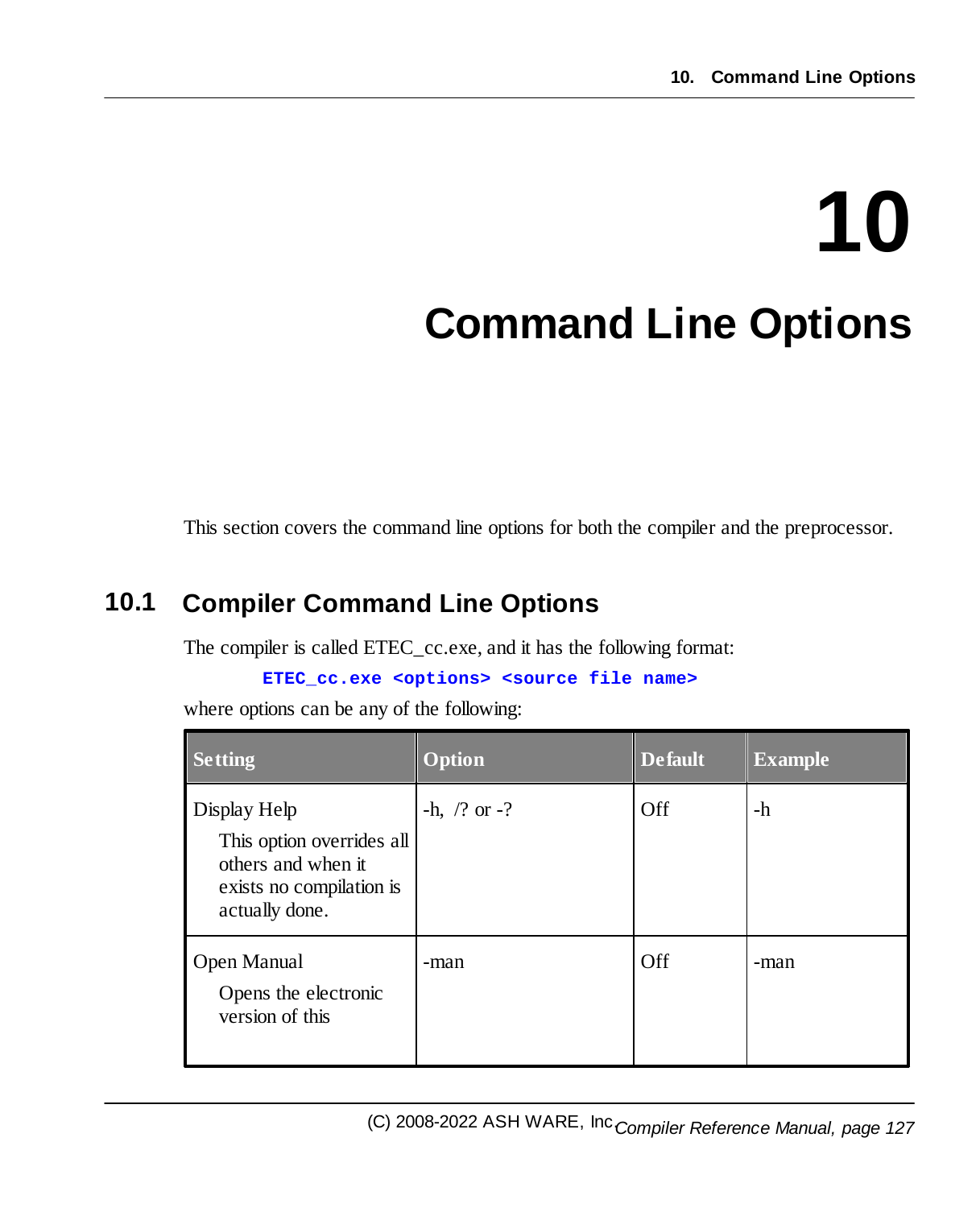| <b>Setting</b>                                                                       | Option                                                                                                                                                                                                                                                                                                                                                                                                                                                                                                                                                                                                                              | <b>Default</b> | <b>Example</b> |
|--------------------------------------------------------------------------------------|-------------------------------------------------------------------------------------------------------------------------------------------------------------------------------------------------------------------------------------------------------------------------------------------------------------------------------------------------------------------------------------------------------------------------------------------------------------------------------------------------------------------------------------------------------------------------------------------------------------------------------------|----------------|----------------|
| <b>Assembler Reference</b><br>Manual.                                                |                                                                                                                                                                                                                                                                                                                                                                                                                                                                                                                                                                                                                                     |                |                |
| Open a Specific Manual<br>Opens an electronic<br>version of the specified<br>manual. | -man= <manual><br/>where MANUAL is one<br/>of the following:<br/><b>TOOLKIT: Toolkit</b><br/><b>User Manual.</b><br/>COMP: Compiler<br/>Reference Manual<br/>LINK: Linker<br/>Reference Manual.<br/><b>ASMFS: eTPU</b><br/>Assembler Reference<br/>Manual - NXP<br/>Syntax.<br/>ASMAW: eTPU<br/>Assembler Reference<br/>Manual - ASH<br/><b>WARE Syntax.</b><br/>ETPUSIM: Stand-<br/>Alone eTpu Simulator<br/>Reference Manual.<br/>MTDT: Common<br/>reference manual<br/>covering all<br/>simulator/debugger<br/>products EXCEPT the<br/>eTPU Stand-Alone<br/>simulator.<br/><b>LICENSE:</b> License<br/>reference manual</manual> | Off            | -man=ETPUCIM   |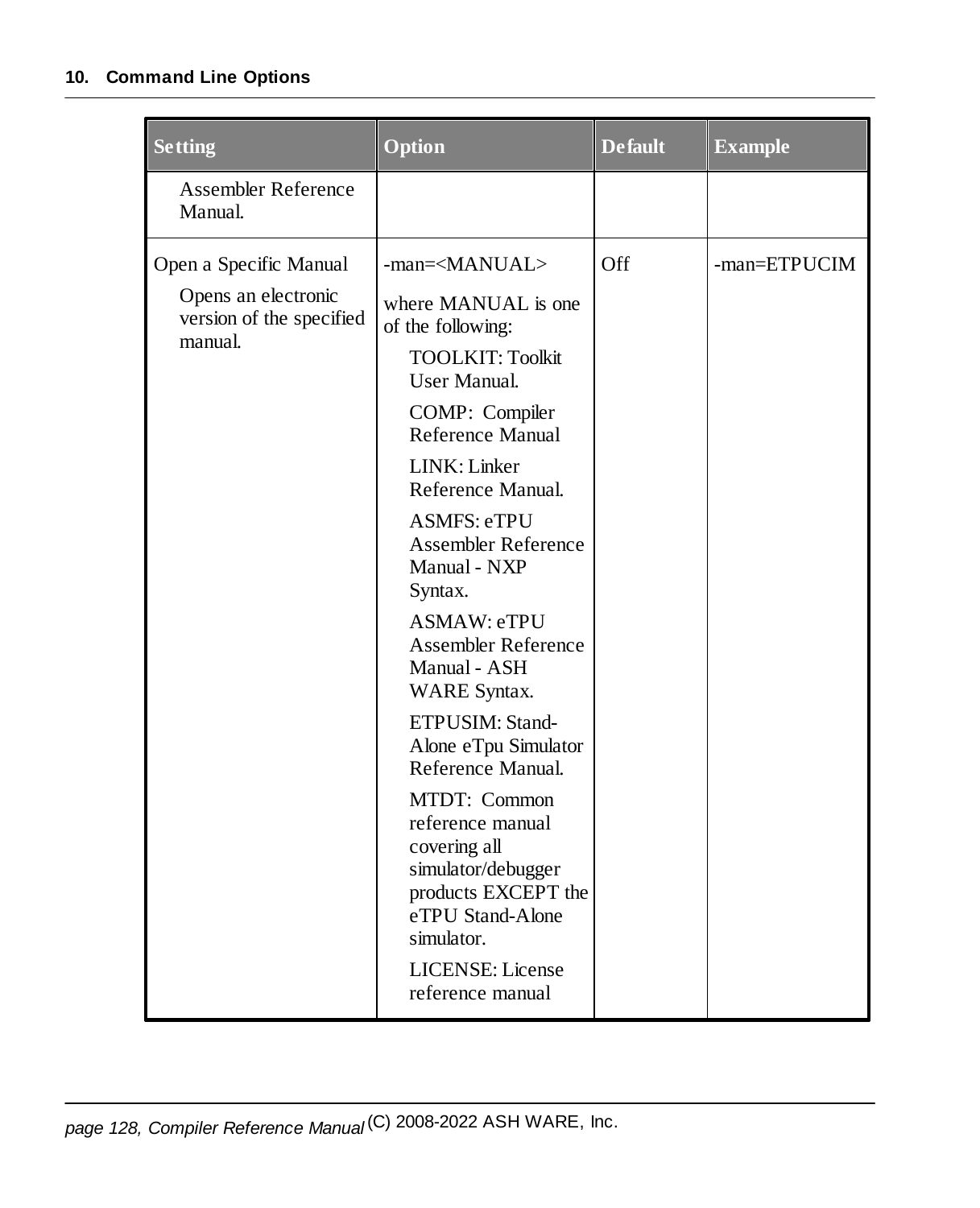| <b>Setting</b>                                                                                                                    | <b>Option</b>                                                                                                                                                                           | <b>Default</b> | <b>Example</b>           |
|-----------------------------------------------------------------------------------------------------------------------------------|-----------------------------------------------------------------------------------------------------------------------------------------------------------------------------------------|----------------|--------------------------|
| Display Version<br>Displays the tool name<br>and version number and<br>exits with a non-zero<br>exit code without<br>compilation. | -version                                                                                                                                                                                | Off            | -version                 |
| Display Licensing Info<br>Outputs the licensing<br>information for this tool.                                                     | -license                                                                                                                                                                                | Off            | -license                 |
| <b>Target Selection</b><br>Select the destination<br>processor for the<br>compilation.                                            | -target= <target><br/>where TARGET can be:<br/>- ETPU1 : compile for<br/>the baseline eTPU<br/>processor.<br/>- ETPU2 : compile for<br/>the eTPU2 processor<br/>version. (TBD)</target> | ETPU1          | -target=ETPU2            |
| <b>Console Message</b><br>Verbosity<br>Control the verbosity of<br>the compiler message<br>output.                                | $-verb=$<br>where N can be in the<br>range of 0 (no console<br>output) to 9 (verbose<br>message output).                                                                                | 5              | $-verb=9$                |
| <b>Console Message</b><br>Suppression<br>Suppress console<br>messages by their<br>type/class. Multiple<br>types can be specified  | -verbSuppress= <type><br/>where TYPE can be:<br/>- BANNER : the ETEC<br/>version &amp; copyright<br/>banner.</type>                                                                     | <b>Off</b>     | verbSuppress=SU<br>MMARY |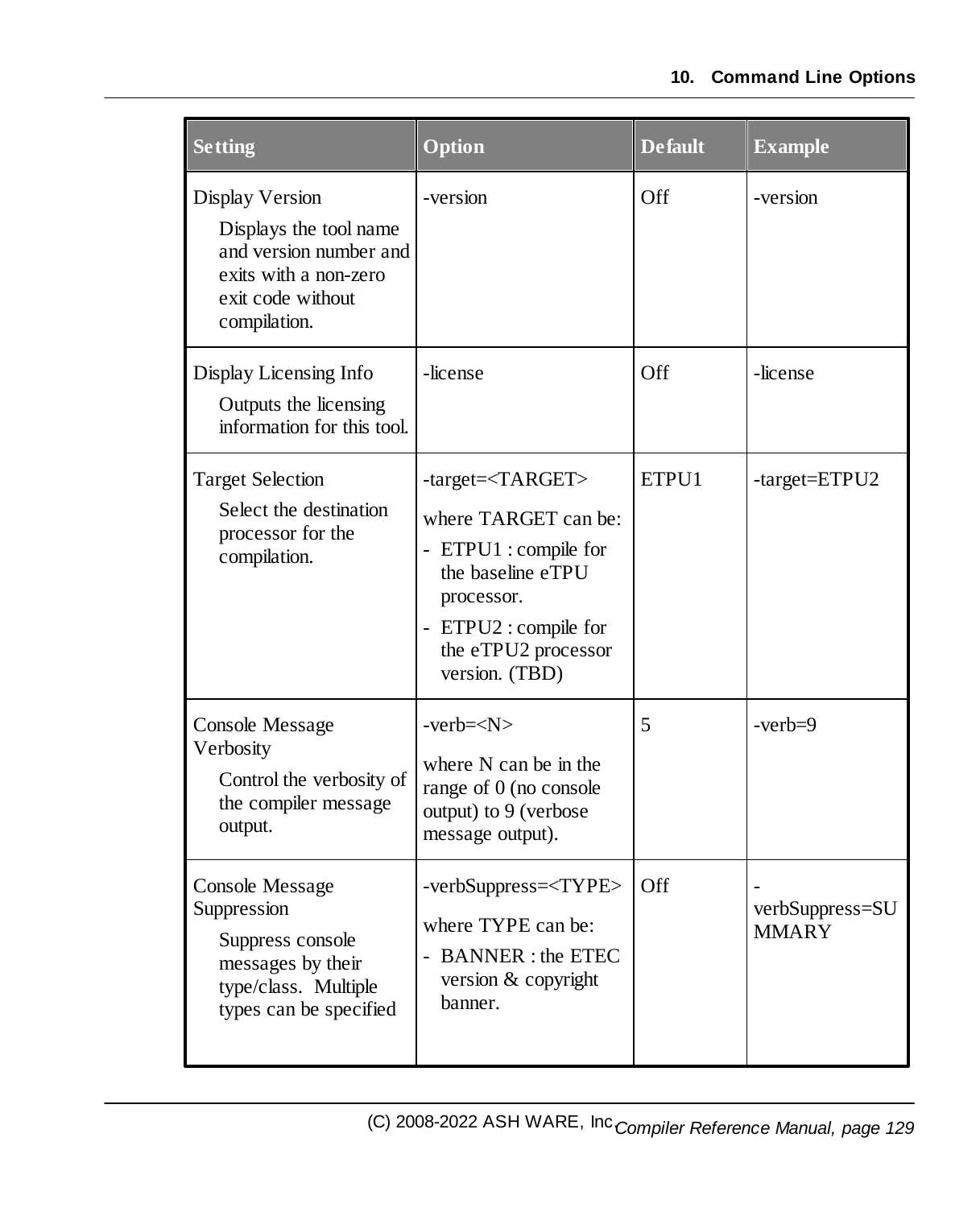| <b>Setting</b>                                                                                                                 | Option                                                                                                                                                                                        | <b>Default</b> | <b>Example</b> |
|--------------------------------------------------------------------------------------------------------------------------------|-----------------------------------------------------------------------------------------------------------------------------------------------------------------------------------------------|----------------|----------------|
| with multiple $-$<br>verbSuppress options.                                                                                     | - SUMMARY : the<br>success/failure<br>warning/error count<br>summary line<br>- WARNING: all<br>warning messages<br>- ERROR : all error<br>messages (does not<br>affect the tool exit<br>code) |                |                |
| Console Message Style<br>Controls the style of the<br>error/warning output<br>messages, primarily for<br>integration with IDEs | -msgStyle= <style></style>                                                                                                                                                                    |                |                |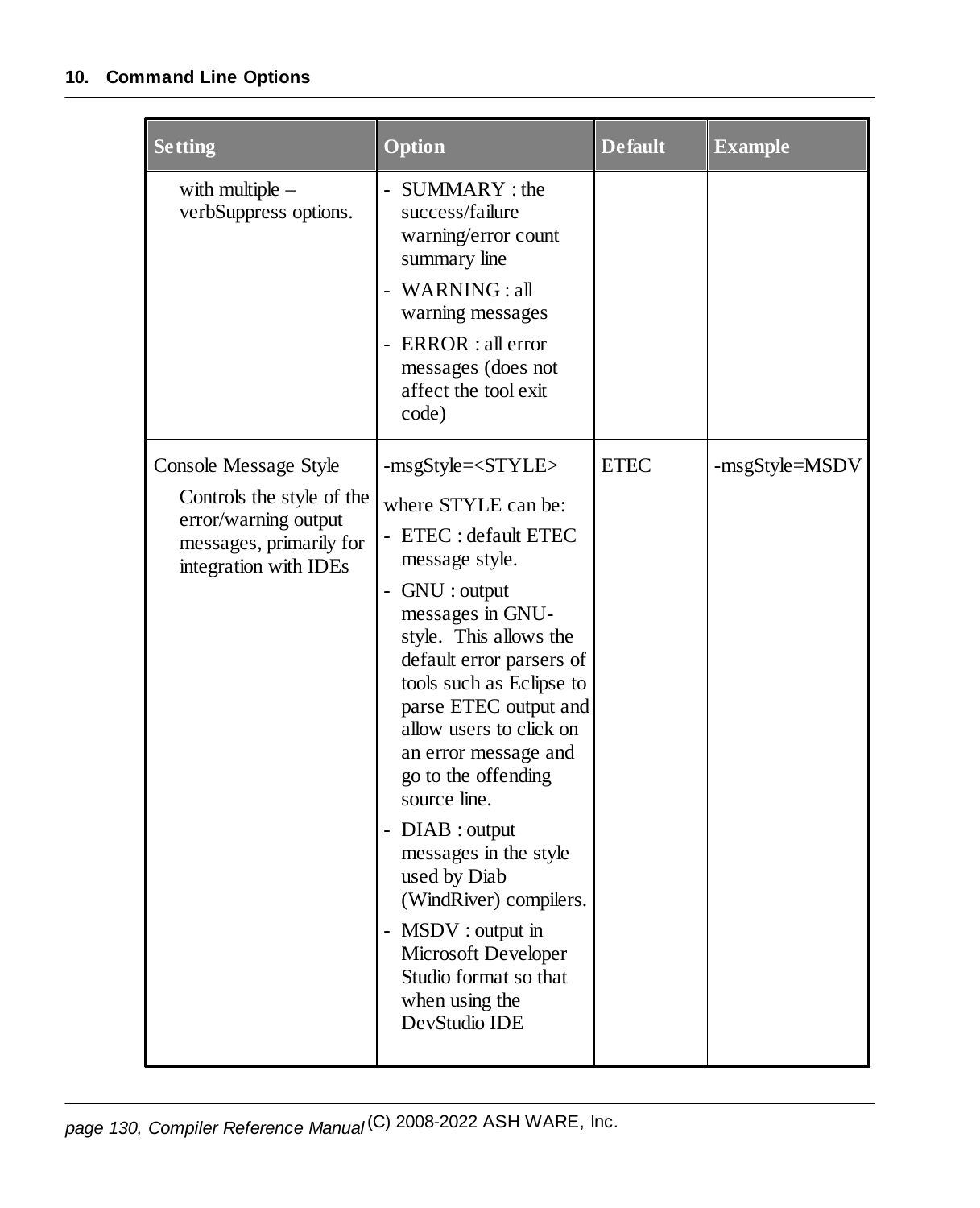| <b>Setting</b>                                                                                                                                                    | Option                                                                                     | <b>Default</b> | <b>Example</b> |
|-------------------------------------------------------------------------------------------------------------------------------------------------------------------|--------------------------------------------------------------------------------------------|----------------|----------------|
|                                                                                                                                                                   | errors/warnings can be<br>clicked on to bring<br>focus to the problem<br>source code line. |                |                |
| Console Message Path<br>Style<br>Controls how the path<br>and filename are<br>displayed on any<br>warning/error messages<br>that contain filename<br>information. | -msgPath= <style></style>                                                                  |                |                |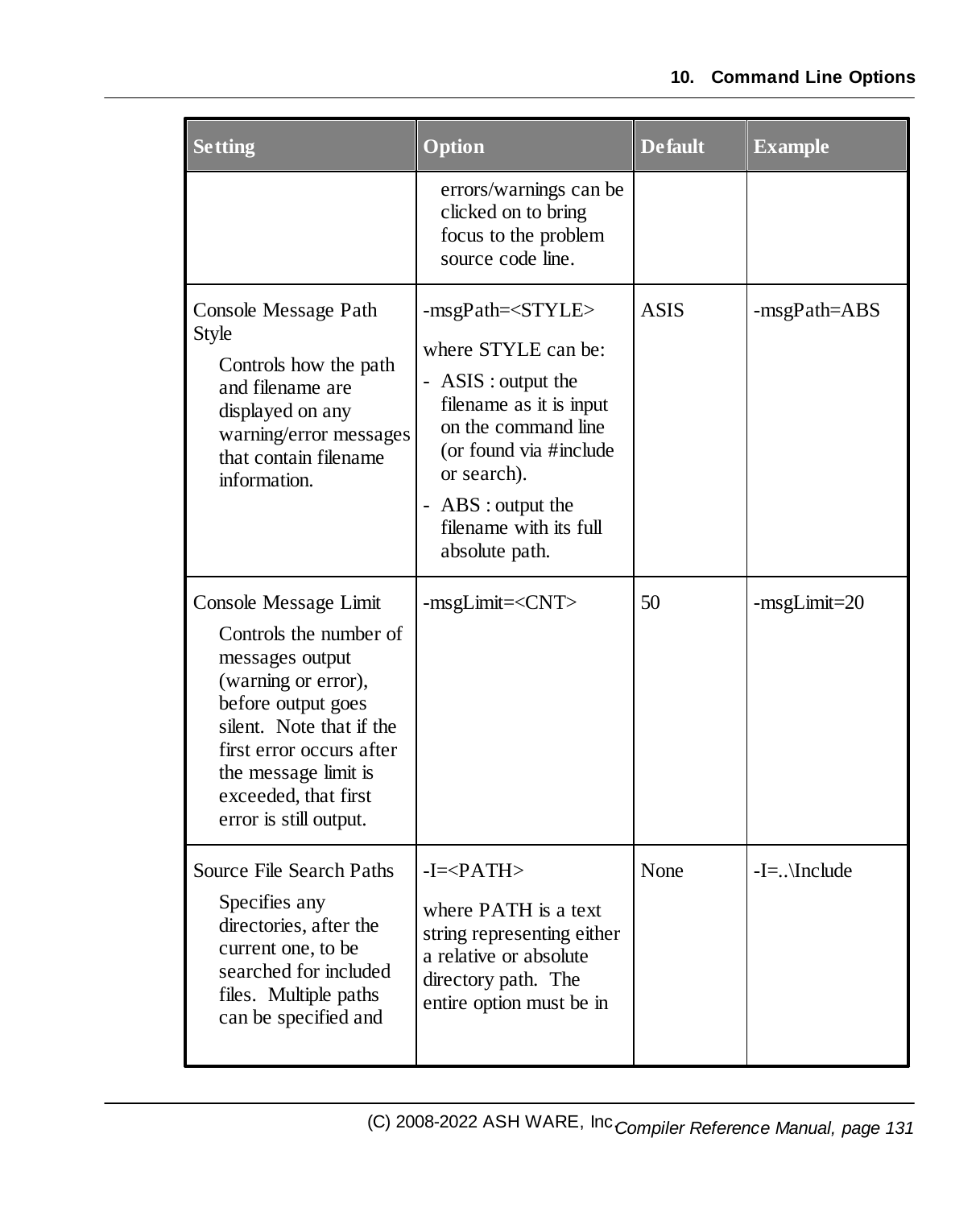| <b>Setting</b>                                                                                                                                                            | Option                                                                                                                                                                                                                                                             | <b>Default</b>       | <b>Example</b>   |
|---------------------------------------------------------------------------------------------------------------------------------------------------------------------------|--------------------------------------------------------------------------------------------------------------------------------------------------------------------------------------------------------------------------------------------------------------------|----------------------|------------------|
| they are searched in the<br>order of their<br>appearance in the<br>command line.                                                                                          | quotes if the path<br>contains spaces.                                                                                                                                                                                                                             |                      |                  |
| Source File Search Path<br>Mode<br>Specifies any<br>directories, after the<br>current                                                                                     | -IMode= <mode><br/>where MODE can be:<br/>- SOURCEREL : search<br/>paths specified with -I<br/>are relative to the source<br/>file being compiled.<br/>- CWDREL : search<br/>paths specified with -I<br/>are relative to the current<br/>working directory.</mode> | <b>SOURCER</b><br>EL | IMode=CWDRE<br>L |
| <b>Macro Definition</b><br>Supplies a macro<br>definition to the pre-<br>processing stage of<br>compilation.                                                              | $-d=\times$ MACRO><br>where if MACRO is an<br>identifier than it is pre-<br>defined to a value of 1,<br>otherwise it can be of the<br>form macro=definition,<br>where macro gets the<br>value specified in<br>'definition'.                                        | None                 | -d=DBG_BUILD     |
| <b>Output File</b><br>Overrides the default<br>behavior of generating<br>an object file with the<br>same base name as the<br>source file, but with the<br>.eao extension. | -out= <filename><br/>where FILENAME is<br/>written with the<br/>compilation output. If<br/>FILENAME does not<br/>have an extension, eao is<br/>added automatically. The</filename>                                                                                 | None                 | -out=file.obj    |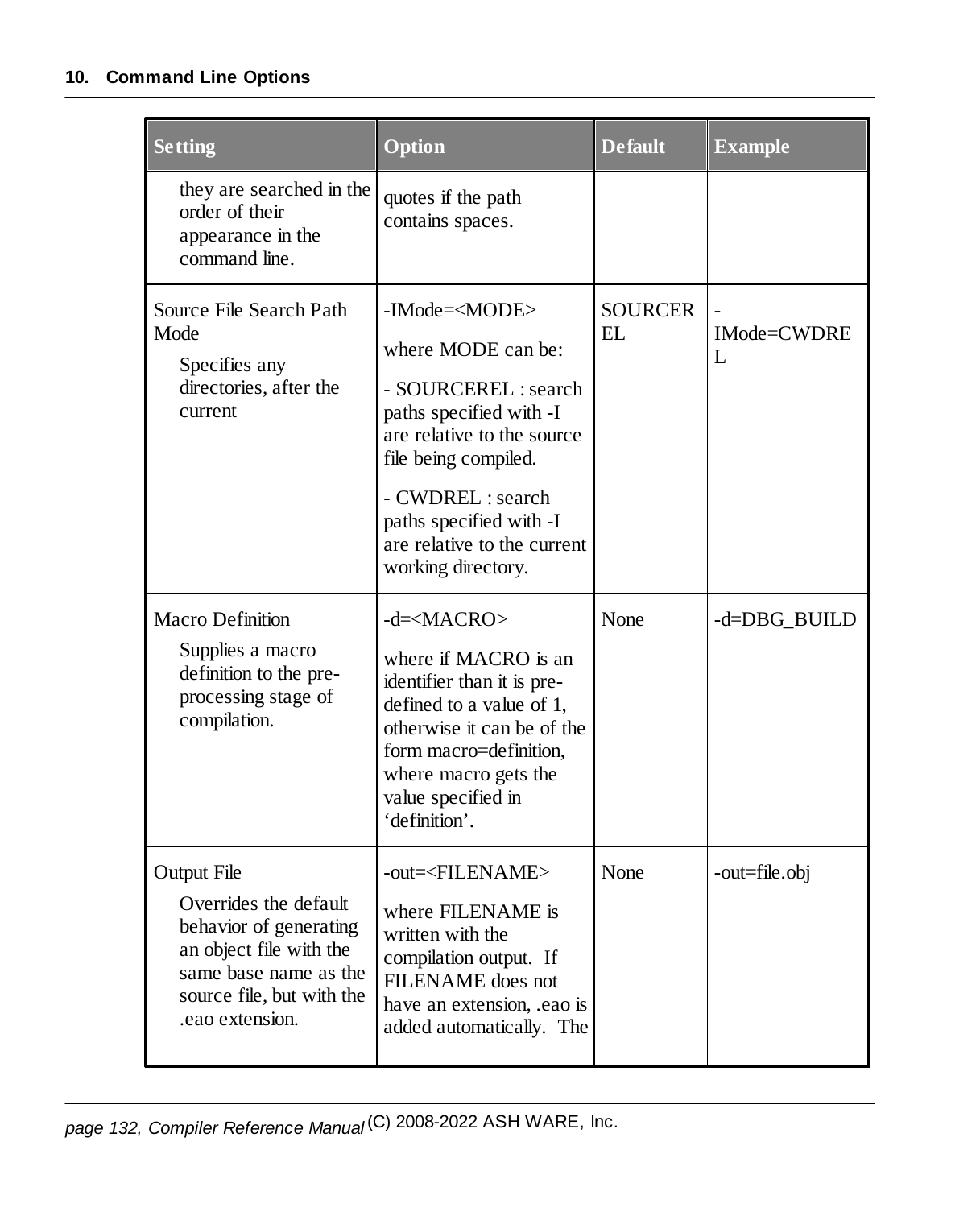| <b>Setting</b>                                                                                                                                                                                                                    | Option                                                                                                                                                                                                                                                                                                                                                                                                                                                                                                                                                                                     | <b>Default</b>       | <b>Example</b>                   |
|-----------------------------------------------------------------------------------------------------------------------------------------------------------------------------------------------------------------------------------|--------------------------------------------------------------------------------------------------------------------------------------------------------------------------------------------------------------------------------------------------------------------------------------------------------------------------------------------------------------------------------------------------------------------------------------------------------------------------------------------------------------------------------------------------------------------------------------------|----------------------|----------------------------------|
|                                                                                                                                                                                                                                   | entire option must be in<br>quotes if FILENAME<br>contains spaces.                                                                                                                                                                                                                                                                                                                                                                                                                                                                                                                         |                      |                                  |
| <b>Static Data Packing</b><br>Allow control of the<br>style for<br>packing/allocating static<br>channel frame data. It<br>does not apply to global<br>variables, which are<br>packed as if<br>FASTACCESS were<br>applied to them. | -packstatic= <option><br/>where OPTION can be:<br/>- PACKTIGHT : packs<br/>data as tight as<br/>possible; locations of<br/>sequentially declared<br/>variables are not<br/>necessarily sequential.<br/>Additionally, accesses<br/>to some data types<br/>may not be coherent<br/>with regards to<br/>neighboring data, when<br/>this setting is used.<br/>- FASTACCESS : packs<br/>data so as to provide<br/>the fastest access<br/>possible by allocating<br/>space in optimal spots.<br/>Uses more memory<br/>but increases code<br/>speed and removes<br/>coherency conflicts.</option> | <b>PACKTIG</b><br>HT | packstatic=FAST<br><b>ACCESS</b> |
| <b>Array Data Packing</b><br>Controls how data in<br>arrays is packed for arrays<br>of 8 and 16-bit types. This<br>setting also affects the<br>corresponding pointer type                                                         | -packarray= <option><br/>where OPTION can be:<br/>- PACKTIGHT: for 8<br/>and 16-bit types, the<br/>array stride size is the<br/>same as the base size</option>                                                                                                                                                                                                                                                                                                                                                                                                                             | <b>PACKTIG</b><br>HT | packarray=FAST<br><b>ACCESS</b>  |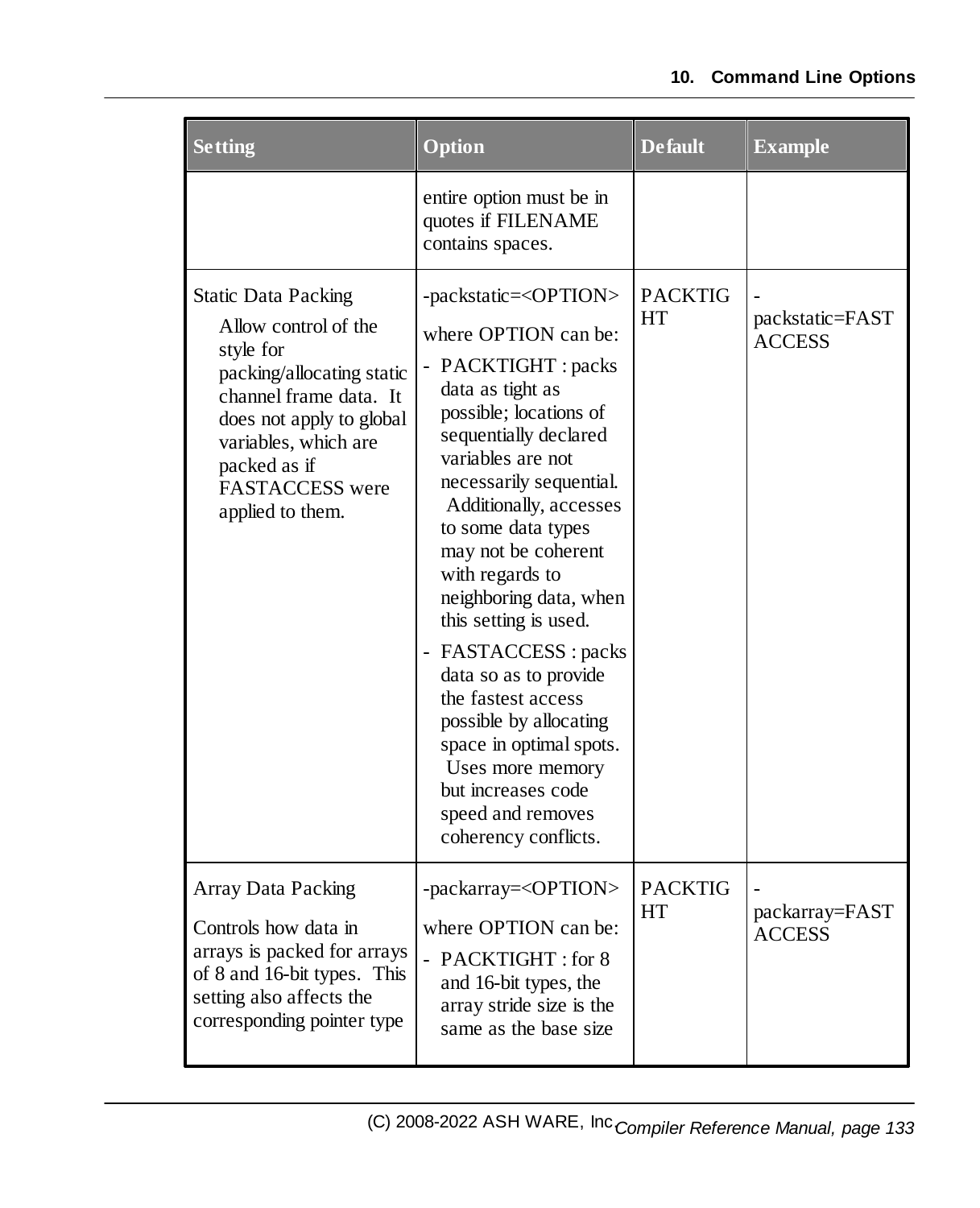| <b>Setting</b>                                                                                                       | Option                                                                                                                                                                                                                                                                                                                                                                                                                                                                                                                                                | <b>Default</b>       | <b>Example</b>                   |
|----------------------------------------------------------------------------------------------------------------------|-------------------------------------------------------------------------------------------------------------------------------------------------------------------------------------------------------------------------------------------------------------------------------------------------------------------------------------------------------------------------------------------------------------------------------------------------------------------------------------------------------------------------------------------------------|----------------------|----------------------------------|
| arithmetic (i.e. pointers<br>increment/decrement by<br>the same amount as the<br>corresponding array stride<br>size) | (1 and 2 bytes)<br>respectively).<br>- FASTACCESS : the<br>stride size for 8 or 16<br>bit type arrays is<br>always 4 bytes,<br>resulting in optimal<br>load/store performance<br>but potentially<br>increased memory<br>usage.                                                                                                                                                                                                                                                                                                                        |                      |                                  |
| <b>Struct Data Packing</b><br>Control how members<br>are placed in a<br>structure.                                   | -packstruct= <option><br/>where OPTION can be:<br/>- PACKTIGHT : packs<br/>members as tight as<br/>possible; offsets of<br/>sequentially declared<br/>members are not<br/>necessarily sequential.<br/>Additionally, accesses<br/>to some members may<br/>not be coherent with<br/>regards to neighboring<br/>data, when this setting<br/>is used.<br/>- FASTACCESS : packs<br/>members so as to<br/>provide the fastest<br/>access possible by<br/>locating data in optimal<br/>spots. Uses more<br/>memory but increases<br/>code speed and</option> | <b>PACKTIG</b><br>HT | packstruct=FAST<br><b>ACCESS</b> |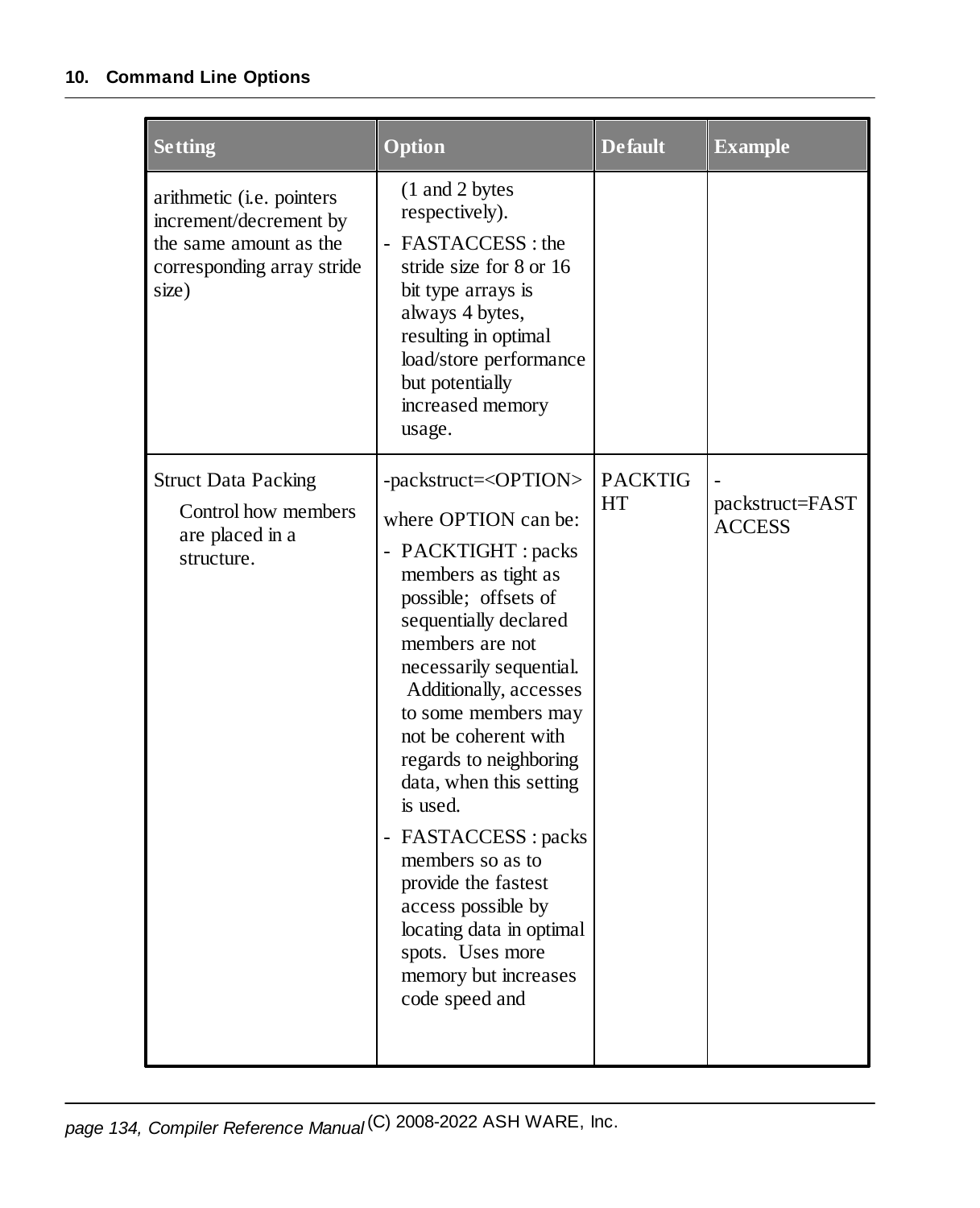| <b>Setting</b>                                                                                                                                                                                                                                                              | Option                                                                                                                                                                                                        | <b>Default</b> | <b>Example</b> |
|-----------------------------------------------------------------------------------------------------------------------------------------------------------------------------------------------------------------------------------------------------------------------------|---------------------------------------------------------------------------------------------------------------------------------------------------------------------------------------------------------------|----------------|----------------|
|                                                                                                                                                                                                                                                                             | removes coherency<br>conflicts.<br>- LEGACY : packs<br>members similar to<br>PACKTIGHT, but<br>with slight differences<br>as it attempts to<br>exactly mimic legacy<br>tools structure packing<br>algorithms. |                |                |
| <b>ANSI Mode</b><br><b>Enforces ANSI</b><br>behavior with structure<br>& array packing.<br>Where ANSI-compliant<br>code is not generated a<br>warning is issued. Care<br>should be taken using<br>this is it can reduce<br>code efficiency and<br>increase memory<br>usage. | -ansi                                                                                                                                                                                                         | Off            | -ansi          |
| Preprocessor Only<br>This option stops<br>compilation after the C<br>preprocessing stage. If<br>an output file has been<br>specified via -out, the<br>results go to that,<br>otherwise the<br>preprocessed source is<br>output on stdout.                                   | -ppOnly                                                                                                                                                                                                       | Off            | -ppOnly        |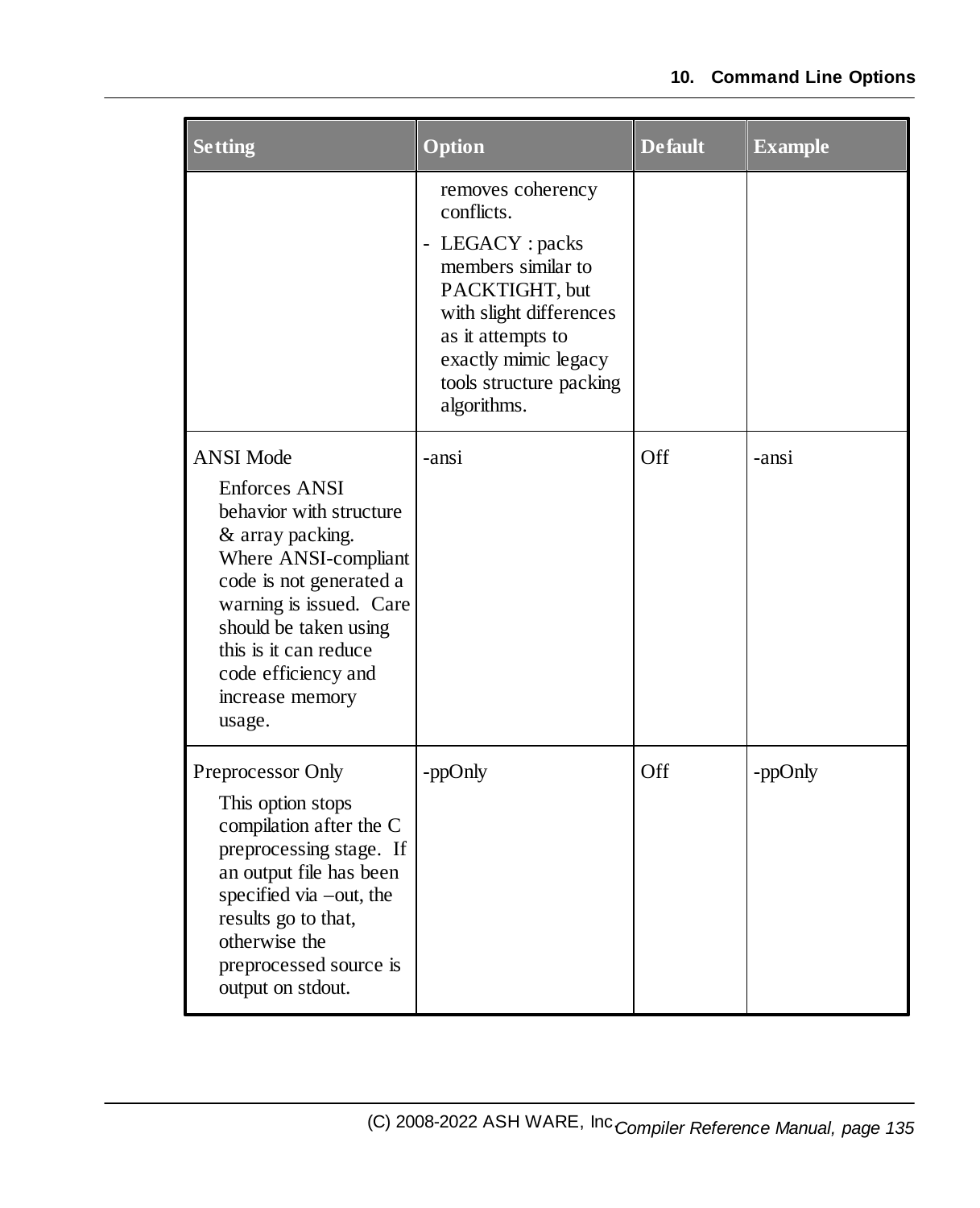| <b>Setting</b>                                                                                                                                                                                                                                                            | Option            | <b>Default</b> | <b>Example</b>    |
|---------------------------------------------------------------------------------------------------------------------------------------------------------------------------------------------------------------------------------------------------------------------------|-------------------|----------------|-------------------|
| Signed Char<br>When specified, "char"<br>variables are treated as<br>signed. The ETEC<br>default is to treat<br>"char" as unsigned.                                                                                                                                       | -signedchar       | Off            | -signedchar       |
| <b>Unsigned Char</b><br>When specified, "char"<br>variables are treated as<br>unsigned. This is the<br>ETEC default so this<br>option is superfluous.                                                                                                                     | -unsignedchar     | On             | -unsignedchar     |
| Use Global Scratchpad<br>Model                                                                                                                                                                                                                                            | -globalScratchpad | Off            | -globalScratchpad |
| When specified, code is<br>compiled using the<br>scratchpad<br>programming model<br>rather than the stack-<br>based programming<br>model. The scratchpad<br>is located in global<br>memory, and thus care<br>must be taken to avoid<br>conflicts on dual-eTPU<br>systems. |                   |                |                   |
| Use Engine Scratchpad<br>Model<br>When specified, code is<br>compiled using the<br>scratchpad<br>programming model                                                                                                                                                        | -engineScratchpad | Off            | -engineScratchpad |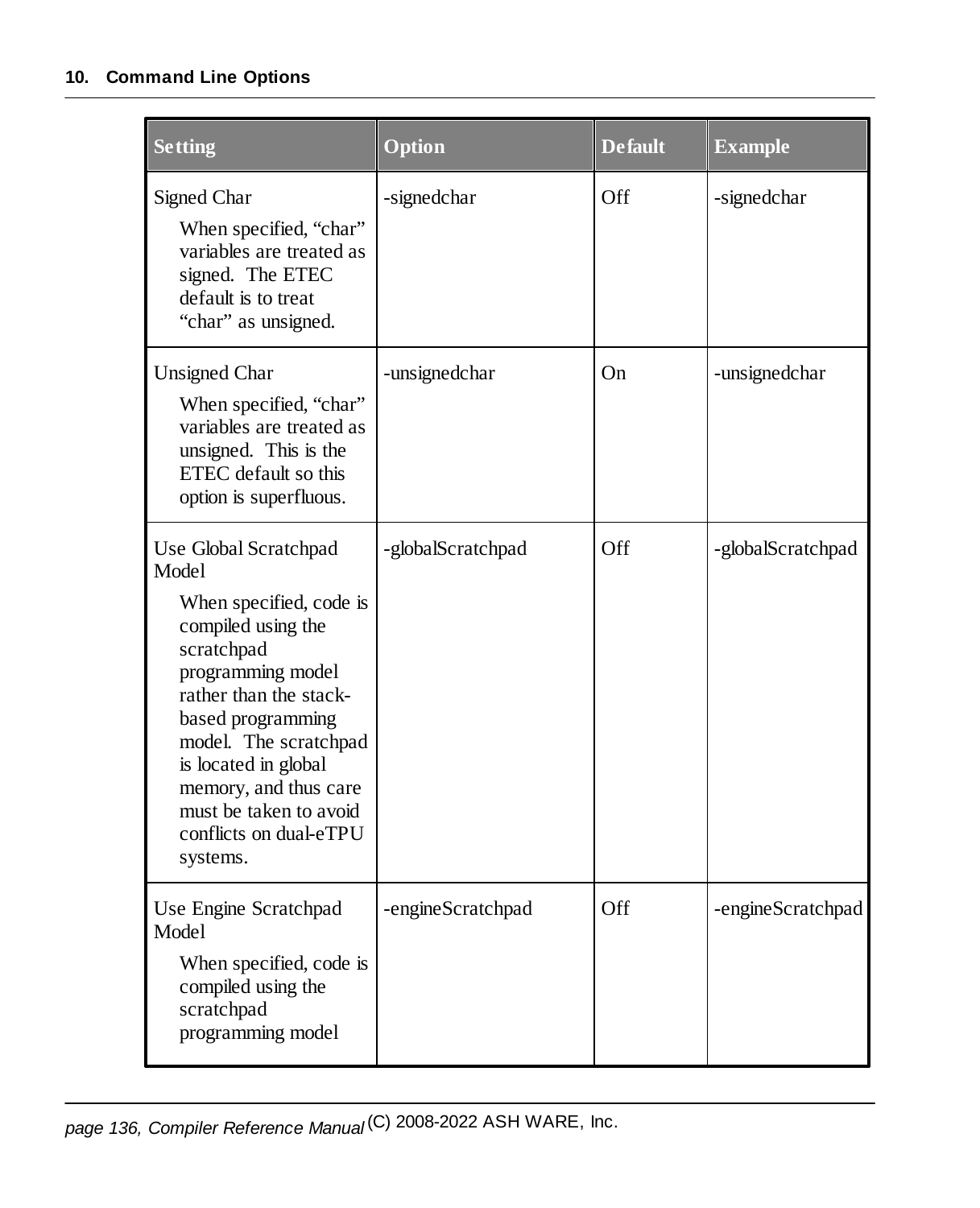| <b>Setting</b>                                                                                                                                                                                                                                                                                                                                                                               | Option                                                               | <b>Default</b>                                                       | <b>Example</b>                         |
|----------------------------------------------------------------------------------------------------------------------------------------------------------------------------------------------------------------------------------------------------------------------------------------------------------------------------------------------------------------------------------------------|----------------------------------------------------------------------|----------------------------------------------------------------------|----------------------------------------|
| rather than the stack-<br>based programming<br>model. The scratchpad<br>is located in engine-<br>relative address space.<br>This option is only<br>available on the<br>eTPU2.                                                                                                                                                                                                                |                                                                      |                                                                      |                                        |
| <b>Enable Parameter Passing</b><br>via Register in Scratchpad<br>Mode<br>When specified, the<br>scratchpad model is<br>enhanced to pass some<br>parameters by register<br>like the stack model.<br>This option has no<br>effect in stack mode.                                                                                                                                               | -passParamByReg                                                      | Off                                                                  | passParamByReg                         |
| Set Register to General<br>Purpose<br>This option is used to<br>indicate that the<br>specified special<br>register(s) can instead<br>be allocated for general<br>use. The registers for<br>which this applies are<br>TPR, TRR, TCR1 and<br>TCR2. For example, in<br>a system that does not<br>use TCR2, its use as a<br>timebase can be<br>disabled and it can be<br>used by the compiler to | setRegGP= <reg[,reg<br><math>\vert . \vert &gt;</math></reg[,reg<br> | Off, all<br>registers are<br>assigned<br>their regular<br>functions. | setRegGP=TPR,T<br>RR, TCR <sub>2</sub> |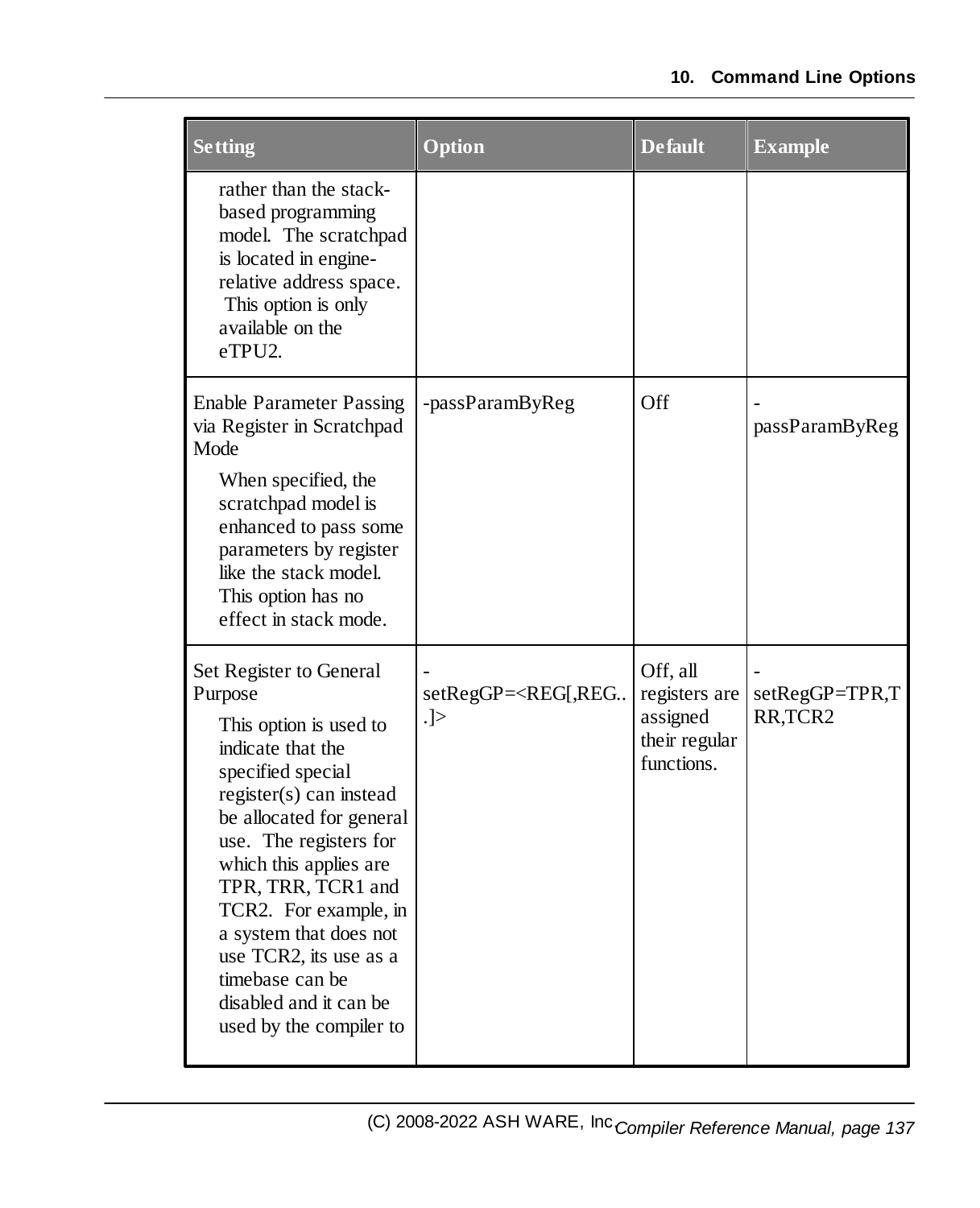| <b>Setting</b>                                                                                                                                       | Option                                       | <b>Default</b>                   | <b>Example</b> |
|------------------------------------------------------------------------------------------------------------------------------------------------------|----------------------------------------------|----------------------------------|----------------|
| generate faster and<br>tighter code.                                                                                                                 |                                              |                                  |                |
| Error on Warning<br>Turn any warning into a<br>compilation error.<br>Note: this is the same<br>option as -warnError<br>which has been<br>deprecated. | -strict                                      | <b>Off</b>                       | -strict        |
| <b>Warning Disable</b><br>Disable a specific<br>compilation warning via<br>its numerical identifier.                                                 | $warnDis=\langle WARNID $ , W<br>$ARNID$ $>$ | Off (all<br>warnings<br>enabled) | $-warnDis=343$ |

Note that the source file name is not constrained to be the last command line argument, but that is the standard practice. Also note that command line options are not case-sensitive, however, there can be no spaces between the option, the  $\equiv$  (if any) and the option data. Option data that contains spaces must be enclosed in quotes (the whole option).

# **10.2 C Preprocessor Command Line Options**

The C Preprocessor executable is called ETEC\_cpp.exe, and it has the following format:

```
ETEC_cpp.exe <options> <source file>
```
Where available options are listed  $&$  described below. Note that the source file name is not constrained to follow the list of options. Also note that command line options are not case-sensitive, however, there can be no spaces between the option, the  $=$ ' (if any) and the option data. Option data that contains spaces must be enclosed in quotes (the whole option).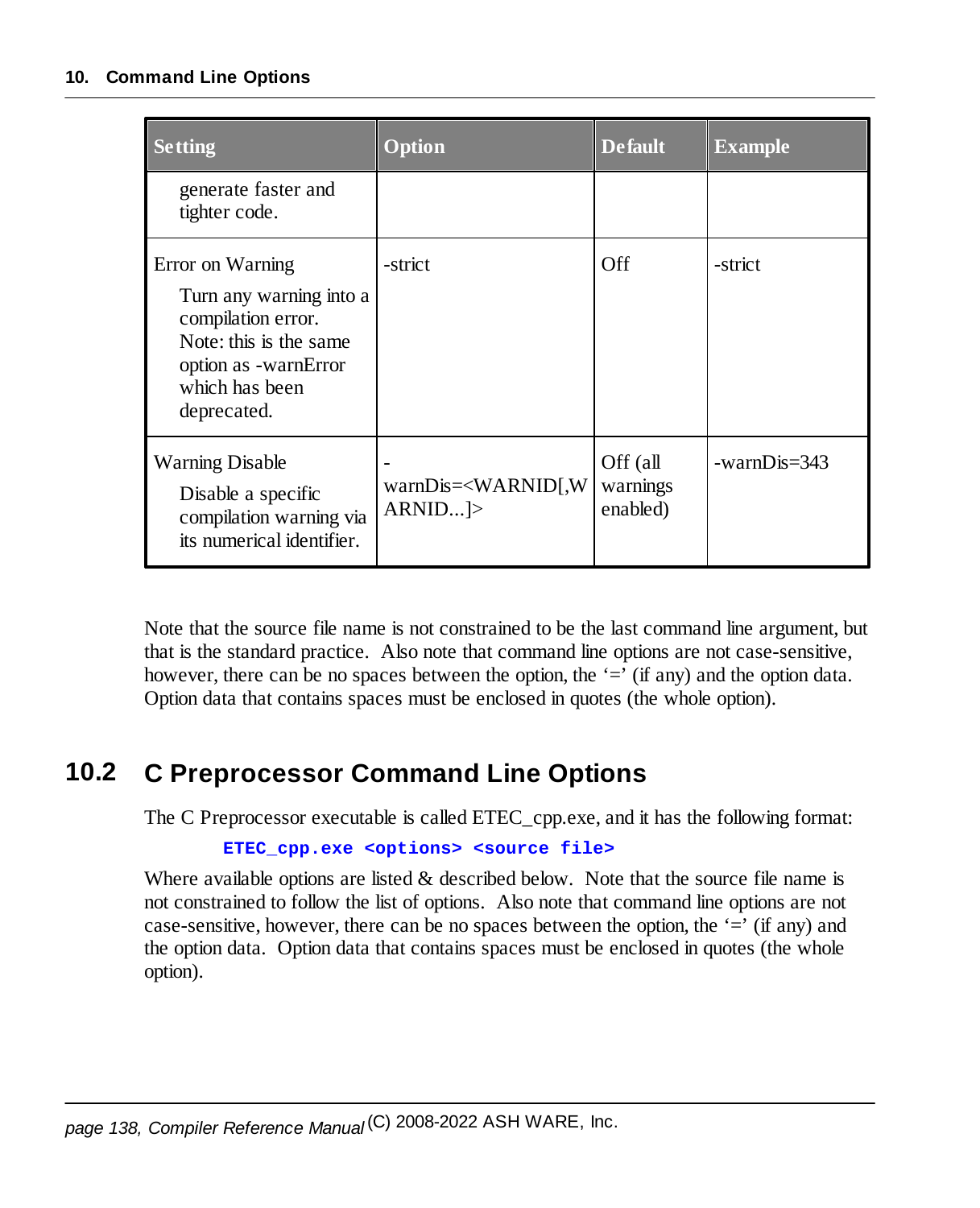| <b>Setting</b>                                                                                                                                                                                                                                    | <b>Option</b>                                                                                                                                                                                                               | <b>Default</b> | <b>Example</b>   |
|---------------------------------------------------------------------------------------------------------------------------------------------------------------------------------------------------------------------------------------------------|-----------------------------------------------------------------------------------------------------------------------------------------------------------------------------------------------------------------------------|----------------|------------------|
| Display Help<br>This option overrides all<br>others and when it exists<br>no compilation is actually<br>done.                                                                                                                                     | -h or $/?$                                                                                                                                                                                                                  | Off            | $-h$             |
| <b>Macro Definition</b><br>Supplies a macro<br>definition for use during<br>preprocessing.                                                                                                                                                        | $-d=\times$ MACRO><br>where if MACRO is an<br>identifier than it is pre-<br>defined to a value of 1,<br>otherwise it can be of the<br>form macro=definition,<br>where macro gets the<br>value specified in<br>'definition'. | None           | $-d = DBG$ BUILD |
| Source File Search Paths<br>Specifies any directories,<br>after the current one, to<br>be searched for included<br>files. Multiple paths can<br>be specified and they are<br>searched in the order of<br>their appearance in the<br>command line. | $-I = PATH$<br>where PATH is a text<br>string representing either<br>a relative or absolute<br>directory path. The<br>entire option must be in<br>quotes if the path<br>contains spaces.                                    | None           | $-I =$ \Include  |
| Mode (Compatibility)<br>Tells the C preprocessor<br>to run in the specified<br>mode.                                                                                                                                                              | -mode= <mode><br/>where MODE can be:<br/>- ETPUC : handle<br/>existing code better.</mode>                                                                                                                                  | Off            | -mode=ETPUC      |
| Preprocessor Output File                                                                                                                                                                                                                          | -out= <filename></filename>                                                                                                                                                                                                 | Off            | -out=etpu_pwm.i  |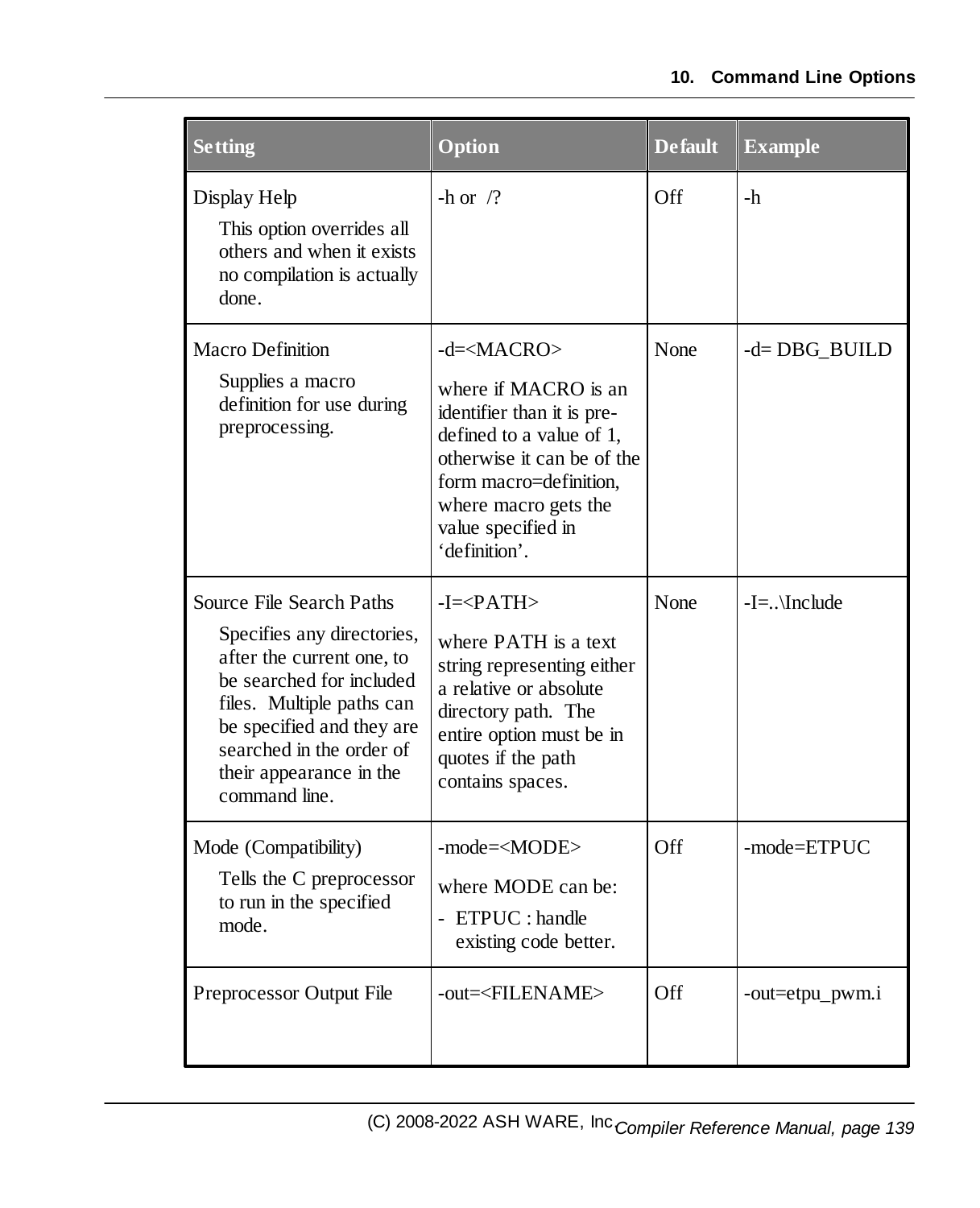| <b>Setting</b>                                                                                                                                                              | Option                                                                                                                                                                                                                                                                                                                         | <b>Default</b> | <b>Example</b>                   |
|-----------------------------------------------------------------------------------------------------------------------------------------------------------------------------|--------------------------------------------------------------------------------------------------------------------------------------------------------------------------------------------------------------------------------------------------------------------------------------------------------------------------------|----------------|----------------------------------|
| Sends the preprocessed<br>source to the specified<br>file, rather than placing it<br>on stdout per the default.                                                             | where FILENAME is<br>written with the source<br>file preprocessing<br>result.                                                                                                                                                                                                                                                  |                |                                  |
| <b>Console Message Verbosity</b><br>Control the verbosity of<br>the compiler message<br>output.                                                                             | $-verb=$<br>where N can be in the<br>range of 0 (no console<br>output) to 9 (verbose<br>message output).                                                                                                                                                                                                                       | 5              | $-verb=9$                        |
| <b>Console Message</b><br>Suppression<br>Suppress console<br>messages by their<br>type/class. Multiple types<br>can be specified with<br>multiple -verbSuppress<br>options. | -verbSuppress= <type><br/>where TYPE can be:<br/>- BANNER : the ETEC<br/>version &amp; copyright<br/>banner.<br/>- SUMMARY : the<br/>success/failure<br/>warning/error count<br/>summary line<br/>- WARNING: all<br/>warning messages<br/>- ERROR : all error<br/>messages (does not<br/>affect the tool exit<br/>code)</type> | Off            | -verbSuppress=<br><b>SUMMARY</b> |
| Console Message Style<br>Controls the style of the<br>error/warning output<br>messages, primarily for<br>integration with IDEs                                              | $-msgStyle=$                                                                                                                                                                                                                                                                                                                   |                |                                  |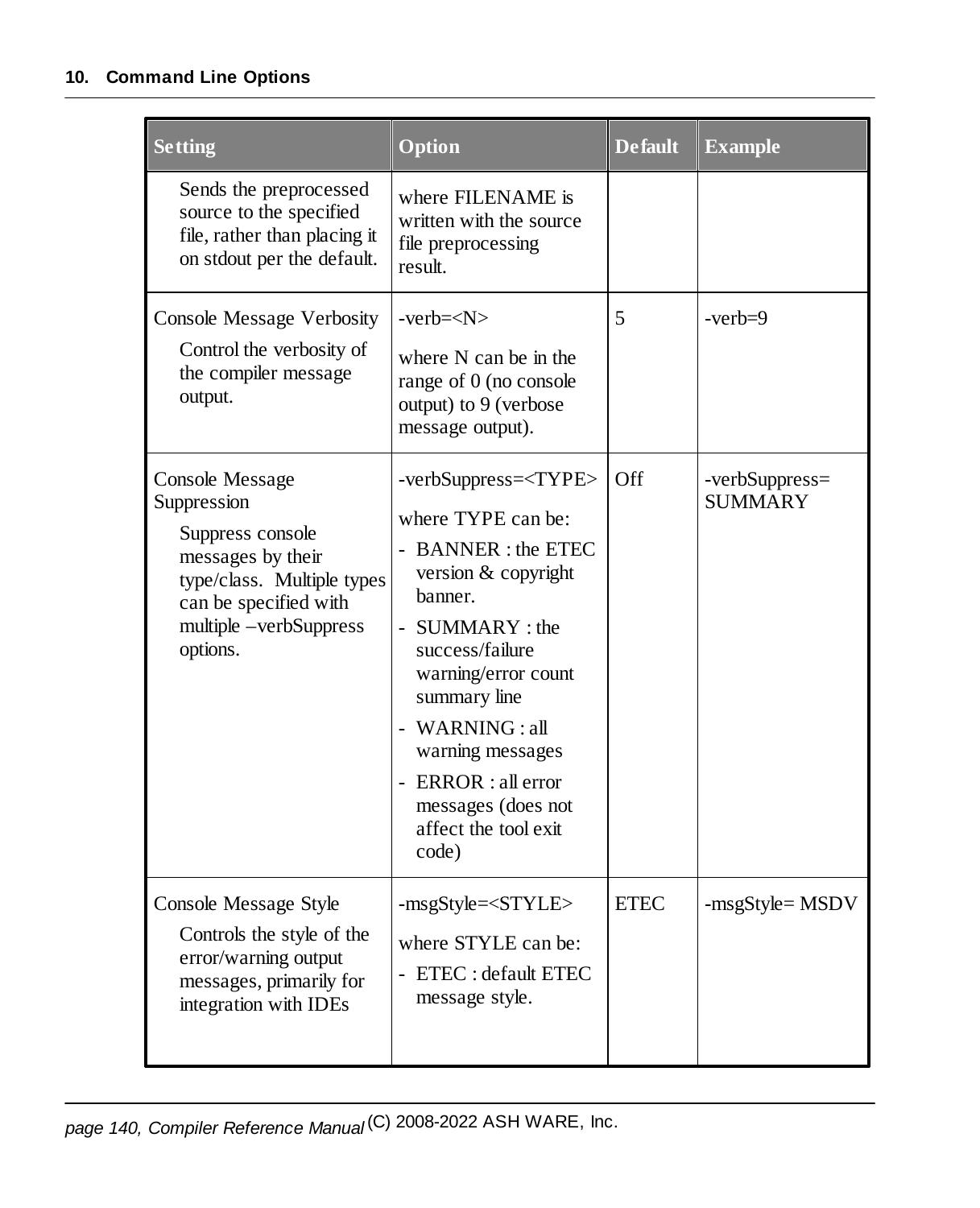| <b>Setting</b>                                                                                                                                                 | Option                                                                                                                                                                                                                                                                                                                                                                                                                                                                                                                               | <b>Default</b> | <b>Example</b> |
|----------------------------------------------------------------------------------------------------------------------------------------------------------------|--------------------------------------------------------------------------------------------------------------------------------------------------------------------------------------------------------------------------------------------------------------------------------------------------------------------------------------------------------------------------------------------------------------------------------------------------------------------------------------------------------------------------------------|----------------|----------------|
|                                                                                                                                                                | - GNU : output<br>messages in GNU-<br>style. This allows the<br>default error parsers of<br>tools such as Eclipse to<br>parse ETEC output<br>and allow users to click<br>on an error message<br>and go to the offending<br>source line.<br>- DIAB : output<br>messages in the style<br>used by Diab<br>(WindRiver) compilers.<br>- MSDV : output in<br>Microsoft Developer<br>Studio format so that<br>when using the<br>DevStudio IDE<br>errors/warnings can be<br>clicked on to bring<br>focus to the problem<br>source code line. |                |                |
| Console Message Path Style<br>Controls how the path<br>and filename are<br>displayed on any<br>warning/error messages<br>that contain filename<br>information. | -msgPath= <style></style>                                                                                                                                                                                                                                                                                                                                                                                                                                                                                                            |                |                |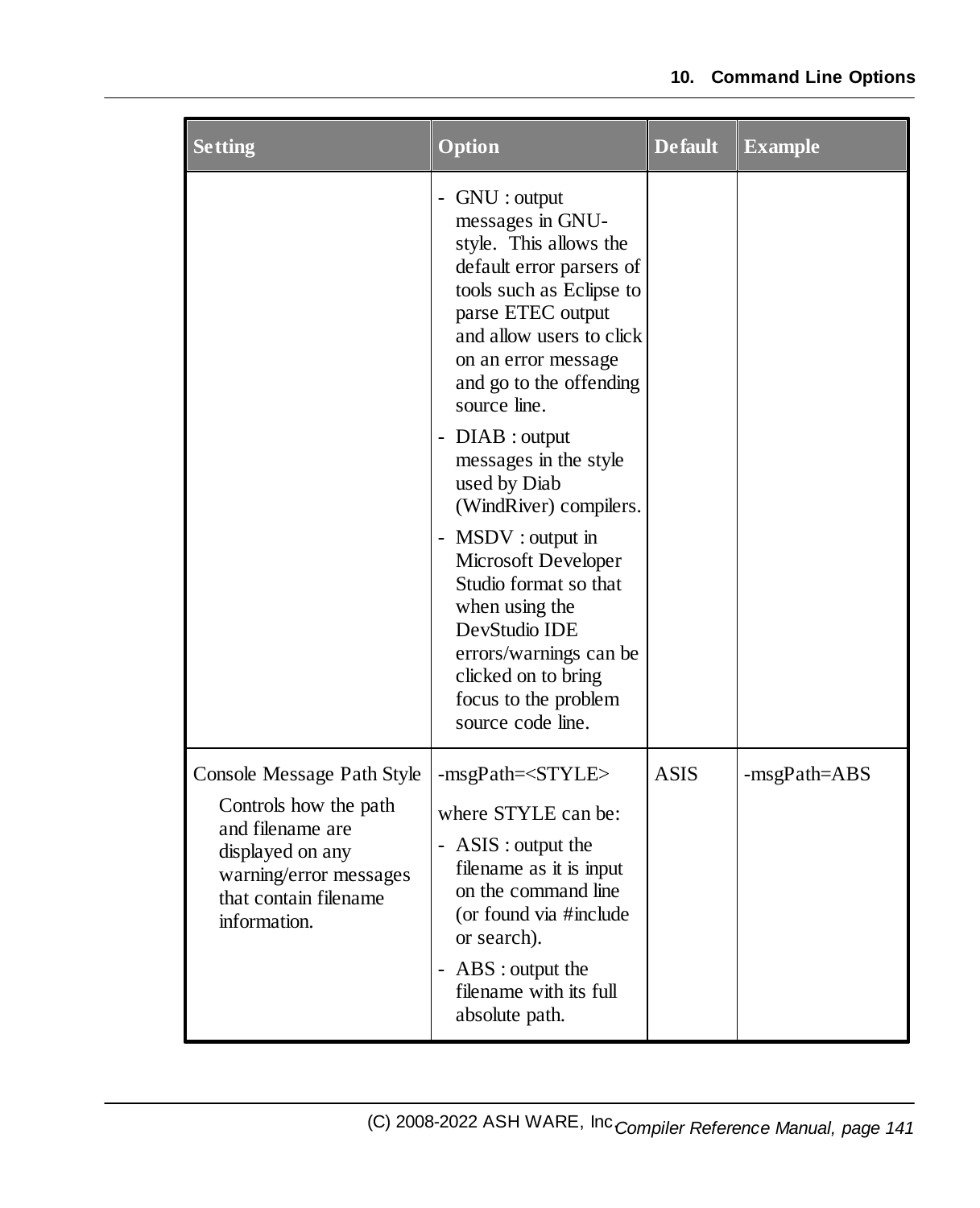| <b>Setting</b>                                                                                                                                                                                                                                 | Option                      | <b>Default</b>                   | <b>Example</b> |
|------------------------------------------------------------------------------------------------------------------------------------------------------------------------------------------------------------------------------------------------|-----------------------------|----------------------------------|----------------|
| Console Message Limit<br>Controls the number of<br>messages output<br>(warning or error), before<br>output goes silent. Note<br>that if the first error<br>occurs after the message<br>limit is exceeded, that<br>first error is still output. | -msgLimit= <cnt></cnt>      | 50                               | $-msgLimit=20$ |
| Display Version<br>Displays the tool name<br>and version number and<br>exits with a non-zero exit<br>code without compilation.                                                                                                                 | -version                    | Off                              | -version       |
| Display Licensing Info<br>Outputs the licensing<br>information for this tool.                                                                                                                                                                  | -license                    | Off                              | -license       |
| Error on Warning<br>Turn any warning into a<br>preprocessing error.                                                                                                                                                                            | -warnError                  | Off                              | -warnError     |
| <b>Warning Disable</b><br>Disable a specific<br>preprocessing warning<br>via its numerical<br>identifier.                                                                                                                                      | -warnDis= <warnid></warnid> | Off (all<br>warnings<br>enabled) | $-warnDis=343$ |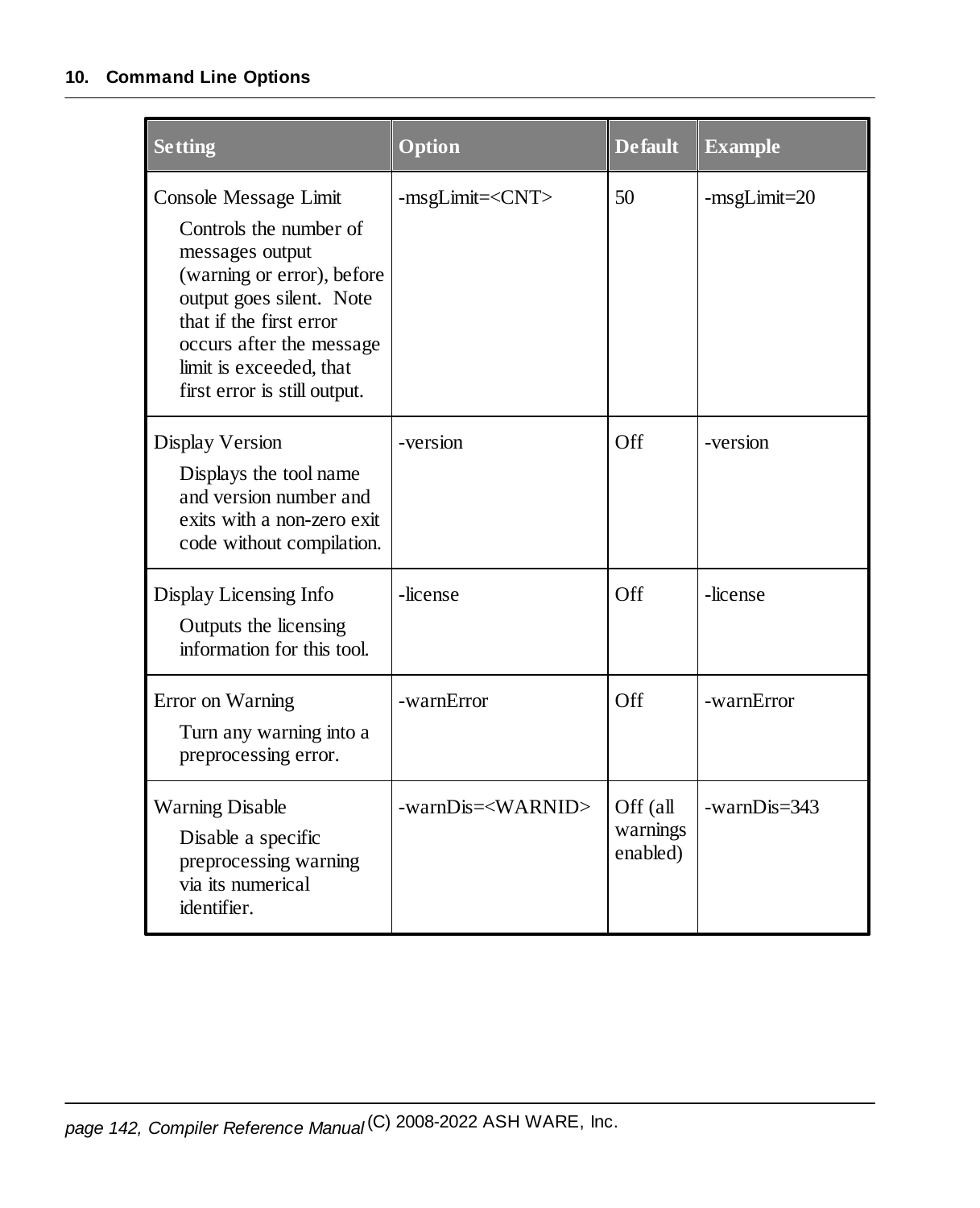# **10.3 Console Message Verbosity (-Verb)**

A value of zero causes all error and warning messages to be suppressed. The only feedback from the toolsuite is the exit code which is zero on success and non-zero on error.

A value of one causes only the number of errors and warnings to be printed to the screen. The actual error and warning messages are suppressed.

```
CC Success (3 Warnings) EntryTable.c -> EntryTable.eao
Asm Success EntryTable.sta -> EntryTable.eao
Link Success EntryTable,Shift,... -> EntryTable.gxs
```
A value of three:

[NOTE: the console utility will buffer up the first line, "Assembling file Shift.sta" …, and only prints it out on detection of one or more errors.]

```
CC Success EntryTable.c -> EntryTable.eao
    Assembling file Shift.sta ...
    Warning: blah blah blah
    Warning: blah blah blah
    Warning: blah blah blah
Asm Success (3 warnings) Shift.sta -> Shift.eao
    Linking file Shift.eao ...
    Linking file Pwm.eao ...
    Linking file Test2.eao
    Warning: blah blah blah
    Warning: blah blah blah
Link Success EntryTable,Shift,... -> EntryTable.gxs
```
A value of five, which is the default.

```
Version …asdffasf
    Assembling file Shift.sta ...
    Optons …
    Build stats …
    Success! 0 errors, 13 warnings.
```
A value of greater than five prints out more information in a way that is specific to each tool in the suite.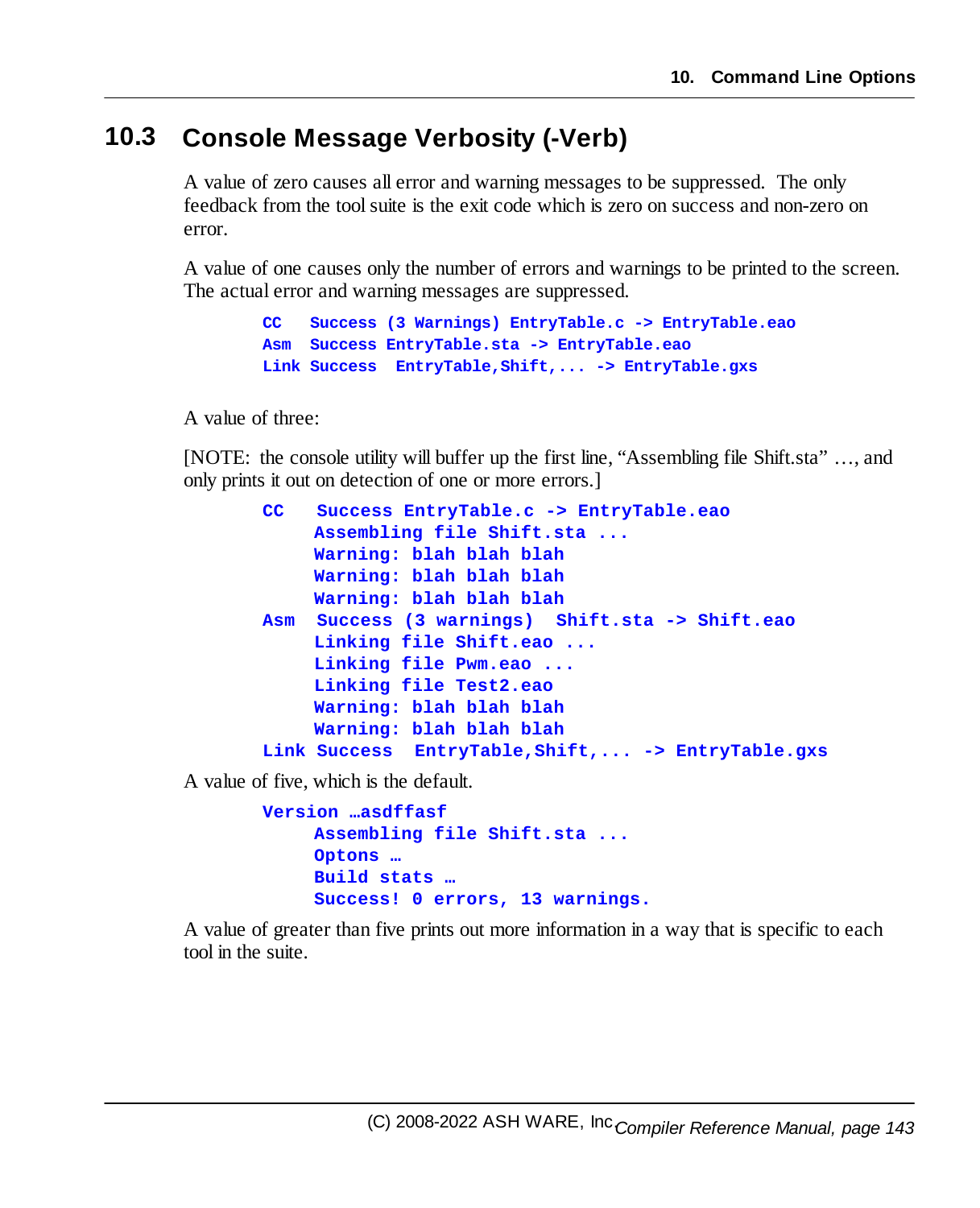# **10.4 Version (-Version)**

This command line option displays the tool name and version number and exits with a nonzero exit code without doing anything other than generating this message (no compile, no link, etc.) A non-zero (failing) exit code is returned in case the user has accidentally injected this command line argument into a make. The output is guaranteed to appear as follows so that a user can develop a parsing tool to determine the version of the tool being used a particular build.

**<ToolName> Version <MajorRevNum>.<MinorRevNum> Build <BuildLetter>**

Where ToolName is the name of the tool being used and is either "ETEC Compiler", "ETEC Assembler" or "ETEC Linker." MajorRevNum is the tool's major revision number. MinorRevNum is the tools minor revision number, and Build Letter is the build number of the tool. The following is an example using the ETEC Linker.

**C:\Mtdt\TestsHigh\ETEC\_linker.exe –Version**

The following output is generated using an early prototype linker.

**ETEC Linker Version 0.27 Build C**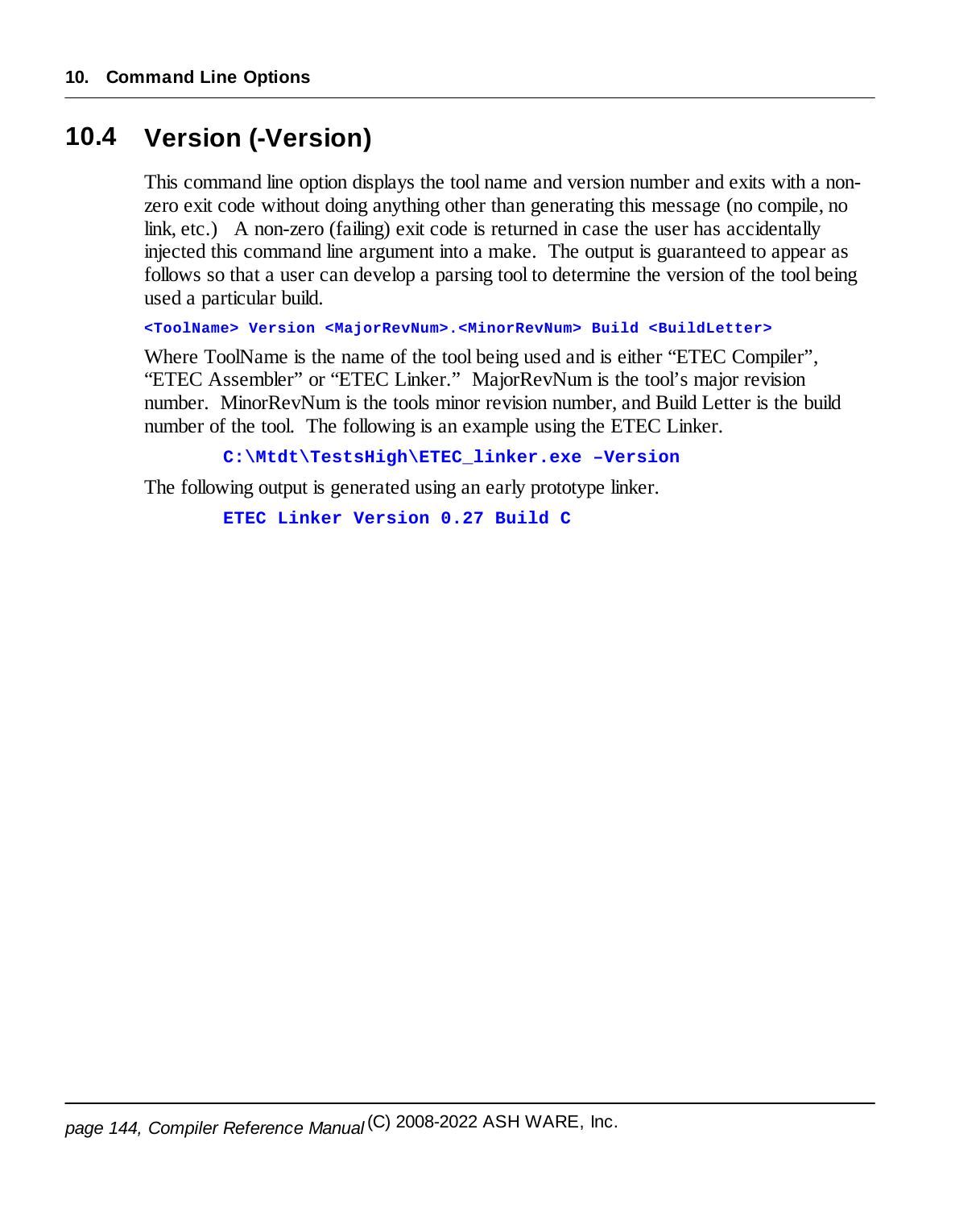# **11 Limitations**

Generally, the latest support details can be found at http://www.ashware.com. The sections below do outline some limitations that are expected to never change.

## **11.1 Restrictions to the ISO/IEC 9899 C Definition**

No floating point (float or double types) support.

The ETEC system does not provide any portions of the C standard library.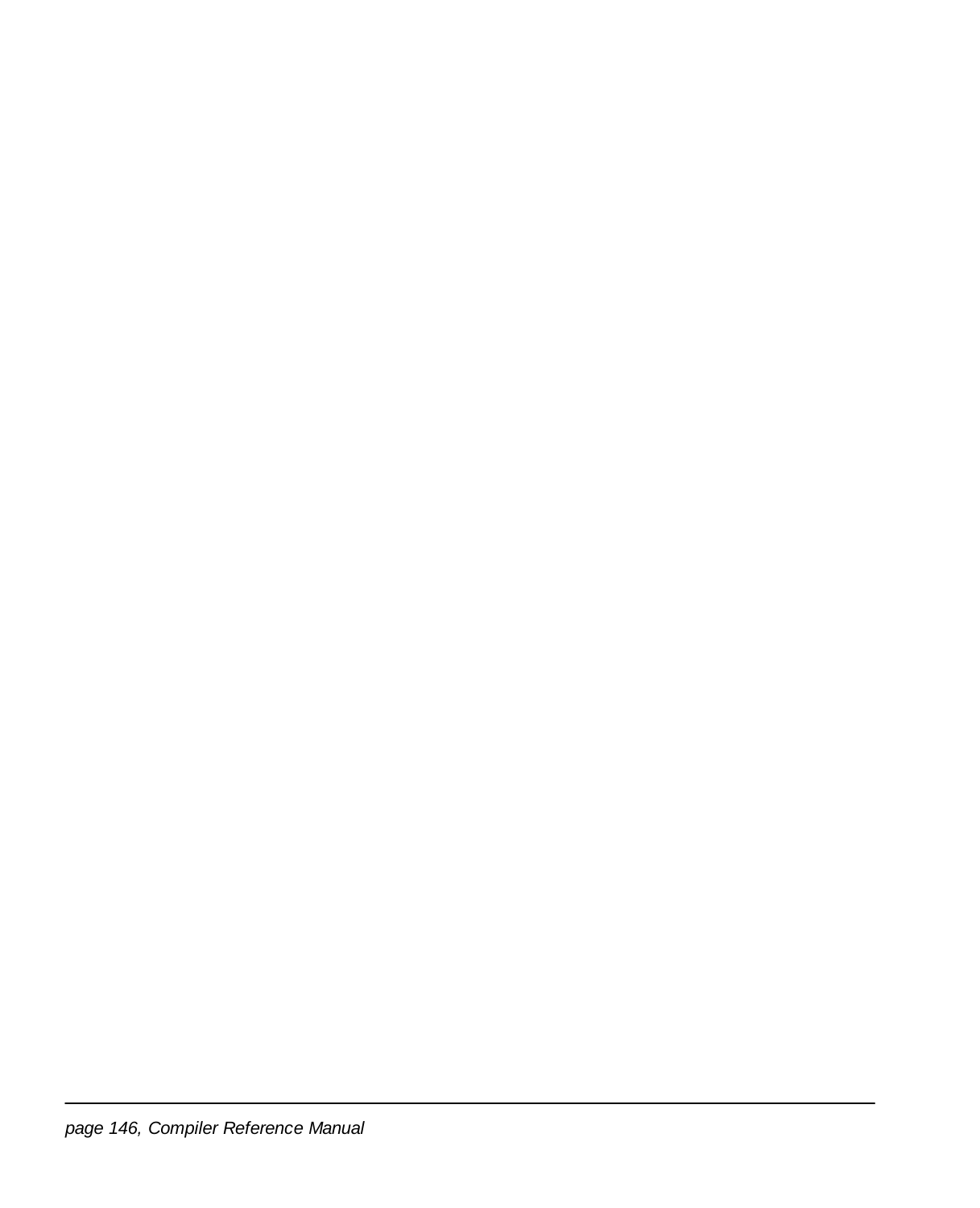# **12 Supported Features**

The following 'C' language features are supported by the ETEC compiler.

#### **12.1 General C Language Support**

The current ETEC version has some limitations. The list below details the portions of the C language that are as yet unsupported.

- ·Function pointers
- ·Structure initializers
- ·Designators
- ·Variable-length arrays
- $\bullet$ \_Accum type not supported; subset of \_Fract capability supported

### **12.2 eTPU Programming Model Support**

Fully supported.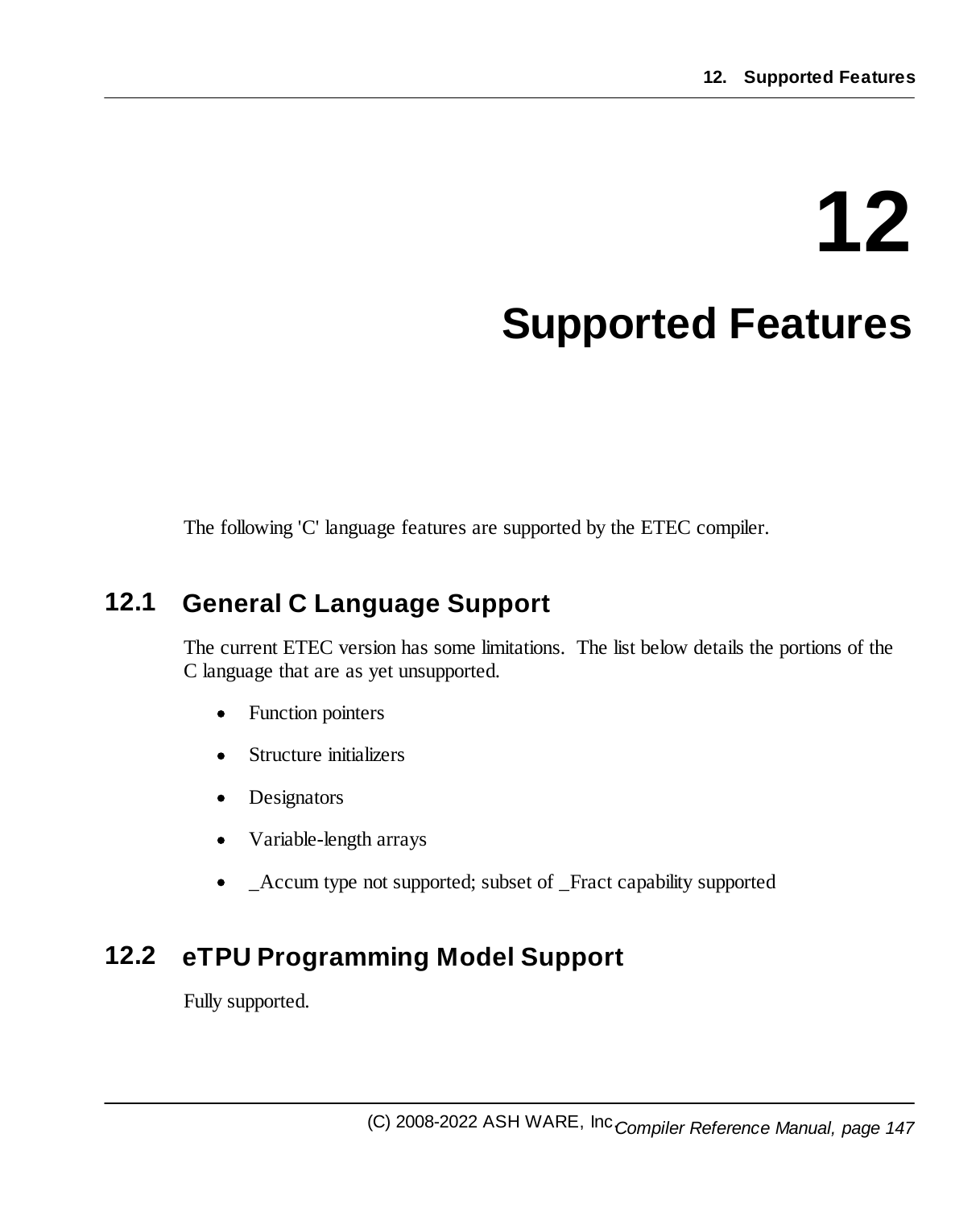#### **12.3 Compatibility Mode Support**

This section refers to constructs and syntax specific to existing code.

#### **12.3.1 Entry Table Support**

The if-else block entry table model is fully supported.

#### **12.3.2 #pragma support**

Items in [] are optional. Only one of the items in a { } is allowed.

#pragma ETPU\_function

Syntax:

```
#pragma ETPU_function <function name>
                      [, {standard | alternate}]
                      [, {etpd_input | etpd_output}]
                      [@ <function number>];
```
<function name> must match and precede a function in the source code of the same name, with a void return type and whose parameters represent the eTPU function's channel variables.

The standard / alternate setting controls the entry table type for the function (standard is default).

The entry table pin direction auto-defines macro generation is controlled by the etpd\_input / etpd output item. If not specified, nothing is generated into the auto-defines file (default of input).

<function number> is processed and passed to the linker. Function numbers are automatically assigned at link time if a static number was not specified.

It is assumed the function called out has an appropriate format of if/else blocks to defined the entry table, and compilation will fail if not, or if they do not match the standard or alternate setting.

No other legacy #pragma options are supported at this time.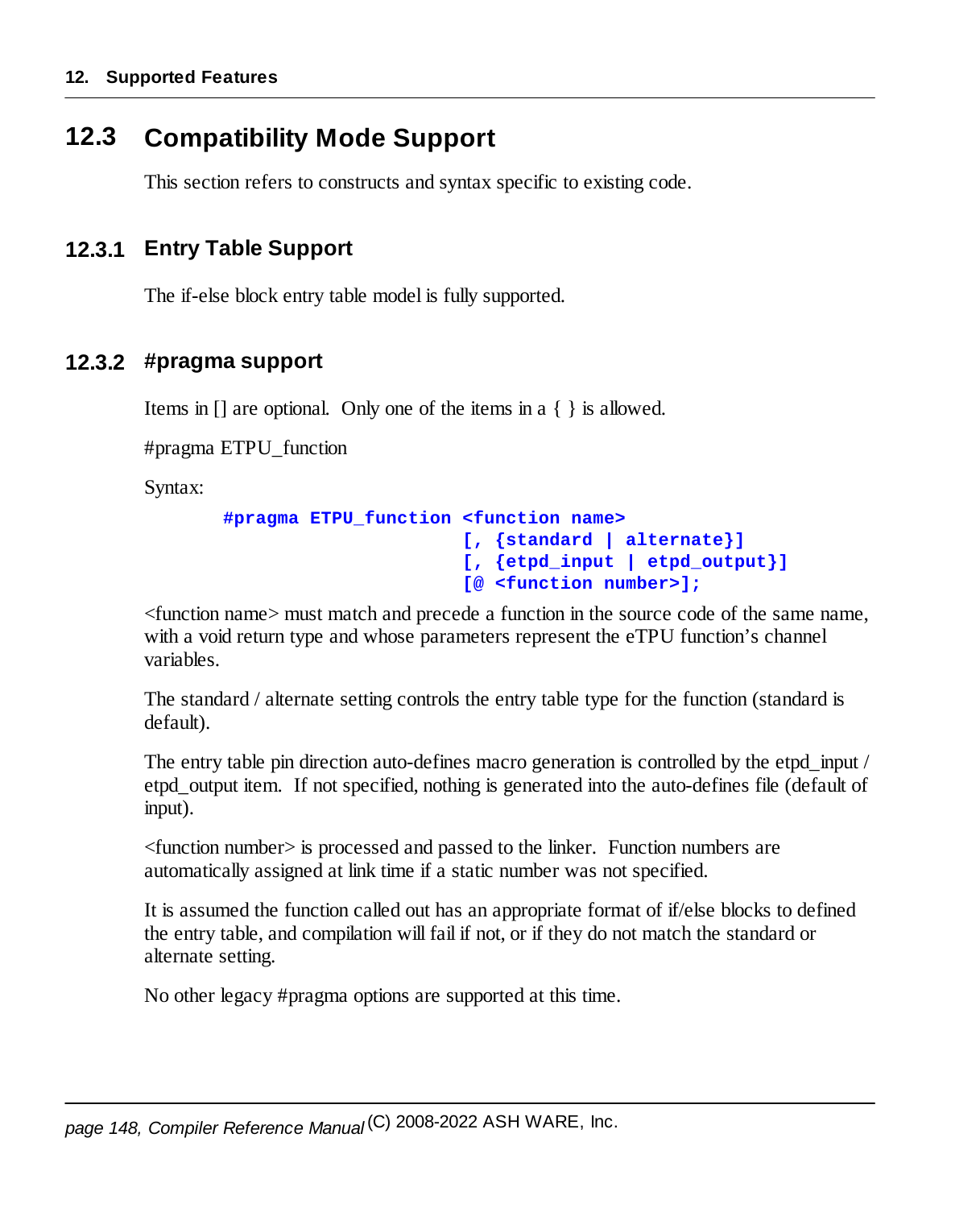# **13**

# **Appendix A : Pragma Support**

This section covers the #pragmas supported by the ETEC compiler. Note that these are generally also supported by the ETEC assembler. There are two classes of #pragmas one class are "code" pragmas. The code pragmas affect how code is generated and optimized AND their location within the code is important. The second class is everything else. Currently, the following are the supported code pragmas:

- atomic\_begin
- atomic\_end
- · optimization\_boundary\_all
- · optimization\_disable\_start
- · optimization\_disable\_end
- · wctl\_loop\_iterations

The code pragmas syntactically work like C statements, and thus they must be placed within the source code like a C statement. The examples below show an incorrect placement and a valid code pragma placement.

```
if ( \ldots ){
}
#pragma optimization_boundary_all // will fail
```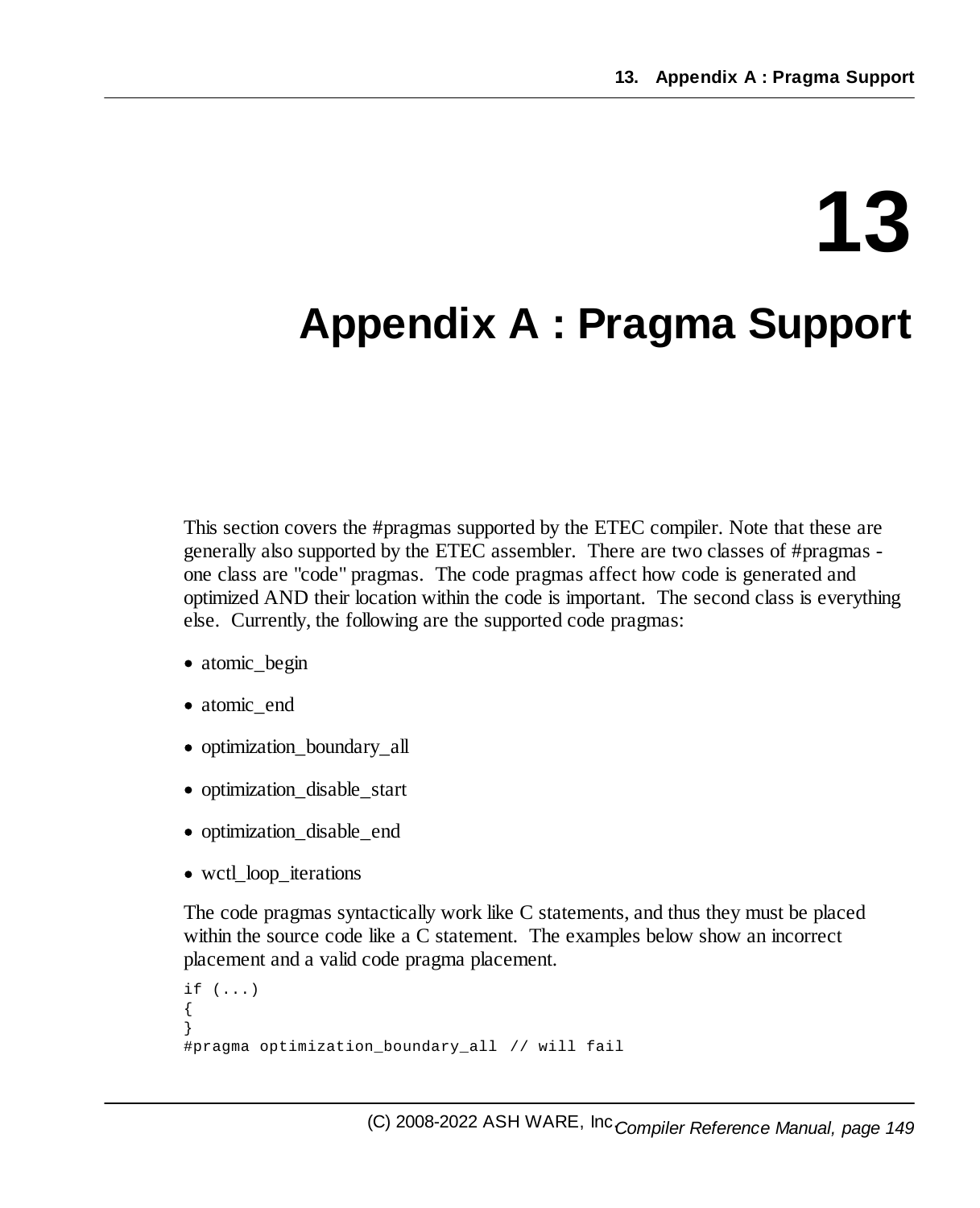```
else
{
}
While the below would work:
if (...)
{
}
else
{
#pragma optimization_boundary_all // ok
...
}
```
### **13.1 Verify Version**

A #pragma to verify that the proper version of the ETEC Compiler is being used to generate a particular piece of source code is available.

```
#pragma verify_version <comparator>, "<version string>",
"<error message>"
```
When such a #pragma is processed by the compiler, a comparison is performed using the specified <comparator> operation, of the ETEC Compiler's version and the specified "<version string>". The supported comparators are:

> **GE – greater-than-equal GT – greater-than EQ – equal LE – less-than-equal LT – less-than**

The specified version string must have the format of " $\leq$  major version number $\geq$ .  $\leq$  minor version number (2 digits)><build letter (letter A-Z)>". The last token of the #pragma verify\_version is a user-supplied error message that will be output should the comparison fail.

For example, if the compiler were to encounter the following in the source code

```
#pragma verify_version GE, "1.20C", "this build requires
ETEC version 1.20C or newer"
```
The ETEC Compiler will perform the test  $\langle$ ETEC Compiler version $\rangle$   $\geq$  "1.20C", and if the result is false an error occurs and the supplied message is output as part of the error. With this particular example, below are some failing & passing cases that explain how the comparison is done

```
// (equal to specified "1.20C")
```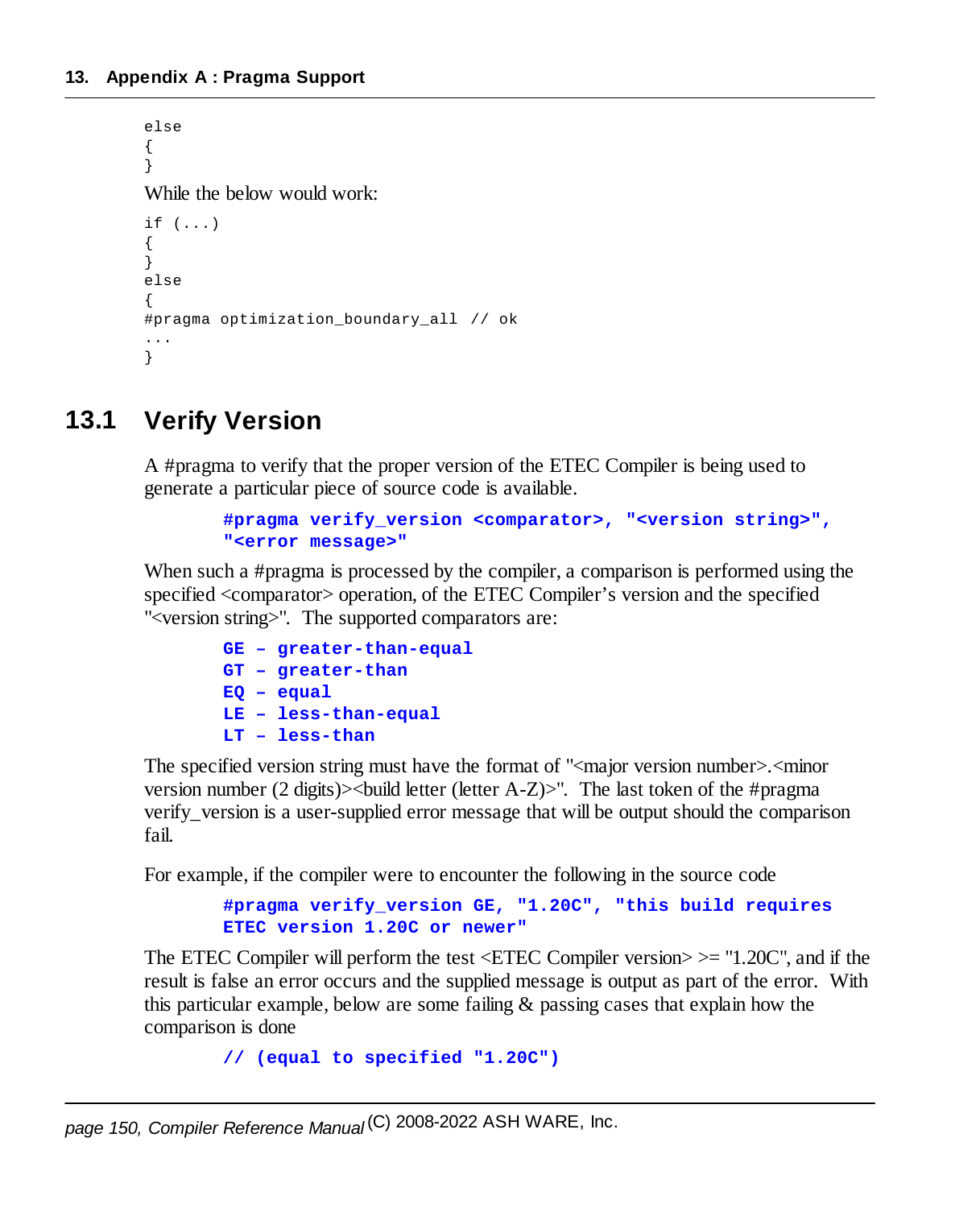**ETEC Compiler version = 1.20C => true // (major version is less than that specified) ETEC Compiler version = 0.50.G => false // (minor version 21 greater than that specified) ETEC Compiler version = 1.21A => true // (build letter greater than that specified) ETEC Compiler version = 1.20E => true**

#### **13.2 Disabling Optimization in Chunks of Code**

If it is desired to disable optimization on a section of code, the pragmas

**#pragma optimization\_disable\_start**

and

**#pragma optimization\_disable\_end**

can be used to do so. All optimizations are disabled within the specified region, so this feature should be used with care.

#### **13.3 Disabling Optimizations by Type**

The ETEC optimizer operates by applying a series of optimizations to the code, thereby reducing code size, improving worst case thread length, reducing the number of RAM accesses, etc. Although these optimizations are generally disabled en-masse from the command line using -opt-, it is also possible (but hopefully never) required to individually disable specific optimizations within a source code file using the following option.

**#pragma disable\_optimization <Num>**

This disables optimization number,  $\langle$ num $\rangle$ , in entire translation unit(s) in which the source code or header file is found.

The optimization numbers are not documented and must be obtained directly from ASH WARE. Note that the purpose of disabling specific optimizations is to work-around optimizer bugs in conjunction with ASH WARE support personnel.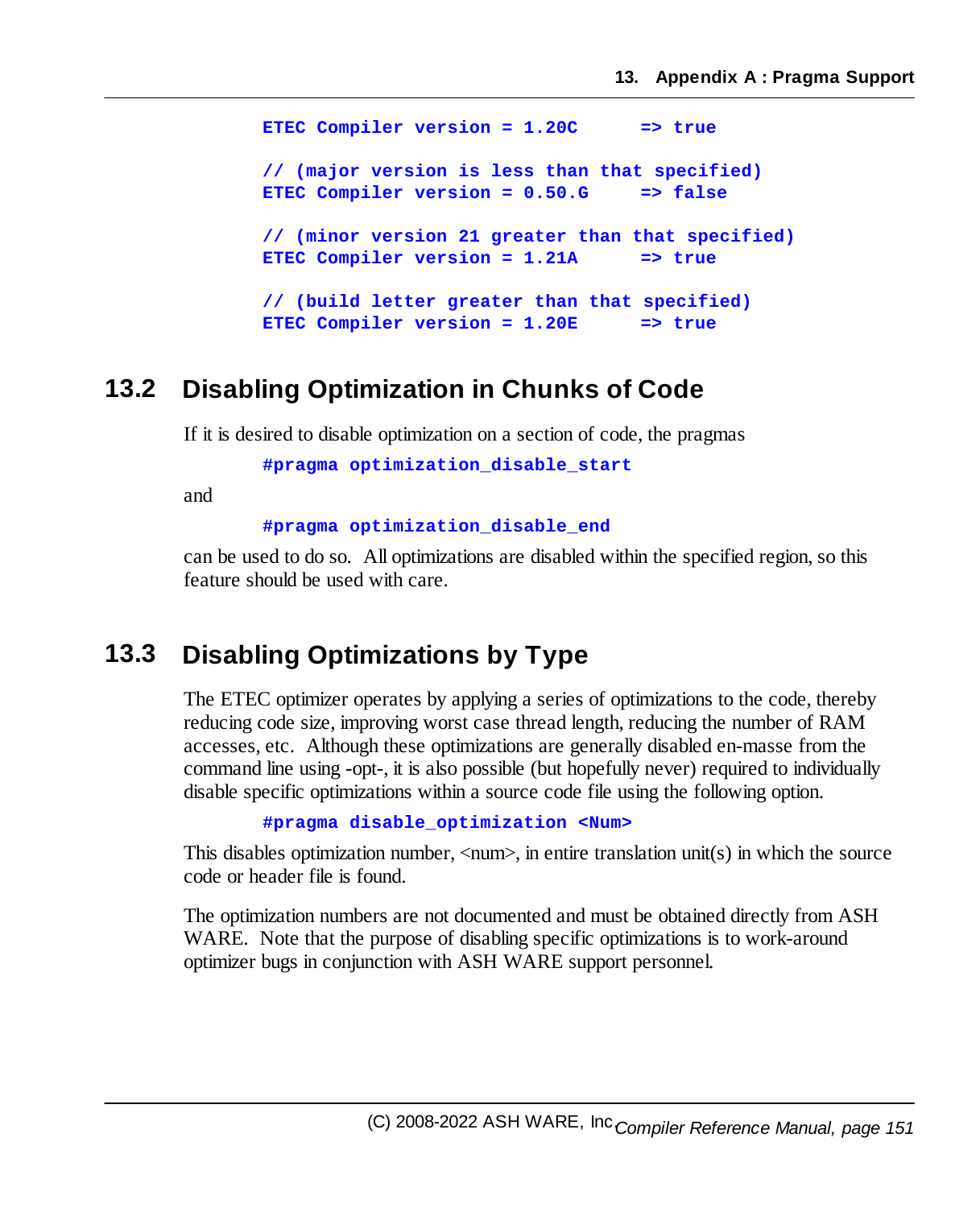#### **13.4 Atomicity Control**

An atomic region can be specified by the enclosing pragmas

```
#pragma atomic_begin
// code to be atomic
// ...
#pragma atomic_end
```
The contents of an atomic region must compile into a single opcode or an error results. This atomic opcode is guaranteed to be kept together throughout the optimization process.

### **13.5 Optimization Boundary (Synchronization) Control**

The pragma

**#pragma optimization\_boundary\_all**

prevents any opcodes or sub-instructions from moving across the #pragma point in the source code. Generally this should not be used as it will result in degraded performance, but if a case arises wherein optimization produces unwanted behavior, it can be a useful construct.

#### **13.6 Thread Length Verification (WCTL)**

The verify\_wctl pragma are used for the following:

- · No thread referenced from a Class or eTPU Function (including both member threads and global threads) exceed a specified number of steps or RAM accesses.
- ·A specific thread does not exceed a specified number of steps or ram accesses.
- · For classes with multiple entry tables, the worst-case thread of any entry table can be specified (currently only available in ETEC mode.)
- · A global 'C' function or member 'C' function does not exceed a specified number of steps or ram accesses.

The syntax is as follows:

**#pragma verify\_wctl <eTPUFunction> <MaxSteps> steps <MaxRams> rams**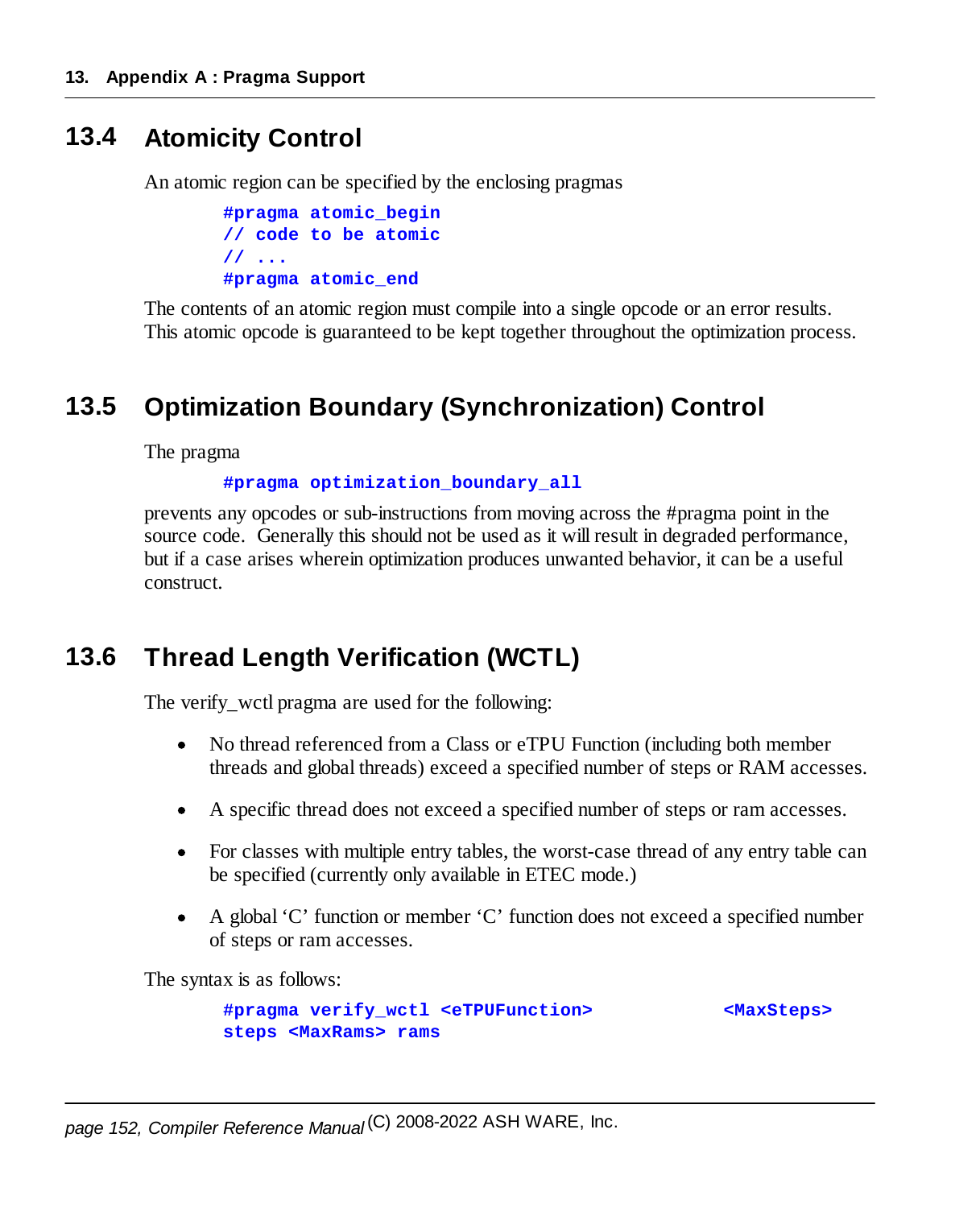```
#pragma verify_wctl <eTPUFunction>::<Thread> <MaxSteps>
steps <MaxRams> rams
#pragma verify_wctl <Class> <MaxSteps> steps
<MaxRams> rams
#pragma verify_wctl <Class>::<Thread> <MaxSteps> steps
<MaxRams> rams
#pragma verify_wctl <Class>::<Table> <MaxSteps> steps
<MaxRams> rams
#pragma verify_wctl <Class>::<CFunc> <MaxSteps> steps
<MaxRams> rams
#pragma verify_wctl <GlobalCFunc> <MaxSteps> steps
<MaxRams> rams
```
Note that global threads must be scoped with a class that references it. In other words, say there is a common global thread referenced from several different classes entry tables. The following syntax would be required where the class name is the name of one class that references the global thread.

#### **#pragma verify\_wctl <Class>::<GlobalThread> <MaxSteps> steps <MaxRams> rams**

Some called functions ('C' functions or member functions) may have routes that return to the caller but also may end the thread. In such causes the verify\_wctl acts on the longer of these two.

The WCTL analyses assumes that called functions are well-behaved in terms of call-stack hierarchy. For instance, if Func() calls FuncB() and FuncB() calls FuncC(), a return in FuncA() will go to the location in FuncB() where the call occurred. Additionally, a return within FuncB() will then return to Func() where that call occurred. In order for this to occur, the rar register must be handled correctly, which is guaranteed in ETEC compiled code, as long as inline assembly does not modify the RAR register. It is also guaranteed in assembly as long as RAR save-restore operations are employed in a function's prologue and epilogue.

The WCTL calculations remain valid even when a thread ends in a called function.

The following are examples uses of verify\_wctl:

```
// Verify WCTL of a global function
#pragma verify_wctl mc_sqrt 82 steps 0 rams
// Verify WCTL of a specific thread within a class
#pragma verify_wctl UART::SendOneBit 25 steps 7 rams
```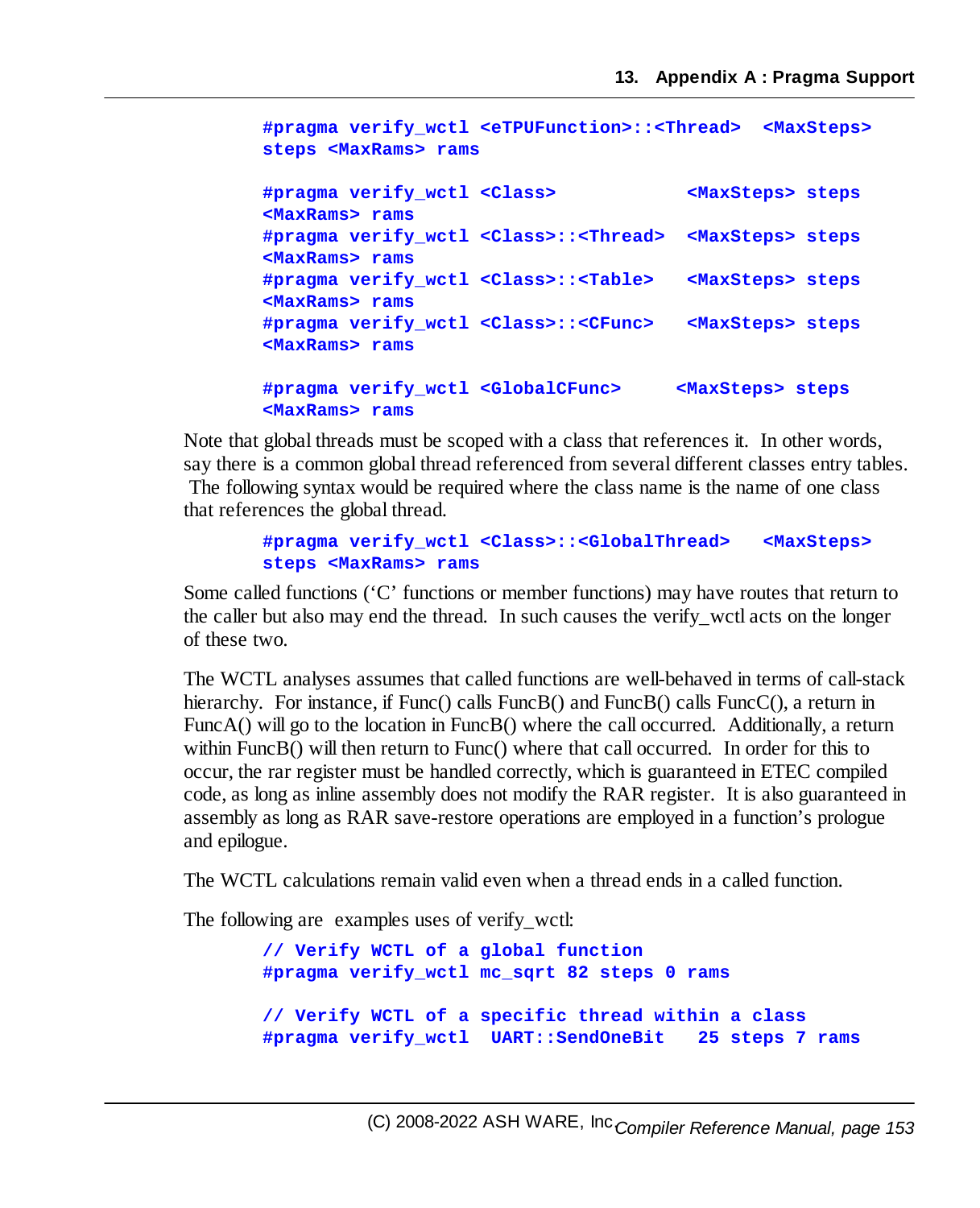**// Verify WCTL of the longest thread within an entire class #pragma verify\_wctl UART 30 steps 9 rams**

### **13.7 Forcing the WCTL**

In some cases a thread, eTPU function, or an eTPU class may not be able to be analyzed. This can occur when multiple loop are encountered or when the program flow is too convuluted for a static analyses. In these cases, the maximum WCTL can be forced using the following #pragma.

**#pragma force\_wctl <Name> <max\_steps> steps <max\_rams> rams**

An example of this is the square root function in the standard library used in NXP set 4. This has two loops where the maximum number of times through each of the loops is interdependent, and this complicated loop limit relationship is well, not supported ETEC's worst case thread length analyses. The following #pragma is used to establish this limit

**#pragma force\_wctl mc\_sqrt 82 steps 0 rams**

#### **13.8 Excluding a thread from WCTL**

A thread can be excluded from the WCTL calculation of a function. This is normally used for initialization or error handling threads that in normal operation would not contribute to the Worst Case Latency (WCL) calculation. The format is as follows:

**#pragma exclude\_wctl <eTPU Function>::<ExcludedInitThread>**

For example the following excludes a UART's initialization thread from the worst case.

**#pragma exclude\_wctl UART::init**

#### **13.9 Loop Iteration Count**

Loops in eTPU code are generally not a good programming practice because the eTPU is an event/response machine in which long threads (such as those caused by loops) can prevent the quick response time to meet many applications' timing requirements.

However, loops are occasionally required, and are therefore supported by the optimizer.

But there is no way to analyze the worst case thread length for threads that contain loops, and therefore loops prevent analyses unless loop bounding iteration tags are added.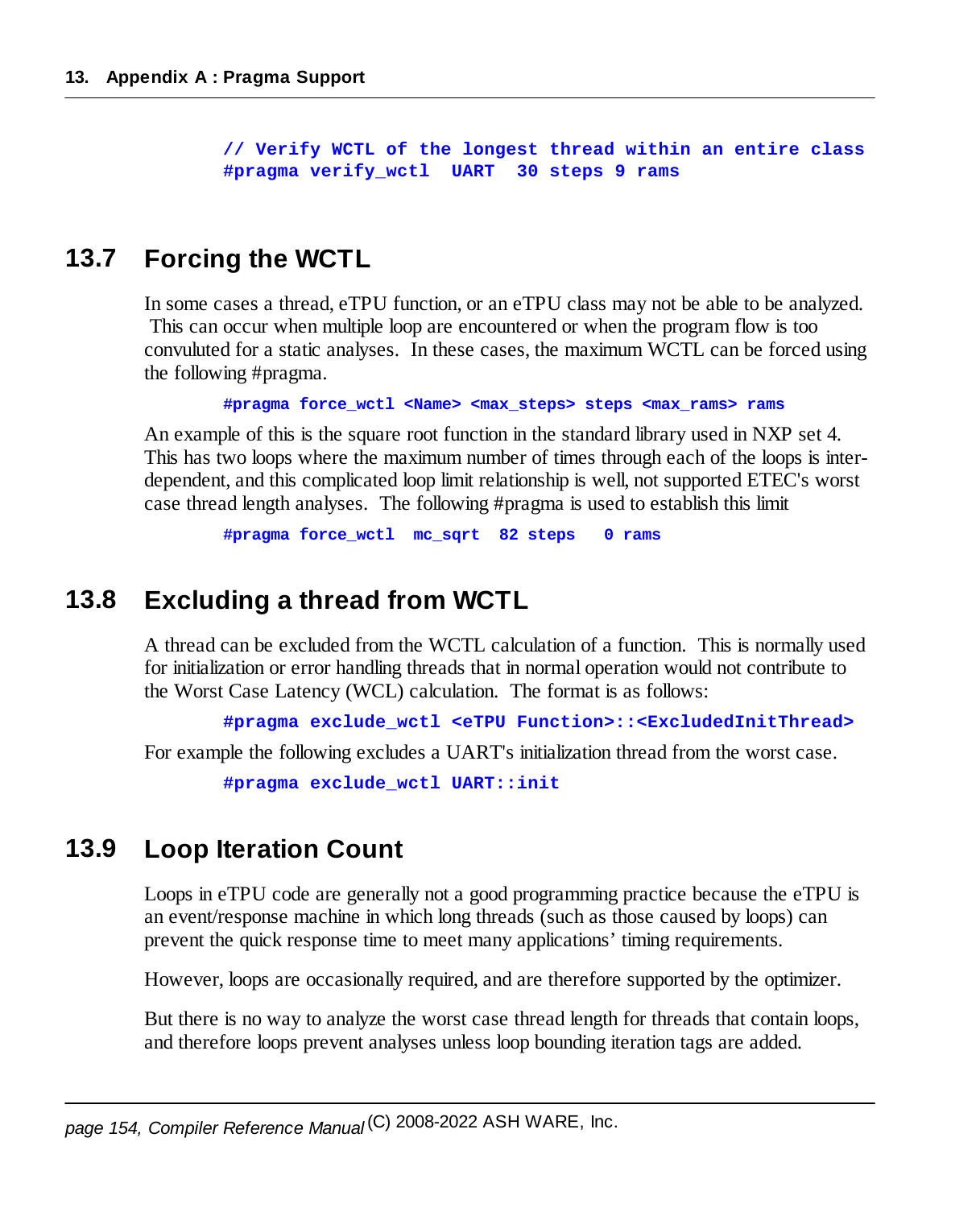```
#pragma wctl_loop_iterations <max_loop_count>
<Some Loop>
```
It is critical that this pragma be placed right before the loop construct, so that the connection is properly found - here is a simple example:

```
#pragma wctl_loop_iterations 10
while (delayCount < threshold) { delayCount++; }
```
#### **13.10 Code Size Verification**

The code size verification pragma, verify\_code\_size, allows the user to verify at build time that their code meets size requirements. Code size verification is done on a function scope basis. The pragma has the syntax options

```
#pragma verify_code_size <Function> <MaxSize> bytes
#pragma verify_code_size <Function> <MaxSize> words
#pragma verify_code_size <Class>::<Function> <MaxSize> bytes
#pragma verify_code_size <Class>::<Function> <MaxSize> words
```
The maximum allowable size for a given function can be specified in bytes or words (opcodes, 4 bytes each). If the actualsize of the function exceeds MaxSize, the linker issues an error.

This pragma is available in both the Assembler and Compiler.

#### **13.11 Memory Size (Usage) Verification**

The memory usage verification pragma, verify\_memory\_size, allows the user to verify at build time that their memory usage meets size requirements. Memory usage is verified on a memory section basis. The pre-defined (default) memory sections are named & described below:

| <b>GLOBAL VAR</b> | - user-declared global variables                                                      |
|-------------------|---------------------------------------------------------------------------------------|
|                   | GLOBAL SCRATCHPAD - local variables allocated<br>out of global memory (scratchpad)    |
| <b>GLOBAL ALL</b> | - all global memory usage                                                             |
| <b>ENGINE VAR</b> | - user-declared variables<br>in engine-relative memory space<br>$($ eTPU $2$ only $)$ |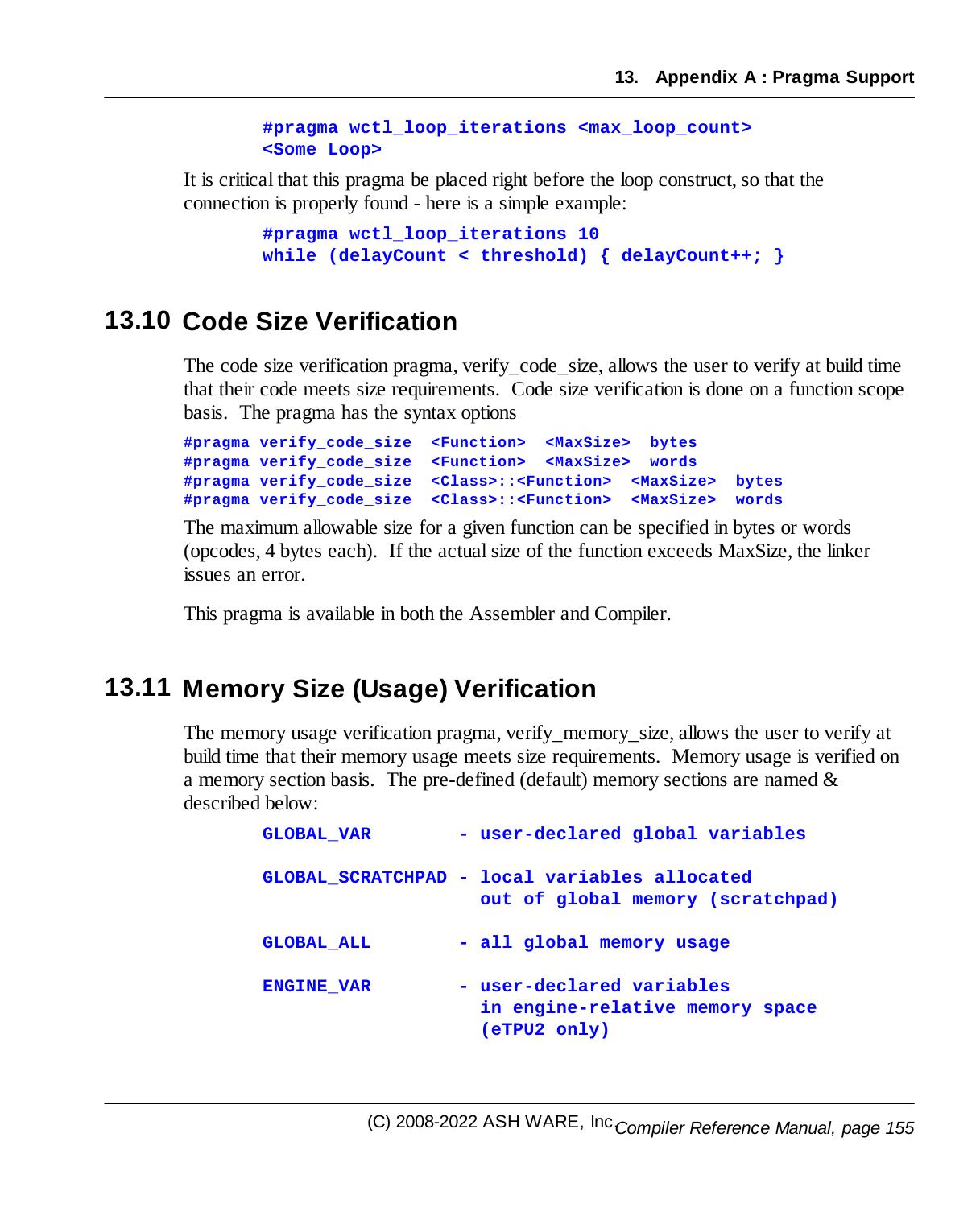```
ENGINE_SCRATCHPAD - local variables allocated
                  out of engine-relative memory
                  (engine scratchpad, eTPU2 only)
ENGINE_ALL - all engine-relative memory usage
                  (eTPU2 only)
STACK - maximum stack size
```
User-defined memory sections can also be verified. Currently only channel frames are supported – these are verified by specifying the appropriate eTPU class or function name.

The pragma has the following syntax options

```
#pragma verify_memory_size <memory section> <MaxSize> bytes
#pragma verify_memory_size <memory section> <MaxSize> words
#pragma verify_memory_size <eTPU class/function> <MaxSize> bytes
#pragma verify_memory_size <eTPU class/function> <MaxSize> words
```
The maximum allowable size for a given memory section (or channel frame) can be specified in bytes or words (4 bytes/word). If the actualsize of the memory section exceeds MaxSize, the linker issues an error.

This pragma is available in both the Assembler and Compiler.

#### **13.12 Same Channel Frame Base Address**

When multiple channels use the same channel frame base address, there is no need to reload channel variables when the channel is changed. In certain cases this can result in improvements in code speed and size. The following tells the compiler that the CPBA register value will be the same for all channel changes of within the specified function.

**#pragma same\_channel\_frame\_base <etpu\_function>**

The etpu function argument is the name of an eTPU function, C function, or eTPU class.

An example where this is useful is in the NXP set 1 SPI function, which controls multiple channels that allshare the same channel frame base address. The SPI function can compile tighter when the ETEC tools know about this, which can be done by adding:

**#pragma same\_channel\_frame\_base SPI**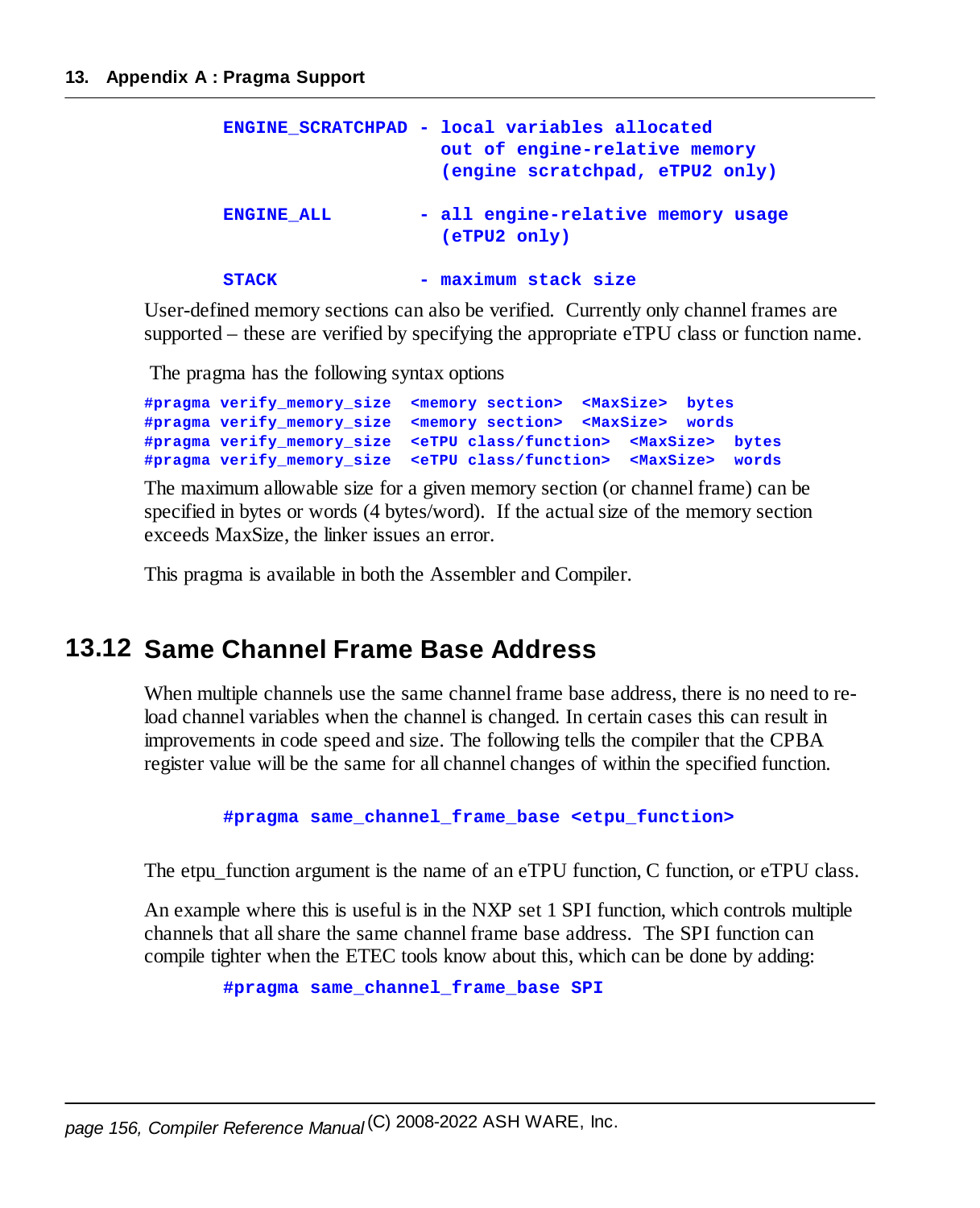#### **13.13 Auto-defines Export**

Two #pragmas allow export of macros in the eTPU compilation environment, or userdefined text, into the auto-defines file. The export macro pragma has the following syntax:

```
#pragma export_autodef_macro "<output_macro_name>",
<output_macro_value>
```
The following lines in eTPU source:

```
#define TEST_INIT_HSR 7
#define TEST_STR "xyz"
#pragma export_autodef_macro "ETPU_TEST_INIT_HSR",
TEST_INIT_HSR
#pragma export_autodef_macro "TEST_STR", TEST_STR
```
Results in the following in the auto-defines file:

```
// exported autodef macros from user "#pragma
export_autodef_macro" commands
#define ETPU_TEST_INIT_HSR 7
#define TEST_STR "xyz"
```
The standard header file "ETpu\_Std.h" has a few "helper macros" available that can potentially make the eTPU source easier to read. Using the macros like:

```
#define TEST_ODD_PARITY_FM 1
#pragma export_autodef_macro
EXPORT_AUTODEF_MACRO(TEST_ODD_PARITY_FM)
#pragma export_autodef_macro
EXPORT_AUTODEF_MACRO_PRE("ETPU_", TEST_ODD_PARITY_FM)
```
Results in:

```
// exported autodef macros from user "#pragma
export_autodef_macro" commands
#define TEST_ODD_PARITY_FM 1
#define ETPU_TEST_ODD_PARITY_FM 1
```
There is also a pragma to export any user-defined text. Note that this text must be parseable by whatever compiler processes the auto-defines file when compiling host code, or it will break the compilation. The export text #pragma has this syntax:

#pragma export\_autodef\_text "<user\_defined\_text>"

The text must use C escape sequences when necessary, and can even include newlines for the output. For example:

**#pragma export\_autodef\_text "#define EXPORT\_AUTODEF\_VAL 1"**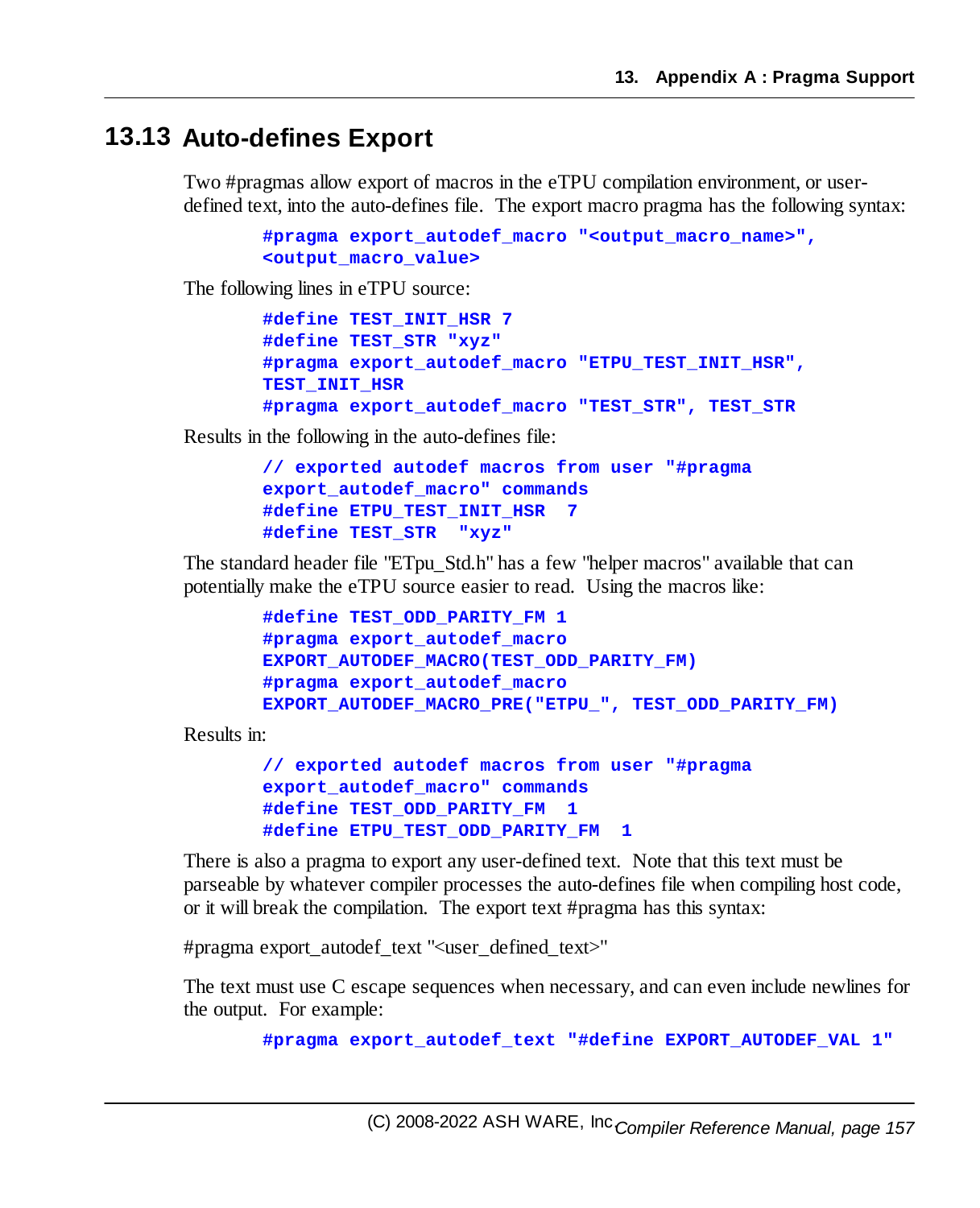```
#pragma export_autodef_text "#define EXPORT_AUTODEF_STR
\"abc\""
#pragma export_autodef_text "#define
EXPORT_AUTODEF_FUNC_MACRO(ARG1, ARG2) \\\n ARG1 = ARG2;"
```
Yields the following in the auto-defines file:

```
// exported autodef text from user "#pragma
export_autodef_text" commands
#define EXPORT_AUTODEF_VAL 1
#define EXPORT_AUTODEF_STR "abc"
#define EXPORT_AUTODEF_FUNC_MACRO(ARG1, ARG2) \
ARG1 = ARG2;
```
#### **13.14 Private Channel Frame Variables**

When using the eTPU-C programming model, channel frame variables can be kept "private", that is, their information is not exported in the auto-defines file, by declaring them via the "static" technique and using the private channel frame pragma (#pragma private static channel frame). The default behavior (no pragma) is to have all channel frame variables in an eTPU-C function be public. See the example below.

```
#pragma ETPU_function PWM, alternate;
#pragma private_static_channel_frame
void PWM(int24 Flag, // all parameters always exported to
auto-defines
         int24 Period,
         int24 ActiveTime,
         int24 Coherent_Period,
         int24 Coherent_ActiveTime )
{
    static int24 LastFrame; // not exported to auto-
defines because of pragma above
    static int24 NextEdge;
    // ...
```
A matching pragma to switch back to the default public model is:

```
#pragma public_static_channel_frame
```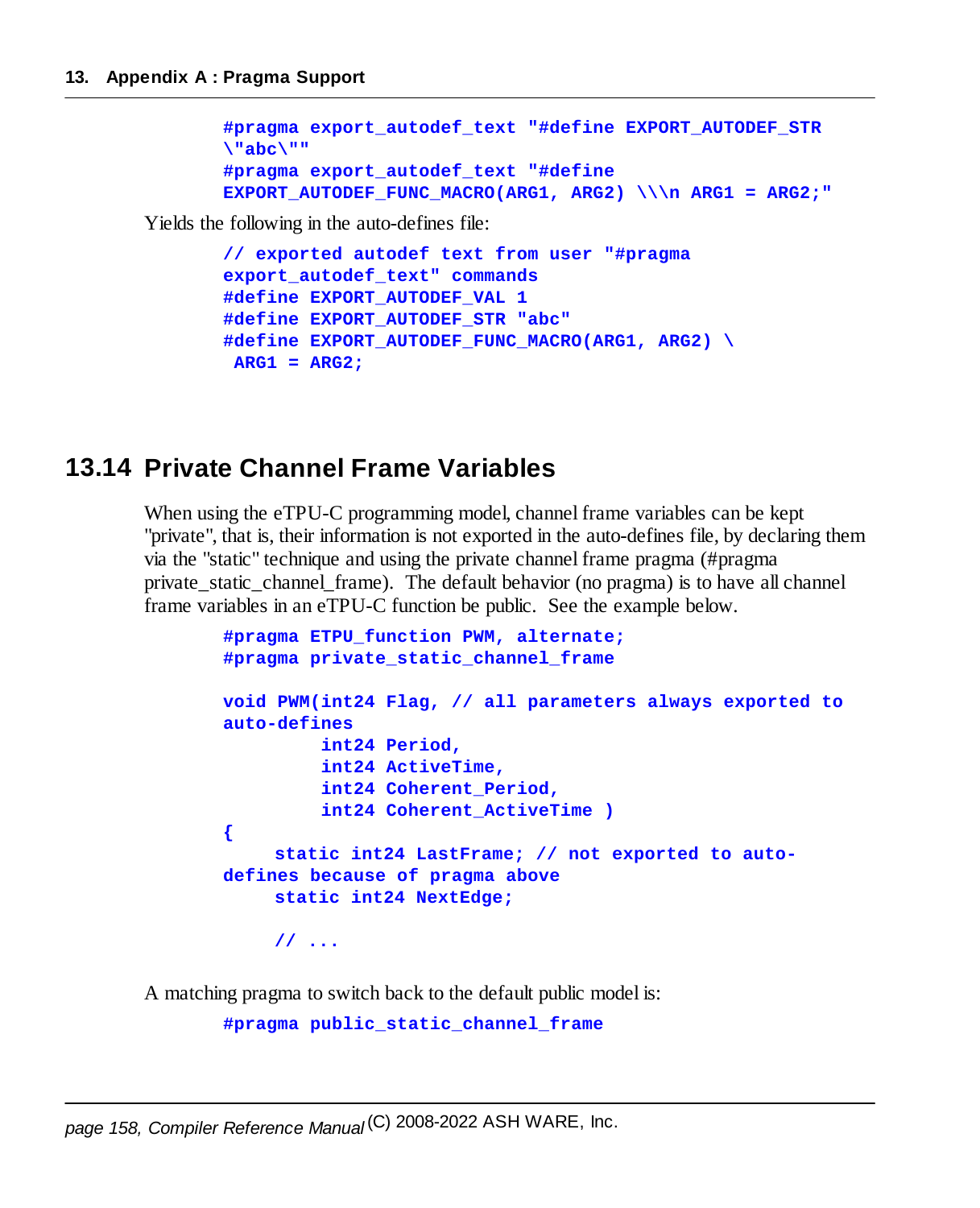#### **13.15 Explicit Locating**

Global symbols can be located at explicit addresses via #pragma.

```
#pragma locate_symbol <Symbol Name> <Address>
```
The pragma must occur in the source before and definition or declaration of the symbol. The address can be anywhere in SDM - thus explicitly located variables in eTPU code can be located outside the default low memory global address range of 0x0 - 0x400, and all accesses will be made using the architecture's indirect addressing mode. It is the main purpose of this capability to allow data (particularly large data buffers) to be placed at the end of memory, thereby leaving the low memory available for regular global variables or scratchpad. The address can be specified in octal, decimal or hexadecimal, and it must be a single constant (no expressions allowed). Some examples:

```
#pragma locate_symbol g_el_array 0x601
int24 g_el_array[16];
#pragma locate_symbol g_el_struct2 0x700
struct GS g_el_struct2;
or
// header file extern declaration
#pragma locate_symbol g1 0x400
extern int8 g1;
#pragma locate_symbol g2 0x406
extern int16 g2;
```
The address specified must have the proper alignment (address modulo 4) given the symbol type. Given the globalscope, 8 bit variables have an alignment of 0 bytes, 16 bit variables have an alignment of 2 bytes, 24 bit align at an offset of 1 byte, and 32 bit variables of course align on the word boundary (0). Aggregate types will depend upon the exact contents and packing. A compilation error is thrown if the alignment is wrong.

Explicitly located symbols can overlay each other, but when detected, a warning is issued by the linker.

Regular globalsymbols/variables are treated as a block and will try to be located in the lowest memory address possible (ideally, starting at 0). Explicitly located symbols in low memory can push this off. Any global scratchpad is also treated as a contiguous block and will also try to be located in the lowest memory slot possible, after regular global variables are located. It is recommended that explicitly located globals not be placed into low memory as it can lead to holes, and possible cause regular globals and scratchpad to run out of memory.

The defines file has macros for the addresses for explicitly located symbols, but they are not counted as part of the global data size macros UNLESS they (some) are placed in low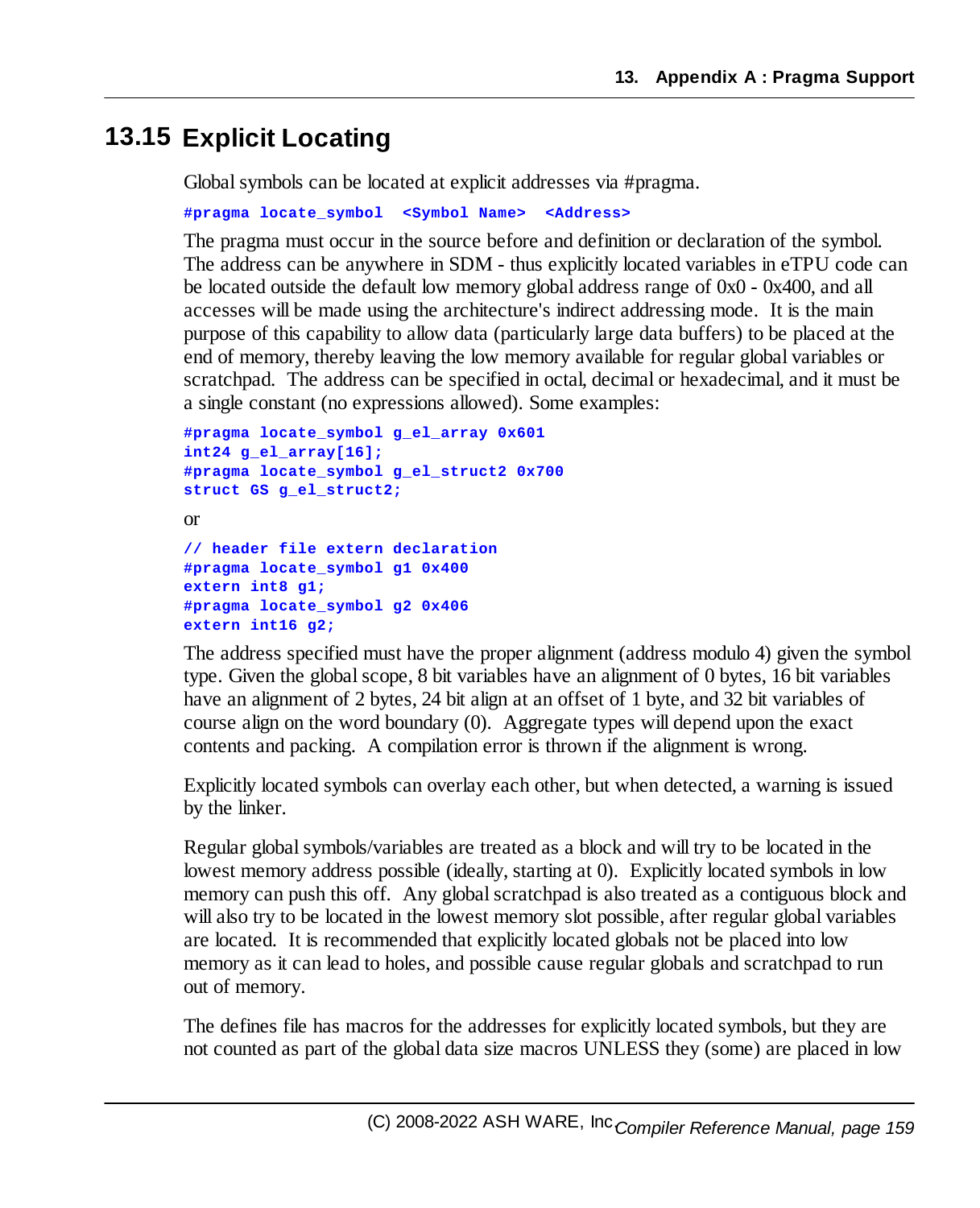memory before regular globalsymbols. Note also that the macros for recommended channel frame and stack addresses do not account for explicitly located symbols, so take care. They are also listed in the .map file, but again not as part of the regular global data section. Last, explicitly located variables do not appear in the auto-struct output.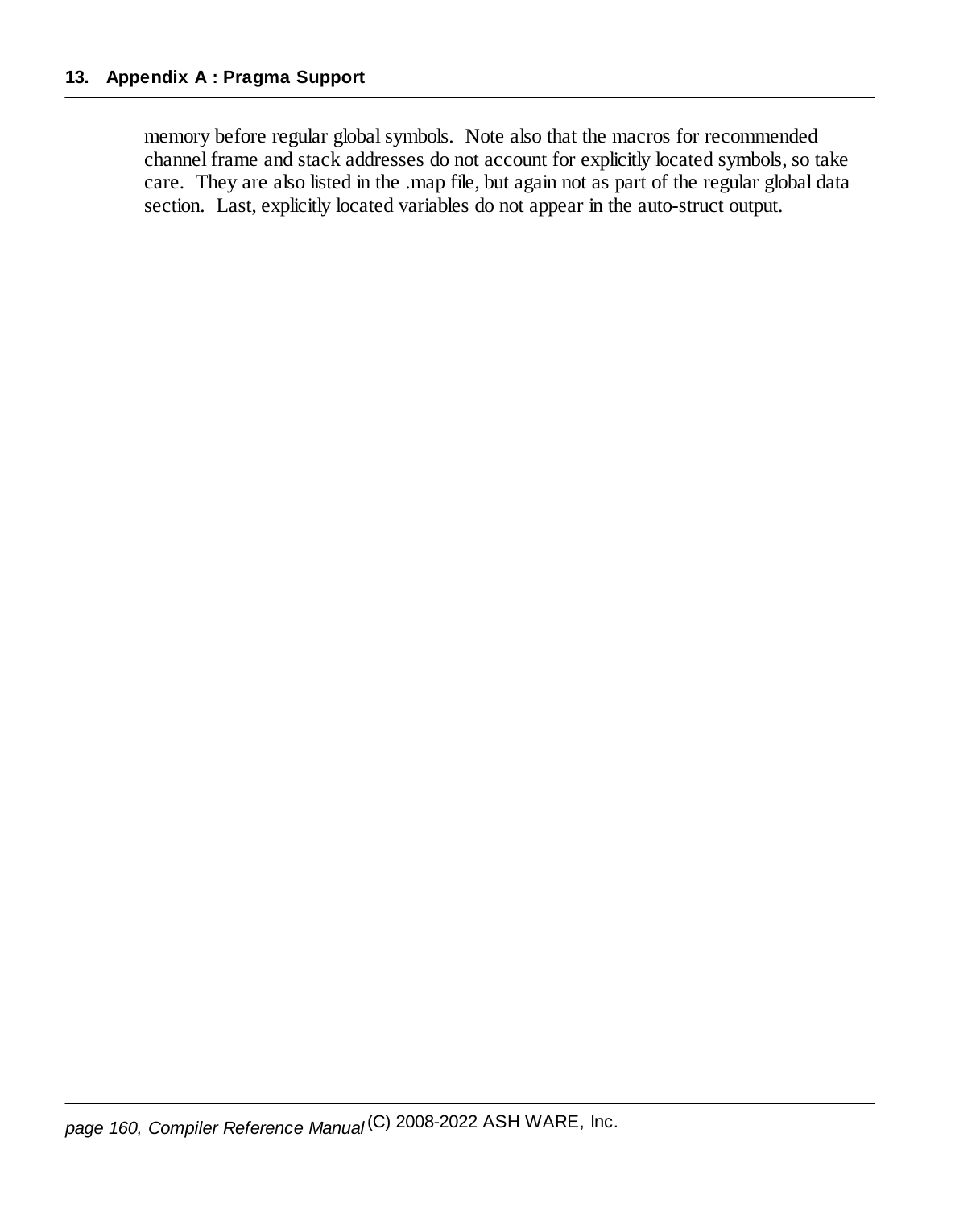# **14**

## **Appendix B : Data Packing Details**

This appendix provide further detail on the non-default data packing modes (FASTACCESS), and more details on how ANSI mode affects packing. Again, note that these algorithms are not set in stone and code that uses them (and more specifically host code) should use the auto-defines data for working with data in the SDM.

## **14.1 Channel Frame FASTACCESS Mode**

In FASTACCESS mode channel variables are allocated at address locations where they can be most efficiently accessed  $\&$  operated on. Like TIGHT mode, larger objects are packed first. Note that 1-byte parameters can also occupy the low byte of the 3 LSByte area.

Given a set of channel frame variables:

```
int x, y; // 24-bit vars
char c1, c2, c3, c4, c5, c6, c7;
short a, b, c; // 16-bit vars
struct SomeStruct somestruct;
    // sizeof(SomeStruct) == 8
```
The packing would look like:

| <b>SDM Channel Frame</b> | <b>MSByt</b> | 3 LSBytes |
|--------------------------|--------------|-----------|
|--------------------------|--------------|-----------|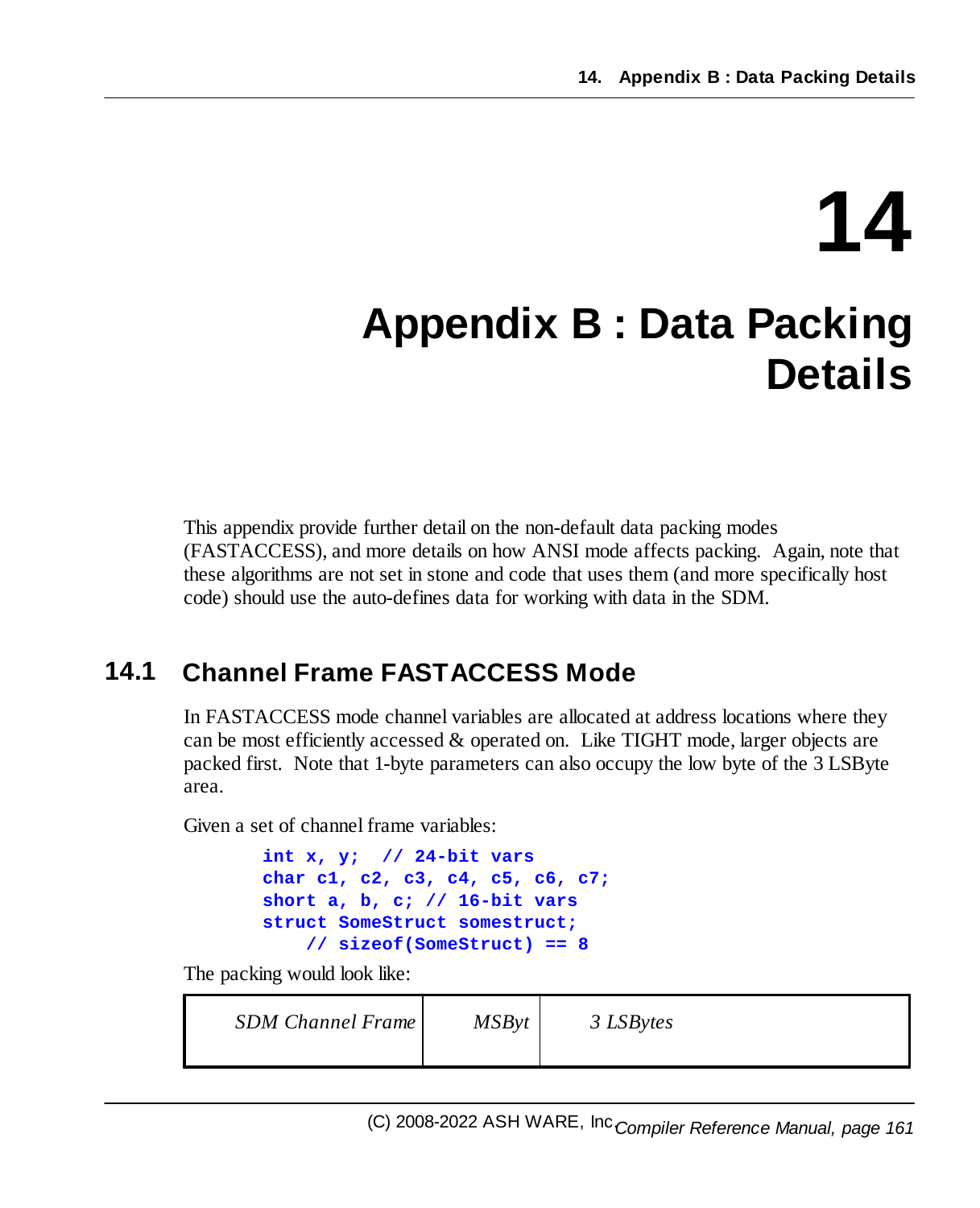#### **14. Appendix B : Data Packing Details**

| Address Offset        | $\boldsymbol{e}$ |                            |                  |    |
|-----------------------|------------------|----------------------------|------------------|----|
| $\boldsymbol{\theta}$ | c1               | $\boldsymbol{\mathcal{X}}$ |                  |    |
| $\overline{4}$        | $c2\,$           | $\mathcal{Y}$              |                  |    |
| $\boldsymbol{8}$      | somestruct       |                            |                  |    |
| 12                    |                  |                            |                  |    |
| 16                    | $c\mathcal{Z}$   | unused                     | $\boldsymbol{a}$ |    |
| 20                    | c4               | unused                     | $\boldsymbol{b}$ |    |
| 24                    | c5               | unused                     | $\boldsymbol{c}$ |    |
| $28\,$                | c6               | unused                     |                  | c7 |

### **14.2 Structure FASTACCESS Mode**

The FASTACCESS struct packing algorithm is again similar to FASTACCESS channel frame pack mode. A few examples are shown below:

```
struct TwoCharStruct
{
    char x; // offset 0
char y; // offset 3
}; // sizeof() == 4
struct Int16_8Struct
{
    int16 twobytes; // offset 2
    int8 onebyte; // offset 0
}; // sizeof() == 4
struct Int16_8_8Struct
```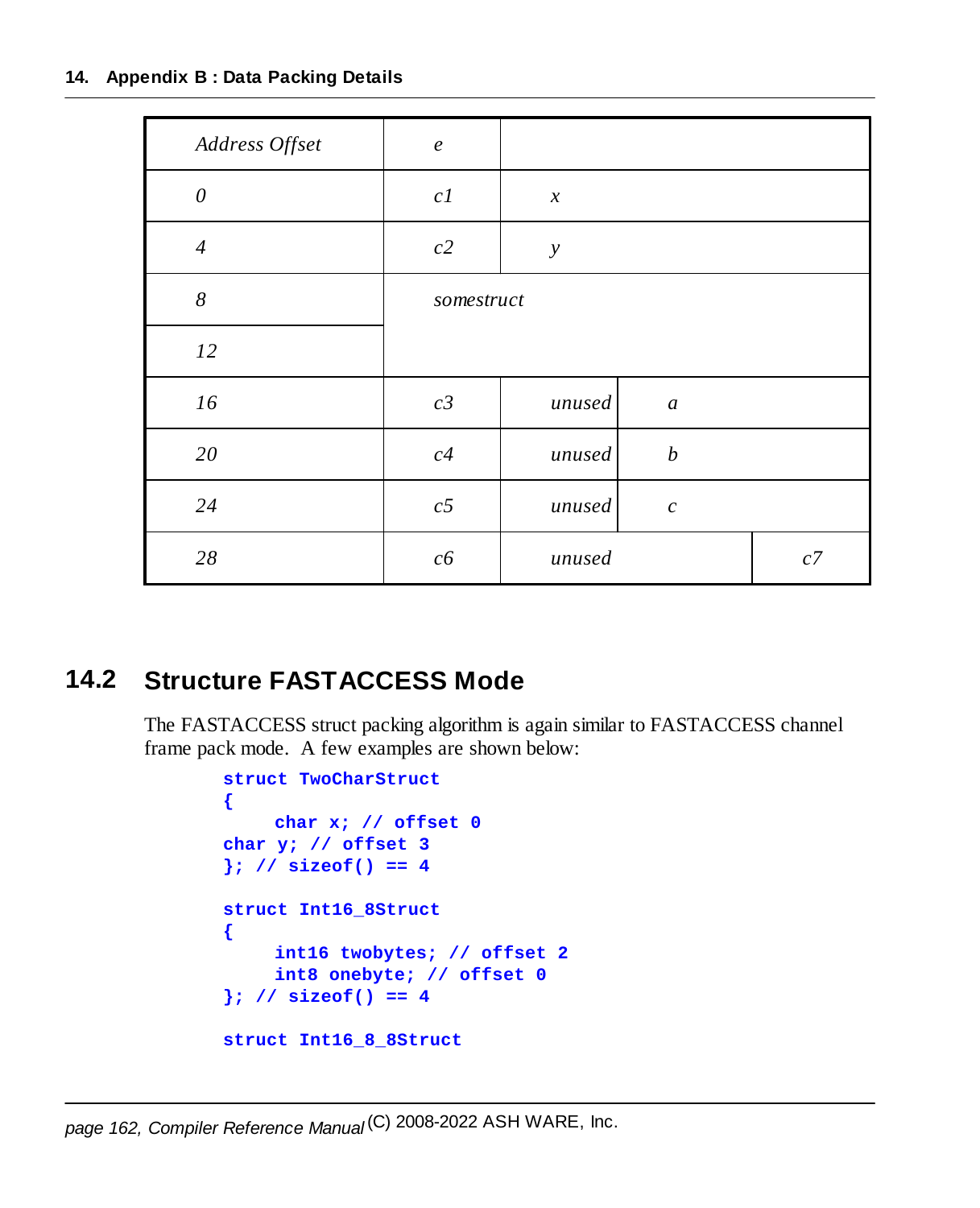```
{
    int16 twobytes; // offset 2
    int8 onebyte_1; // offset 0
int8 onebyte_2; // offset 4
}; // sizeof() == 5
```
Otherwise, see the FASTACCESS mode packing example in section 12.1.

#### **14.3 Structure PACKTIGHT with ANSI Mode Enabled**

The ANSI pack modes have similar rules to the non-ANSI versions, except that each struct member is considered in order for packing, and must have an offset greater than its predecessor. Note that member order can have significant impact on how tightly the data packs.

The set of channel frame variables:

```
int x, y; // 24-bit vars
char c1, c2, c3, c4, c5, c6;
short a, b, c; // 16-bit vars
struct SomeStruct somestruct; // sizeof(SomeStruct) == 8
```
Would get packed like:

| Struct Offset                                                                          | <b>MSByt</b><br>$\epsilon$ | 3 LSBytes     |                  |    |
|----------------------------------------------------------------------------------------|----------------------------|---------------|------------------|----|
| $0$ (-1 actually since<br>the base struct<br>address is considered<br>to start at $x)$ | unused                     | $\mathcal{X}$ |                  |    |
| 4(3)                                                                                   | unused                     | $\mathcal{Y}$ |                  |    |
| 8(7)                                                                                   | c1                         | c2            | c3               | c4 |
| 12(11)                                                                                 | c <sub>5</sub>             | c6            | $\mathfrak a$    |    |
| 16(15)                                                                                 | $\boldsymbol{b}$           |               | $\boldsymbol{c}$ |    |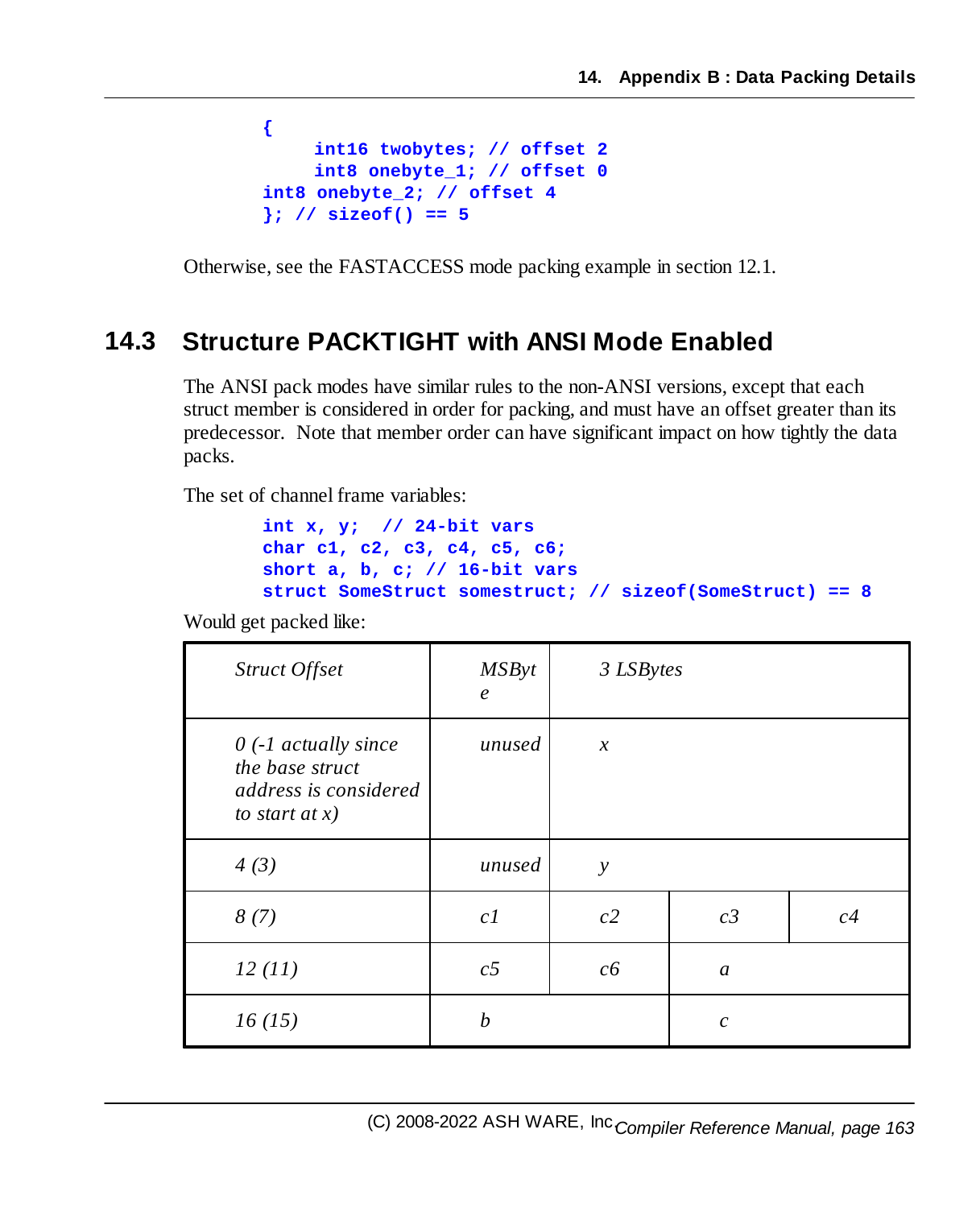| 20(19) | somestruct |
|--------|------------|
| 24(23) |            |

### **14.4 Structure FASTACCESS with ANSI Mode Enabled**

This mode is similar to FASTACCESS packing, but with guaranteed ascending order of the member offsets. Note that member order can have significant impact on how tightly the data packs.

The set of channel frame variables:

```
int x, y; // 24-bit vars
char c1, c2, c3, c4, c5, c6, c7;
short a, b, c; // 16-bit vars
struct SomeStruct somestruct; // sizeof(SomeStruct) == 8
```
Would get packed like:

| Struct Offset                                                                           | <b>MSByte</b>  | 3 LSBytes     |                  |    |
|-----------------------------------------------------------------------------------------|----------------|---------------|------------------|----|
| $0$ (-1 actually since<br>the base struct<br>address is<br>considered to start at<br>x) | unused         | $\mathcal{X}$ |                  |    |
| 4(3)                                                                                    | unused         | $\mathcal{Y}$ |                  |    |
| 8(7)                                                                                    | c1             | unused        |                  | c2 |
| 12(11)                                                                                  | c3             | unused        |                  | c4 |
| 16(15)                                                                                  | c <sub>5</sub> | unused        |                  | c6 |
| 20(19)                                                                                  | c7             | unused        | a                |    |
| 24(23)                                                                                  | unused         |               | $\boldsymbol{b}$ |    |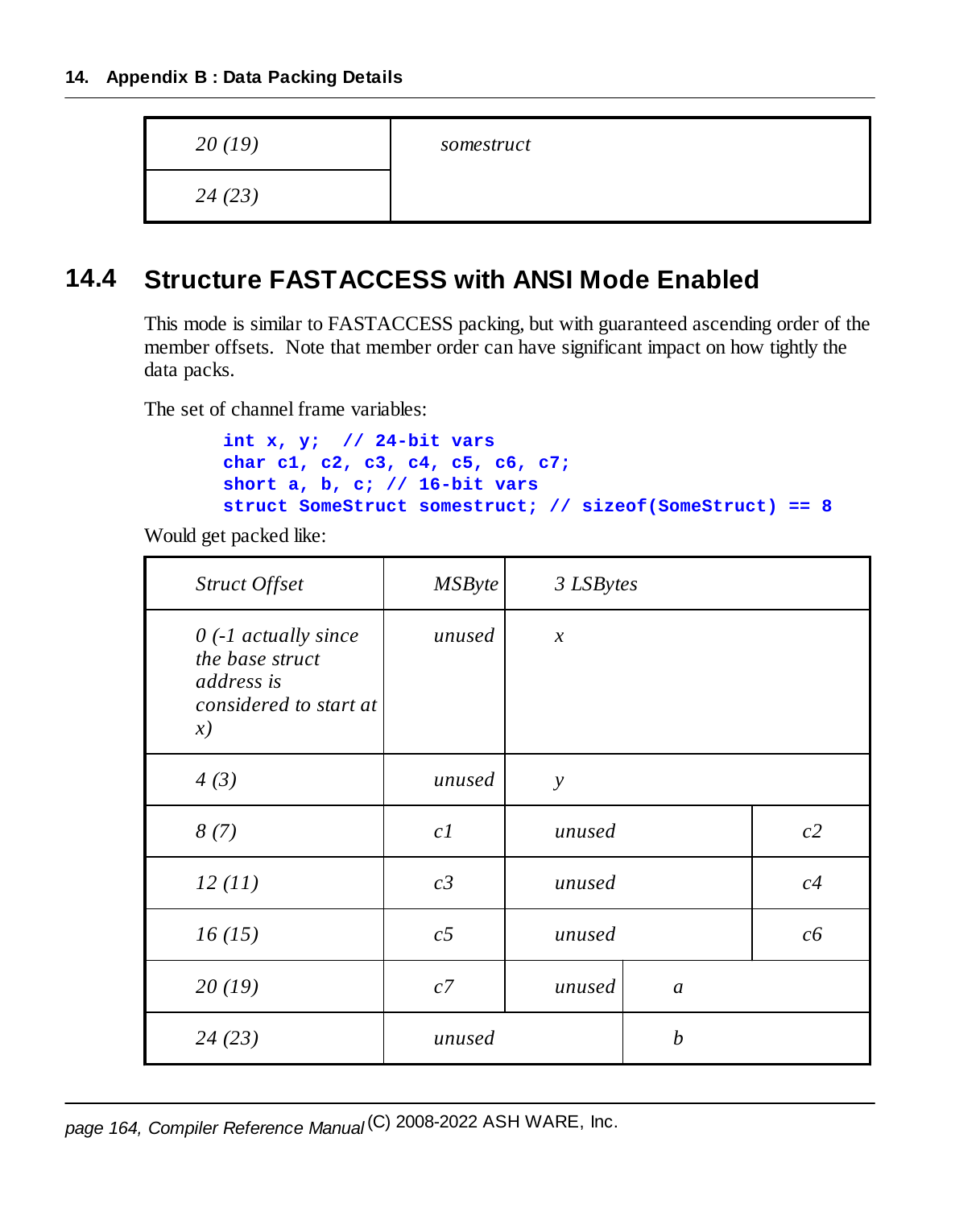| 28(27) | unused     | $\mathcal{C}$ |
|--------|------------|---------------|
| 32(31) | somestruct |               |
| 36(35) |            |               |

### **14.5 Array FASTACCESS Mode**

With array FASTACCESS mode the array stride size is always a multiple of 4. This also means that when using this mode, incrementing a pointer to char changes the address by 4 bytes rather than 1! Thus care must be taken when using this mode, however, it can generate significantly more efficient code when array access is required. Arrays of elements with a size of 1 byte are aligned on modulo 4 addresses. Elements of size 2 bytes are aligned at modulo 4 plus 2.

Some example declarations and the ensuing memory allocations are shown below:

```
char a[6]; // although only burns 6 bytes, sizeof() == 24
int b[3];
struct FiveByteStruct
{
char f1;
int f2;
char f3;
} c[2];
int24 x;
int8 y;
int16 z;
```
The resulting memory allocation map would look like:

| <b>SDM Channel Frame</b><br>Address Offset | <b>MSByte</b> | 3 LSBytes |
|--------------------------------------------|---------------|-----------|
| 0                                          | a[0]          | b[0]      |
| $\overline{4}$                             | a[1]          | b[1]      |
| 8                                          | a[2]          | b[2]      |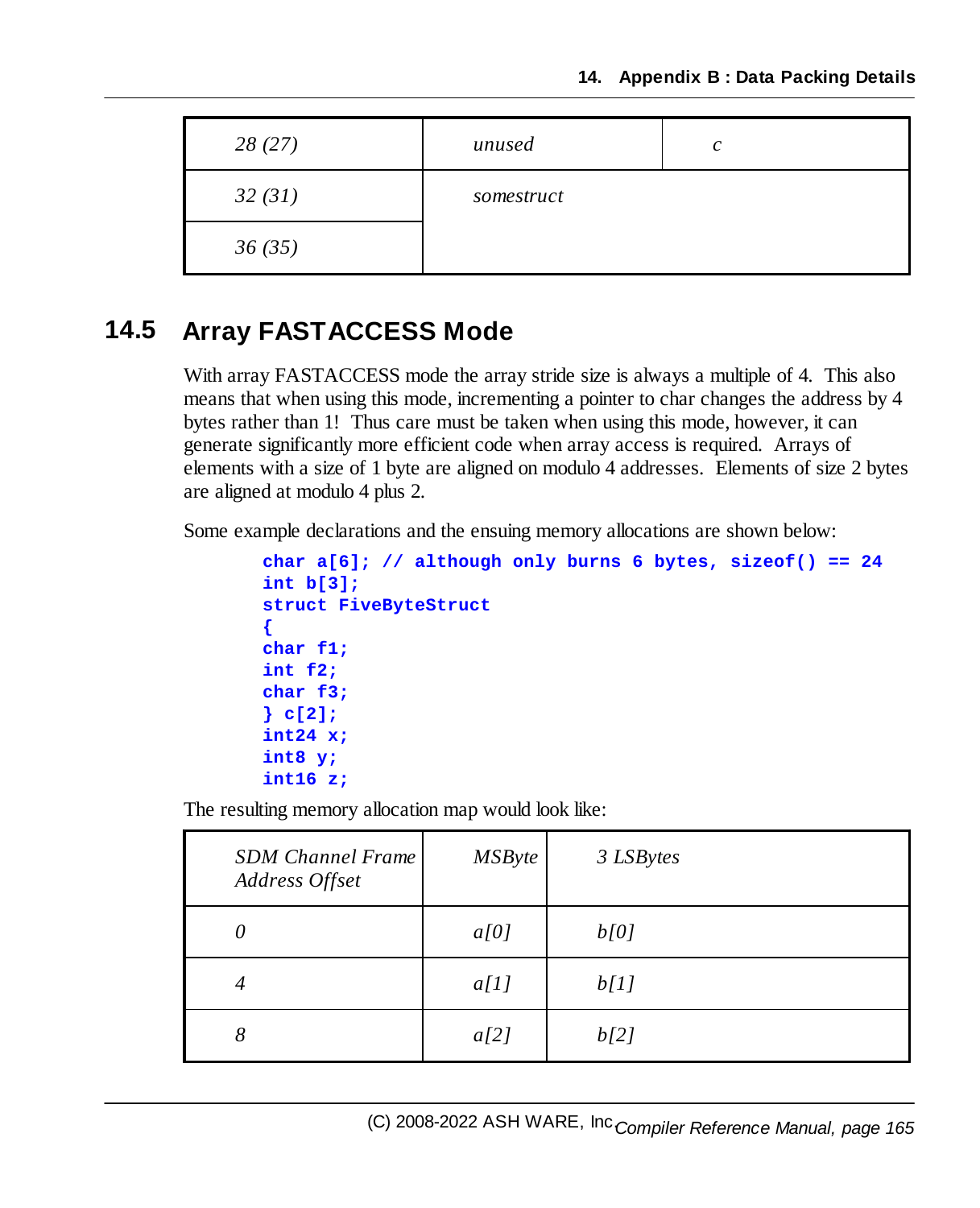#### **14. Appendix B : Data Packing Details**

| 12 | a[3]       | $\boldsymbol{\mathcal{X}}$ |
|----|------------|----------------------------|
| 16 | a[4]       | unused<br>$\mathcal{Z}$    |
| 20 | a[5]       | unused<br>$\mathcal{Y}$    |
| 24 | c[0].f1    | c[0].f2                    |
| 28 | c[0].f3    | unused                     |
| 32 | $c[1]$ .fl | $c[1]$ . $f2$              |
| 36 | $c[1]$ .f3 | unused                     |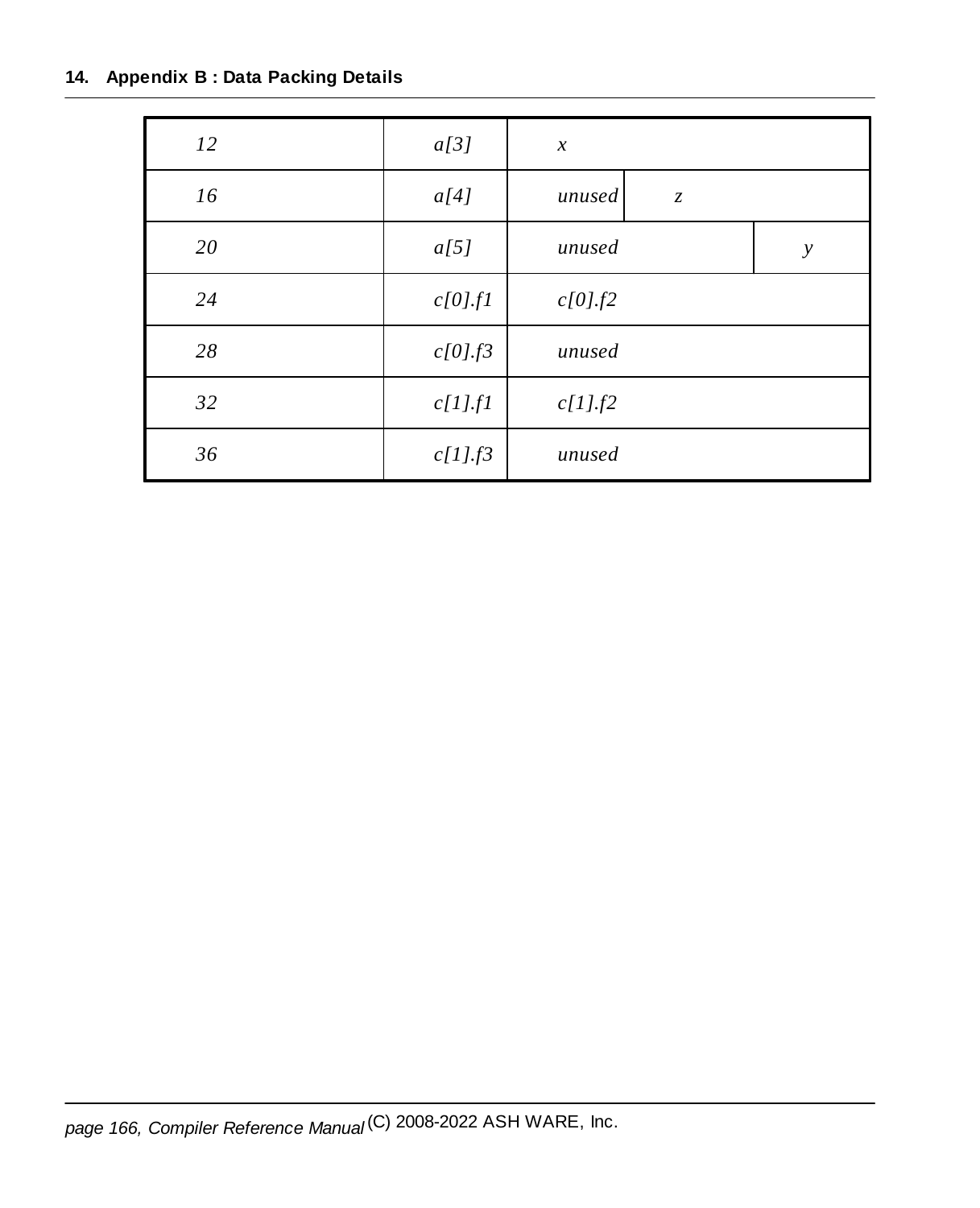# **15**

# **Appendix C : eTPU Annotated Object File Format**

The eTPU Annotated Assembly format (.EAO) file format is an open format developed for the purpose of providing an object file format that a compiler or assembler outputs and that is an input to a linker or optimizer. This format is based on the existing and well documented GNU file format output by the GNU compiler when the –S (retain assembly file) is specified (COFF output only). A few distinguishing features of this format are listed below.

Text format that is human readable (no special visualization tool is required)

Not re-inventing the wheel, the existing GNU format is the baseline.

Where required, additional tags are invented (e.g. valid  $p_31_24$  values on a dispatch operation)

All required debugging information is included such as originating source file names, line numbers, data, scoping, etc.

| Format              | Example           |                                                                                                                                                  |
|---------------------|-------------------|--------------------------------------------------------------------------------------------------------------------------------------------------|
| .file<br>"FileName" | .file<br>"main.c" | Name of the source code file from<br>which all proceeding .line (line<br>number) tags refer. Relative<br>pathing relative to CWD is<br>employed. |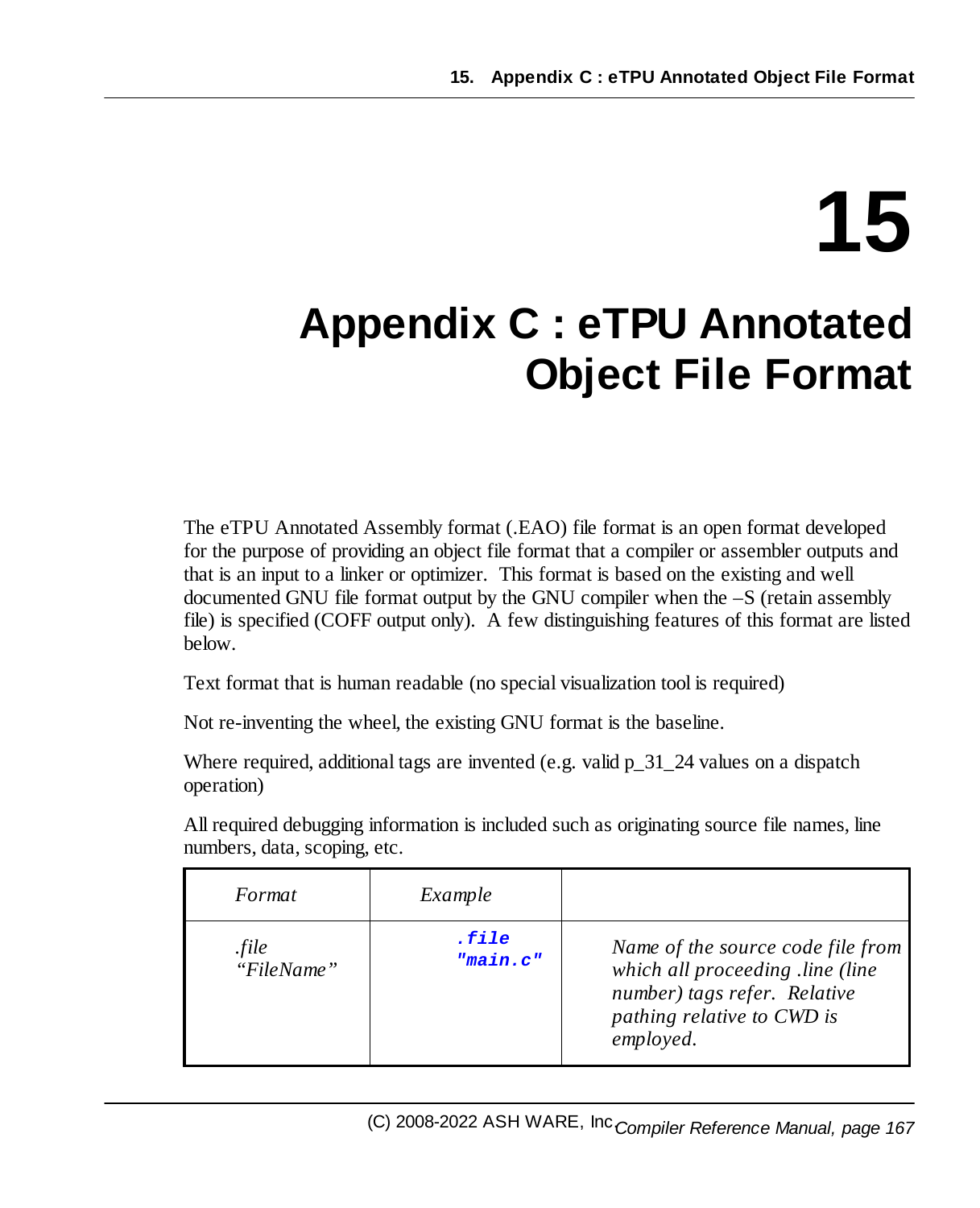| .line<br>$\langle LineNum \rangle$                               | .line 8                    | Source code line number from<br>which proceeding opcodes are<br>generated. Numbering goes from<br>$1$ to $N$ .                                                                                                                                      |
|------------------------------------------------------------------|----------------------------|-----------------------------------------------------------------------------------------------------------------------------------------------------------------------------------------------------------------------------------------------------|
| .dispatch                                                        | .dispatch<br>$0 - 3, 7, 9$ | Indicates valid $p_31_24$ dispatch<br>values. Tag precedes the single<br>dispatch instruction that it<br>describes. A range is indicated<br>using the $\langle StartVal \rangle \langle \langle EndVal \rangle$ .<br>Ranges are separated by commas |
| .opten <opt <math="">\#&gt;</opt>                                |                            | <b>Optimization Enable</b>                                                                                                                                                                                                                          |
| .optdis $\langle opt$<br>#>                                      |                            | <b>Optimization Disable</b>                                                                                                                                                                                                                         |
| region < type><br>"RegionName"                                   |                            | $\langle$ type $\rangle$ is the region type<br>(coherency, ramsyncpoint,<br>intsyncpoint, atomic,<br>chanchange). RegionName<br>should match at region start and<br>end.                                                                            |
| .regionend<br>"RegionName"                                       |                            |                                                                                                                                                                                                                                                     |
| <i>version</i><br>$<$ major $>$ ,<br>$<$ minor $>$ ,<br>< build> |                            | Version of assembler or compiler<br>that generated the .eao file.                                                                                                                                                                                   |
| .producer { cc<br> asm                                           |                            |                                                                                                                                                                                                                                                     |
| $def$ <name>.</name>                                             |                            | Begins debugging information for<br>a symbol <b>name</b> . The definition                                                                                                                                                                           |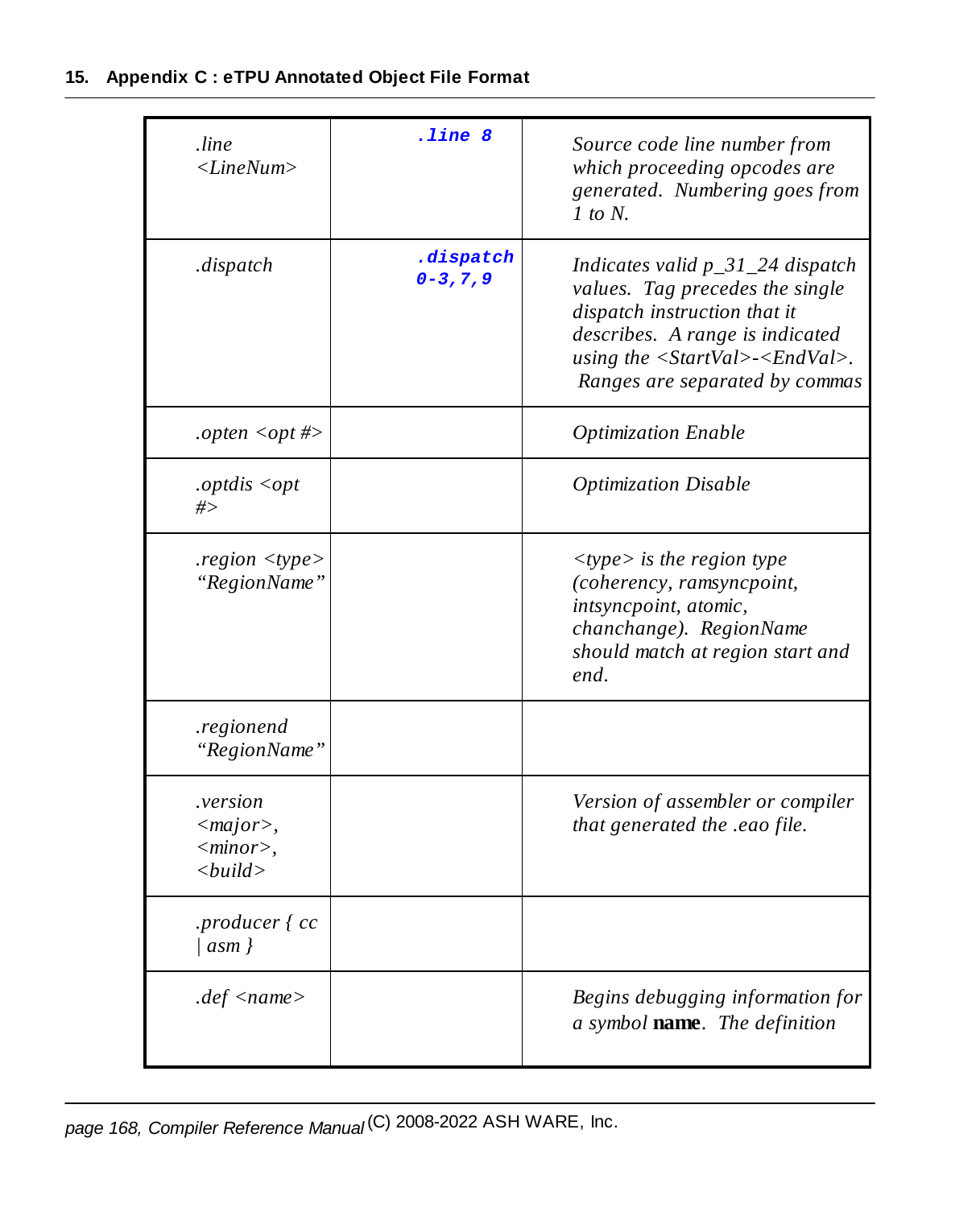|                                          | extends until the .endef directive<br>is encountered.                                                                                                                                              |
|------------------------------------------|----------------------------------------------------------------------------------------------------------------------------------------------------------------------------------------------------|
| def.bb                                   | Begins a new block.                                                                                                                                                                                |
| def.                                     | Begins a function block.                                                                                                                                                                           |
| $def$ .eb                                | Ends a block.                                                                                                                                                                                      |
| def.ef.                                  | Ends a function block.                                                                                                                                                                             |
| def.eos                                  | Ends a struct, union, or enum<br>definition. The members of such<br>are listed between the initial<br>object .def/.endef and the .def<br>$e$ os.                                                   |
| .endef                                   | Ends a symbol definition begun<br>with a .def directive.                                                                                                                                           |
| .global<br>$<$ symbolName<br>$\rm{>}$    | Makes symbol with symbolName<br><i>visible for linking (extern).</i>                                                                                                                               |
| $. \text{sc} \ell \ll \text{class} \neq$ | Sets the storage-class value for a<br>symbol. It can only be used<br>inside a .def/.endef pair.                                                                                                    |
| $.size < size$ #>                        | Sets the storage size of a symbol.<br>The numbers is in bytes, except if<br>the symbol represents a bitfield,<br>in which case it is in buts. It can<br>only be used inside a .def/.endef<br>pair. |
| tag<br>$\langle$ structName $\rangle$    | Used to name and link to<br>structure/union/enum definitions.                                                                                                                                      |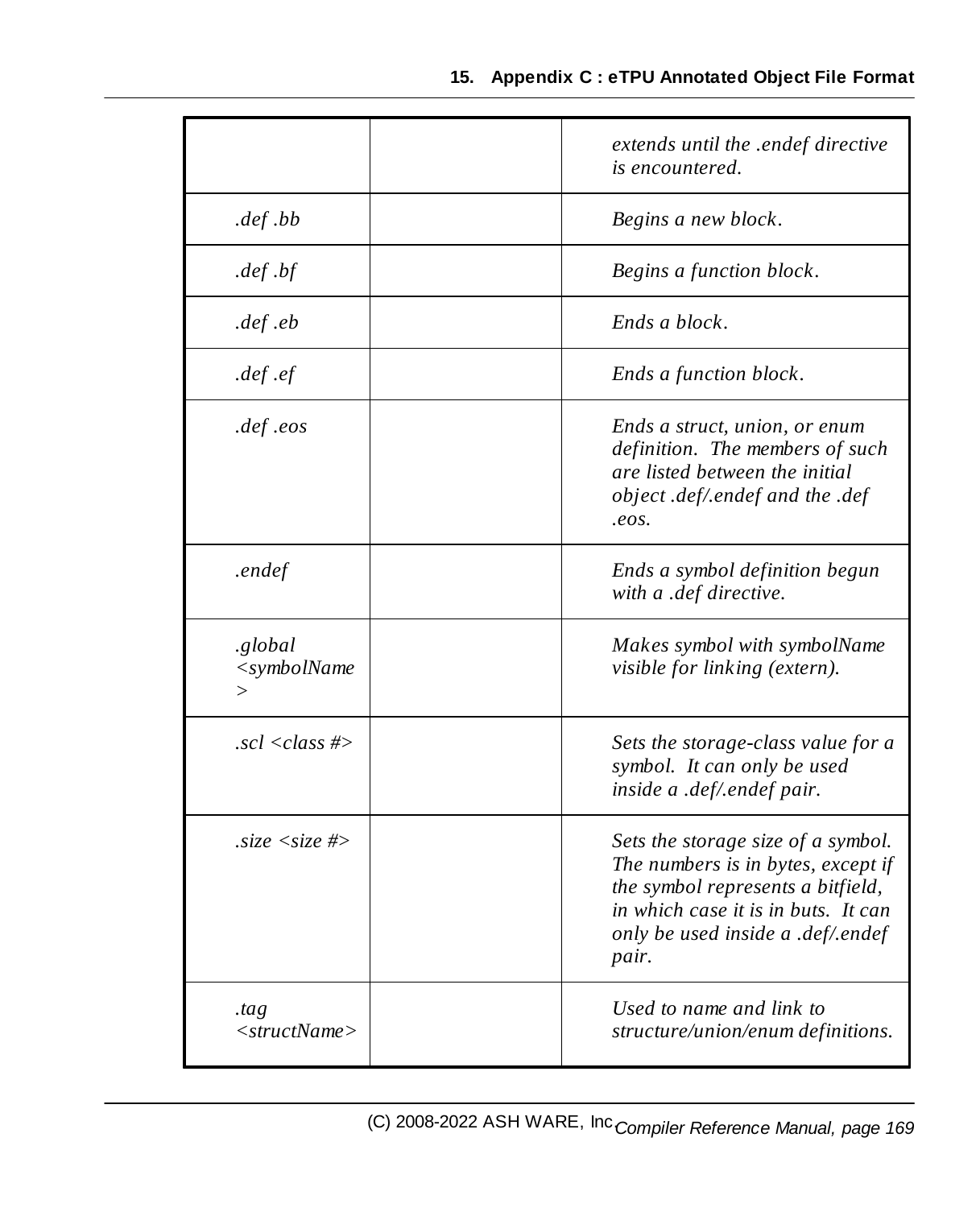|                                                          | It can only be used inside a .def/<br>.endef pair.                                                                                                   |
|----------------------------------------------------------|------------------------------------------------------------------------------------------------------------------------------------------------------|
| .type $\langle$ type #>                                  | Provides the type attribute for a<br>symbol. It can only be used<br>inside a .def/.endef pair.                                                       |
| val.<br>$\langle address \rangle$                        | Sets the address, offset, or value<br>of a symbol. It can only be used<br>inside a .def/.endef pair.                                                 |
| .etpufunction<br><functionnam<br>e &gt;</functionnam<br> | Marks a symbol as a channel<br>frame variable and associates<br>with the proper eTPU function. It<br>can only be used inside a .def/<br>.endef pair. |
| .defentry                                                | Used to begin the definition of a<br>single entry in an entry table.                                                                                 |
| .ettype<br>{ standard  <br>alternate }                   | Type of entry table                                                                                                                                  |
| .etpin $\{$ input $\}$<br>output }                       | Optional entry table pin direction<br>conditional. Used by auto-header<br>for setting the CxCr. ETPD<br><b>Entry Table Pin Direction</b>             |
| .etpuclass<br>$<$ name $>$                               | Optional name of the eTpuClass<br>to which this entry is associated.                                                                                 |
| .ettable<br>$<$ name $>$                                 | Optional name of the entry table.<br>Note that in some applications a<br>class may have multiple entry<br>tables.                                    |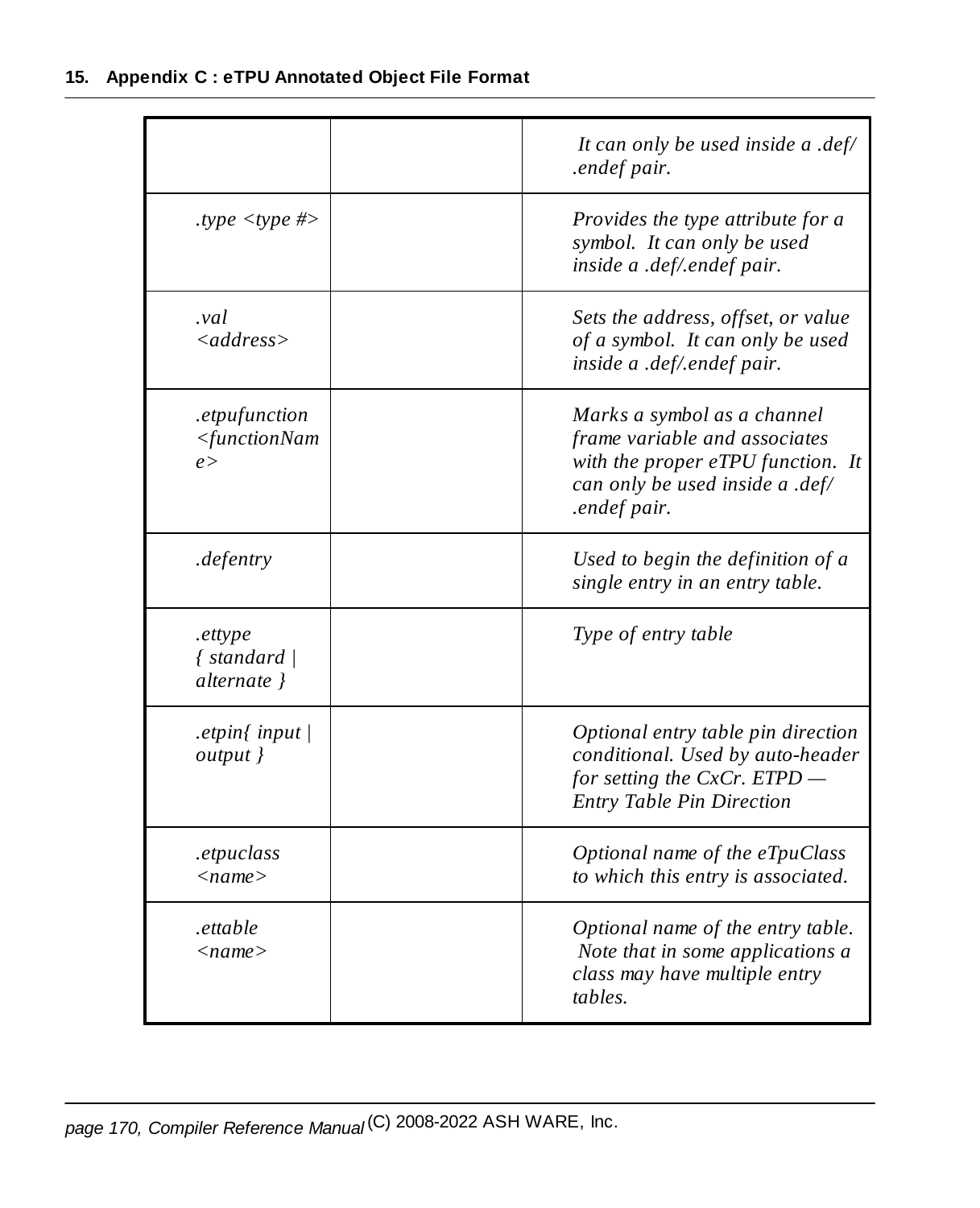#### **15. Appendix C : eTPU Annotated Object File Format**

| .etlabel<br>$<$ name $>$                             | Code label name that is the<br>destination of this label. [If it is<br>not mangled, the label must exist<br>within the class or must be<br>global]                  |
|------------------------------------------------------|---------------------------------------------------------------------------------------------------------------------------------------------------------------------|
| index <n></n>                                        | Index of this entry, valid range is<br>0 to 31                                                                                                                      |
| $val$ <value></value>                                | Value of this entry where the<br>Preload Parameter (PP) and<br>Match Enable (ME) have been<br>encoded, but the Microcode<br>Address has not.                        |
| . <i>etcfsr</i><br>< Value > 5                       | Optional entry table channel<br>function select value. This<br>handles the (hopefully rare) case<br>when the user specifies a specific<br>CFSR value for a function |
| .endentry                                            | Ends the entry definition.                                                                                                                                          |
| . <i>init</i> $\langle val \rangle$ ,<br>$,\leq val$ | For initializing global and<br>channel variables                                                                                                                    |
|                                                      |                                                                                                                                                                     |
|                                                      |                                                                                                                                                                     |
|                                                      |                                                                                                                                                                     |
|                                                      |                                                                                                                                                                     |
|                                                      |                                                                                                                                                                     |

Storage class values have the following meaning: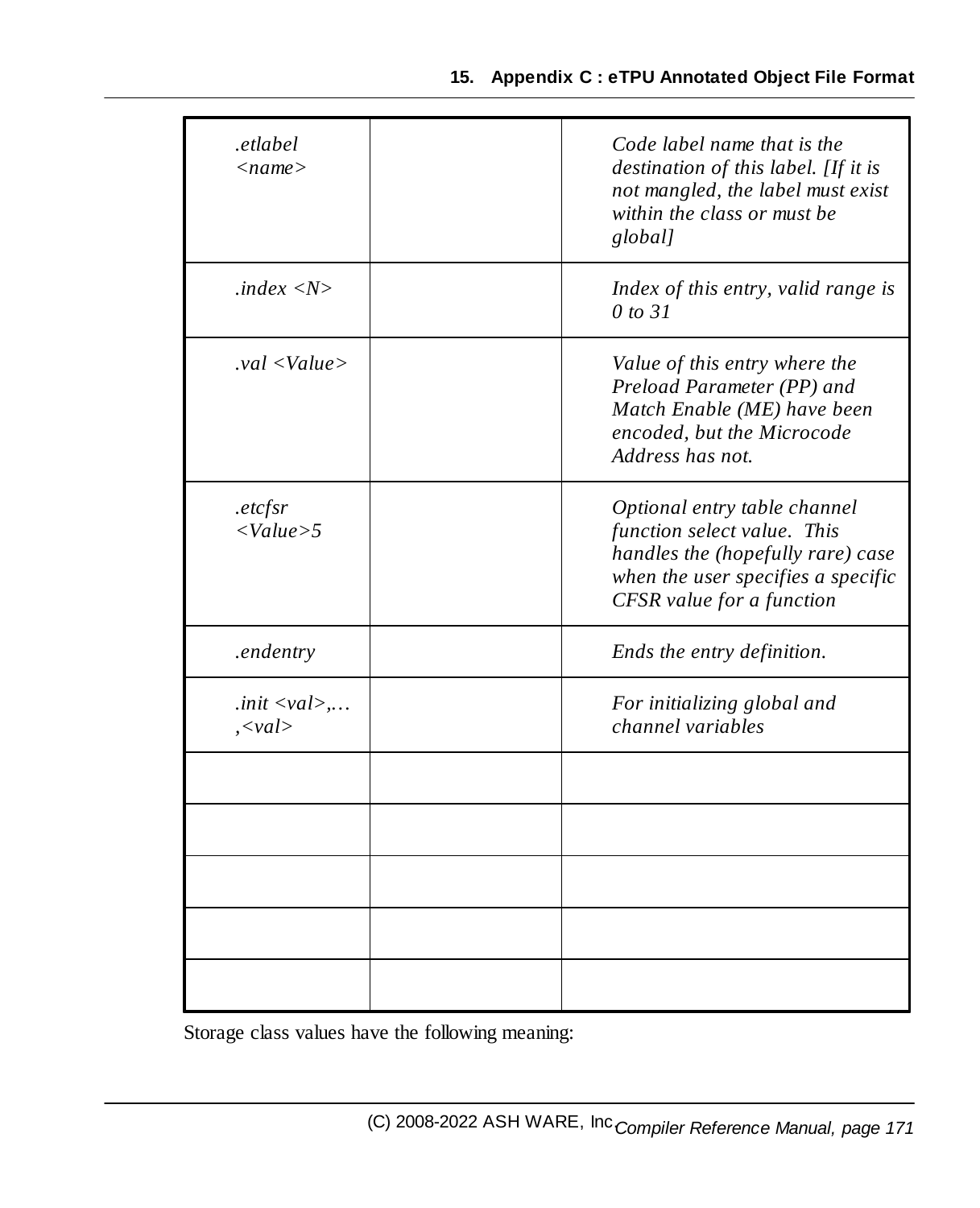| <b>Value</b>   | <b>Storage Class</b>          |
|----------------|-------------------------------|
| $\overline{0}$ | No storage class              |
| $\mathbf{1}$   | Automatic variable            |
| $\overline{2}$ | External symbol               |
| 3              | Static (internal linkage)     |
| $\overline{4}$ | Register variable             |
| 5              | External definition           |
| 6              | Label                         |
| 7              | Undefined label               |
| 8              | Member of a structure         |
| 9              | Function argument (parameter) |
| 10             | Structure tag                 |
| 11             | Member of a union             |
| 12             | Union tag                     |
| 13             | Type definition               |
| 14             | Uninitialized static          |
| 15             | Enumeration tag               |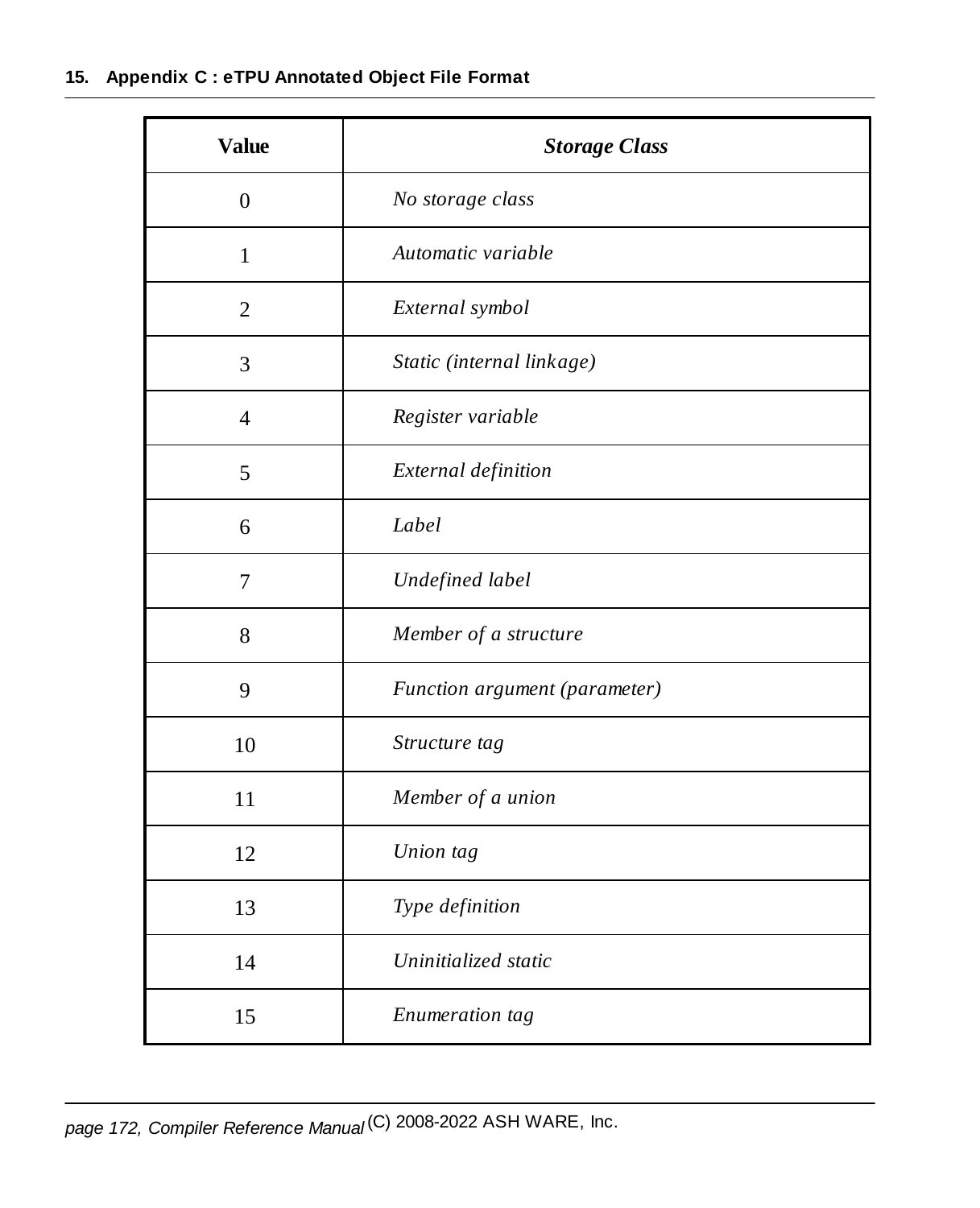| 16  | Member of an enumeration                 |
|-----|------------------------------------------|
| 17  | Register parameter                       |
| 18  | Bit field                                |
| 19  | Tentative definition                     |
| 20  | Static .label symbol                     |
| 21  | External .label symbol                   |
| 100 | Beginning or end of a block              |
| 101 | Beginning or end of a function           |
| 102 | End of structure (or union, enumeration) |
| 103 | Filename                                 |
| 104 | Used only by utility programs            |

Type attributes have the following meaning:

| <b>Value</b>     |                  | <b>Type Attribute</b> |
|------------------|------------------|-----------------------|
| $\theta$         | Void type        |                       |
| $\boldsymbol{l}$ | Signed character |                       |
| 2                | Character        |                       |
| 3                | Short integer    |                       |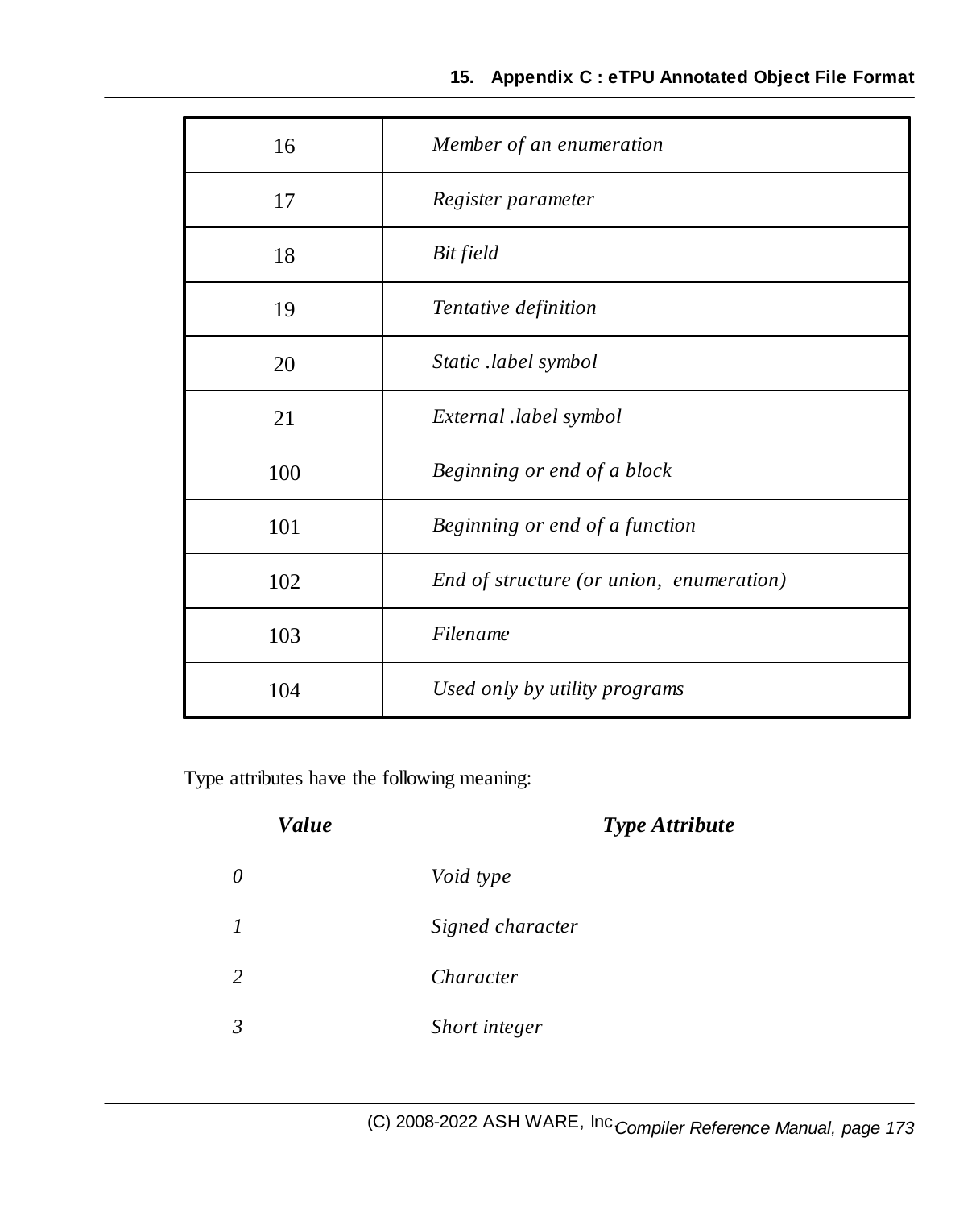| 4  | Integer                |
|----|------------------------|
| 5  | Long integer           |
| 6  | Floating point         |
| 7  | Double word            |
| 8  | <i>Structure</i>       |
| 9  | Union                  |
| 10 | Enumeration            |
| 11 | Long double precision  |
| 12 | Unsigned character     |
| 13 | Unsigned short integer |
| 14 | Unsigned integer       |
| 15 | Unsigned long integer  |

#### **15.1 Code Labels**

Code labels have the following form

**.codelabel <name> .type <N> .codelabelend;**

Where  $\langle$ name $\rangle$  is the mangled name of the code label,  $\langle N \rangle$  is the code label type where a type of 0 indicates a natural label, and a type of 1 indicates a compiler contrived type. An example of a contrived type is the labels generated by an if-else "C" construct.

The following is an example of a code label that is generated by the assembler.

**.codelabel \_Add\_AW613E\_Main\_; .type 0; .endcodelabel;**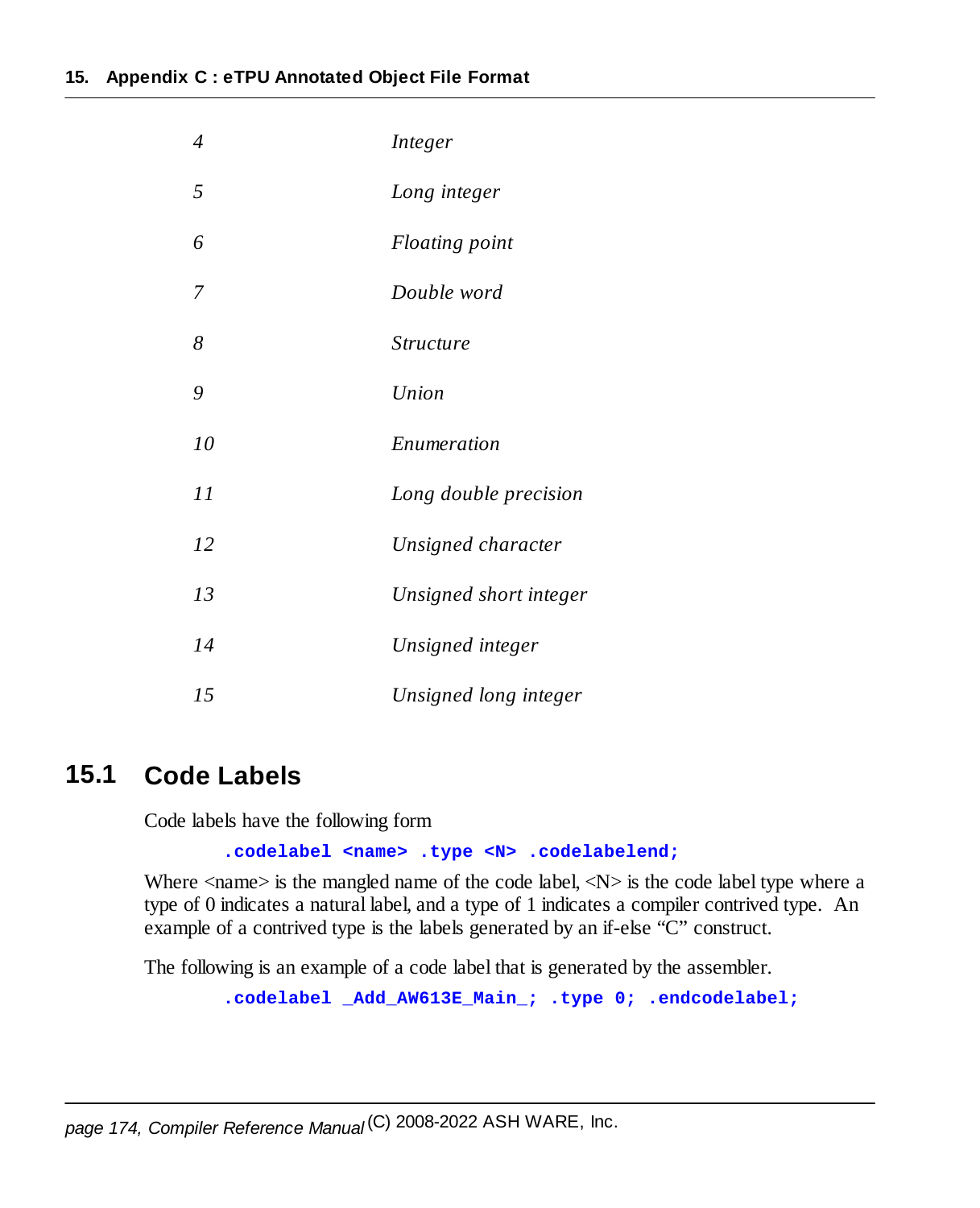#### **15.2 Entries**

Each entry table entry must have the following form. The .index directive indicates which of the 32-entries for this table is being defined. All 32 entries must be defined.

**.defentry; .ettype standard; .etpin input; .etpuclass Add; .ettable AW6B2D\_NAMELESS\_ENTRY\_TABLE; .etlabel DanglingElse; .index 0; .val 0x4000; .line 70; .etcfsr 5; .endentry;**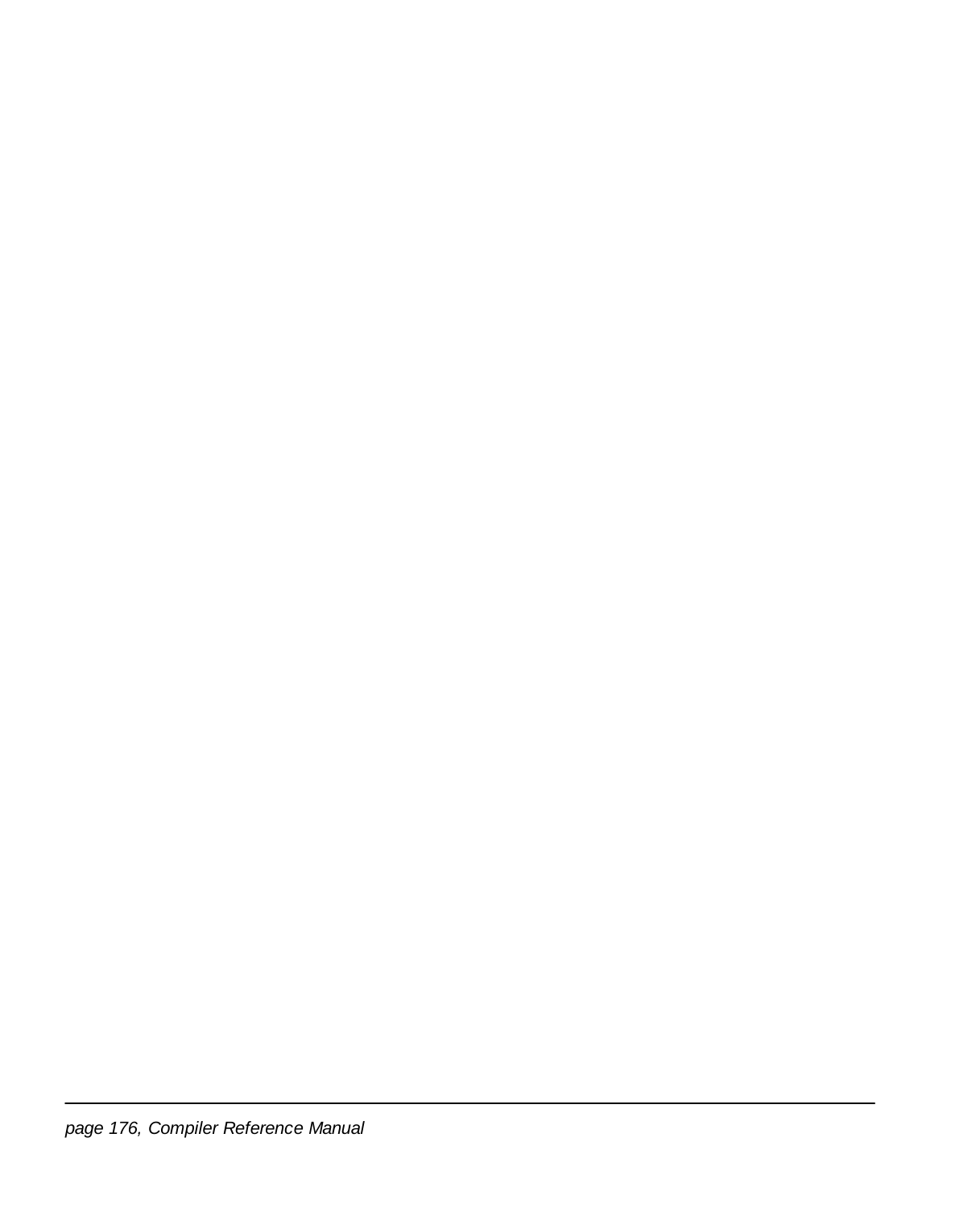# **16**

# **Appendix D : Error, Warning and Information Messages**

The ETEC tool suite provides a lot of feedback with regards to compilation errors, warnings and informational messages. The tables below list the messages that can be issued by the tools.

## **16.1 Compiler Error Messages**

| Message<br>Identifier | <b>Explanation</b>                                                                 |
|-----------------------|------------------------------------------------------------------------------------|
| 001                   | Currently unsupported feature; planned to be supported in the<br>future.           |
| 002                   | Factory error – should never occur, but if it does report error to<br>the factory. |
| 100                   | Invalid command line option encountered.                                           |
| 110                   | Could not open specified source file.                                              |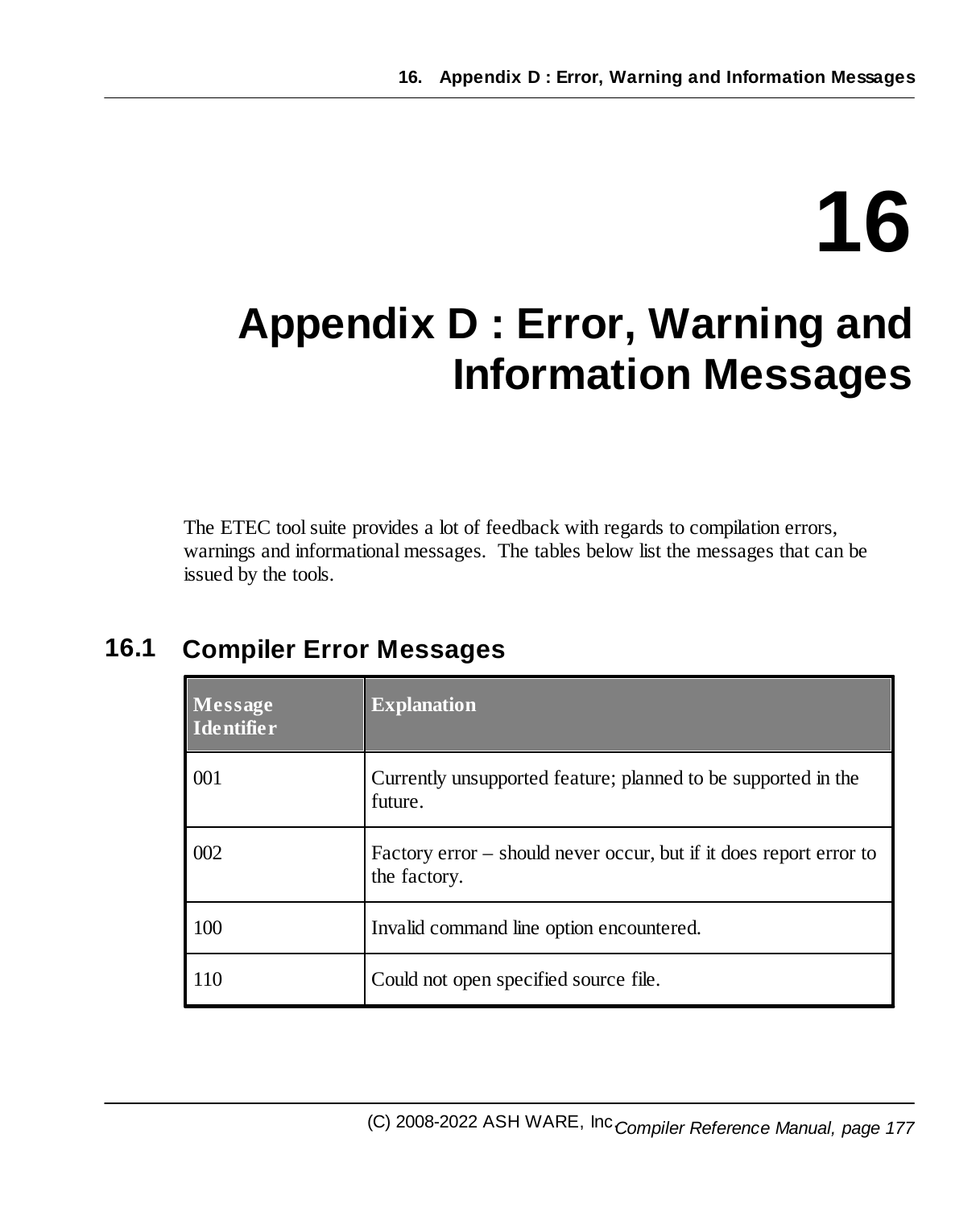#### **16. Appendix D : Error, Warning and Information Messages**

| Message<br><b>Identifier</b> | <b>Explanation</b>                                                                                            |
|------------------------------|---------------------------------------------------------------------------------------------------------------|
| 120                          | Overflow of the C preprocessor buffer (may be passing too<br>many long -d options, or to many long -I paths). |
| 121                          | The C Preprocessor could not be run (is installation correct?).                                               |
| 122                          | The C Preprocessor could not be run (is installation correct?).                                               |
| 123                          | Preprocessing error occurred; message will provide further<br>details.                                        |
| 200                          | Syntax error.                                                                                                 |
| 210                          | Invalid declaration.                                                                                          |
| 220                          | Multiple default labels found in a switch statement.                                                          |
| 221                          | A break statement found outside any enclosing switch or<br>iteration statement.                               |
| 222                          | A continue statement found outside any enclosing iteration<br>statement.                                      |
| 230                          | Invalid if-else statement found.                                                                              |
| 231                          | Invalid switch statement found.                                                                               |
| 232                          | Case expression invalid (note that case expressions must be<br>constant expressions).                         |
| 240                          | For loop test expression is invalid.                                                                          |
| 241                          | For loop initialization expression is invalid.                                                                |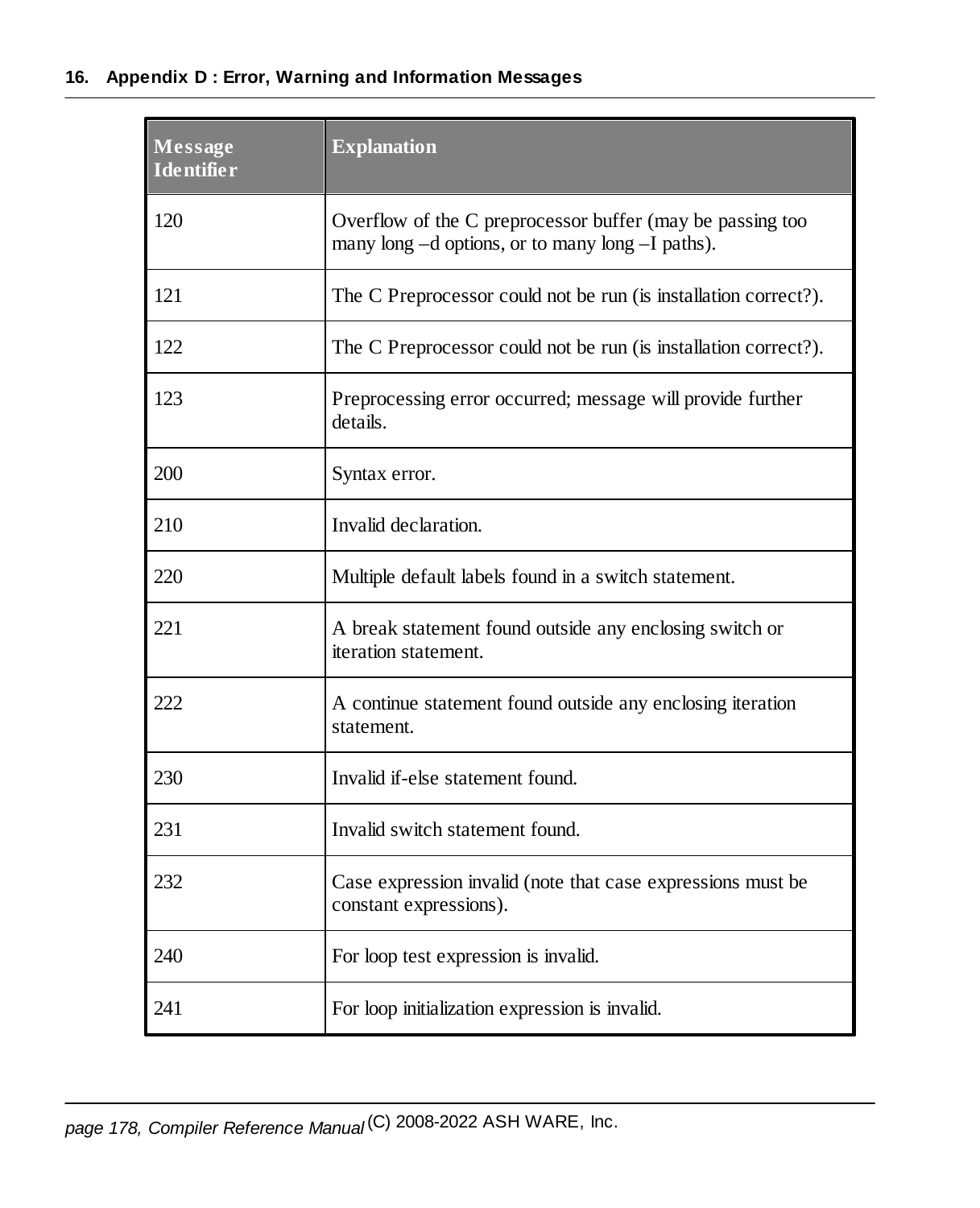| <b>Message</b><br><b>Identifier</b> | <b>Explanation</b>                                              |
|-------------------------------------|-----------------------------------------------------------------|
| 242                                 | For loop iteration expression is invalid.                       |
| 245                                 | While loop expression is invalid (do-while included).           |
| 250                                 | Invalid function scope.                                         |
| 251                                 | Invalid function definition.                                    |
| 252                                 | Scoping error (mismatch) detected.                              |
| 260                                 | Duplicate label found.                                          |
| 270                                 | No return for non-void function.                                |
| 271                                 | Return type does not match the function definition return type. |

## **16.2 Compiler Warning Messages**

| Message<br><b>Identifier</b> | <b>Explanation</b>                                           |
|------------------------------|--------------------------------------------------------------|
| 001                          | Currently unsupported feature (that can be ignored).         |
| 100                          | Empty source file sent through compiler $-$ no tokens found. |
| 101                          | A bad command line option found that can be ignored.         |
| 110                          | An unrecognized #pragma encountered.                         |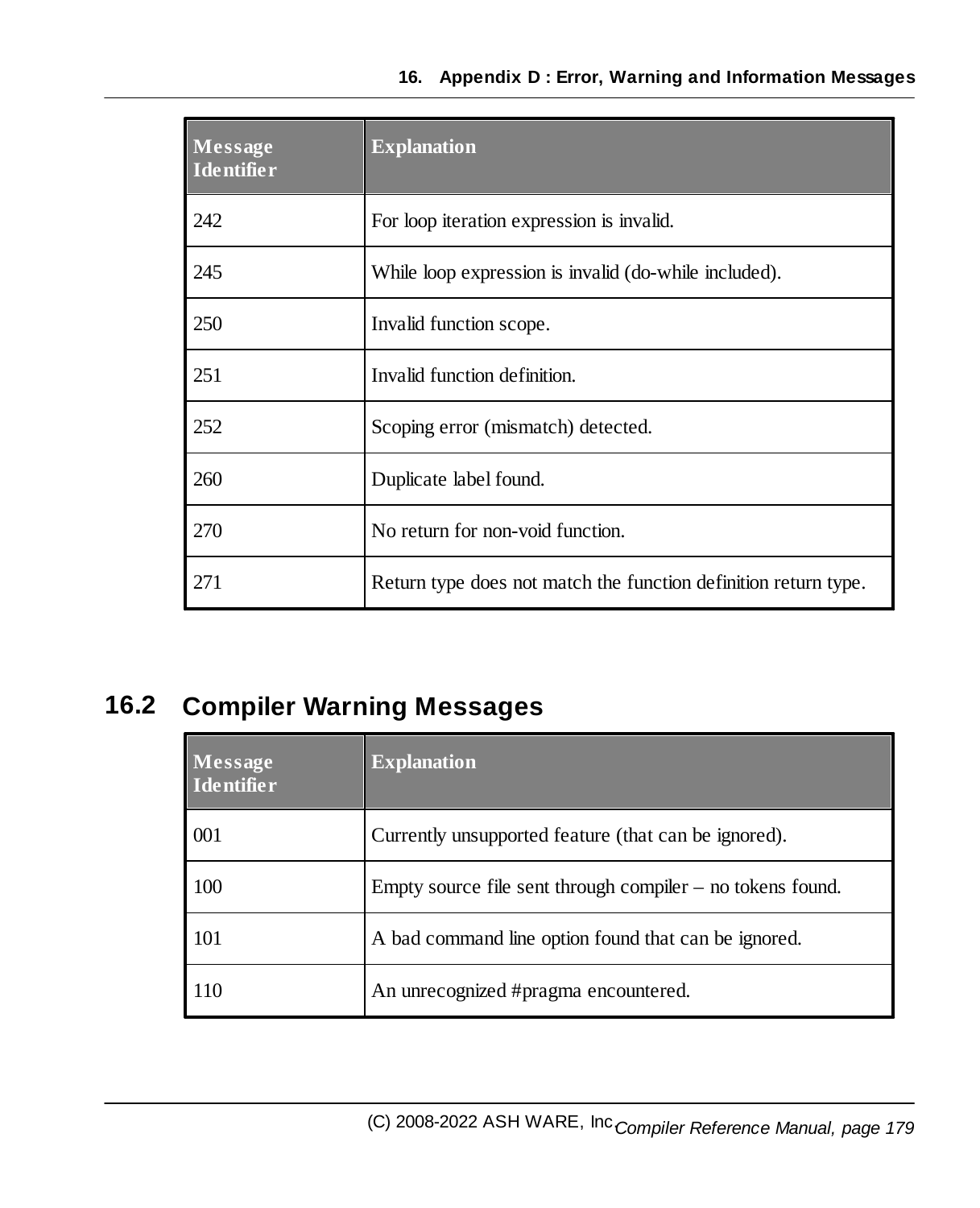#### **16. Appendix D : Error, Warning and Information Messages**

| Message<br><b>Identifier</b> | <b>Explanation</b>                                                                                               |
|------------------------------|------------------------------------------------------------------------------------------------------------------|
| 111                          | An invalid optimization ID was specified with -optEn or -<br>optDis; it is ignored.                              |
| 120                          | C preprocessing warning message.                                                                                 |
| 200                          | An identifier longer than 255 characters found and truncated to<br>255 significant characters.                   |
| 210                          | Warn about non-ANSI/ISO compliant generated code (-ansi<br>mode only)                                            |
| 300                          | An incomplete global array definition encountered; it is assumed<br>to have only one element.                    |
| 310                          | An inner scope identifier name is masking the same name from<br>an outer scope.                                  |
| 320                          | An array string initializer is too large to fit in the array; it is<br>truncated.                                |
| 330                          | Multiple of the same type qualifiers detected.                                                                   |
| 340                          | No function return type is specified; defaulting to int return type.                                             |
| 350                          | A declared local variable encountered that is not ever used.                                                     |
| 400                          | Signed and unsigned values are being compared and thus may<br>yield unexpected results (comparison is unsigned). |
| 401                          | Value to be assigned is not of the same type; an implicit<br>conversion is done.                                 |
| 410                          | Shift by a negative constant is ignored.                                                                         |